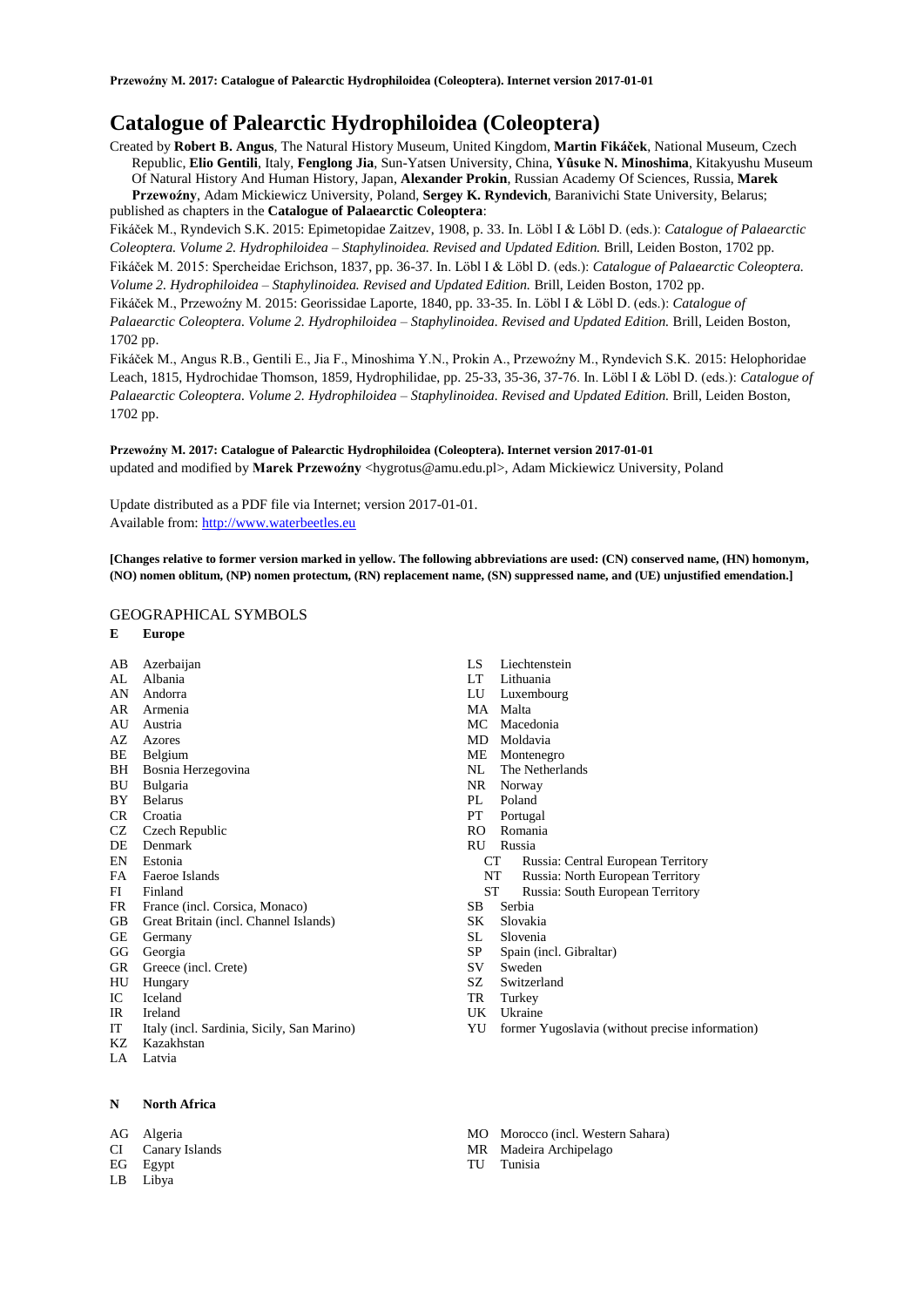## **A Asia**

| AE        |            | <b>United Arab Emirates</b> |  |
|-----------|------------|-----------------------------|--|
| AF        |            | Afghanistan                 |  |
| AP        |            | India: Arunachal Pradesh    |  |
| BA        |            | Bahrain                     |  |
| BT        |            | Bhutan                      |  |
| <b>CH</b> | China      |                             |  |
|           | ANH        | Anhui (Anhwei)              |  |
|           | BEI        | Beijing (Peking or Peiping) |  |
|           | <b>CHQ</b> | Chongqing                   |  |
|           | FUJ        | Fujian (Fukien)             |  |
|           | GAN        | Gansu (Kansu)               |  |
|           | <b>GUA</b> | Guandong (Kwantung)         |  |
|           | GUI        | Guizhou (Kweichow)          |  |
|           | GUX        | Guangxi (Kwangsi)           |  |
|           | HAI        | Hainan                      |  |
|           | HEB        | Hebei (Hopeh)               |  |
|           | HEI        | Heilongjiang (Heilungkiang) |  |
|           | HEN        | Henan (Honana)              |  |
|           | HKG        | Hong Kong                   |  |
|           | HUB        | Hubei (Hupeh)               |  |
|           | HUN        | Hunan                       |  |
|           | JIA        | Jiangsu (Kiangsu)           |  |
|           | JIL        | Jilin (Kirin)               |  |
|           | JIX        | Jiangxi (Kiangsi)           |  |
|           | LIA        | Liaoning                    |  |
|           | MAC        | Macao                       |  |
|           | NIN        | Ningxia (Ningsia)           |  |
|           | NMO        | Nei Mongol (Inner Mongolia) |  |
|           | QIN        | Qinghai (Tsinghai)          |  |
|           | SCH        | Sichuan (Szechwan)          |  |
|           | SHA        | Shaanxi (Shensi)            |  |
|           | SHG        | Shanghai                    |  |
|           | SHN        | Shandong (Shantung)         |  |
|           | SHX        | Shanxi (Shansi)             |  |
|           | TAI        | Taiwan (Formosa)            |  |
|           | TIA        | Tianjin (Tsiensin)          |  |
|           | XIN        | Xinjiang (Sinkiang)         |  |

- XIZ Xizang (Tibet)
- YUN Yunnan
- ZHE Zhejiang (Chekiang)
- CY Cyprus
- HP India: Himachal Pradesh
- Iran
- IQ Iraq
- IS Israel
- JA Japan Jordan
- 
- KA Kashmir Kyrgyzstan
- 
- KU Kuwait<br>KZ Kazakh Kazakhstan
- 
- LE Lebanon<br>MG Mongolia Mongolia
- 
- NC North Korea<br>NP Nepal Nepal
- 
- OM Oman<br>PA Pakist Pakistan
- QA Qatar
- RU Russia
	- ES Russia: East Siberia
	- FE Russia: Far East
	- WS Russia: West Siberia
- SA Saudi Arabia
- SC South Korea<br>SD India: Sikkin
- SD India: Sikkim, Darjeeling District
- SI Egypt: Sinai
- SY Syria<br>TD Tajiki
- TD Tajikistan<br>TM Turkmenis
- TM Turkmenistan<br>TR Turkey Turkey
- 
- UP India: Uttarakhand (= Uttaranchal), Uttar Pradesh UZ Uzbekistan
- 
- YE Yemen (incl. Suqutra)

## **World Zoogeographical Regions**

**AFR** Afrotropical Region **AUR** Australian Region **NAR** Nearctic Region **NTR** Neotropical Region **ORR** Oriental Region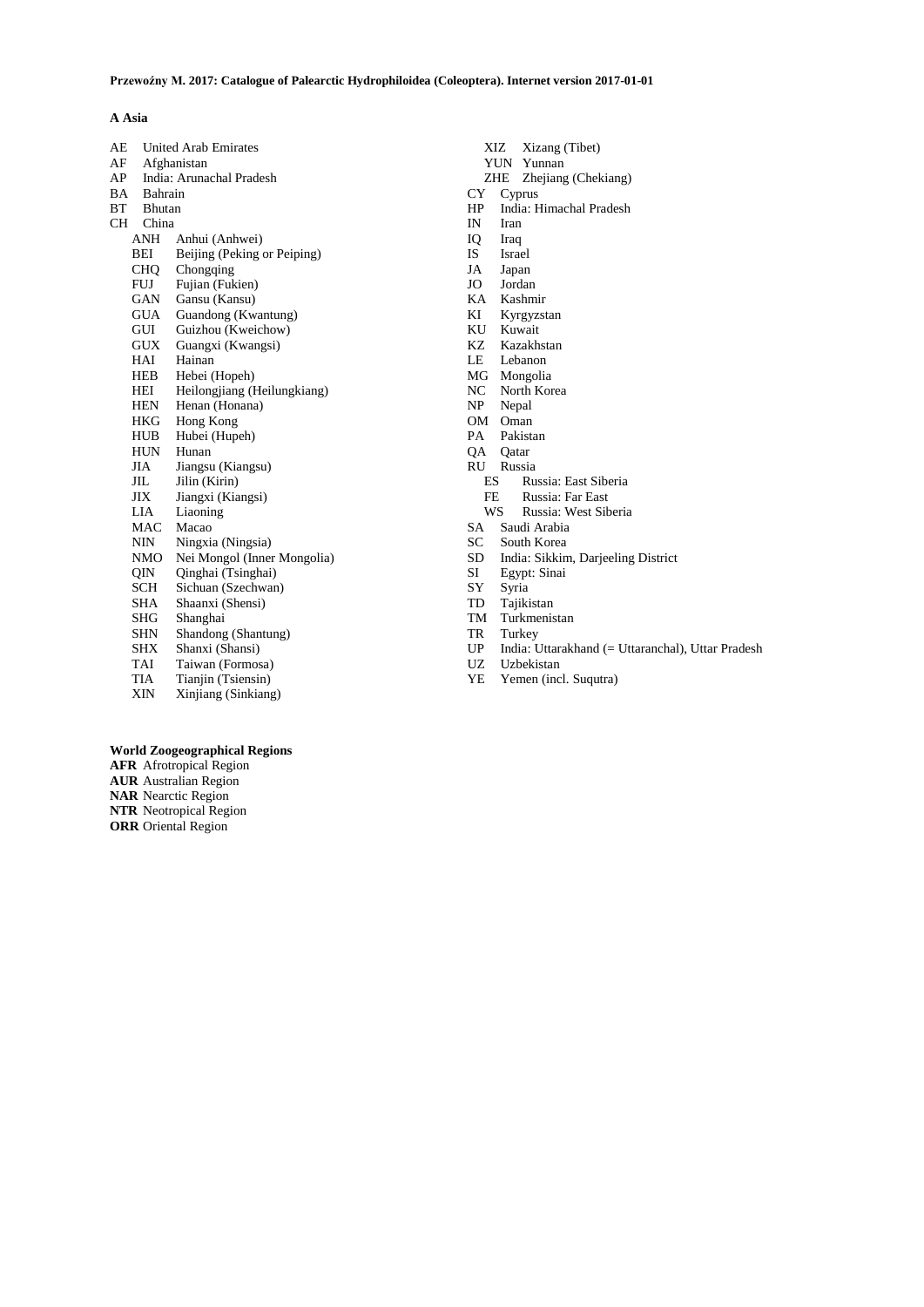## **superfamily HYDROPHILOIDEA Latreille, 1802**

## family HELOPHORIDAE Leach, 1815

**genus** *Helophorus* **Fabricius, 1775: 66** type species *Silpha aquatica* Linnaeus, 1758

**subgenus** *Empleurus* Hope, 1838: 149 type species *Elophorus nubilus* Fabricius, 1777 *Bradempleurus* Sharp, 1915a: 131 type species *Elophorus schmidti* A. Villa & G. B. Villa, 1838 *Megempleurus* Sharp, 1915a: 131 type species *Elophorus rugosus* Olivier, 1795 (= *Opatrum rufipes* Bosc, 1791) *Simempleurus* Sharp, 1915a: 132 type species *Helophorus porculus* Bedel, 1881

*hirsutiventris* Angus, 1984: 544 **E**: AL BH GR **A**: TR *hispanicus* Sharp, 1915a: 137 (*Empleurus*) **E**: SP *nubilus* Fabricius, 1777: 213 **E**: AU BH BU BY CR CT CZ DE EN FI FR GB GE GR HU IR IT LA LT MC NL NR NT PL PT RO SK SL SP ST SV SZ TR UK YU "Transcaucasus" **A**: IN TR *costatus* Goeze, 1777: 148 (*Dermestes*) *linearis* Kuwert, 1885: 309 [HN] *lineellus* Kuwert, 1886b: 225 (*Empleurus*) [RN] *meridionalis* Motschulsky, 1860b: 107 (*Empleurus*) *mesopotamiae* Kuwert, 1886a: 90 *nigromaculatus* Dalla Torre, 1877: 69 *striatus* Geoffroy, 1785: 20 (*Dermestes*) *peyerimhoffi* d'Orchymont, 1926a: 91 **N**: AG *porculus* Bedel, 1881: 298 **E**: BE CR FR GB GE GR HU IR IT NL PT SP TR **N**: AG MO *aper* Kuwert, 1886b: 224 (*Empleurus*) *rufipes* Bosc, 1791: 8 (*Opatrum*) **E**: BE BH BU CR FR GB GE GR HU IT NL PT SP **N**: AG MO *apulicus* Fiori, 1915: 77 *cinereus* Marsham, 1802: 410 (*Hydrophilus*) *fennicus* Paykull, 1798: 243 *pyrenaeus* Kuwert, 1885: 229 *rugosus* Olivier, 1795: 38: 6 *siculus* Kuwert, 1886a: 137 *variegatus* Mulsant, 1844a: 30 *schmidti* A. Villa & G. B. Villa, 1838: 63 **E**: AU FR GE IT PT RO SP SZ *alpinus* Heer, 1841: 476 *fracticostis* Fairmaire, 1859a: 29

**subgenus** *Eutrichelophorus* Sharp, 1915b: 156 type species *Elophorus micans* Faldermann, 1835

*micans* Faldermann, 1835a: 234 **E**: AB AR AU BU CZ GR HU SK ST UK **A**: AF CY IN IQ IS PA TD TR UZ *acutipalpus* Mulsant & Wachanru, 1852: 5 *baklarensis* Sharp, 1915b: 158 (*Eutrichelophorus*) *besicanus* Sharp, 1915b: 157 (*Eutrichelophorus*) *elegans* Ballion, 1871: 329 *ibericus* Sharp, 1915b: 159 (*Eutrichelophorus*) *opalisans* Motschulsky, 1860b: 107 (*Empleurus*) *subcostatus* Kolenati, 1846b: 65 *tessellatus* Kuwert, 1886b: 225 (*Empleurus*) *tigrinus* Kuwert, 1890b: 190 *oxygonus* Bedel, 1881: 299 **E**: FR **N**: AG *bedelianus* Sharp, 1915b: 157 (*Eutrichelophorus*)

**subgenus** *Gephelophorus* Sharp, 1915c: 198 type species *Helophorus auriculatus* Sharp, 1884

*auriculatus* Sharp, 1884b: 464 **A**: ANH BEI GUX HEI JA JIA JIX QIN XIN YUN ZHE *chinensis* Sharp, 1915c: 200 (*Gephelophorus*) *sibiricus* Motschulsky, 1860b: 104 (*Empleurus*) **E**: FI NR NT SV **A**: ES FE HEI JA MG WS YUN **NAR** *costulifer* Knisch, 1922: 90 *dovrensis* Kuwert, 1886b: 226 *gyllenhalii* J. Sahlberg, 1875: 210 [RN] *mukawaensis* N. Watanabe, 1983: 44

### **subgenus** *Helophorus* Fabricius, 1775: 66 type species *Silpha aquatica* Linnaeus, 1758 *Elophorus* Fabricius, 1775: 66 [incorrect original spelling] *Megahelophorus* Kuwert, 1886b: 226 type species *Silpha aquatica* Linnaeus, 1758

*aequalis* Thomson, 1868: 300 **E**: AU BE BU BY CZ DE FA FI FR GB GE HU IR IT LA LU NL NR PL SK SP SV UK YU *aquaticus* Linnaeus, 1758: 362 (*Silpha*) **E**: AU BE BH BY CR CT CZ DE EN FI FR GE HU IT LA LT LU MC ME NL NT PL PT SK SL SP ST SZ TR UK YU "Caucasus" **A**: IN TR WS *alpigena* Dalla Torre, 1877: 69 *frigidus* Graëlls, 1847: 305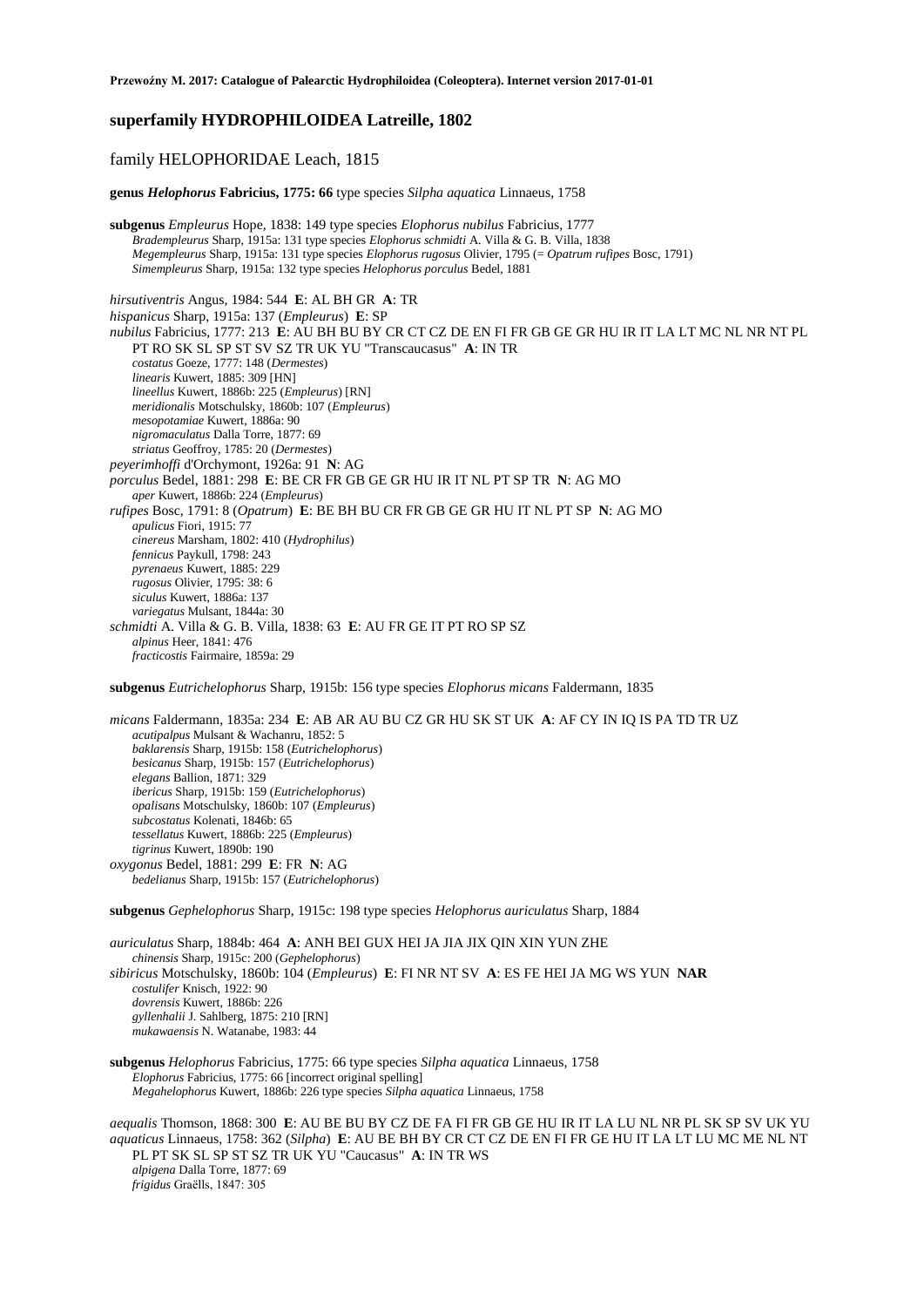*fuscoaeneus* Dalla Torre, 1879: 46 *splendens* Sharp, 1915c: 202 (*Meghelophorus*) *bergrothi* J. Sahlberg, 1880a: 62 **E**: NT **A**: ES FE WS *grandis* Illiger, 1798: 272 **E**: AU BE BY CT CZ DE EN FI FR GB GE IR LA LT LU NL NR NT PL SK SP SV SZ **N**: MO **A:** TR **NAR**i *stagnalis* Marsham, 1802: 409 (*Hydrophilus*) *hammondi* Angus, 1970a: 47 **E**: ST **A**: ES FA HEI KA KZ MG QIN *jaechi* Angus, 1995: 188 **A**: FUJ QIN SCH *khnzoriani* Angus, 1970a: 50 **A**: MG WS *kozlovi* Zaitzev, 1908c: 423 **A**: QIN UZ *liguricus* Angus, 1970a: 33 **E**: AU CR CZ FR GR HU IT PL SK ST UK **A**: IN TR *manchuricus* Sharp, 1915c: 203 (*Meghelophorus*) **A**: "Manchuria" *maritimus* Rey, 1885b: 370 **E**: BH CR FR MC ME SP **N**: TU *milleri* Kuwert, 1886a: 92 **E**: FR (Corse) GR IT *brevipilis* Guillebeau, 1893: xxxiv [DA] *italus* Kuwert, 1890b: 201 *niger* J. Sahlberg, 1880a: 61 **A**: ES FE WS *occidentalis* Angus, 1983: 12 **E**: PT SP **N**: MO *strandi* Angus, 1970a: 46 **E**: FI NR NT SV *syriacus* Kuwert, 1885: 231 **E**: AB **A**: IN IS KZ SA TD TM TR UK *thauma* Angus & Toledo, 2010: 107 **E**: IT

**subgenus** *Kyphohelophorus* Kuwert, 1886b: 223 type species *Elophorus tuberculatus* Gyllenhal, 1808

*tuberculatus* Gyllenhal, 1808: 129 **E**: BE BY CZ DE EN FI FR GB GE LA LT NL NR NT PL SV SZ **A**: BT ES FE NP SCH **NAR** *baicalicus* Motschulsky, 1860b: 107 (*Empleurus*) *scaber* LeConte, 1850: 218

**subgenus** *Lihelophorus* Zaitzev, 1908c: 421 type species *Helophorus lamicola* Zaitzev, 1908

*lamicola* Zaitzev, 1908c: 421 **A**: QIN *ser* Zaitzev, 1908c: 422 **A**: KA QIN XIZ *yangae* Angus, Fikáček & Jia, 2016: 123 **A**: QIN XIZ

**subgenus** *Orphelophorus* d'Orchymont, 1927: 103 type species *Helophorus wandereri* d'Orchymont, 1927 (= *Helophorus obscurellus* Poppius, 1907)

*arcticus* Brown, 1937a: 109 **A**: ES FE **NAR** *obscurellus* Poppius, 1907a: 3 **E**: NT **A**: ES KZ MG QIN WS *bernhaueri* Breit, 1916b: 83 *fausti* Kuwert, 1887b: 165 *turca* İncekara, 2008: 421 **A**: TR

**subgenus** *Rhopalohelophorus* Kuwert, 1886b: 247 type species *Elophorus griseus* Herbst, 1793 *Atractohelophorus* Kuwert, 1886b: 227 type species *Helophorus arvernicus* Mulsant, 1846 *Thaumhelophorus* Angus, 1995: 194 type species *Helophorus inexpectatus* Angus, 1995

*abeillei* Guillebeau, 1896b: 239 **E**: AR ST **A**: IN LE SY TR *algiricus* Motschulsky, 1860b: 106 **N**: AG MO TU *cognatus* Rey, 1884b: 268 *altaicus* Ganglbauer, 1901a: 316 **A**: WS *angusi* Hebauer, 1999: 3 **A**: NP *angustatus* Motschulsky, 1860b: 105 **E**: AR **N**: AG EG MO **A**: IN IQ KI KU KZ SA *aegyptiacus* Motschulsky, 1860b: 105 *araraticus* Iablokoff-Khnzorian, 1962b: 113 *deplanus* Kuwert, 1886b: 250 *maroccanus* Kuwert, 1885: 264 *punctatosulcatus* Kuwert, 1892a: 102 *apfelbecki* Kniž, 1910a: 51 **E**: MC *aquila* Angus, F.-L. Jia & Z.-N. Chen, 2014: 210 **A**: QIN *armeniacus* Ganglbauer, 1901a: 315 **E**: AR GG **A**: TR *arvernicus* Mulsant, 1846: 281 **E**: AU BE BY CR CT CZ DE EN FI FR GB GE HU IR IT LA LT LU NL NT PL RO SK SP SZ UK YU **A**: TR *asperatus* Rey, 1885a: 19 E: AU CZ DE FR  $\overline{GB}^4$  GE GR HU IT LU PL SK SV SZ *crenatus* Rey, 1884b: 268 [HN] *ganglbaueri* Sharp, 1916b: 130 [HN] *umbilicollis* Kuwert, 1885: 310 *aspericollis* Angus, 1973: 309 **A**: ES FE KZ MG QIN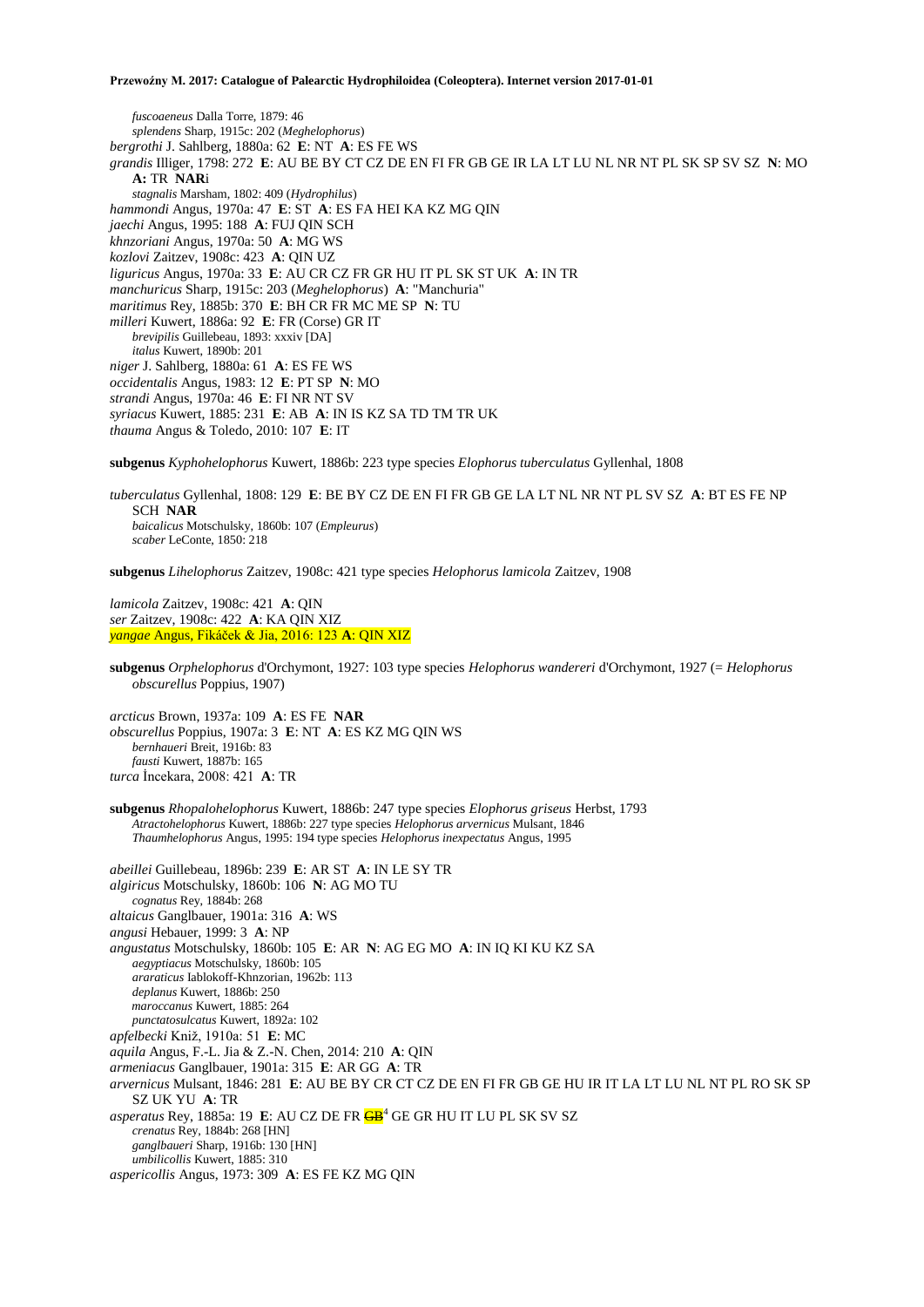*asturiensis* Kuwert, 1885: 262 **E**: FR IT PT SP **N**: AG MO TU *iricollis* Sharp, 1916b: 165 *atlantis* Angus & Aouad, 2009: 295 **N**: MO *auricollis* Eschscholtz, 1822: 43 **A**: ES **NAR** *angustulus* Mannerheim, 1853: 165 *consimilis* Mannerheim, 1853: 164 *inquinatus* Mannerheim, 1852b: 343 *bameuli* Angus, 1987: 52 **E**: SP *banghaasi* Kniž, 1919: 11 **A**: AF KI KZ TD *barbarae* Angus, 1985c: 743 **E**: ST **A**: KZ WS *biltoni* Angus, Mahdizadeh & Hosseinie, 2005: 196 **E**: AB **A**: IN *brevipalpis brevipalpis* Bedel, 1881: 301 **E**: AB AR AU BH BU BY CR CT CZ DE EN FA FI FR GB GE GG GR HU IR IT LA LT LU MD NL NR NT PL PT SK SP ST SV SZ TR UK YU **A**: CY IN IQ IS LE SY TR **NAR**i *bulbipalpis* Kuwert, 1890b: 196 *creticus* Kiesenwetter, 1858b: 40 [suppressed] *insignis* Rey, 1885b: 392 *mixtus* Rey, 1885b: 392 *rufipennis* Hubenthal, 1911b: 189 *brevipalpis levantinus* Angus, 1988b: 226 **A**: IN IQ LE TR *brevitarsis* Kuwert, 1890b: 191 **E**: AL AU BH BU CR CZ IT PL RO SK *deubeli* Krauss, 1900a: 239 *browni* McCorkle, 1970: 280 **A**: ES FE JIL MG **NAR** *calpensis* Angus, 1988a: 178 **E**: SP *carsoni* Angus, 1970b: 269 **A**: ES MG QIN SCH WS *cincticollis* Guillebeau, 1893: xxxv **E**: SP **N**: AG MO TU *biscrensis* Sharp, 1916b: 166 *chobauti* Guillebeau, 1896b: 232 *confrater* Kuwert, 1886a: 169 **E**: BU PL UK "Balkan" *knothyi* Ganglbauer, 1901a: 319 *costulatus* Kuwert, 1887b: 167 **E**: "Caucasus" *croaticus* Kuwert, 1886b: 248 **E**: AU BE BY CR CT CZ FR<sup>6</sup> GE HU LA NL PL SK ST YU **A**: ES TR WS *fausti* Sharp, 1916a: 85 [HN] *moscoviticus* A. Semenov, 1899: 610 *daedalus* d'Orchymont, 1932b: 395 **A**: IN TR *dalmatinus* Ganglbauer, 1901a: 312 **E**: ME *difficilis* Angus, 1988b: 230 **A**: IS LE TR *discrepans* Rey, 1885a: 19 **E**: AU BY CR CT CZ EN FI FR HU IT LU NT PL SP ST UK "Transcaucasus" **N**: MO **A**: IN TR *iteratus* Sharp, 1916b: 174 *discretus* d'Orchymont, 1925a: 147 **A**: KZ TM *dixoni* Angus, 1987: 51 **A**: IS TR *dorsalis* Marsham, 1802: 410 (*Hydrophilus*) **E**: AU BH CR CT CZ FR GB GE HU IT LU NL PL SK ST SZ TR UK **A**: TR *demoulini* Mathieu, 1858: 34 [DA] *quadrisignatus* Bach, 1851: 389 *elizabethae* Angus, 1987: 53 **N**: MO *erzurumicus* İncekara, Mart & Erman, 2005: 44 **A**: TR *faustianus* Sharp, 1916d: 195 (*Atracthelophorus*) **E**: GG ST **A**: TR *fauveli* Ganglbauer, 1901a: 314 **E**: IT SZ *ganglbaueri* Kniž, 1909: (297) *flavipes* Fabricius, 1792a: 205 **E**: AU BH BU BY CR CT CZ DE EN FA FI FR GB GE HU IR IT LA LT LU MC NR NT PL PT SK SP SV SZ UK **A**: TR *arcuatus* Mulsant, 1844a: 36 *balticus* Kuwert, 1886a: 138 *monticola* Rey, 1885b: 385 *phalleterus* Sharp, 1916b: 129 *planicollis* Thomson, 1870b: 327 *shetlandicus* Kuwert, 1890b: 227 *sphagnicola* Hardy, 1871: 254 *viridicollis* Stephens, 1828: 112 *fosteri* Angus, 1985c: 725 **A**: KI TD UZ *frater* d'Orchymont, 1926a: 93 **A**: ES IN KA NP TR UP XIZ *hingstoni* d'Orchymont, 1926a: 95 *fulgidicollis* Motschulsky, 1860b: 105 **E**: DE FR GB GE IR IT NL PT SP SV **N**: AG MO TU **A**: TR *emaciatus* Kuwert, 1886b: 249 *exasperatus* Sharp, 1916a: 83 *filitarsis* L. W. Schaufuss, 1882c: 621 *mulsanti* Cox, 1874: 136 *glacialis* A. Villa & G.B. Villa, 1833b: 34 **E**: AU BU FI FR GE GR IT MC NR NT PL PT SK SP SV SZ *inalpinus* Dufour, 1851: 363 *insularis* Reiche, 1861: 204 *nivalis* Thomson, 1853: 44 [HN]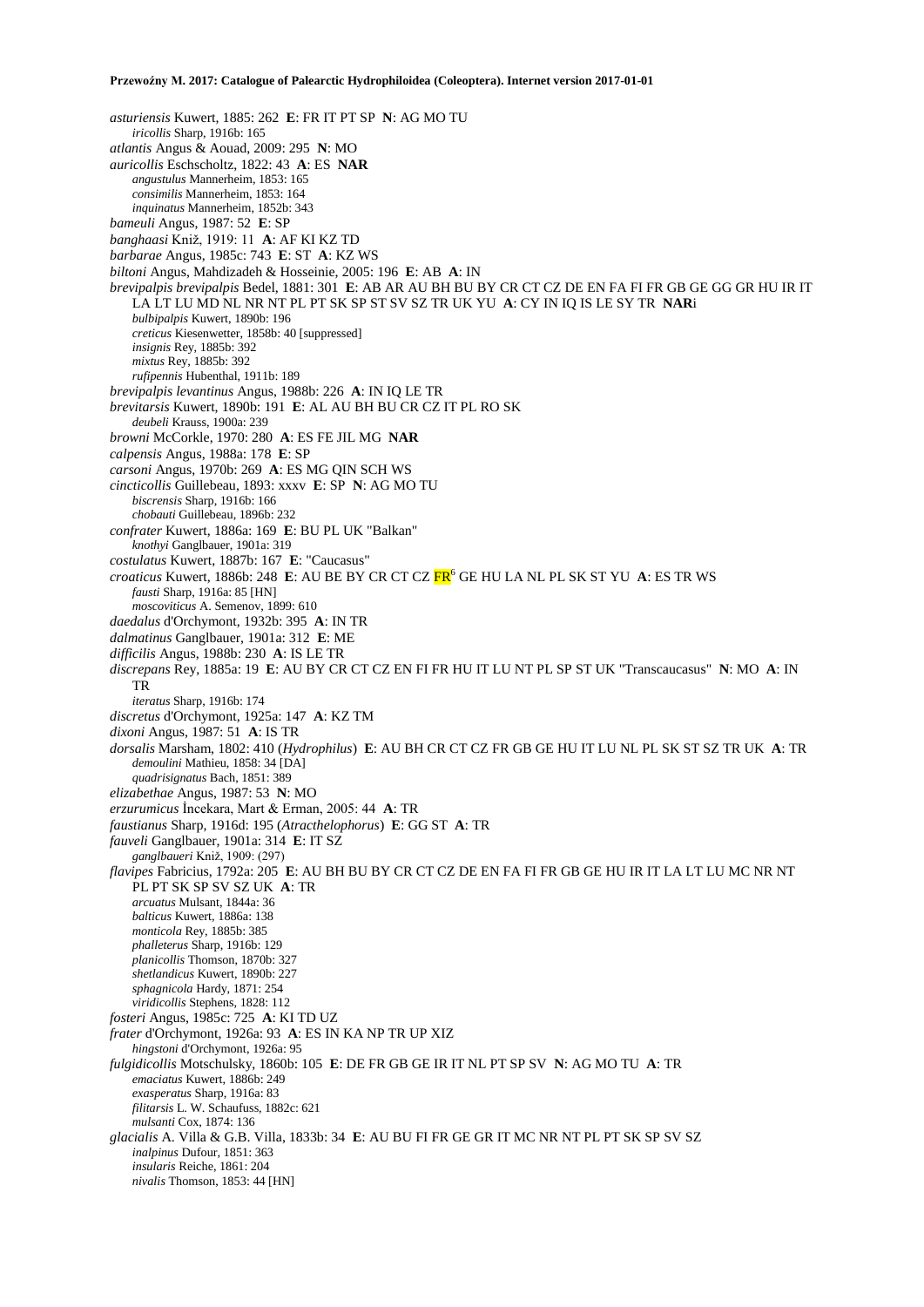*granularis* Linnaeus, 1760: 214 (*Buprestis*) **E**: AU BH BY CR CT CZ DE EN FI FR GB GE GG HU IR IT LA LT LU MC NL NR NT PL PT SK SP ST SV SZ UK **A**: ES TR WS *brevicollis* Thomson, 1868: 307 *latus* Kuwert, 1886b: 282 *minimus* Kuwert, 1887b: 168 [HN] *opacus* Kuwert, 1886b: 282 [DA] *pusillus* Motschulsky, 1860b: 106 *pygmaeus* Fabricius, 1792a: 205 *ytenensis* Sharp, 1914b: 103 *gratus* Angus, 1987: 47 **E**: PT SP **N**: AG MO TU *pusillus* Rey, 1885b: 392 [HN] *griseus* Herbst, 1793: 143 **E**: AR AU BU BY CT CZ DE EN FI FR GB GE HU IR IT LA LT LU MD NL NR NT PL RO SK SP ST SV SZ TR UK **A**: TR *affinis* Marsham, 1802: 409 (*Hydrophilus*) [HN] *lateralis* Dalla Torre, 1877: 70 *gurjevae* Angus, 1985c: 725 **A**: KI UZ *guttulus* Motschulsky, 1860b: 106 **E**: AR ST **A**: TR *caucasicus* Kuwert, 1885: 232 *dormitans* Sharp, 1916d: 196 (*Atracthelophorus*) *helenae* Angus, 1998: 5 **A**: TR *hilaris* Sharp, 1916b: 125 **E**: AB AR GG **A**: IN LE TR *eichleri* d'Orchymont, 1926c: 391 *illustris* Sharp, 1916b: 126 **E**: FR GR IT MC SP UK **A**: TR *imaensis* d'Orchymont, 1926a: 97 **A**: KA QIN XIZ *jocoteroi* Angus & Diaz Pazos, 1991: 419 **E**: PT SP *kaszabianus* Angus, 1970b: 274 **A**: MG *kayae* Angus, 1985c: 741 **A**: TD UZ *kazakhstanicus* Angus, 1995: 196 **A**: KZ *kerimi* Ganglbauer, 1901a: 318 **E**: AB GG **A**: ES IN KI KZ MG NMO QIN TR WS XIN XIZ *kervillei* d'Orchymont, 1932b: 394 **E**: GR **A**: TR *kirgisicus* Kniž, 1914: (114) **E**: ST **A**: IN KZ TR *korotyaevi* Angus, 1985a: 89 **E**: SP *kryzhanovskii* Angus, 1985c: 745 **A**: ES FE *laferi* Angus, 1995: 201 **A**: FE *lapponicus* Thomson, 1853: 42 **E**: BY CT DE FI GG IT NT SP SV **A**: ES FE IN IS KZ LE TR UZ<sup>13</sup> WS *celatus* Sharp, 1916b: 171 *jakowlewi* A.P. Semenov, 1900a: 89 *jeniseiensis* Kuwert, 1886b: 285 *satunini* Zaitzev, 1946: 260 *suturalis* Motschulsky, 1860b: 105 *laticollis* Thomson, 1853: 43 **E**: BY CT DE EN FI FR GB GE IC NL NR NT PL SK SV *pallidulus* Thomson, 1868: 304 *leontis* Angus, 1985c: 740 **E**: SP *lewisi* Angus, 1985c: 740 **E**: GG **A**: IS TR *limbatus* Motschulsky, 1860b: 106 **A**: ES IN KZ MG WS *longipennis* Ganglbauer, 1901a: 315 **A**: KI KZ *longitarsis* Wollaston, 1864: 86 **E**: AU FR GB GE HU IT LT NL PL SK SP ST UK YU **N**: CI TU **A**: KZ TR *diffinis* Sharp, 1916b: 168 *erichsoni* Bach, 1866: xi [RN] *punicus* Sharp, 1916b: 167 *punientanus* L.W. Schaufuss, 1882c: 620 *semifulgens* Rey, 1885b: 388 *maculatus* Motschulsky, 1860a: 106 **E**: AB AR **A**: IN KZ TR *matsumurai* Nakane, 1963c: 63 **A**: FE JA *mervensis* A.P. Semenov, 1900b: 587 **E**: AR **A**: AF IN KA KZ SA TD TM TR UZ YE *arabicus* Sharp, 1916a: 83 *fryanus* Sharp, 1916b: 171 *infelix* Sharp, 1916a: 84 *lederi* Sharp, 1916b: 174 *minutus* Fabricius, 1775: 66 **E**: AU BH BY CR CT CZ DE EN FI FR GB GE GG GR HU IR IT LA LT LU NL NR NT PL SK SL SP ST SV SZ TR UK YU **N**: AG MO **A**: IS TR *mongoliensis* Angus, 1970b: 257 **A**: KZ MG QIN *montanus* d'Orchymont, 1926a: 97 **A**: AF KI KZ QIN SCH UP WS XIZ *montenegrinus* Kuwert, 1885: 261 **E**: AU BH BU CR CZ GE GG HU IT MC ME PL RO SK TR UK YU **A**: TR *nanus* Sturm, 1836: 40 **E**: AU BY CR CT CZ DE EN FI FR GB GE HU IR IT LA LT LU NL NR NT PL SK SL ST SV SZ UK "Transcaucasus" **A**: ES FE NMO TR WS *nevadensis* Sharp, 1916d: 196 (*Atracthelophorus*) **E**: SP *nigricans* Poppius, 1907a: 9 **A**: ES FE HEI JA MG NMO WS *transbaikalicus* d'Orchymont, 1945c: 11 *nivalis* Giraud, 1852: 92 **E**: AL AU CR CZ FR GE IT MC ME PL SK SZ YU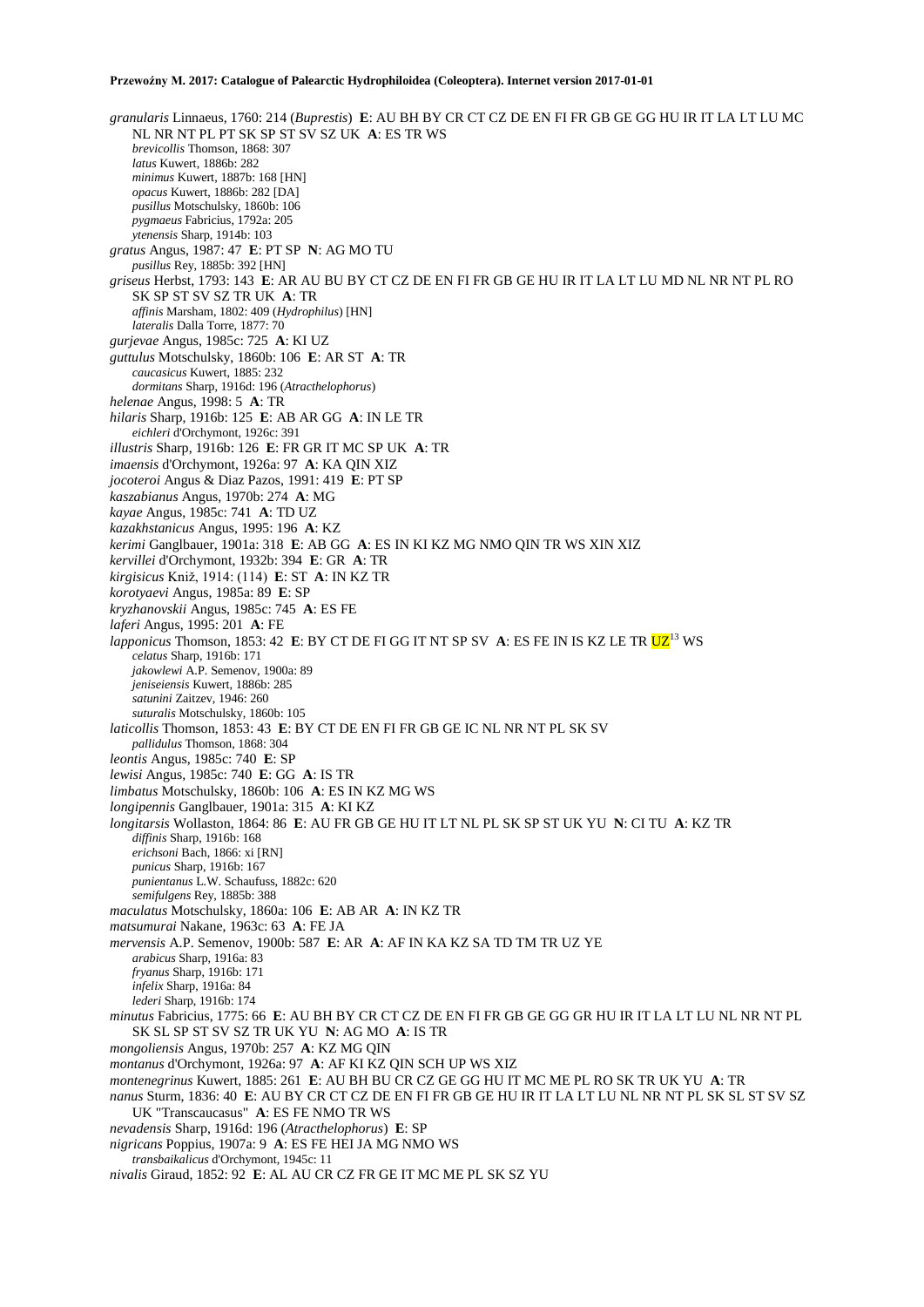*nivalis* L. Miller, 1852a: 109 [HN] *semicostatus* Rey, 1885b: 375 *nivicola* Sainte-Claire Deville, 1926a: 93 **N**: MO *oblongus* LeConte, 1850: 217 **E**: NT **A**: ES FE WS **NAR** *laevicollis* Poppius, 1907a: 5 *obscurus* Mulsant, 1844a: 36 **E**: AU CZ DE FI FR GB GE GG GR HU IR IT LU NL PL SK SP ST SV TR UK **A**: TR *aeneipennis* Thomson, 1853: 43 *apicatus* Rey, 1885b: 386 *krueperi* Kuwert, 1886b: 284 *simplex* Rey, 1885b: 386 *subcrenatus* Rey, 1885b: 386 *walkeri* Sharp, 1916b: 108 *orientalis* Motschulsky, 1860b: 106 **E**: NT **A**: ES FE HEI JA WS **NAR** *sahlbergi* Kuwert, 1886a: 90 *pallidipennis* Mulsant & Wachanru, 1852: 6 **E**: GR **A**: CY IS TR *reitteri* Kuwert, 1885: 262 *vinctus* Sharp, 1916b: 167 pallidus Gebler, 1830: 103 E: EN FI NR NT  $\frac{\text{SK}}{1}$  SV A: ES FE WS *borealis* R.F. Sahlberg, 1834: 4 *incertus* Kuwert, 1886a: 136 *pallidipennis* Thomson, 1853: 41 [HN] *parallelus* Motschulsky, 1860b: 105 *quadricollis* Kuwert, 1886b: 247 [RN] *thomsonis* Kuwert, 1885: 312 [RN] *parajacutus* Angus, 1970b: 279 **A**: MG *paraminutus* Angus, 1986: 150 **E**: AU BY CT CZ GE GR HU SK ST UK **N**: TU **A**: TR WS *paramontanus* Angus, 1985c: 744 **A**: TR TD *parasplendidus* Angus, 1970b: 272 **A**: ES FE **NAR** *pici* Guillebeau, 1893: xxxiv **N**: AG *pictus* Ganglbauer, 1901a: 317 **A**: TD UZ *pitcheri* Angus, 1970b: 277 **A**: ES JIL *ponticus* Angus, 1988b: 234 **A**: TR *poppii* Angus, 1970b: 263 **A**: ES FE *praenanus* Łomnicki, 1894: 69 **A**: ES FE MG QIN WS *birulai* Zaitzev, 1910: 48 *jacutus* Poppius, 1907a: 7 *pumilio* Erichson, 1837: 197 **E**: AU CR CT DE FI FR GE LA LU NL NT PL SK SZ YU **A**: ES WS *fallax* Kuwert, 1886a: 135 *puncticollis* Rey, 1885b: 382 **E**: FR (Corse) *corsicanus* Kuwert, 1885: 310 *redtenbacheri* Kuwert, 1885: 264 **E**: AU BY CZ DE EN GE HU LT PL SK ST SV UK **A**: WS *spinifer* Sharp, 1916a: 84 *richterae* Angus, 1985c: 737 **E**: GG ST *rinki* Angus, 1985c: 744 **E**: IT *seidlitzii* Kuwert, 1885: 261 **E**: PT SP *carpetanus* Sharp, 1916b: 111 *impressus* Kuwert, 1886b: 282 *longulus* Kuwert, 1886b: 284 *shatrovskyi* Angus, 1985b: 163 **A**: MG *similis* Kuwert, 1887b: 166 **E**: ST **A**: ES HEI KZ LIA MG TR WS *elongatus* Motschulsky, 1860b: 105 [HN] *motschulskyi* Angus, 1970b: 265 [RN] *singularis* L. Miller, 1881: 189 **E**: AL CR GR ME *splendidus* J. Sahlberg, 1880a: 62 **A**: ES FE WS **NAR** *strigifrons* Thomson, 1868: 308 **E**: AU BY CT CZ DE EN FI FR GB GE HU IT IR LA LT LU NL NR NT PL SK SV SZ **A**: ES TR WS *championi* Sharp, 1915e: 236 *subarcuatus* Rey, 1885b: 386 **E**: FR (Corse) IT (Sardegna) **A**: TR<sup>24</sup> *aritzuensis* Sharp, 1916b: 110 *lancifer* Sharp, 1916b: 111 *purpuratus* Rey, 1885b: 386 *subcarinatus* Angus, 1985c: 743 **A**: IS LE TR *theryi* d'Orchymont, 1925a: 145 **N**: MO *timidus* Motschulsky, 1860b: 106 **A**: ES FE HEI JIL NMO *trisulcatus* Guillebeau, 1896b: 232 **N**: AG *uvarovi* Angus, 1985c: 742 **E**: ST<sup>9</sup> **A**: FE<sup>9</sup> KZ WS *villosus* Duftschmid, 1805: 296 **E**: AU CZ GE HU RO SK *pinkeri* Ganglbauer, 1904a: 171 *zoppae* Ganglbauer, 1901a: 319 *wrootae* Angus, 1988b: 237 **E**: GR *yammounensis* Angus, 1988b: 232 **A**: IS LE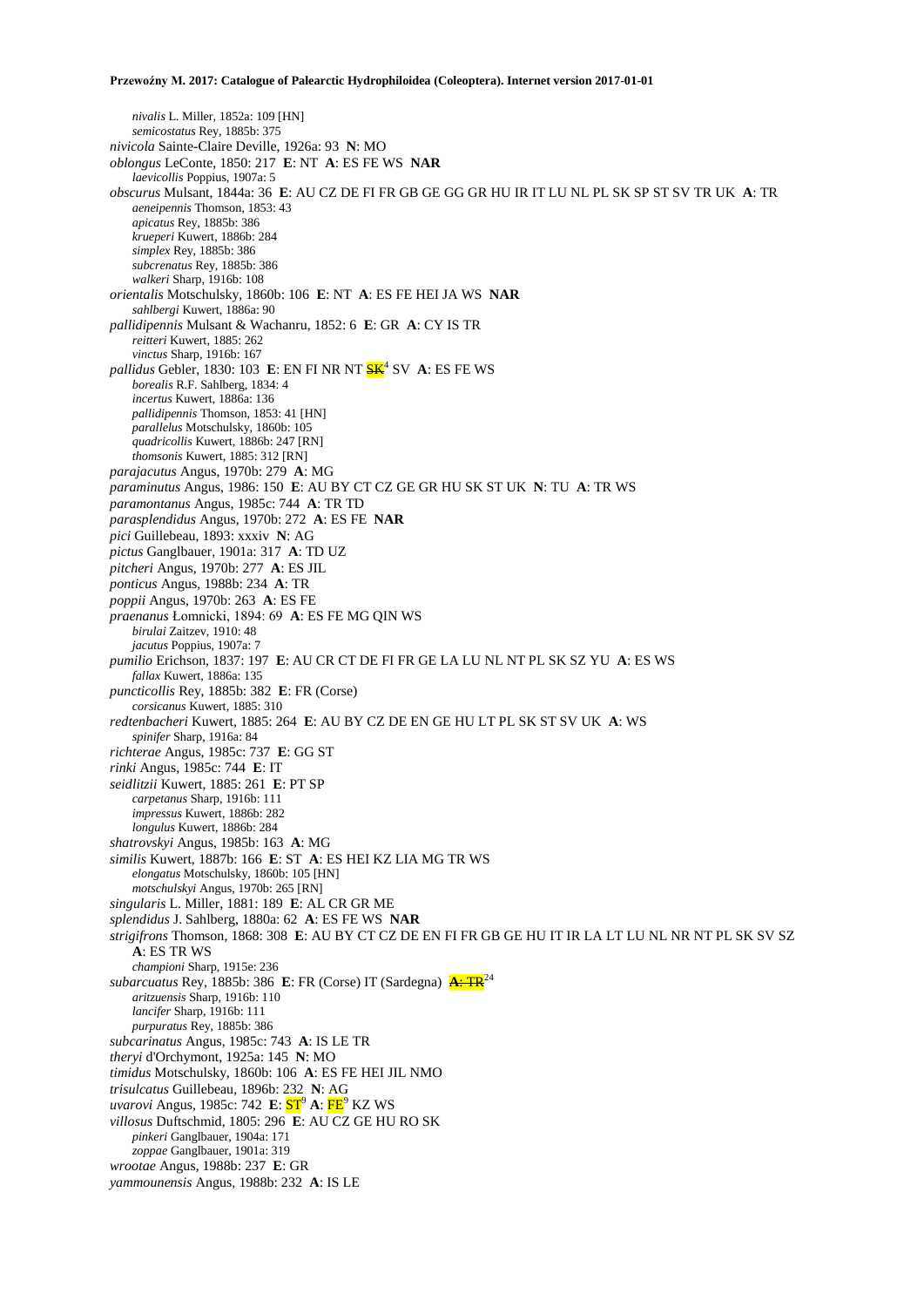*zagrosicus* Angus, 1988b: 236 **A**: IN TR

**subgenus** *Transithelophorus* Angus, 1970b: 252 type species *Helophorus crinitus* Ganglbauer, 1901

*beibienkoi* Angus, 1984: 539 **A**: KZ TD UZ *crinitus* Ganglbauer, 1901a: 312 **A**: ES FE HEI QIN SHA XIZ WS *kardakoffi* Stöcklein, 1954: 268 *terminassianae* Angus, 1984: 540 **E**: AR **A**: TR

**subgenus** *Trichohelophorus* Kuwert, 1886b: 223 type species *Elophorus alternans* Gené, 1836

*alternans* Gené, 1836: 184 **E**: CR FR GB GR IT NL PT SP **N**: AG MO TU *intermedius* Mulsant, 1844a: 32 *mauritanicus* Sharp, 1915b: 162 (*Trichelophorus*) *oscillator* Sharp, 1915b: 163 (*Trichelophorus*) **A**: IS SY TR

family Helophoridae, **nomen dubium** (possibly not even Hydrophiloidea) *Helophorus cicatricosus* Gravenhorst, 1807: 107 [DA] [no type locality given]

## family EPIMETOPIDAE Zaitzev, 1908

**genus** *Eumetopus* **Balfour-Browne, 1949: 13** type species *Sepidulum bullatum* Sharp, 1875 *acutimontis* Ji & Jäch, 1998: 202 **A**: HAI *asperatus* Champion, 1919d: 237 (*Epimetopus*) **A**: HP NP UP *bullatus* Sharp, 1875b: 249 (*Sepidulum*) **A**: "India" *weigeli* Skale & Jäch, 2003: 195 **A**: NP

## family GEORISSIDAE Laporte, 1840

**genus** *Georissus* **Latreille, 1809: 377** type species *Pimelia pygmaea* Fabricius, 1798 (= *Byrrhus crenulatus* P. Rossi, 1794)

**subgenus** *Georissus* Latreille, 1809: 377 type species *Pimelia pygmaea* Fabricius, 1798 (= *Byrrhus crenulatus* P. Rossi, 1794)

*babai* Satô, 1970: 199 **A**: JA *canalifer* Sharp, 1888a: 244 **A**: FE JA *crenulatus* P. Rossi, 1794: 81 (*Byrrhus*) **E**: AU BY CR CZ DE EN FI FR GB GE GG GR HU IR IT LA LT LU NL NR NT PL PT RO SK SP ST SV SZ A: ES FE IS KZ WS TR<sup>20</sup> *bisulcatus* Motschulsky, 1843: 657 *canaliculatus* Reiche, 1879: 237 [HN] *corcyraeus* J. Sahlberg, 1903b: 25 *dubius* Panzer, 1799a: no. 5 (*Trox*) *incisus* Motschulsky, 1843: 649 *integrostriatus* Motschulsky, 1843: 650 *major* Motschulsky, 1843: 647 *mutilatus* Motschulsky, 1843: 655 *nepos* Fairmaire, 1879c: 182 *punctatus* Grimmer, 1841: 40 *pygmaeus* Fabricius, 1798: 45 (*Pimelia*) *siculus* Ragusa, 1873: 233 *spinicollis* Motschulsky, 1843: 653 *substriatus* Heer, 1841: 472 **E**: AU BU FR GE GR IT RO SZ "Balkan" "Caucasus"

*tenuepunctatus* Motschulsky, 1843: 652

**subgenus** *Neogeorissus* Satô, 1972: 209 type species *Georissus japonicus* Satô, 1972

*bipartitus* Champion, 1923b: 177 **A**: UP *caelatus* Erichson, 1847: 504 **E**: AU CR FR GR IT RO **A**: SY TR *chameleo* Fikáček & Trávníček, 2009: 145 **E**: AE *coelosternus* Champion, 1923b: 177 **A**: UP *costatus* Laporte, 1840b: 45 **E**: CT FR GR IT PT SP ST **N**: AG EG **A**: IS TR WS *carinatus* Rosenhauer, 1856: 112 *cupreus* Reiche, 1879: 237 *latreillei* Dufour, 1843: 57 *pimelioides* Fairmaire, 1859a: 45 *formosanus* Kôno, 1936: 53 **A**: TAI *fusicornis* Champion, 1923b: 175 **A**: SD UP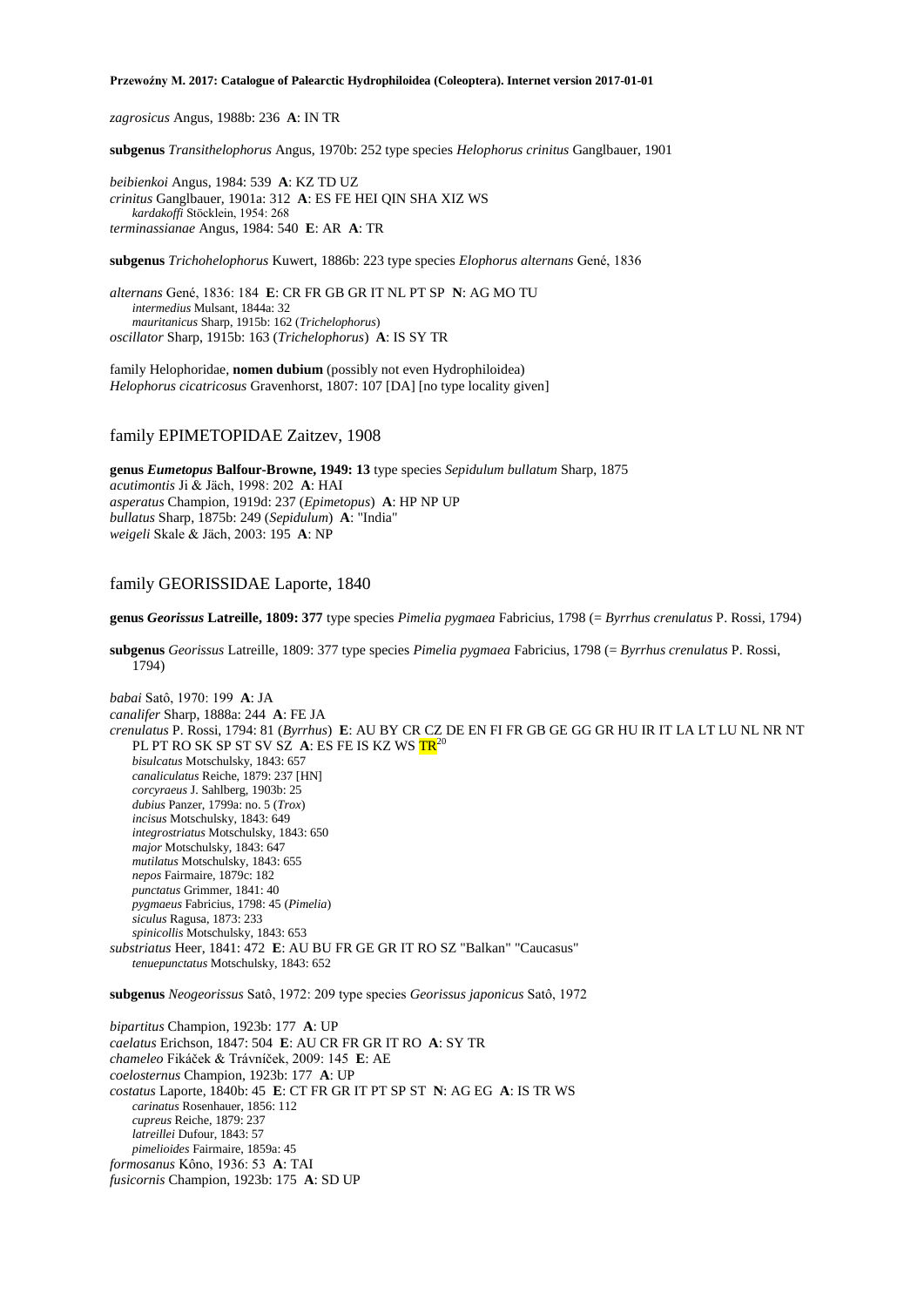*instabilis instabilis* Champion, 1923b: 176 **A**: UP *instabilis minusculus* Champion, 1923b: 176 **A**: UP *japonicus* Satô, 1972: 210 **A**: FE JA *katsuoi* Nakane, 1995: 42 **A**: JA *kurosawai* Nakane, 1963c: 63 **A**: JA *laesicollis* Germar, 1832: pl. 3 **E**: AB AU BU CR CZ FR GE GR IT RO SP SZ UK **A**: LE TR *canaliculatus* Motschulsky, 1843: 659 *maritimus* Fikáček, Delgado & Gentili, 2012: 49 **A**: YE (Suqutra) *nemo* Fikáček, Delgado & Gentili, 2012: 112 **A**: YE (Suqutra) *persicus* Fikáček & Falamarzi, 2010: 108 **A**: IN *sakaii* Satô, 1972: 211 **A**: JA *septemcostatus* Champion, 1923b: 178 **A**: UP *trifossulatus* Motschulsky, 1843: 658 **E**: GG **N**: EG

**subgenus** *Nipponogeorissus* Satô, 1972: 212 type species *Georissus granulosus* Satô, 1972

*granulosus* Satô, 1972: 212 **A**: JA

### family HYDROCHIDAE Thomson, 1859

**genus** *Hydrochus* **Leach, 1817: 90** type species *Silpha elongata* Schaller, 1783 *Amrishius* Makhan, 1998a: 143 type species *Hydrochus lacustris* Nietner, 1856 *Aschius* Makhan, 2004: 12 type species *Hydrochus squamifer* LeConte, 1855 *Deepakius* Makhan, 1998a: 141 type species *Deepakius amrishi* Makhan, 1998 *Kiransus* Makhan, 1994: 160 type species *Kiransus aschnaae* Makhan, 1994 *Rishihydroius* Makhan, 2001a: 84 type species *Hydrochus megaphallus* Berge Henegouwen, 1988 *Rishwanius* Makhan, 1998a: 144 type species *Hydrochus soesilaae* Makhan, 1994 (= *Hydrochus richteri* Bruch, 1915) *Satishius* Makhan, 2004: 11 type species *Satishius tishi* Makhan, 2004 *Soesilius* Makhan, 2001b: 390 type species *Hydrochus dewnaraini* Makhan, 1992 *aequalis* Sharp, 1884b: 457 **A**: JA *aljibensis* Castro & Delgado, 1999: 26 **E**: PT SP *angusi* Valladares, 1988: 84 **E**: SP *angustatus* Germar, 1824: 90 **E**: BE CR FR GB GE HU IR IT LU NL PT SK SP *ramiroi* Roubal, 1934d: 43 *rugiceps* Rey, 1886: 9 *salinus* Rey, 1886: 10 *sculptus* Rey, 1886: 10 *subcyanescens* Gozis, 1919: 127 *brevis* Herbst, 1793: 141 (*Elophorus*) **E**: AU BE BY CT CZ DE EN FI FR GB GE GG HU IR IT LA LT LU NL NR NT PL SK SV SZ UK **A**: ES TR *chubu* Balfour-Browne & Satô, 1962: 3 **A**: JA *crenatus* Fabricius, 1792a: 205 (*Elophorus*) **E**: AU BE BU BY CR CT CZ DE EN FI FR GB GE HU IT LA LT LU NL PL SK SL ST SV SZ **A**: WS *carinatus* Germar, 1824: 89 *elongatus* Schaller, 1783: 257 (*Silpha*) **E**: AU BE BY CR CT CZ DE FR GB GE HU IT LA LT LU PL SK SL ST SV SZ **A**: ES KZ WS TR "Central Asia" *cicindeloides* Marsham, 1802: 411 (*Hydrophilus*) *crenulatus* Motschulsky, 1860b: 104 *elongatus* Fabricius, 1792a: 204 (*Elophorus*) [HN] *sibiricus* Motschulsky, 1860b: 104 *farsicus* Hidalgo-Galiana, Jäch & Ribera, 2010: 61 **A**: IN TR *flavipennis* Küster, 1852: no.55 **E**: AB AL AU BH CR CT CZ GR HU IT ME PL PT SK SP ST UK **N**: TU **A**: IN TR *filiformis* Kuwert, 1887c: 291 [DA] *foveostriatus* Fairmaire, 1859b: 786 [DA] *fuscipennis* Kuwert, 1887c: 291 [DA] *obtusicollis* Fairmaire, 1877a: 141 [DA] *testaceipennis* Kuwert, 1887c: 291 [DA] *grandicollis* Kiesenwetter, 1870: 73 **E**: FR IT SL SP **N**: CI TU *ibericus* Valladares, Díaz & Delgado, 1999: 82 **E**: PT SP *ignicollis* Motschulsky, 1860b: 104 **E**: AU BE BY CT CZ DE EN FI GB GE HU IR LA LT LU NR NT PL SK ST SV YU **A**: TR WS *interruptus* L. Heyden, 1870: 72 **E**: PT SP *martinae* Makhan, 1996: 185 *japonicus* Sharp, 1873b: 64 **A**: HUN JA LIA TAI **AUR ORR** *annamita* Régimbart, 1903b: 64 *kirgisicus* Motschulsky, 1860b: 103 **E**: BY CT HU NT UK **A**: ES FE KZ WS *lacustris* Nietner, 1856: 14 **A**: "India" **ORR** *laferi* Shatrovskiy, 1989: 275 **A**: FE *megaphallus* Berge Henegouwen, 1988: 19 **E**: AU BE BY CZ DE EN FI GB GE HU LA NL NR PL RO SK ST SV TR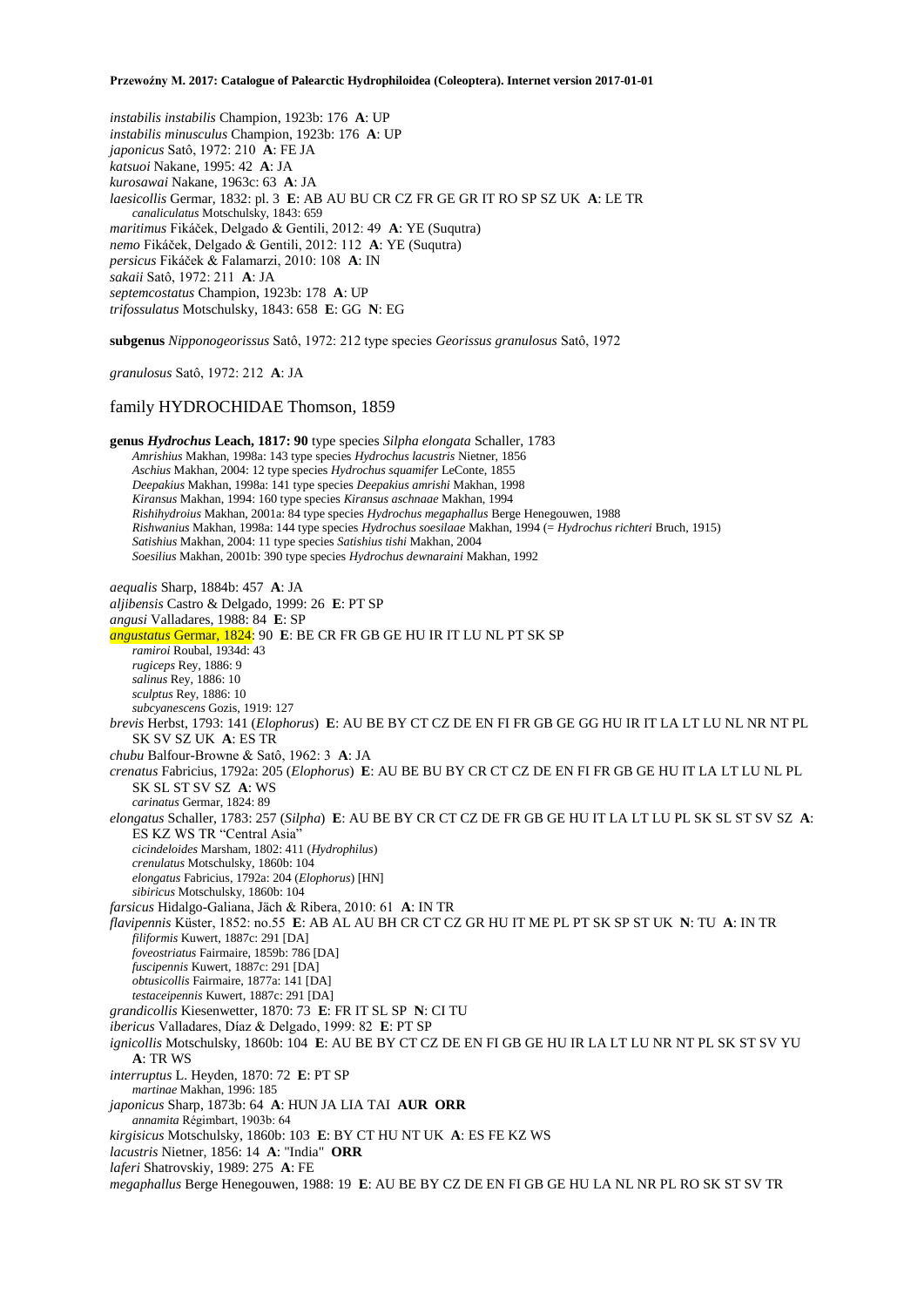*nitidicollis* Mulsant, 1844a: 49 **E**: BE FR GB GE IT PT SP **N**: "Northwest Africa" *flavipennis* Gozis, 1919: 125 [HN] [DA] *funebrior* Gozis, 1919: 125 [DA] *impressus* Rey, 1885a: 21 [HN] *nodulifer* Reitter, 1897d: 210 **E**: AB **A**: IN TR *nooreinus* Berge Henegouwen & Sáinz-Cantero, 1992: 26 **E**: SP *octocarinatus* Hochhuth, 1871: 249 **E**: UK *opacus* Motschulsky, 1860b: 103 **A**: "India" *violaceomicans* Motschulsky, 1860b: 103 *rishi* Makhan, 1995: 193 **A**: GUX HUN **ORR** *rhytipterus* Jia & W. Wu, 1999: 308 **A**: HUN *roberti* Shatrovskiy, 1993: 828 **E**: AB ST *smaragdineus* Fairmaire, 1879b: 159 **E**: FR PT SP **N**: AG MO TU *bicolor* Rey, 1885a: 20 *fossula* Rey, 1886: 11 *tariqi* Ribera, Hernando & Aguilera, 1999: 99 **E**: SP **N**: MO

## family SPERCHEIDAE Erichson, 1837

**genus** *Spercheus* **Kugelann, 1798: 241** type species *Dytiscus emarginatus* Schaller, 1783

*belli babylonicus* Hebauer, 1997a: 34 **A**: IQ *belli belli* Champion, 1919d: 239 **A**: PA UP **ORR** *binodulus* Champion, 1919d: 239 *gibbus* Champion, 1919d: 238 *cerisyi* Guérin-Méneville, 1842: 71 **N**: EG **A**: IQ IS **AFR** *capicola* Péringuey, 1892b: 107 *crenaticollis* Régimbart, 1906: 271 *emarginatus* Schaller, 1783: 327 (*Dytiscus*) **E**: AB AU BE BU BY CR CT CZ DE EN FR GB GE GR HU IT LA LT LU NL NT PL RO SK ST SV SZ TR UK **A**: FE IN KZ TD TR "Central Asia" "South Siberia" *luridus* Mathieu, 1858: 33 *sordidus* Marsham, 1802: 403 (*Hydrophilus*) *texanus* Spangler, 1961: 117 *verrucosus* Marsham, 1802: 404 (*Hydrophilus*) *platycephalus interruptus* Fairmaire, 1892a: 88 **N**: EG **AFR** *senegalensis* Laporte, 1832: 398 **A**: TR **AFR** *algoensis* Péringuey, 1892b: 108 *distinguendus* Fairmaire, 1893a: 147 *sulcatus* Gory, 1834: pl. 20

family HYDROPHILIDAE Latreille, 1802

subfamily **Hydrophilinae** Latreille, 1802 tribe Amphiopini Kuwert, 1890

**genus** *Amphiops* **Erichson, 1843: 229** type species *Hydrophilus gibbus* Illiger, 1801 *Cyprimorphus* Fairmaire, 1873: 334 type species *Cyprimorphus compressus* Fairmaire, 1873 (= *Coelostoma senegalense* Laporte, 1840)

*caristripus* Jia, 1994: 100 (102) **A**: FUJ *coelopunctatus* Jia, 2014: 1089 **A**: HAI HKG<sup>5</sup> *coomani* d'Orchymont, 1926b: 246 **A**: GUA HAI HKG MAC **ORR** *mater* Sharp, 1873b: 62 **A**: BEI FUJ GUA GUI GUX HAI HUB HUN JA JIA JIX NP SC SCH TIA YUN ZHE **ORR** *annamita* Régimbart, 1903b: 62 *pedestris* Sharp, 1890: 354 *varians* d'Orchymont, 1922: 629 *mirabilis* Sharp, 1890: 355 **A**: GUA GUX HAI JIA SHN YUN **ORR** *variolosus* Régimbart, 1903b: 63 *yunnanensis* Pu, 1963: 82 (80) *phallicus* d'Orchymont, 1936c: 114 **N**: EG **A**: IS **AFR** *senegalensis* Laporte, 1840b: 59 (*Coelostoma*) **N**: EG MO **AFR** *abeillei* Guillebeau, 1896b: 229 *compressus* Fairmaire, 1873: 334 (*Cyprimorphus*) *lucidus* Erichson, 1843: 231

tribe Berosini Mulsant, 1844

**genus** *Allocotocerus* **Kraatz, 1883: 14** type species *Allocotocerus bedeli* Kraatz, 1883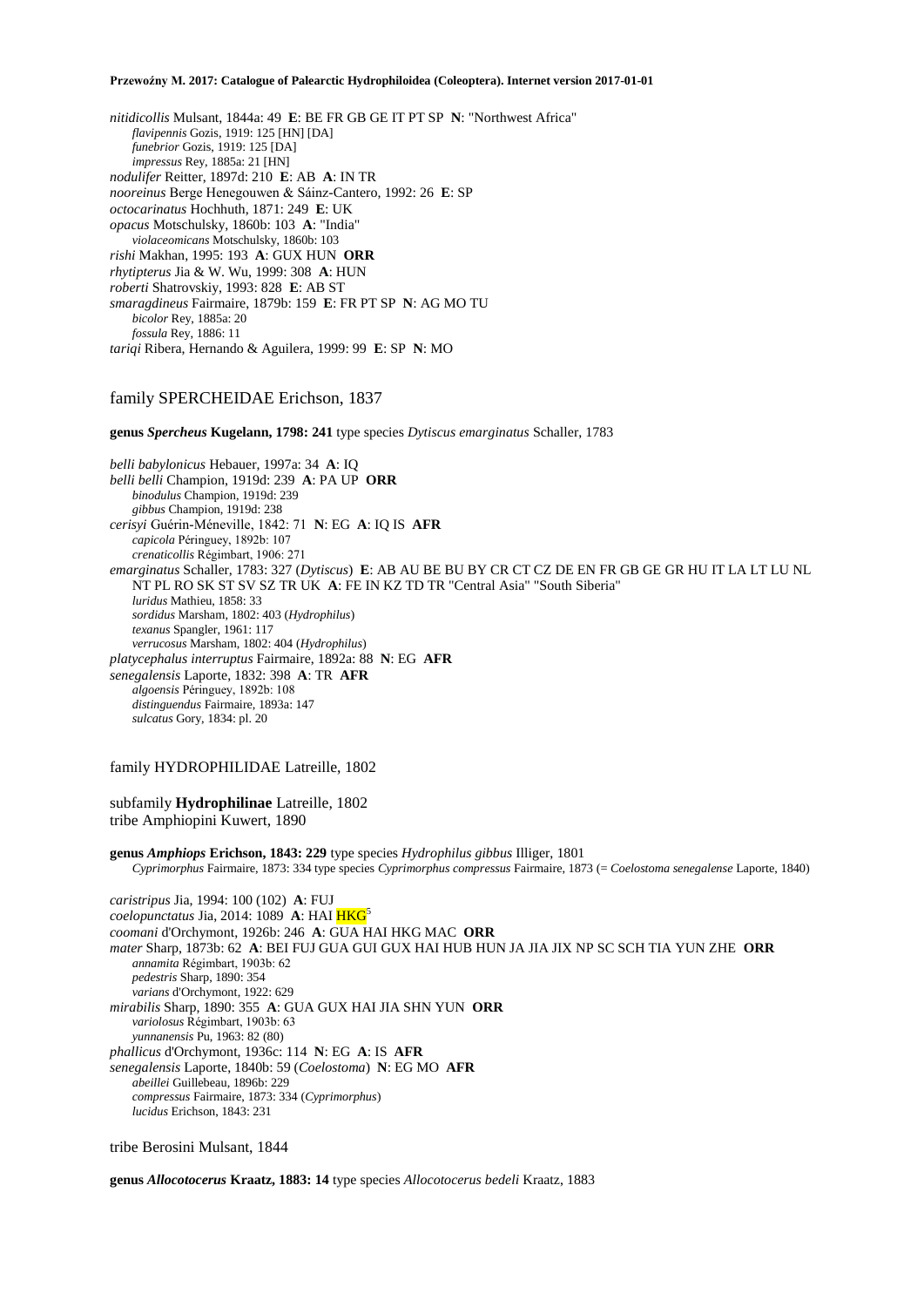*Ashnaia* Makhan, 2007a: 1 type species *Ashnaia soesilae* Makhan, 2007 *Globaria* Latreille, 1829: 521 [HN] type species *Globaria leachii* Hope, 1838 *Spheroides* Hope, 1838: 168 [HN] (no type species designated)

*leachii* Hope, 1838: pl. 3 [fig. 6 + p. 167] (*Globaria*) **A**: GUA GUX **ORR** *narayanus* Hebauer, 2002a: 8 **A**: NP *striatopunctatus* Laporte, 1840b: 57 (*Globaria*) **A**: SA **ORR** *subditus* d'Orchymont, 1939a: 105 (*Globaria*) **A**: YUN

**genus** *Berosus* **Leach, 1817: 92** type species *Dytiscus luridus* Linnaeus, 1760 *Hygrotrophus* W. J. MacLeay, 1873: 131 type species *Hygrotrophus nutans* W.J. MacLeay, 1873 *Paraberosus* Kuwert, 1890a: 113 type species *Paraberosus nigriceps* Kuwert, 1890 (= *Hydrophilus nigriceps* Fabricius, 1801) **subgenus** *Berosus* Leach, 1817: 92 type species *Dytiscus luridus* Linnaeus, 1760 *Euberosus* Acloque, 1896: 94 type species *Dytiscus luridus* Linnaeus, 1760 *affinis* Brullé, 1835: 285 **E**: AL AU BH BU CR FR GB GR HU IT MC ME NL PT SK SL SP TR YU **N**: AG EG MO TU **A**: CY IN IS SY TR *algericus* Kuwert, 1890a: 120 *murinus* Küster, 1844: no.36 *pelagicus* Kuwert, 1888c: 139 *salmuriensis* Ackermann, 1853: 197 *sardous* Kuwert, 1888c: 139 *suturalis* Küster, 1844: no.37 *byzantinus* Ganglbauer, 1904a: 225 **E**: GR **A**: KZ TR *corrugatus* Régimbart, 1906: 266 **A**: YE (Suqutra) **AFR** *dentatis* Wu & Pu, 1997: 190 [193] **A**: FUJ GUA GUI HEI HUN JIX SCH SHG YUN *dispar* Reiche & Saulcy, 1856: 355 **E**: "Caucasus" **A**: IQ IS LE SY TR *fuscostriatus* Fairmaire, 1892a: 87 **N**: AG **A**: OM SA YE **AFR** *geminus* Reiche & Saulcy, 1856: 356 **E**: AU CR CZ GE HU IT PL RO SK "Caucasus" *hispanicus* Küster, 1847: no.80 **E**: AU CR CZ FR GR HU IT MA NL PT SP **N**: AG LB MO TU **A**: TR **AFR** *lineicollis* A. Costa, 1884: 49 *subciliaris* Rey, 1885b: 348 *insolitus* d'Orchymont, 1937c: 40 **A**: IN KU PA SA *japonicus* Sharp, 1873b: 61 **A**: GUA GUI GUX HUB HUN JA JIX SC SCH TAI ZHE *luridus* Linnaeus, 1760: 214 (*Dytiscus*) **E**: AL AU BE BH BU BY CR CT CZ DE EN FI FR GB GE HU IR IT LA LT NL NR NT PL RO SK SL ST SV SZ UK YU "Caucasus" **A**: TR WS *chalcaspis* Eschscholtz, 1818: 457 (*Hydrophilus*) *fuscus* DeGeer, 1774: 378 (*Hydrophilus*) [RN] *globosus* Curtis, 1828: pl. 240 *lapponicus* J. Sahlberg, 1894: 47 *sculptus* Solsky, 1873: 308 *nigriceps* Fabricius, 1801a: 254 (*Hydrophilus*) **A**: IN IQ NP OM PA SA UP YE **AFR ORR** *aeneiceps* Motschulsky, 1861a: 110 *immaculicollis* Fairmaire, 1892a: 88 *melanocephalus* Kuwert, 1890a: 113 (*Paraberosus*) *nigriceps* Kuwert, 1890a: 114 (*Paraberosus*) [HN] *problematicus* Schödl, 1993b: 214 **N**: EG **A**: IN YE *pulchellus* W.S. MacLeay, 1825: 35 **A**: HUB HUN FUJ GUA GUI GUX HAI HKG IN JA JIA JIX NP SA SCH TAI UP YUN ZHE **AUR ORR** *decrescens* Walker, 1859: 258 *pubescens* Mulsant & Rey, 1858: 319 *vestitus* Sharp, 1884b: 456 *punctipennis* Harold, 1878: 67 **A**: ES FE HEI HUN JA JIA LIA MG NMO SC TAI *rubiginosus* Kuwert, 1890a: 116 **A**: OM SA YE **AFR** *australis* Péringuey, 1892a: 23 (*Spercheus*) *signaticollis* Charpentier, 1825: 204 (*Hydrophilus*) **E**: AL AU BE BH BU BY CR CT CZ DE EN FR GB GE GG GR HU IR IT LA LT MC ME NL NR PL PT RO SK SL SP ST SV SZ UK YU **N**: AG MO TU **A**: AF IN KZ TD TM TR UZ WS *aericeps* Curtis, 1828: pl. 240 *corsicus* Desbrochers des Loges, 1869: (45) *krueperi* Kuwert, 1890a: 117 **subgenus** *Enoplurus* Hope, 1838: 128 type species *Hydrophilus spinosus* Steven, 1808 *Acanthoberosus* Kuwert, 1888c: 130 type species *Hydrophilus spinosus* Steven, 1808 *Anchialus* Thomson, 1859: 17 [HN] type species *Hydrophilus spinosus* Steven, 1808 *asiaticus* Kuwert, 1888c: 132 **A**: IN IQ KU TR XIN *assamensis* Schödl, 1992: 141 **A**: NP **ORR** *atlanticus* Queney, 2007: 93 **E**: FR

- *atrodorsus* Jia & Pu, 1997: 190 [194] **A**: HEI
- *bispina* Reiche & Saulcy, 1856: 356 E: GR IT SP ST UK N: AG EG TU A: AF IN IS KZ LE SY TM TR UZ<sup>13</sup>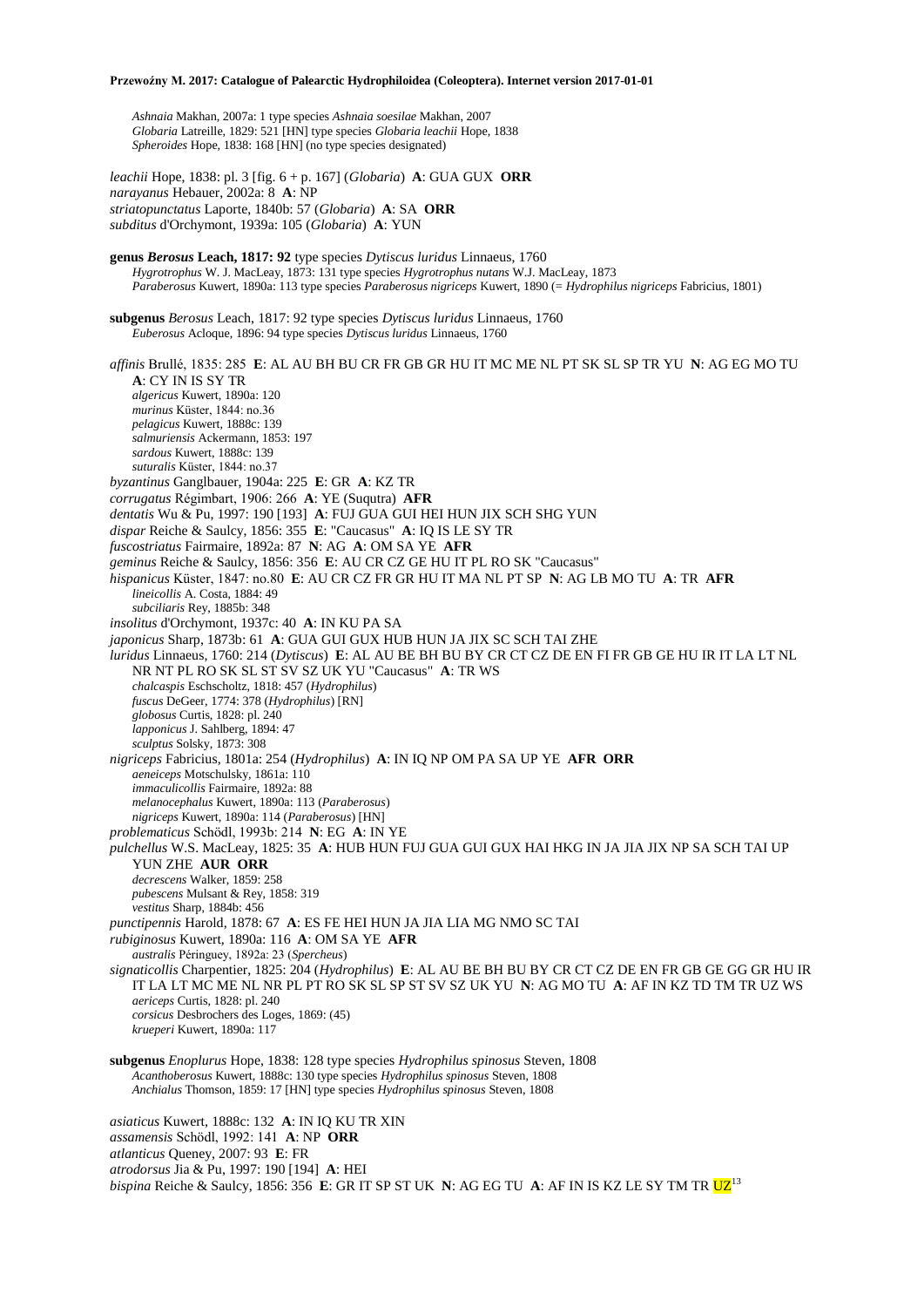*aethiops* Kuwert, 1888c: 135 *numidicus* Kuwert, 1888c: 131 *chinensis* Knisch, 1922: 111 **A**: AF GUA GUX HKG IN KA NP PA SD UP YUN **ORR** *fallax* d'Orchymont, 1937b: 30 *cuspidatus* Erichson, 1843: 228 **N**: EG **AFR** *acutispina* Fairmaire, 1869a: 196 *bispinosus* Boheman, 1851: 591 *gracilispina* Régimbart, 1906: 264 *dentalis* İncekara, Mart, Polat, Aydoğan, Türken, Taşar & Bayram, 2011: 238 **E**: GG<sup>11</sup> **A**: TR *elongatulus* Jordan, 1894: 112 **A**: AF GUA GUX FUJ HKG JIX JA TAI YUN **AFR ORR** *fairmairei* Zaitzev, 1908b: 355 [RN] **A**: FUJ GUA GUX HAI HEN HKG JA NP PA TIA YUN **ORR** *acutispina* Fairmaire, 1889b: 336 [HN] *fischeri* Schödl, 1993a: 29 **A**: BEI FE GAN HEI HEN MG TIA *frontifoveatus* Kuwert, 1888c: 131 **E**: AB AU BH BU CR CZ FR GE HU IT NR PL RO SK ST UK YU **N**: EG **A**: AF IN KZ TM TR WS *fulvus* Kuwert, 1888c: 134 E: AU DE FI FR GB GE HU NL SP ST SV A: ES HEN IN KZ MG NMO TM TR <mark>UZ</mark><sup>13</sup> WS *furcatus* Boheman, 1851: 590 **N**: AG EG **AFR** *aegyptiacus* Kuwert, 1888c: 130 *guttalis* Rey, 1883b: 88 **E**: FR SP **N**: AG MO TU **A**: TR *huangi* Jia & Pu, 1997: 192 [193] **A**: YUN *incretus* d'Orchymont, 1937a: 12 **A**: GUA GUX HAI HKG JA MAC NP TAI UP YUN **ORR** *indicus* Motschulsky, 1861a: 110 (*Enoplurus*) **A**: NP PA UP **ORR** *indiges* Schödl, 1992: 150 **A**: PA **ORR** *ineditus* d'Orchymont, 1937a: 11 **A**: YUN **ORR** *jaechi* Schödl, 1991: 118 **E**: FR GR IT SP YU **N**: EG **A**: TR GAN HEB NMO *lewisius* Sharp, 1873b: 61 **A**: BEI FE HEI GUA GUX HKG HUB HUN JA JIA JIX MG NC NMO SC SCH SHA SHG SHX YUN ZHE **ORR** *nipponicus* Schödl, 1991: 123 **A**: JA ZHE *spinosus* Steven, 1808: 8 (*Hydrophilus*) **E**: AB AL AU BH BU BY CR DE EN FI FR GB GE GG GR HU IT LA MC ME NL NR PL RO SK SL ST SV TR YU UK **N**: TU **A**: AF IN KI KZ MG TD TIA TM TR UZ WS XIN *apicalis* Samouelle, 1832: no. 5-1 *lenkoranus* Kuwert, 1888c: 133 *samarkanti* Kuwert, 1888c: 132 *schusteri* Kuwert, 1888c: 133 *tayouanus* Ueng, Wang & Wang, 2007: 88 [RN] **A**: FUI TAI ZHE *salinus* Ueng, Wang & Wang, 2006: 63 [HN] *yunnanensis* Jia & Pu, 1997: 191 [194] **A**: YUN **genus** *Regimbartia* **Zaitzev, 1908b: 362** [RN] type species *Volvulus inflatus* Brullé, 1835 *Brachygaster* Mulsant, 1853: 173 [HN] (no type species designated) *Spheroides* Hope, 1838: 168 [HN] (no type species designated) *Volvulus* Brullé, 1835: 282 [HN] type species *Volvulus inflatus* Brullé, 1835 *attenuata* Fabricius, 1801a: 253 (*Hydrophilus*) **A**: AF FUJ GUA GUI HAI HKG<sup>5</sup> HUN JA JIA JIX NP OM PA SC SCH TAI YE YUN "India" "Kurdistan" **AUR ORR**

*aenea* Brullé, 1835: 283 (*Volvulus*) *indica* Mulsant, 1853: 179 (*Brachygaster*)

*metallescens* Mulsant, 1853: 178 (*Brachygaster*)

*profunda* Sharp, 1873b: 62 (*Volvulus*)

*scaphiformis* Fairmaire, 1879a: 83 (*Volvulus*)

*compressa* Boheman, 1851: 588 (*Volvulus*) **N**: EG **AFR**

*jaegerskioeldi* Sharp, 1904: 5 (*Volvulus*)

*nilotica* Sharp, 1904: 5 (*Volvulus*) **N**: EG **AFR** *compressa* Régimbart, 1906: 267 (*Volvulus*) [HN]

tribe Laccobiini Houlbert, 1922

**genus** *Arabhydrus* **Hebauer, 1997c: 261** type species *Arabhydrus gallagheri* Hebauer, 1997

*gallagheri* Hebauer, 1997c: 262 **A**: OM

**genus** *Hydrophilomima* **M. Hansen & Schödl, 1997: 187** type species *Hydrophilomima jaechi* M. Hansen & Schödl, 1997

*yunnanensis* M. Hansen & Schödl, 1997: 193 **A**: YUN

**genus** *Laccobius* **Erichson, 1837: 202** type species *Chrysomela minuta* Linnaeus, 1758

**subgenus** *Compsolaccobius* Ganglbauer, 1904a: 251 type species *Hydrophilus decorus* Gyllenhal, 1827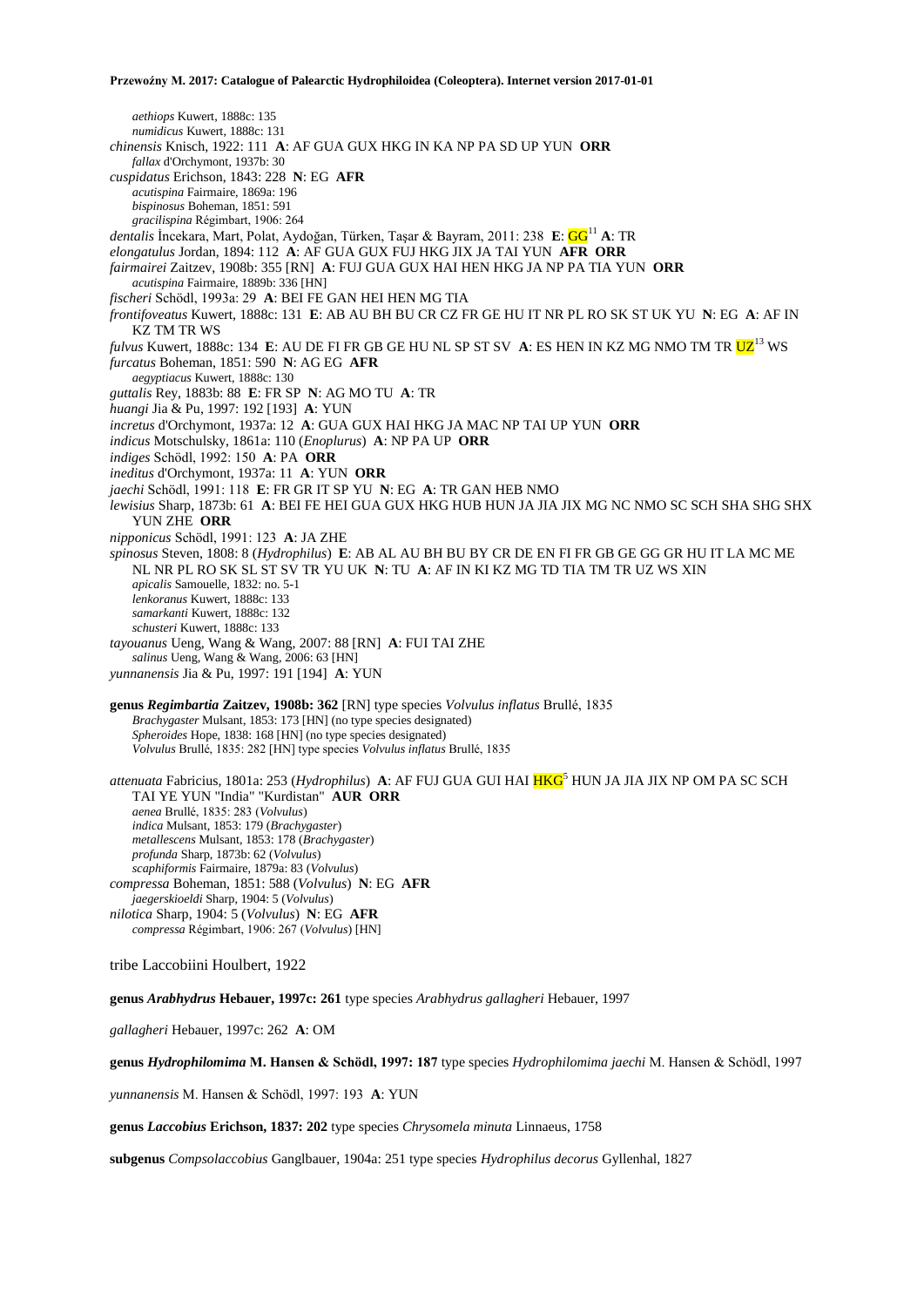*decorus* Gyllenhal, 1827: 275 (*Hydrophilus*) **E**: EN FI GG LA ST SV UK **A**: AF ES KI KZ MG QIN TD TM TR UZ WS *pallidissimus* Reitter, 1899b: 197 **A**: AF KI KZ TD TM UZ XIN

**subgenus** *Cyclolaccobius* Gentili, 1991: 381 type species *Laccobius rectus* Sharp, 1890

*almoranus* Gentili, 1995: 255 **A**: UP *arabicus* Gentili, 1980: 31 **N**: EG **A**: SA YE **AFR** *bacchusi* Gentili, 1979a: 44 **A**: HP NP UP *confusus* Gentili, 1996: 23 **A**: HP NP PA *cribratus* Gentili, 1989a: 35 **A**: NP UP *cyclicus* Gentili, 1996: 24 **A**: SD **ORR** *fuscus* Gentili, 1995: 256 **A**: HP UP *globulus* Gentili, 1995: 257 **A**: UP *hainanensis* Jia, Gentili & Fikáček, 2013: 406 **A**: HAI *hanka* Gentili & Fikáček, 2009: 612 **A**: AP *hingstoni* d'Orchymont, 1926a: 104 **A**: UP XIZ *championi* Knisch, 1927: 132 *imperialis* Knisch, 1924b: 35 **A**: BT NP SD UP *inermis* Gentili, 1995: 255 **A**: UP *josefi* Gentili & Fikáček, 2009: 615 **A**: AP *jumlanus* Gentili 2015: 158 **A**: NP PA *kumaonicus* Gentili, 1988: 36 **A**: UP *martini* Jia, Song & Gentili, 2013: 92 **A**: GUX *masatakai* Kamite, Ogata & Hikida, 2007: 35 **A**: JA *nitidus* Gentili, 1984: 32 **A**: AHN FUJ HUN JIX SHA SCH ZHE *patruelis* Knisch, 1924b: 36 **A**: HP NP PA UP **ORR** *inermis* Hebauer & Wang, 1998: 42 (*Oocyclus*) [HN] *manalicus* Short & Fikáček, 2011: 101 [RN] *politus* Gentili, 1979a: 46 **A**: TAI YUN *flaveolus* Hebauer & Wang, 1998: 41 (*Oocyclus*) *regalis* Knisch, 1924b: 34 **A**: UP *schawalleri* Gentili, 2003: 414 **A**: NP *silvester* Gentili, 2006: 72 **A**: NP *yunnanensis* Gentili, 2003: 415 **A**: SW *zugmayeri* Kniž, 1910b: 451 **A**: XIZ **subgenus** *Dimorpholaccobius* Zaitzev, 1938: 120 type species *Laccobius sulcatulus* Reitter, 1909 *Brachypalpus* Laporte, 1840b: 56 [HN] type species *Hydrophilus bipunctatus* Fabricius, 1775 *Macrolaccobius* Gentili, 1974: 550 type species *Hydrophilus striatulus* Fabricius, 1801 *aegaeus* Gentili, 1974: 558<sup>17</sup> **E**: ?GG<sup>17</sup> GR TR UK (Krym) **A**: IN TR *albescens* Rottenberg, 1874a: 308 **E**: AU BH CR CZ FR GE IT SL SZ *similis* Gentili, 1973: 61 *atratus* Rottenberg, 1874a: 308 **E**: AU BE CZ FR GB GE IR NL PT SK SP **N**: MO TU *subregularis* Rey, 1885b: 299 *atricolor* d'Orchymont, 1938a: 4 **N**: MR *atrocephalus atrocephalus* Reitter, 1872: 178 **E**: IT PT SP **N**: AG EG LB MO TU **A**: IS SY **AFR** *carreti* Guillebeau, 1896b: 227 (245) *purpuratus* Guillebeau, 1896b: 227 *atrocephalus canariensis* d'Orchymont, 1940d: 71 **N**: CI *azerus* Gentili, 2016: 180 **E**: AB **A:** IN *bipunctatus* Fabricius, 1775: 229 (*Hydrophilus*) **E**: ?AB<sup>17</sup> AL ?AR<sup>17</sup> AU BE BH BU BY CR CZ DE EN FI FR GB GE ?GG<sup>17</sup>GR HU IR IT LA LT LU MC ME<sup>17</sup> NL NR NT PL RO SB<sup>17</sup> SK SL SP SV SZ UK YU **N**: MO TU **A**: IN KZ TM TR WS XIN *alutaceus* Thomson, 1868: 313 *emmeryanus* Rottenberg, 1874a: 318 *graecus* Rottenberg, 1874a: 317 *chiesai* Gentili, 1974: 556 **A**: IN KZ NP TR *elmii* Gentili & Sadeghi, 2004: 40 **A**: IN *eremita* Gentili, 1989b: 100 **A**: SA *fresnedai* Gentili & Fikáček, 2015: 102 **E**: IT SP **N**: MO *gloriana* Gentili & Ribera, 1998: 194 **E**: SP *halophilus* Gentili, 1982: 37 **A**: IN TR *hauserianus* Kniž, 1914: (116) **A**: KZ IN IQ TD TM TR *hindukuschi* Chiesa, 1966: 302 **E**: AB AR GG RU **A**: AF HP IN IQ KI NP PA TD TM TR UP UZ *farsicus* Gentili, 1975: 128 *hispanicus* Gentili, 1974: 553 **E**: FR IT SP **N**: AG MO *hoberlandti* Gentili, 1982: 35 **E**: AB **A**: IN TR

*znojkoi* Shatrovskiy, 1984: 320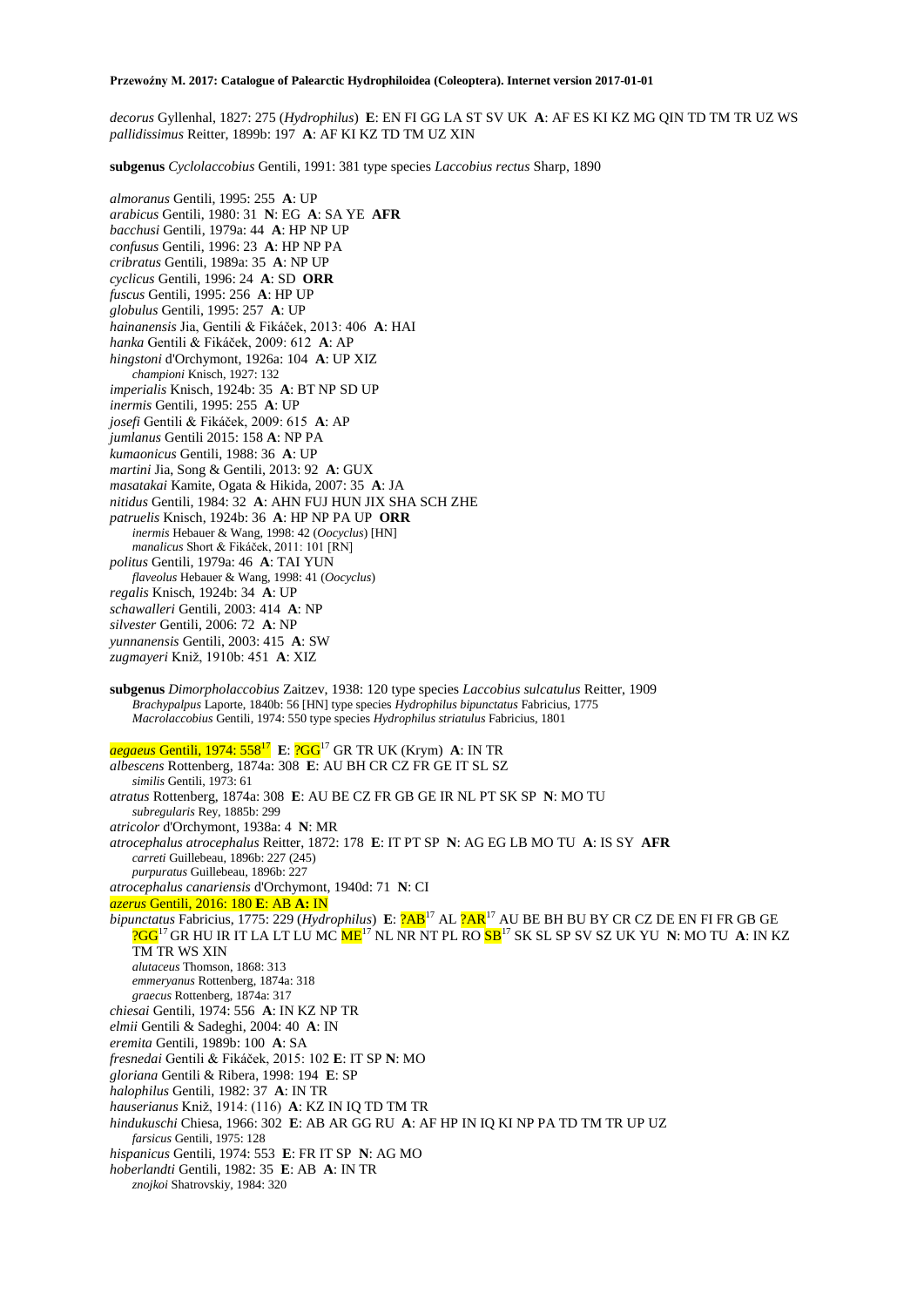*hopaensis* Mart, İncekara & Erman, 2003: 77 **A**: TR *kashmirensis* d'Orchymont, 1943d: 1 **A**: KA PA *levantinus* Balfour-Browne, 1939a: 31 **A**: IS "Palestine" *lycius* Gentili & Whitehead, 2000: 74 **A**: TR  $m$ *eridionalis* Gentili, 1974: 560<sup>17</sup> E: AB<sup>17</sup> A: AF TD ORR *moraguesi* Régimbart, 1898: 350 **E**: IT MA SP **N**: AG MO TU **A**: IN *peyerimhoffi* d'Orchymont, 1939c: 369 *neapolitanus* Rottenberg, 1874a: 308 **E**: AU CZ FR GE GR IT SK SL SP SZ **N**: AG MO TU *laevis* Gerhardt, 1877a: 20 [DA] *obscuratus* Rottenberg, 1874a: 308<sup>17</sup> **E**: AB AL AR AU BE BH BU CR CZ FR GB GE GG GR HU IT LU MC ME NL PL PT RO SK SL SP SZ UK **A**: CY<sup>17</sup> IN IS LE<sup>17</sup> SY<sup>17</sup> TD TM TR **AFR** *minor* Rottenberg, 1874a: 308 [HN] *obscurus* Gerhardt, 1877a: 20 *orchymonti* Gentili, 1976: 143<sup>17</sup> *regularis* Rey, 1885a: 14 *rufescens* Rottenberg, 1874a: 308 [DA] *sculptus* d'Orchymont, 1935: 17 **E**: FR GB **N**: MO **A**: IQ TR *scutellaris* Motschulsky, 1855b: 84 **E**: AB BH BU CR GR MC ME SL TR **N**: EG TU **A**: CY IN<sup>14</sup> IS LE TR *sternocrinis* Kuwert, 1890a: 77 *simulans* d'Orchymont, 1923a: 7 **A**: HP NP SCH SD UP YUN **ORR** *knischi* Balfour-Browne, 1939a: 30 *simulatrix* d'Orchymont, 1932b: 398 **E**: AB AL AR<sup>17</sup> AU BH BU CR CT CZ FR GB GG GR HU IT MC ME<sup>17</sup> PL RO SB<sup>17</sup> SK TR UK (Krym) YU **A**: AF IN KZ TM TR *kuwerti* Zaitzev, 1938: 117 *sinuatus binaghii* Gentili, 1974: 554 **E**: FR (Corse) IT (Sardegna) *sinuatus sinuatus* Motschulsky, 1849: 80 **E**: AU BE BH BU BY CR CT CZ DE FI FR GB GE GR HU IT LA LT NL NT PL PT RO SK SP ST SV SZ UK **N**: AG MO TU **A**: IN<sup>14</sup> TR<sup>16</sup> *cupreus* Rey, 1884b: 267 [HN] [DA] *oblongus* Gorham, 1907: 54 *sipylus* d'Orchymont, 1939c: 371 **E**: AB AR GG<sup>17</sup> **A**: IN IQ LE TR *striatulus* Fabricius, 1801a: 254 (*Hydrophilus*) **E**: AB<sup>17</sup> AL AR AU BE BH BU BY CR CT CZ DE EN FI FR GB GE GG GR HU IR LA LT LU MC ME NL NR NT PL PT RO SB<sup>17</sup> SK SL SP ST SV SZ TR UK YU **N**: TU **A**: IN<sup>14</sup> KI KZ TR UZ XIN *belgicus* Gentili, 1979b: 47 *bucciarellii* Gentili, 1974: 550 *maculiceps* Rottenberg, 1874a: 308 *maculiceps* Gerhardt, 1877a: 17 [HN] *nigriceps* Thomson, 1853: 50 *purpurascens* Newbery, 1908: 30 *signiceps* Kuwert, 1890a: 78 [DA] *sulcatulus* Reitter, 1909c: 80 **E**: AB ?AR<sup>17</sup> GG **A**: IN TD TM TR *syriacus* Guillebeau, 1896b: 228 **E**: AB AL AR<sup>17</sup> AU BH BU CZ GG GR HU MC ME<sup>17</sup> RO SB<sup>17</sup> SK UK YU **N**: AG<sup>17</sup> EG **A**: AF CY IN IQ IS JO KI KZ LE SY TD TM TR **ORR** *afghanus* Chiesa, 1966: 301 *laevicollis* Ganglbauer, 1904a: 254 *torbaticus* Sadeghi & Gentili, 2004: 75 **A**: IN *varius* Gentili, 1975: 127 **E**: AU RO SK UK *ytenensis* Sharp, 1910b: 250 **E**: BE CZ FR GB GE IR IT NL PL PT SP SZ **N**: MO TU *ziguensis* Jia, 1997b: 650 **A**: HUB **subgenus** *Glyptolaccobius* Gentili, 1989a: 36 type species *Laccobius affinis* Knisch, 1927 *affinis* Knisch, 1927: 132 **A**: NP UP

*celsus* Gentili, 1989a: 36 **A**: NP *egregius* Gentili, 1995: 252 **A**: UP *eliogentilii* Hebauer, 2002a: 14 **A**: NP *guttalis* Gentili & Fikáček, 2009: 611 **A**: NP *incisus* Gentili, 1989a: 36 **A**: NP UP *jaechi* Gentili, 1988: 32 **A**: NP *moriyai* Kamite, Ogata & Hikida, 2007: 36 **A**: JA *munus* Gentili, 1995: 251 **A**: NP *qinlingensis* Jia, Gentili & Fikáček, 2013: 403 **A**: SHA *sharmai* Gentili, 1995: 252 **A**: NP

**subgenus** *Hydroxenus* Wollaston, 1867: 40 type species *Hydroxenus subpictus* Wollaston, 1867 *Platylaccobius* Gentili, 1974: 549 type species *Laccobius mulsanti* Zaitzev, 1908

*femoralis femoralis* Rey, 1885b: 294 **E**: FR IT *femoralis mulsanti* Zaitzev, 1908b: 393 [RN] **E**: FR IT PT SP SZ **N**: AG MO *pallidus* Mulsant & Rey, 1861a: 61 [HN]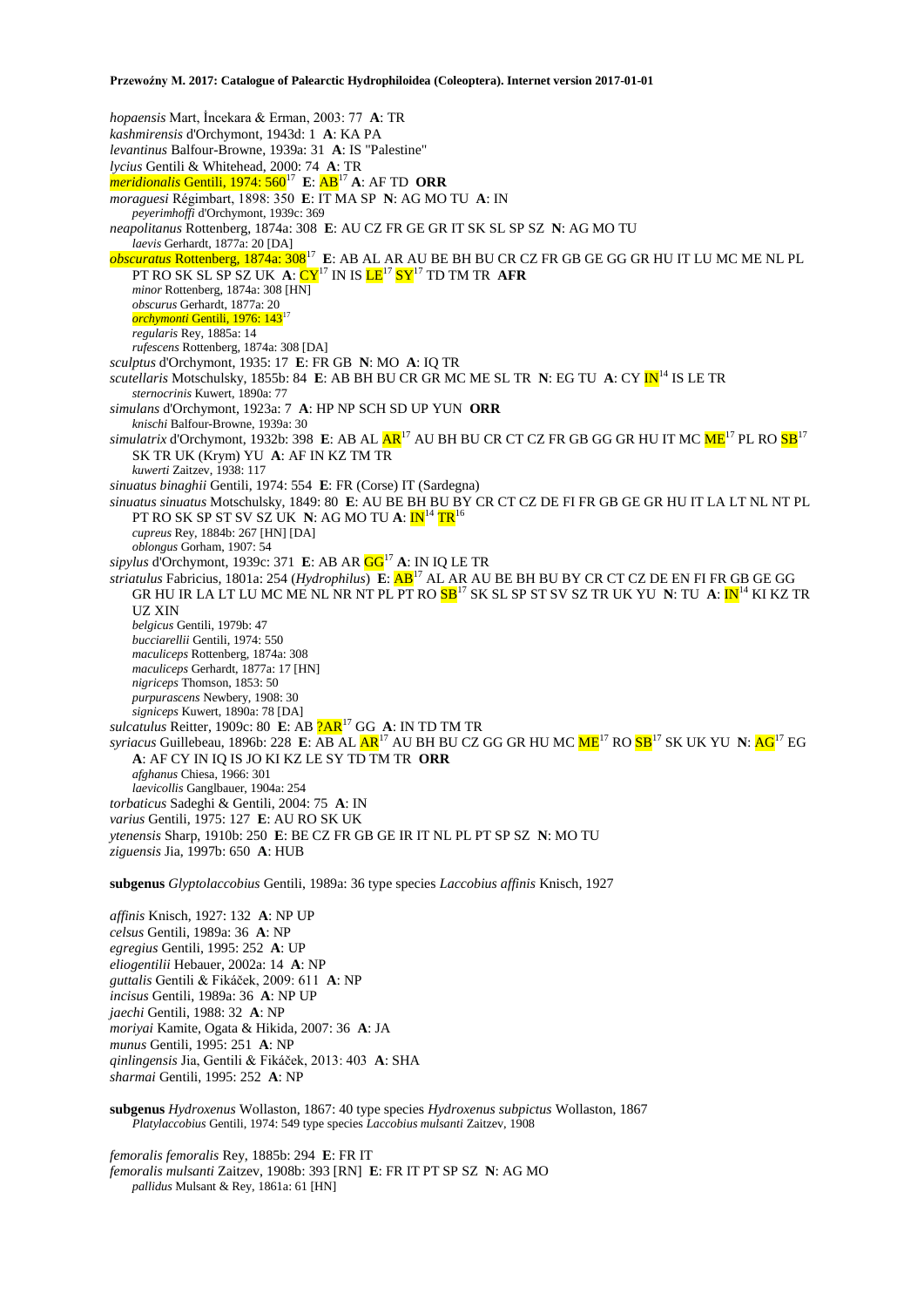*leucaspis* Kiesenwetter, 1870: 68 **N**: EG **A**: IN IS LE SA **AFR** *mascarensis* Spangler, 1980: 703 *revelieri* Perris, 1864: 278 **E**: FR IT PT SP **N**: AG MO TU **AFR** *debilis* Rottenberg, 1874a: 322 *elongatus* Tournier, 1878: 437 [HN] *subpictus erlangeri* Régimbart, 1905: 218 **A**: SA YE **AFR** *propinquus* Régimbart, 1905: 218 **subgenus** *Laccobius* Erichson, 1837: 202 type species *Chrysomela minuta* Linnaeus, 1758 *albipes* Kuwert, 1890a: 83 E: AL AU BE BH BU CT CZ FR GE GR HU IT LA  $ME^{17}$  NL PL RO  $SB^{17}$  SK ST YU "Caucasus" **A**: KZ TR *bedeli* Sharp, 1884b: 455 **A**: FE HEI JA LIA NMO SC *binotatus* d'Orchymont, 1934b: 109 **A**: ANH BEI CHQ FE FUJ GAN GUA GUI HEI HEN HUB HUN JIL LIA NMO NC QIN SC SHA SHN SHX YUN ZHE *czerskii* Zaitzev, 1938: 116 *cinereus* Motschulsky, 1860b: 103 **A**: ES FE KI LIA MG NMO QIN SHX UZ *densatus* Rey, 1884b: 267 [DA] *littoralis* J. Sahlberg, 1900b: 189 *colon* Stephens, 1829c: 133 (*Hydrobius*) **E**: AU BE BH BU BY CR CT CZ DE FI FR GB GE HU IR LA LU MC NL NT PL RO SK SL ST SV SZ UK YU A: ES FE HEI <mark>IN</mark><sup>14</sup> KZ MG NIN NMO SHA TIA UZ WS XIN *biguttatus* Gerhardt, 1877a: 23 *mongolicus* Gentili, 1973: 62 *nanulus* Rottenberg, 1874a: 316 *exspectans* Gentili, 1980: 30 **A**: BEI SHN *inopinus* Gentili, 1980: 30 **A**: FE FUJ GUA JA JIL JIX LIA *miyuki* Matsui, 1986: 86 *kunashiricus* Shatrovskiy, 1984: 308 **A**: FE JA *minutus* Linnaeus, 1758: 372 (*Chrysomela*) **E**: AU ?AR<sup>17</sup> BE BH BU BY CR CT CZ DE EN FI FR GB GE ?GG<sup>17</sup> HU IR IT LA LT MC ME NL NR NT PL RO SB<sup>17</sup> SK SL SP SV ST SZ UK YU **A**: ES FE HEI KI KZ MG NMO SHA TR WS XIN *chrysomelinus* O.F. Müller, 1776: 69 (*Hydrophilus*) *coccinelloides* Schrank, 1781: 199 (*Dytiscus*) *dermestoides* Forster, 1771: 53 (*Dytiscus*) *globosus* Heer, 1841: 481 *perla* Geoffroy, 1785: 12 (*Scarabaeus*) *marginellus* Herbst, 1784: 129 (*Dytiscus*) [DA] *minimus* Gredler, 1863a: 77 [DA] *pallidus* Laporte, 1840b: 57 (*Brachypalpus*) [DA] *nobilis* Gentili, 1979a: 34 **A**: FE FUJ GUI HUB HUN JIX SCH YUN **subgenus** *Microlaccobius* Gentili, 1974: 550 type species *Laccobius gracilis* Motschulsky, 1855 *algiricus* M. Hansen, 1999a: 147 [RN] **E**: GR IT **N**: AG EG TU **A**: SA **AFR** *minimus* Kuwert, 1890a: 76 [HN] *alternus* Motschulsky, 1855b: 84 E:  $?AB^{17}$  AL AR AU BH CR CZ FR GE GG<sup>17</sup> GR HU IT MC  $ME^{17}$  PL RO SB<sup>17</sup> SK SL SP ST SZ UK YU "Caucasus" **A**: IN TR *gracilis* Rottenberg, 1874a: 320 [HN] *nigritus* Rottenberg, 1874a: 320 *peezi* Chiesa, 1959: 133 *andersi* Hebauer, 2002b: 16 **A**: FE *argillaceus* J. Sahlberg, 1900b: 188 **A**: KI NP SD TD UP **ORR** *cretaeus* Gentili, 1975: 132 **E**: GR (Kríti) *elegans* Gentili, 1979b: 45 **A**: FUJ HEN SCH SHA SHN YUN **ORR** *exilis* Gentili, 1974: 560 **E**: AB<sup>17</sup> AR<sup>17</sup> **A**: AF BT CY IN NP PA SCH SD TD TM TR UP UZ **ORR** *eximius* Kuwert, 1890a: 71 **A**: SA YE (Suqutra) *florens* Gentili, 1979a: 48 **A**: FUJ GUA GUX SHN *formosus* Gentili, 1979a: 48 **A**: FE GAN GUA GUX HAI HUB HUN JIX LIA SHA SHN TAI **ORR** *fragilis* Nakane, 1966: 57 **A**: GAN JA LIA SC SHA TAI *gangeticus* Gentili, 1979a: 37 **A**: NP SD UP *gracilis gracilis* Motschulsky, 1855b: 84 **E**: AB<sup>17</sup> AL AR<sup>17</sup> AU BE BH BU BY CR CZ FR GE GG GR HU IT MC ME PL PT RO SK SL SP ST SZ TR UK **N**: AG CI LB MO TU **A**: IN IS TR *intermittens* Kiesenwetter, 1870: 69 *signatus* Kuwert, 1890a: 79 *sardeus* Baudi di Selve, 1864: 222<sup>17</sup> *subtilis* Kiesenwetter, 1870: 69 *viridiceps* Rottenberg, 1870: 23 *gracilis sellae* Sharp, 1874d: 317 **E**: IT *hammondi* Gentili, 1984: 31 **A**: AHN BEI FUJ GAN GUA GUI GUX HUN JIX LIA SCH SHA SHN TAI *harteni* Fikáček, Gentili & Short, 2010: 142 **A**: AE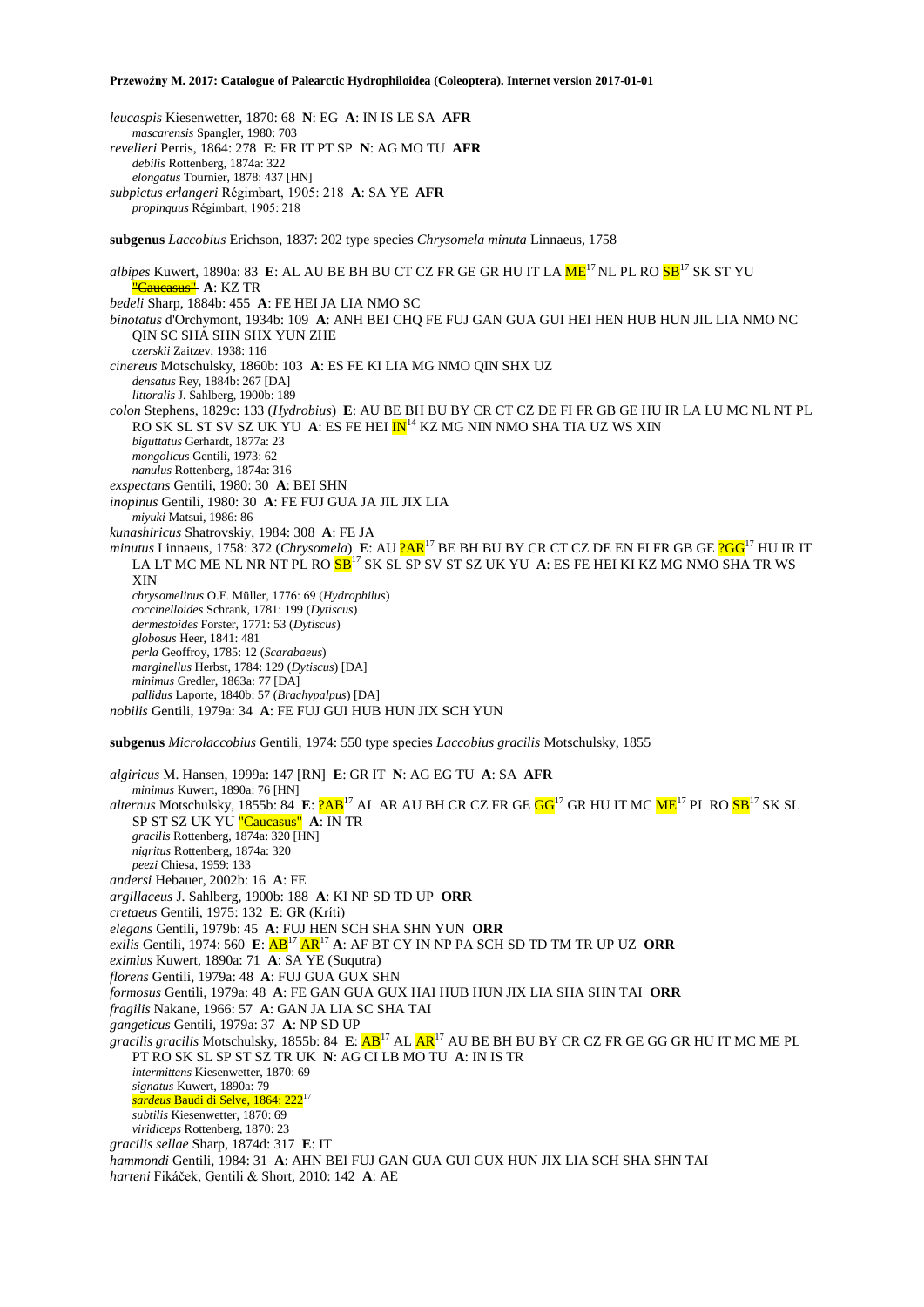*hebaueri* Gentili, 1989b: 100 **N**: EG *himalayanus* Gentili, 1988: 34 **A**: NP SD YUN **ORR** *indonesiae* Gentili, 1979a: 47 **A**: SD **ORR** *kaszabi* Chiesa, 1966: 300 **A**: AF KA PA *kyrgizicus* Gentili, 2003: 423 **A**: KI *laotianus* Gentili, 1979a: 40 **A**: NP **ORR** *macrophthalmus* Gentili, 1982: 32 **A**: IN *minor* Wollaston, 1867: 42 (*Hydroxenus*) **A**: IS LE SA YE **AFR** *mistus* Gentili, 1989a: 35 **A**: NP SD *nakanei* Gentili, 1982: 33 **A**: JA *nepalensis* Gentili, 1982: 33 **A**: HAI NP SD **ORR** *orientalis* Knisch, 1924b: 33 **N:** TU **A**: AF BT IN IQ KU KZ NP SD TD TM UP **ORR** *orsenigoi* Gentili, 1980: 31 **A**: IN *oscillans* Sharp, 1884b: 455 **A**: FE JA NC SC *nipponicus* Gentili, 1979a: 43 *ovatus* Gentili, 1979a: 36 **A**: IN **ORR** *persicus* Gentili, 1974: 562 **E**: ?AB<sup>17</sup> **A**: IN TR *philipinus* Gentili, 2005: 362 **A**: TAI **ORR** *praecipuus* Kuwert, 1890a: 81 **N**: AG CI EG **A**: AE IS OM QA SA YE **AFR** *singularis* Kuwert, 1890a: 71 *thermalis* J. Müller, 1941b: 326 *problematicus* Gentili, 1988: 35 **A**: BT NP SD UP *quaesitus* Gentili, 1988: 35 **A**: IN NP PA TM TR *roseiceps* Régimbart, 1903b: 59 **A**: HKG JA NP UP **AUR ORR** *satoi* Gentili, 1989a: 35 **A**: JA *shatrovskyi* Gentili, 1988: 35 **A**: TD *sinicus* Gentili, 1975: 129 **A**: XIN *sublaevis* J. Sahlberg, 1900b: 189 **A**: KI KZ NP TD TM UP UZ *thermarius jelineki* Gentili, 1975: 130 **E**: SK *thermarius thermarius* Tournier, 1878: 436 **E**: SZ *tonkinensis* Gentili, 1979a: 42 **A**: SHA **ORR** *yonaguniensis* Matsui, 1993: 319 **A**: JA

**subgenus** *Notoberosus* Blackburn, 1895a: 30 type species *Notoberosus zietzi* Blackburn, 1895 *Ortholaccobius* Ganglbauer, 1904a: 251 type species *Laccobius pommayi* Bedel, 1881

*pommayi* Bedel, 1881: 313 **N**: AG MO TU

**genus** *Oocyclus* **Sharp, 1882: 61** type species *Oocyclus brevicornis* Sharp, 1882 *Enochroides* Kuwert, 1890a: 62 type species *Enochroides decorus* Kuwert, 1890 *Beralitra* d'Orchymont 1919: 145 type species *Beralitra obscura* d'Orchymont 1919

*bhutanicus* Satô, 1979: 53 **A**: BT NP TAI **ORR** *dinghu* Short & Jia, 2011: 66 **A**: GUA *fikaceki* Short & Jia, 2011: 65 **A**: FUJ GUA JIX *magnificus* Hebauer & Wang, 1998: 43 **A**: TAI *shorti* Jia & Maté, 2012: 81 **A**: GUA HKG *sumatrensis* d'Orchymont, 1932c: 685 **A**: HAI **ORR** *nudus* Balfour-Browne, 1939d: 296

**genus** *Paracymus* **Thomson, 1867a: 120** type species *Hydrophilus aeneus* Germar, 1824 *Eumetacymus* Brèthes, 1922: 263 type species *Eumetacymus virescens* Brèthes, 1922 (= *Paracymus rufocinctus* Bruch, 1915) *Paracymorphus* Kuwert, 1888a: 39 type species *Paracymorphus globuloides* Kuwert, 1888 (= *Hydrobius scutellaris* Rosenhauer, 1856) *Quasiparacymus* Marjanian, 2009: 124 type species *Hydrobius chalceolus* Solsky, 1874

*aeneus* Germar, 1824: 96 (*Hydrophilus*) **E**: AL AU BU CR CZ DE FR GB GE GR IT NL NR PL PT RO SL SP ST SV UK "Caucasus" **N**: EG TU **A**: ES FE IN IS JA KI KZ MG PA TD TM TR  $UZ^{13}$  XIN "Middle Asia" *cupreus* Dalla Torre, 1877: 68 (*Laccobius*) *punctulatus* Sturm, 1836: 15 (*Hydrobius*) *salinus* Bielz, 1851: 152 (*Hydrobius*) *atomus* d'Orchymont, 1925b: 202 **A**: FUJ GUA HAI JIX **ORR** *chalceolus* Solsky, 1874: 149 (*Hydrobius*) **E**: AB ST **A**: AF TR UZ *caucasicus* Kuwert, 1890a: 65 *maximus* Peyerimhoff, 1929c: 121 **N**: TU *mimicus* Wooldridge, 1977: 123 **A**: HAI **ORR**

*orientalis* d'Orchymont, 1925b: 201 **A**: FUJ GUA GUI GUX HAI HKG<sup>5</sup> JA JIX NP **ORR** *satsumanus* Matsui, 1986: 88 *phalacroides* Wollaston, 1867: 47 (*Hydrobius*) **E**: FR SP **N**: MO **AFR AUR**i **NTR**i

*punctillatus* Rey, 1885b: 273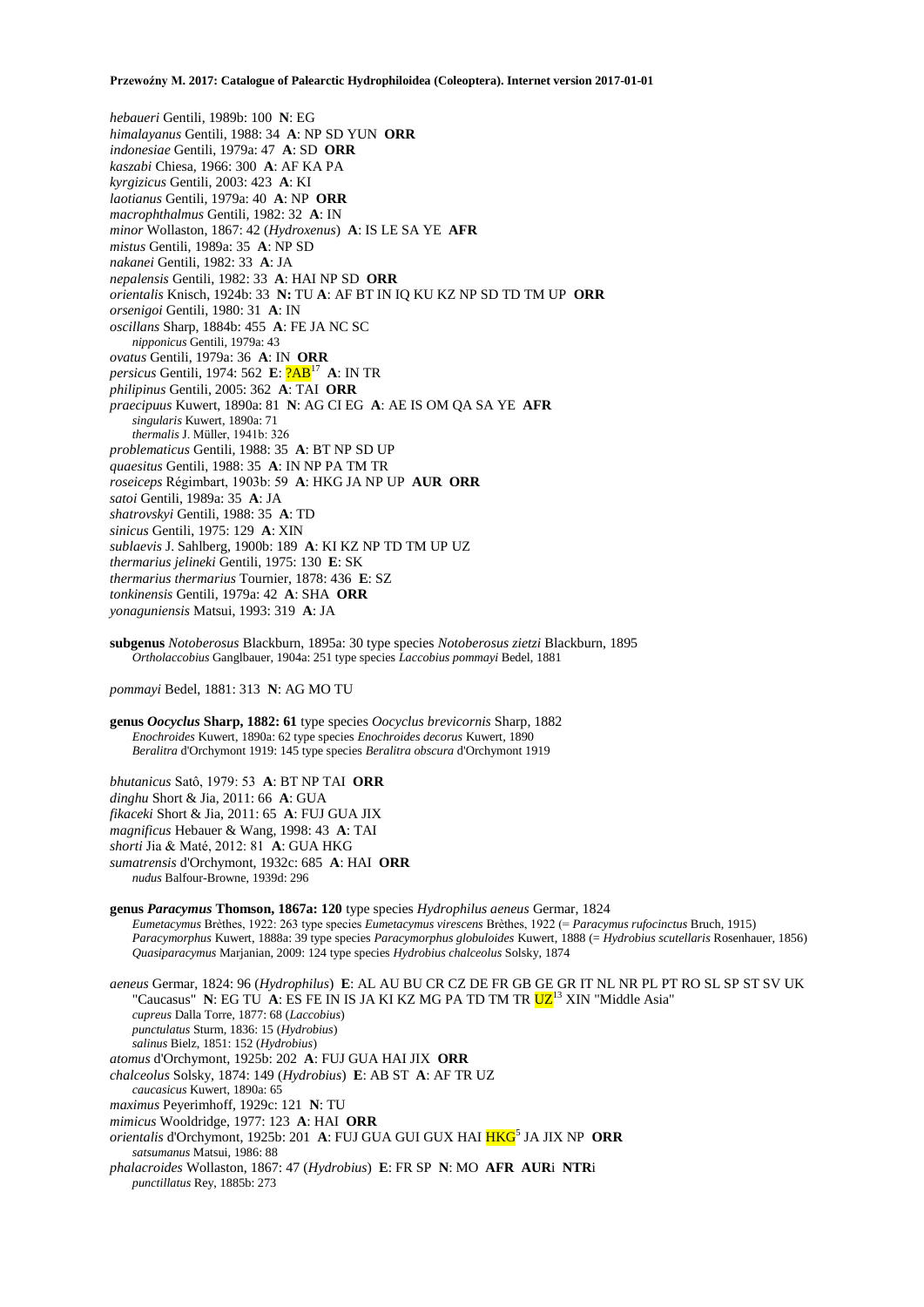*relaxus* Rey, 1884b: 267 **E**: CR GG GR IT RO SP ST **N**: AG CI EG LB TU **A**: CY IN IQ IS KU NP SA TD TM TR XIN YE *schneideri* Kuwert, 1888e: 293 *scutellaris* Rosenhauer, 1856: 57 (*Hydrobius*) **E**: AL BE BU CR FR GB GE GR IR IT NL PT SL SP **N**: AG MO TU **A**: CY TR *globuloides* Kuwert, 1888a: 39 (*Paracymorphus*) *nigroaeneus* J. Sahlberg, 1875: 219 (*Anacaena*) *vulgatus* Wooldridge, 1977: 120 **A**: NP PA SD UP **ORR** *zaitzevi* Shatrovskiy, 1989: 290 **A**: FE

#### **genus** *Pelthydrus* **d'Orchymont, 1919: 150** type species *Pelthydrus sculpturatus* d'Orchymont, 1919

**subgenus** *Globipelthydrus* Schönmann, 1994: 193 type species *Pelthydrus jendeki* Schönmann, 1994

*championi* d'Orchymont, 1926b: 241 **A**: UP **ORR** *dudgeoni* Schönmann, 1994: 213 **A**: GUA GUX HKG JIX *grossus* Bian, Schönmann & Li, 2009: 59 **A**: YUN **ORR** *horaki* Schönmann, 1994: 218 **A**: GUX HKG **ORR** *longifolius* Bian, Schönmann & Li, 2009: 61 **A**: GUI HUN FUJ JIX *okinawanus* Nakane, 1982: 102 **A**: JA *rosa* Bian, Schönmann & Li, 2009: 62 **A**: HUN *subgrossus* Bian, Schönmann & Li, 2009:60 **A**: HUB *vietnamensis* Schönmann, 1994: 214 **A**: YUN **ORR** *waltraudae* Bian, Schönmann & Li, 2008: 267 **A**: HAI

**subgenus** *Pelthydrus* d'Orchymont, 1919: 150 type species *Pelthydrus sculpturatus* d'Orchymont, 1919

*angulatus* Bian, Schönmann & Li, 2008: 268 **A**: HAI *fenestratus* Schönmann, 1995: 133 **A**: GUX HKG HUN JIX *inaspectus* d'Orchymont, 1926b: 237 **A**: YUN *incognitus* Schönmann, 1995: 139 **A**: HKG **ORR** *insularis* Schönmann, 1995: 129 **A**: GUX HKG *japonicus* Satô, 1960: 78 **A**: JA *jengi* Schönmann, 1995: 140 **A**: TAI *minutus* d'Orchymont, 1919: 153 **A**: GUX HKG HAI NP TAI UP **ORR** *nepalensis* Schönmann, 1995: 133 **A**: NP XIZ YUN *sculpturatus* d'Orchymont, 1919: 153 **A**: YUN **ORR** *speculifer* Schönmann, 1995: 142 **A**: HKG *tongi* Bian, Schönmann & Li, 2008: 271 **A**: HAI *vitalisi* d'Orchymont, 1926b: 239 **A**: GUA HAI HKG TAI **ORR** *yulinensis* Bian, Schönmann & Li, 2009: 63 **A**: GUI

tribe Hydrobiusini Mulsant, 1844

**genus** *Ametor* **A.P. Semenov, 1900c: 614** type species *Ametor rudesculptus* A.P. Semenov, 1900

*elongatus* Ji & Schödl, 1998: 215 **A**: SCH *rudesculptus* A.P. Semenov, 1900c: 617 **A**: BT HP KZ NP SCH SD TD XIZ YUN *oberthuri* d'Orchymont, 1942e: 18 *wittmeri* Satô, 1977: 200 *rugosus* Knisch, 1924b: 32 (*Hydrocyclus*) **A**: BT HP NP SCH SD UP XIZ YUN *rufrena* d'Orchymont, 1942e: 15 (*Hydrocassis*) *scabrosus* Horn, 1873a: 133 (*Hydrobius*) **A**: FE JIL **NAR** *granulosus* d'Orchymont, 1942e: 19 *lucifer* Shatrovskiy, 1989: 289 (*Hydrocassis*) *xizangensis* Jia & Zhao, 2013: 128 **A**: XIZ

**genus** *Hydrobius* **Leach, 1815: 96** type species *Dytiscus fuscipes* Linnaeus, 1758 (ICZN, 1990) *Limnohydrobius* Reitter, 1909a: 357 type species *Hydrobius convexus* Brullé, 1835

*arcticus* Kuwert, 1890a: 34 **E**: FI NR NT SV **A**: ES IN TR *frigidus* Poppius, 1909b: 30 *convexus* Brullé, 1835: 282 **E**: FR IT PT SP **N**: AG<sup>7</sup> MO<sup>8</sup> TU **A**: TR *grandis* Motschulsky, 1859a: 128 (*Limnoxenus*) *fuscipes* Linnaeus, 1758: 411 (*Dytiscus*) **E**: AB AU BE BH BU BY CR CT CZ DE EN FI FR GB GE GR HU IR IT LA LT LU NL NR NT PL PT RO SK SL SP ST SV SZ UK YU **N**: AG TU **A**: CY ES FE IN IQ IS KZ MG NMO SY TD TR UZ WS XIN **NAR** *aeneus* Solier, 1834: 314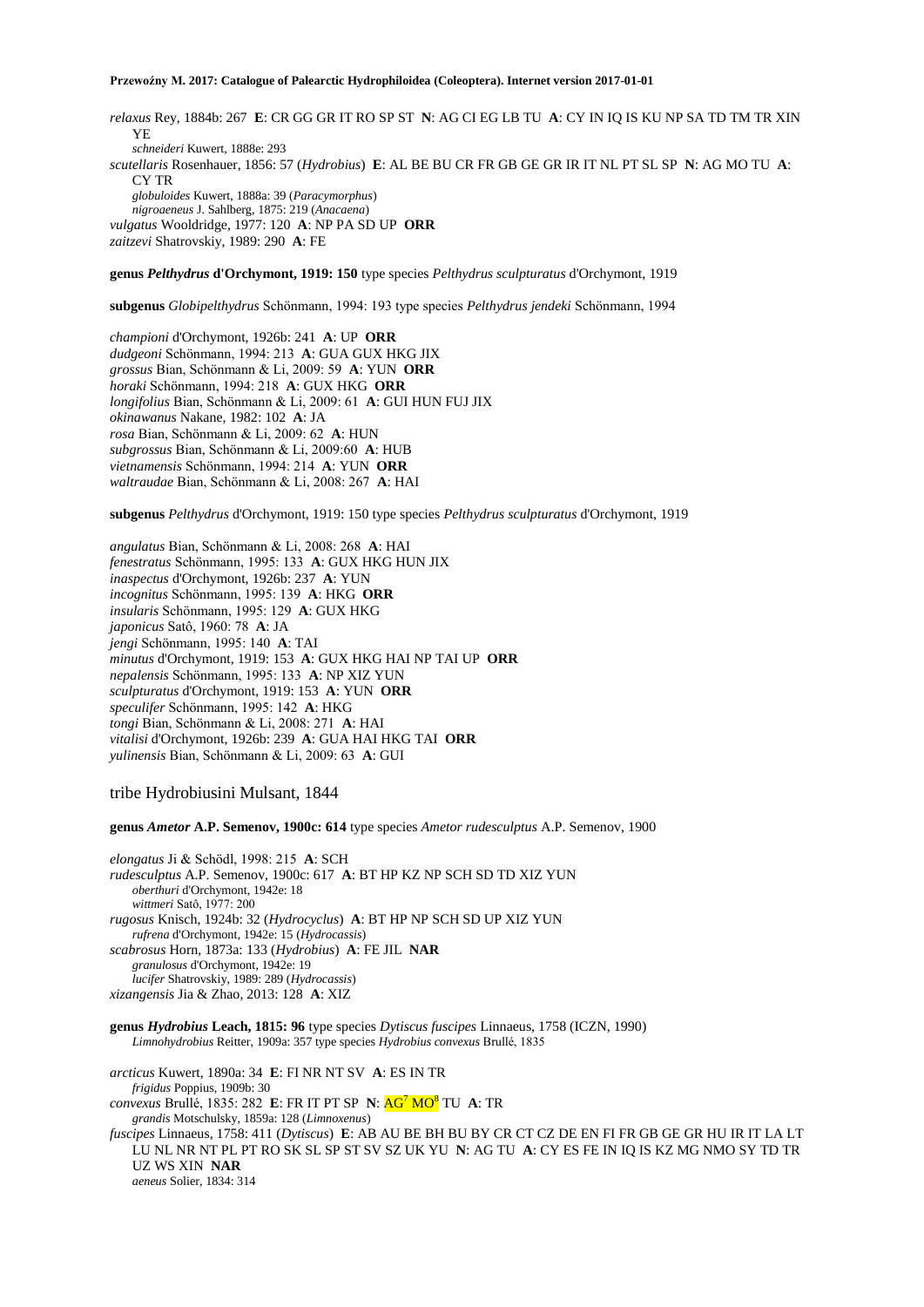*aestivus* Rey, 1885b: 246 *angustatus* A. Villa & G.B. Villa, 1838: 63 (*Hydrophilus*) *aquaticus* Linnaeus, 1760: 139 (*Scarabaeus*) *arcadius* Brullé, 1832: 164 *balearicus* L. W. Schaufuss, 1882b: 528 *brevior* Kuwert, 1890a: 33 *chalconotus* Stephens, 1829c: 128 *fuscipes* O.F. Müller, 1776: 69 (*Hydrophilus*) [HN] *fuscipes* Steven, 1808: 8 (*Hydrophilus*) [HN] *gyrinoides* Schrank, 1781: 199 (*Dytiscus*) *insculptus* J. L. LeConte, 1855: 372 *levigatus* Laporte, 1840b: 55 *picicrus* Thomson, 1884b: cxxxi *regularis* LeConte, 1855: 372 *scarabaeoides* Linnaeus, 1758: 413 (*Dytiscus*) *seriatus* J. L. LeConte, 1855: 372 *orientalis* Jia & Short, 2009: 26 **A**: GUA *pauper* Sharp, 1884b: 452 **A**: JA *pui* Jia, 1995: 131 **A**: QIN *punctistriatus* Jia, 1995: 133 **A**: HEI  $\frac{d}{dt}$ rottenbergii Gerhardt, 1872: 3<sup>1</sup> E: FI<sup>1</sup> NR<sup>1</sup> PL<sup>2</sup> SP<sup>1</sup> SV<sup>1</sup> NAR<sup>1</sup> subrotundus Stephens, 1829c: 128<sup>1</sup> E: GB<sup>1</sup> GE<sup>1</sup> IT<sup>1</sup> NR<sup>1</sup> PL<sup>2</sup> SP<sup>1</sup> SV<sup>1</sup>

**genus** *Hydrocassis* **Fairmaire, 1878a: 88** type species *Hydrocassis scapulata* Fairmaire, 1878 *Hydrocyclus* Sharp, 1884b: 451 type species *Hydrocyclus lacustris* Sharp, 1884

*anhuiensis* Ji & Schödl, 1998: 212 **A**: ANH JIX *baoshanensis* Schödl & Ji, 1995: 233 **A**: YUN *gansu* Jia & Zhao, 2013: 131 **A**: GAN *hebaueri* Schödl, 2000: 178 **A**: GUA **ORR** *imperialis* Knisch, 1921b: 105 (*Hydrocyclus*) **A**: FUJ HUN JIX *jengi* Satô, 1998: 82 **A**: JA *lacustris* Sharp, 1884b: 451 (*Hydrocyclus*) **A**: JA *metasternalis* Schödl & Ji, 1995: 231 **A**: YUN **ORR** *mongolica* Liu, Ji & Jing, 2008: 175 **A**: NMO *pseudoscapha* Ji & Schödl, 1998: 212 **A**: ANH *scapha* d'Orchymont, 1942e: 13 **A**: FUJ GUA GUX HUN JIX SCH **ORR** *vietnamica* Satô, 1995: 129 *scaphoides* d'Orchymont, 1942e: 14 **A**: YUN **ORR** *scapulata* Fairmaire, 1878a: 89 **A**: GAN HEB SHA SHX SCH *schillhammeri* Schödl & Ji, 1995: 234 **A**: YUN *sichuana* Ji & Schödl, 1998: 214 **A**: SCH *taiwana* Satô, 1971: 35 **A**: TAI *uncinata* Ji & Schödl, 1998: 214 **A**: YUN **ORR**

genus *Hydrocassis,* **nomen dubium** *formosa* Knisch, 1921b: 103 (*Hydrocyclus*) **A**: FUJ

**genus** *Limnoxenus* **Motschulsky, 1853b: 10** type species *Hydrophilus oblongus* Herbst, 1797 (= *Hydrophilus niger* Gmelin, 1790)

*niger* Gmelin, 1790: 1944 (*Hydrophilus*) **E**: AU BU BY CR CZ DE FR GB GE GR HU IT LT LU NL PL PT RO SK SP ST YU "Caucasus" **N**: AG MO **A**: IN IS LE SY TR *oblongus* Herbst, 1797: 300 (*Hydrophilus*) [HN] *olmoi* Hernando & Fresneda, 1994: 81 **E**: PT SP

tribe Hydrophilini Latreille, 1802

**genus** *Brownephilus* **Mouchamps, 1959: 300** type species *Neohydrophilus levantinus* Balfour-Browne, 1939

*levantinus* Balfour-Browne, 1939a: 34 (*Neohydrophilus*) **A**: JO *major* İncekara, Mart, Polat & Karaca, 2009: 318 (*Hydrochara*) **A**: TR

**genus** *Hydrobiomorpha* **Blackburn, 1888b: 814** type species *Hydrobiomorpha bovilli* Blackburn, 1888 *Neohydrophilus* d'Orchymont, 1911: 59 type species *Hydrophilus deplanatus* d'Orchymont, 1911

*spinicollis nordica* Mouchamps, 1959: 315 **A**: BT NP SD **ORR** *spinicollis spinicollis* Eschscholtz, 1822: 41 (*Hydrophilus*) **A**: FUJ GUA GUX HKG JIX YUN "India" **ORR**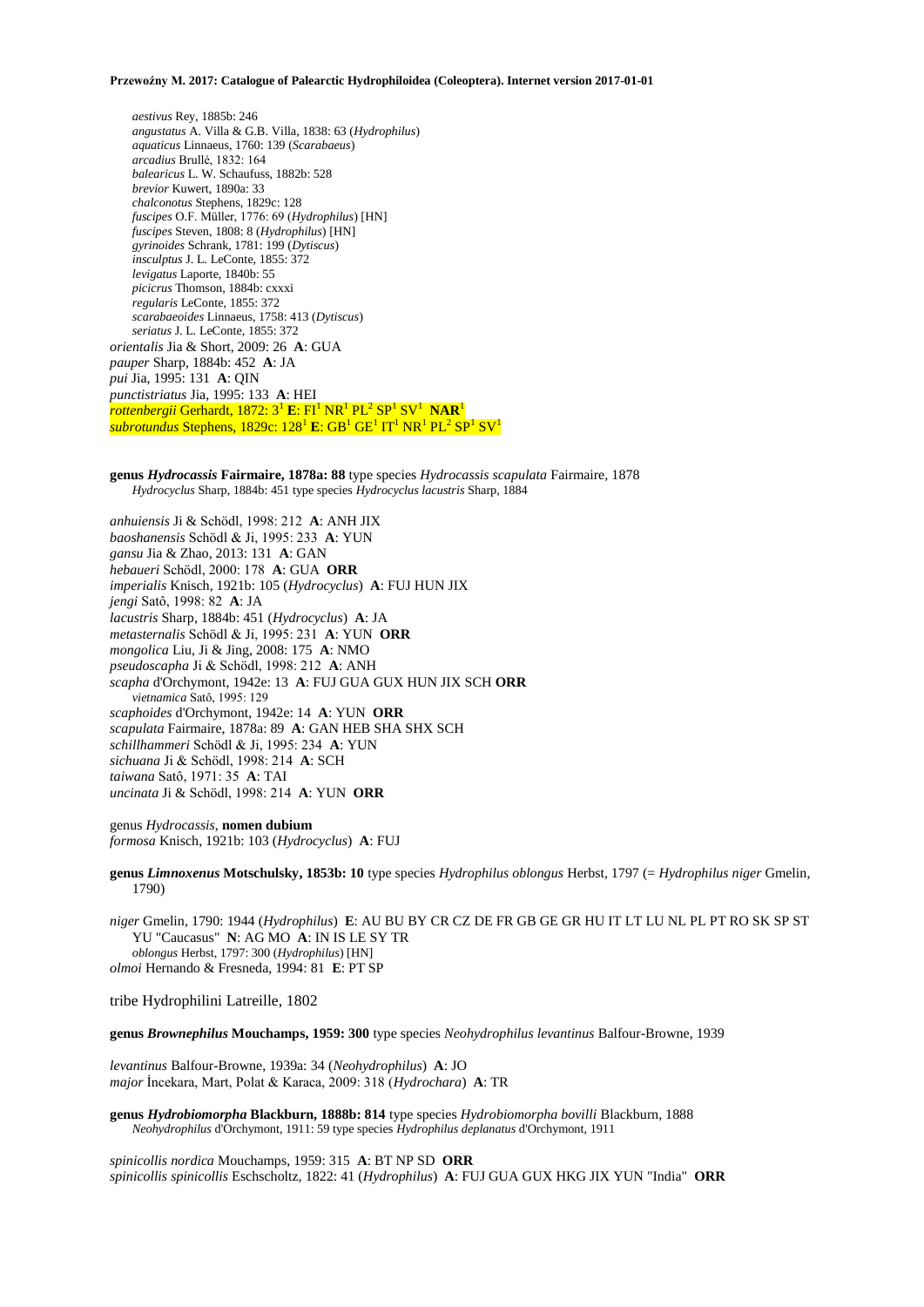*elongata* Régimbart, 1902b: 471 (*Hydrophilus*) *wencki* Paulino d'Oliveira, 1880: 156 (*Hydrophilus*) **N**: EG **AFR** *loanei* Camerano, 1907: 4 (*Hydrophilus*)

**genus** *Hydrochara* **Berthold, 1827: 355** type species *Dytiscus caraboides* Linnaeus, 1758 *Hydraechus* Stephens, 1839: 88 type species *Dytiscus caraboides* Linnaeus, 1758 *Hydrochares* Sharp, 1873b: 58 type species *Dytiscus caraboides* Linnaeus, 1758 *Hydrocharis* Hope, 1838: 125 type species *Dytiscus caraboides* Linnaeus, 1758

*affinis* Sharp, 1873b: 58 (*Hydrochares*) **E**: ST "Caucasus" **A**: ANH BEI ES FE FUJ GAN GUA GUI HEI HEN HUB HUN JA JIL JIX KZ LIA MG NMO SC SCH SHG SHN SHX TD UZ XIN YUN ZHE

*caraboides* Linnaeus, 1758: 411 (*Dytiscus*) **E**: AL AU BE BH BU BY CR CT CZ DE EN FI FR GB GE GR HU IT LA LT LU NL NR NT PL RO SK SL SP ST SV SZ UK YU **A**: ES IN TR WS *costata* Lüderwaldt, 1897: 126 (*Hydrous*) *flaviventris* G. Ochs, 1923: 46 (*Hydrophilus*) *intermedia* Mulsant, 1844a: 133 (*Hydrous*) *nigricornis* De Geer, 1774: 376 (*Hydrophilus*) [RN] *scrobiculata* Panzer, 1799c: no. 11 (*Hydrophilus*) *smaragdina* Bach, 1856: 246 (*Hydrophilus*) [HN] *subaenea* Motschulsky, 1845a: 32 (*Hydrophilus*) *substriata* Sturm, 1843: 330 (*Hydrophilus*) *dichroma* Fairmaire, 1892b: 144 (*Hydrous*) **E**: BU GR HU SK ST TR UK **A**: CY IN IS KI SY TD TM TR UZ WS XIN *subvariolosa* A.P. Semenov, 1900b: 585 (*Hydrophilus*) *flavipalpis* Boheman, 1851: 595 (*Hydrophilus*) **A**: OM YE **AFR** *flavipes* Steven, 1808: 3 (*Hydrophilus*) **E**: AB AU BU CR CZ FR GE GG GR HU IT LA MC PL RO SK SL SP ST UK YU **N**: EG MO **A**: AF GAN IN IQ KU KZ TD TM TR UZ XIN *profanifuga* A.P. Semenov, 1900b: 583 (*Hydrophilus*) *libera* Sharp, 1884b: 450 (*Hydrocharis*) **A**: BEI FE HEI JA JIA LIA NC *semenovi* Zaitzev, 1908a: 150 (*Hydrophilus*) **E**: GG UK (Krym)

*similis* d'Orchymont, 1919: 162 (*Hydrophilus*) **A**: "India"

*vicina* Bameul, 1996: 5 **A**: NC

**genus** *Hydrophilus* **Geoffroy, 1762: 180** type species *Dytiscus piceus* Linnaeus, 1758

**subgenus** *Hydrophilus* Geoffroy, 1762: 180 type species *Dytiscus piceus* Linnaeus, 1758 *Hydrodema* Laporte, 1840b: 51 type species *Hydrophilus albipes* Laporte, 1840 *Hydrosoma* Laporte, 1840b: 50 type species *Hydrophilus latipalpus* Laporte, 1840 *Hydrous* Linnaeus, 1775: 7 [RN] type species *Dytiscus piceus* Linnaeus, 1758 *Pagipherus* Kuwert, 1893b: 82 type species *Hydrophilus triangularis* Say, 1823 *Stethoxus* Solier, 1834: 302 type species *Hydrophilus ater* Olivier, 1793 (= *Hydrophilus ensifer* Brullé, 1837) *acuminatus* Motschulsky, 1854: 44 **A**: BEI FE GUA GUI GUX HEB HEN HKG JA JIX LIA NC NMO SC SCH SHG TAI TIA XIZ YUN ZHE **ORR** *cognatus* Sharp, 1873b: 57 *pallidipalpis* W. S. MacLeay, 1825: 35 (*Hydrous*) [DA] *sumatrae* Kuwert, 1893b: 85 (*Hydrous*) *aterrimus* Eschscholtz, 1822: 128 **E**: AU BE BU BY CR CZ DE EN FI FR GE HU IT LA LT NL NT PL RO SK SV SZ UK "Caucasus" **A**: IN TM TR WS *africanus* Kuwert, 1893b: 86 (*Hydrous*) *barbatus* Letzner, 1884: 301 *morio* Sturm, 1835: 109 *bilineatus bilineatus* W.S. MacLeay, 1825: 36 (*Hydrous*) **A**: FUJ "India" **AUR ORR** *brunnipalpis* Kuwert, 1893b: 90 (*Hydrous*) *columbinus* Kuwert, 1893b: 90 (*Hydrous*) *gayndahensis* W. J. MacLeay, 1873: 129 *orientalis* Kuwert, 1893b: 91 (*Hydrous*) *picicornis* Chevrolat, 1863: 204 (*Hydroporus*) *resplendens* Kuwert, 1893b: 91 (*Hydrous*) *ruficornis* Boisduval, 1835: 151 [HN] *sabellifer* Fairmaire, 1879a: 80 *bilineatus caschmirensis* Kollar & L. Redtenbacher, 1844: 513 **A**: BT FUJ GUA GUX HAI HUB JA JIX KA SC SD SCH TAI XIZ YUN "Manchuria" **ORR** *birmanicus* Régimbart, 1902a: 202 (*Stethoxus*) *japonicus* Sharp, 1873b: 57 *cavisternum* Bedel, 1891a: 310 (*Stethoxus*) **A**: GUA HAI HKG **ORR** *dauricus* Mannerheim, 1852a: 297 **A**: ES FE GAN HEI JA LIA NMO SHN *ganssuensis* A.P. Semenov, 1889: 194 *hastatus* Herbst, 1779: 317 (*Dytiscus*) **A**: GUA HAI HKG YUN ZHE "India" **ORR** *aberrans* Kuwert, 1893b: 93 (*Hydrous*)

*indicus* Bedel, 1891a: 310 (*Stethoxus*) **A**: NP SD UP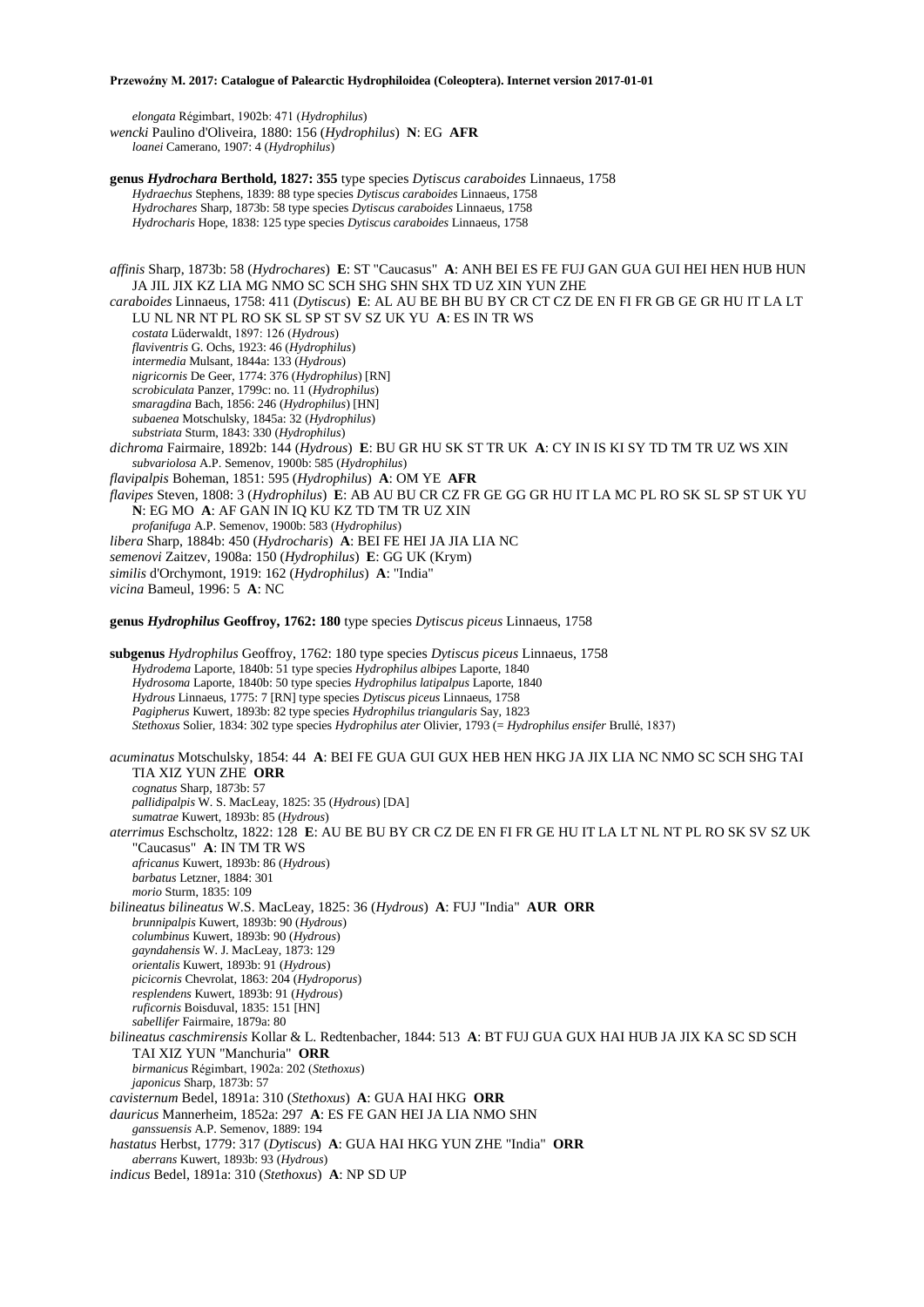*mesopotamiae* Kniž, 1914: (115) (*Hydrous*) **A**: IQ *olivaceus* Fabricius, 1781a: 289 **A**: NP SHG **ORR** *oblongus* Olivier, 1793: 125 *piceus* Linnaeus, 1758: 411 (*Dytiscus*) **E**: AB AL AR AU AZ BE BH BU BY CR CZ DE FI FR GB GE GG GR HU IT LA LT LU MC ME MD NL NR PL RO SK SL SP ST SV SZ UK YU **N**: AG EG **A**: FE IN IS KA KZ LE SY TD TR WS XIN *angustior* Rey, 1885b: 227 *niger* G. Eichler, 1876: 168 [HN] *plicifer* Bedel, 1891a: 313 (*Stethoxus*) *ruficornis* DeGeer, 1774: 371 [RN] *turkestanus* Kuwert, 1893b: 85 (*Hydrous*) *viridicollis* Kollar & L. Redtenbacher, 1844: 513 *pistaceus* Laporte, 1840b: 50 **E**: FR IT PT SP **N**: AG MO TU *inermis* Lucas, 1846: 244 *inermis* Küster, 1852: no.56 [HN] *rufocinctus* Bedel, 1891a: 309 (*Stethoxus*) **A**: SD UP *senegalensis* Percheron, 1835: (no.4) 3 (*Hydrous*) **N**: AG EG **A**: PA SA UP YE **AFR ORR** *caffer* Boheman, 1851: 594 *convexus* Laporte, 1840b: 50 *paulinierii* Guérin-Méneville, 1842: 73 *piesbergeni* Reitter, 1906c: 40 (*Hydrous*) *sternitalis* Reitter, 1906c: 41 (*Hydrous*) **A**: HUN XIN

**subgenus** *Temnopterus* Solier, 1834: 302 type species *Temnopterus aculeatus* Solier, 1834

*aculeatus* Solier, 1834: 308 (*Temnopterus*) **N**: EG **A**: IN IS OM SA SY TR YE **AFR** *aegyptiacus* Peyron, 1856a: 723 *armatus* Laporte, 1840b: 51 *lugubris* Motschulsky, 1845a: 31 *spinipennis* Gory, 1834: pl. 20 [fig. 14]

genus *Hydrophilus*, **nomina dubia** (possibly not even Hydrophiloidea) *ater* Gmelin, 1790: 1944 [DA] **E**: "Europa" *atricapillus* Duftschmid, 1805: 243 [DA] **E**: AU *rufus* Scopoli, 1763: 98 (*Dytiscus*) [DA] **E**: AU *tricolor* Herbst, 1784: 122 [DA] **E**: GE

**genus** *Sternolophus* **Solier, 1834: 302** type species *Sternolophus rufipes* Solier, 1834 (= *Sternolophus solieri* Laporte, 1840)

**subgenus** *Neosternolophus* Zaitzev, 1909: 229 type species *Hydrobius artensis* Montrouzier, 1860 (= *Hydrobius marginicollis* Hope, 1841)

*inconspicuus* Nietner, 1856: 15 (*Hydrous*) **A**: FUJ GUA GUX HKG JA MAC NP SD TAI YUN **ORR** *brachyacanthus* Régimbart, 1902b: 472

**subgenus** *Sternolophus* Solier, 1834: 302 type species *Sternolophus rufipes* Solier, 1834 (= *Sternolophus solieri* Laporte, 1840) *Helobius* Mulsant, 1851: 75 type species *Helobius noticollis* Mulsant, 1851 (= *Sternolophus solieri* Laporte, 1840)

*decens* Zaitzev, 1909: 231 **A**: IN OM SA YE **ORR** *rufipes* Fabricius, 1792a: 183 (*Hydrophilus*) **A**: BEI FUJ GUA GUI GUX HAI <mark>HKG</mark><sup>5</sup> HUB HUN JA JIA JIX KA NP PA SC SCH SD SHA SHX TAI XIZ YUN ZHE **ORR** *fulvipes* Motschulsky, 1854: 45 *mergus* L. Redtenbacher, 1844: 514 (*Tropisternus*) [HN] *solieri* Laporte, 1840b: 54 [RN] **E**: GR ITi **N**: AG EG **A**: IS SA YE **AFR** *graecus* Baudi di Selve, 1864: 221 (*Hydrous*) *noticollis* Mulsant, 1851: 75 (*Helobius*) *punctulatus* L.W. Schaufuss, 1883b: cxc *rufipes* Solier, 1834: 311 [HN] *unicolor* Laporte, 1840b: 54 **A**: YE (Suqutra) **AFR** *elongatus* L.W. Schaufuss, 1883b: cxc *frater* L.W. Schaufuss, 1883b: cxc

subfamily **Chaetarthriinae** Bedel, 1881 tribe Anacaenini M. Hansen, 1991

**genus** *Anacaena* **Thomson, 1859: 18** type species *Hydrophilus globulus* Paykull, 1798 *Creniphilus* Motschulsky, 1845a: 549 [suppressed] *Enigmata* M. Hansen, 1999b: 129 type species *Enigmata brunnea* Hansen, 1999 *Grodum* M. Hansen, 1999b: 124 type species *Grodum striatum* Hansen, 1999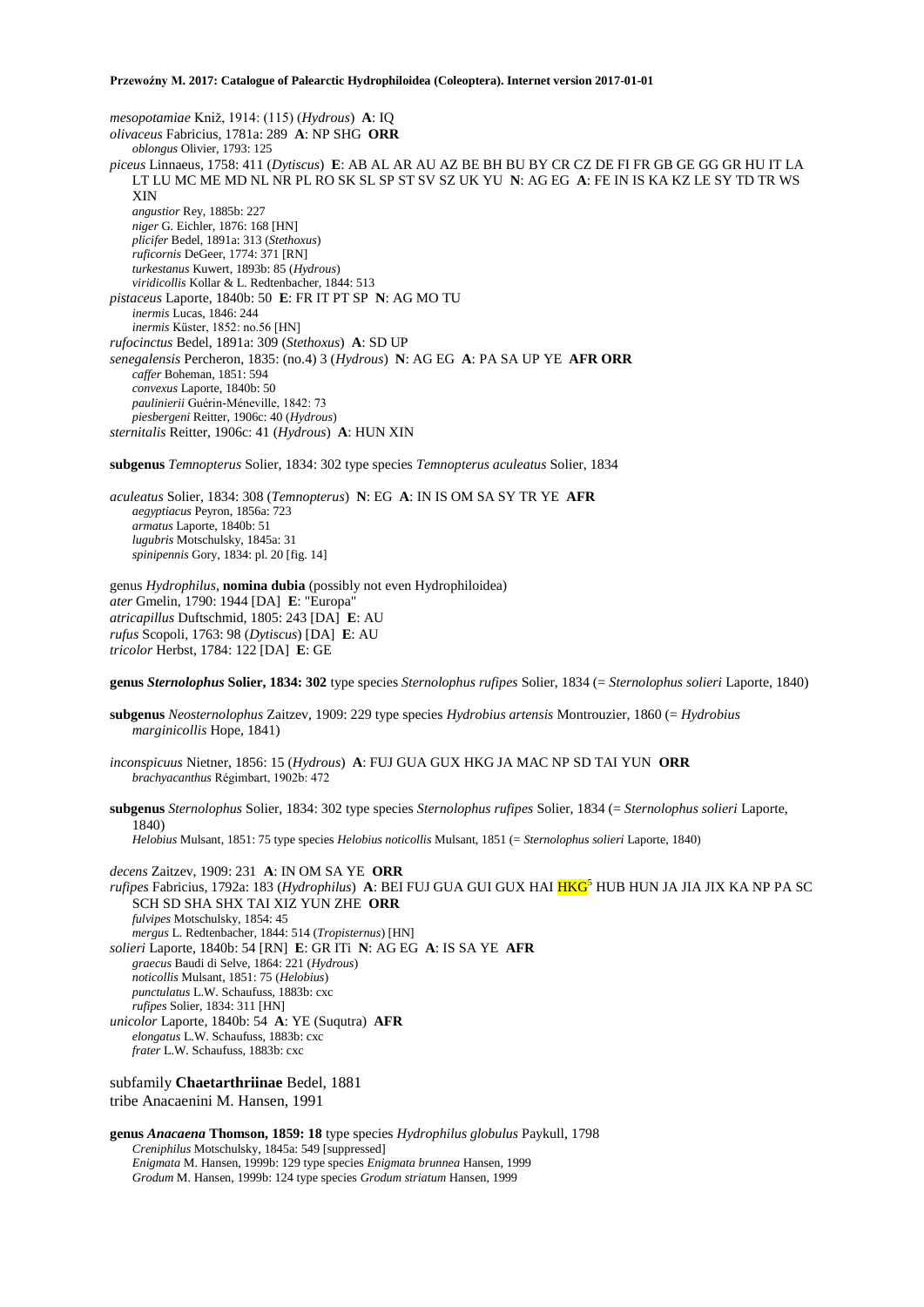*Hebauerina* Gentili, 2002: 141 type species *Hebauerina nanica* Gentili, 2002 *Laccobiellus* Abeille de Perrin, 1901: 60 type species *Hydrophilus globulus* Paykull, 1798 *Metacymus* Sharp, 1882: 65 type species *Metacymus parvulus* Sharp, 1882 *Omniops* Perkins & Short, 2004: 2 type species *Omniops fasciatus* Perkins & Short, 2004 (= *Anacaena praetexta* (Gentili, 1996) *Paranacaena* Blackburn, 1888b: 820 type species *Paracymus lindi* Blackburn, 1888 *asahinai* Satô, 1982: 385 **A**: FE JA *atriflava* Jia, 1997a: 108 **A**: ANH FUJ GUA GUI JIX ZHE *bipustulata* Marsham, 1802: 406 (*Hydrophilus*) **E**: BE BU CR CZ FR GB GE IT LU NL PL PT RO SK SP SZ UK **N**: AG MO TU *kiesenwetteri* Reitter, 1872: 178 (*Laccobius*) *similis* Laporte, 1840b: 57 (*Brachypalpus*) *brachypenis* Komarek, 2012: 248 **A**: YUN *bulbifera* Pu, 1964: 400 (397) **A**: GUA GUI HUN *bushiki* Pu, 1963: 82 (79) **A**: HUN YUN *conglobata* Wollaston, 1854: 97 (*Hydrobius*) **N**: MR *gaoligongshana* Komarek, 2012: 251 **A**: YUN *gaetanae* Bameul, 2001: 226 **E**: FR (Corse) *gerula* d'Orchymont, 1942e: 54 **A**: GUI YUN *globulus* Paykull, 1798: 188 (*Hydrophilus*) **E**: AL AN AU BE BY CZ DE EN FA FI FR GB GE HU IR IT LA LT LU ME NL NR PL PT SK SP SV SZ UK **N**: AG MO TU **A**: TR *allabroix* Laporte, 1840b: 58 (*Coelostoma*) [DA] *elliptica* Sainte-Claire Deville, 1914: 532 *glabricollis* L.W. Schaufuss, 1869: 11 (*Hydrobius*) *nitidior* Kuwert, 1890a: 69 *haemorrhoa* Wollaston, 1864: 92 (*Hydrobius*) **N**: CI *hainanensis* Jia, 1997a: 109 **A**: HAI *jaegeri* Komarek, 2006: 289 **A**: NP *jengi* Komarek, 2011: 230 **A**: TAI *jiafenglongi* Komarek, 2012: 255 **A**: YUN *laevis* d'Orchymont, 1936d: 257 **A**: NP UP *laevoides* Komarek, 2006: 294 **A**: UP *lancifera* Pu, 1963: 81 (78) **A**: ANH FUJ GUA HUN JIX SCH YUN *lanzhujii* Komarek, 2012: 258 **A**: HAI *limbata* Fabricius, 1792a: 82 (*Sphaeridium*) **E**: AL AR AU BE BH BU BY CR CT CZ DE FI FR GB GE GR HU IR IT LA LT LU ME NL NT PL PT RO SK SP ST SV SZ UK YU **N**: AG **A**: FE IN IS KZ SY TR WS **NAR**i *carinata* Thomson, 1870a: 126 *foveolata* Haworth, 1807: 86 (*Hydrophilus*) *ochracea* Stephens, 1829c: 134 (*Hydrobius*) [DA] *lohsei* Berge Henegouwen & Hebauer, 1989: 273 **E**: AU IT SZ *lushanensis* Pu, 1964: 400 (398) **A**: JIX *lutescens* Stephens, 1829c: 134 (*Hydrobius*) **E**: AR AU BE BH BY CR CT CZ DE EN FI FR GB GE GG GR HU IR IT LA LT LU MA MC MD NL NR NT PL PT RO RU SK SP ST SV SZ UK YU **N**: AG EG MO TU **A**: FE KZ TR UZ WS XIN **NAR** *ambigua* Rey, 1885a: 13 (*Brachypalpus*) *castanea* LeConte, 1878b: 597 (*Hydrobius*) [DA] *feminalis* LeConte, 1878b: 597 (*Hydrobius*) [DA] *immatura* Abeille de Perrin, 1901: 59 *infuscata* Motschulsky, 1859a: 177 (*Brachypalpus*) [DA] *marshami* Stephens, 1839: 92 (*Laccobius*) [RN] *nitida* Heer, 1841: 485 (*Hydrobius*) *ovata* Reiche, 1861: 203 (*Hydrobius*) [DA] *praecox* Dufour, 1843: 58 (*Hydrobius*) [DA] *sordens* Stephens, 1829c: 134 (*Hydrobius*) *variabilis* Sharp, 1870b: 255 *maculata* Pu, 1964: 400 (399) **A**: FUJ GUA GUI GUX HUN JIX YUN *pseudoyunnanensis* Jia, 1997a: 110 *marchantiae* Wollaston, 1857: 31 (*Hydrobius*) **N**: MR *pui* Komarek, 2012: 261 **A**: GUI HUB JIX SICH YUN *rufipes* Guillebeau, 1896b: 226 (*Paracymus*) **E**: BH GR IT YU TR **A**: IN IS LE SY TR *jordanensis* Burmeister, 1985: 44 *schoenmanni* Komarek, 2012: 263 **A**: YUN *sichuana* Komarek, 2012: 264 **A**: SCH *smetanai* Komarek, 2011: 232 **A**: TAI *taurica* Ryndevich, 2000: 123 **E**: AR GG ST UK (Krym) **A**: KZ *wangi* Komarek, 2012: 266 **A**: GUX HUB SCH *yunnanensis* d'Orchymont, 1942e: 49 **A**: GUX HUN YUN *hunanensis* Pu, 1964: 400 (397)

**genus** *Crenitis* **Bedel, 1881: 306** type species *Hydrobius punctatostriatus* Letzner, 1840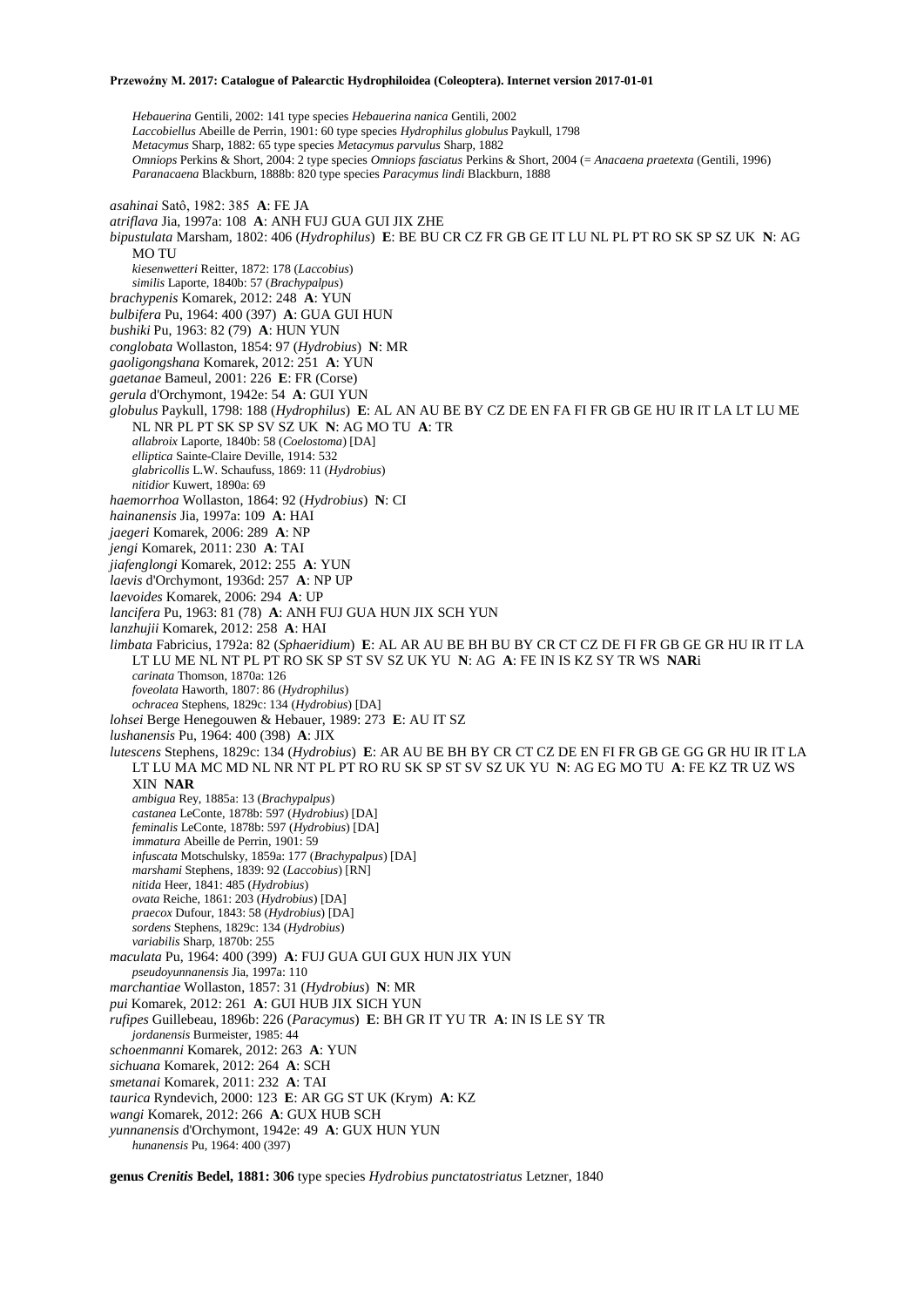**subgenus** *Acrenitis* Matsui & Nakane, 1985: 91 type species *Crenitis osawai* Nakane, 1966

*formosana* Hebauer, 1994: 20 **A**: TAI *nakanei* Hebauer, 1994: 24 **A**: JA *neglecta* Matsui & Nakane, 1985: 90 **A**: JA *osawai* Nakane, 1966: 55 **A**: JA TAI *primorica* Hebauer, 1994: 27 **A**: FE LIA *satoi* Hebauer, 1994: 29 **A**: JA TAI *tokarana* Nakane, 1966: 56 **A**: JA

**subgenus** *Crenitis* Bedel, 1881: 306 type species *Hydrobius punctatostriatus* Letzner, 1840 *Aparacymus* Matsui & Nakane, 1985: 91 type species *Anacaena japonica* Nakane, 1963 *Creniphilus* Horn, 1890a: 267 type species *Hydrobius rufiventris* Horn, 1873 *Noxonus* d'Orchymont, 1925a: 164 type species *Crenitis zimmermanni* Knisch, 1924

*aduncata* Jia, Tang & Minoshima, 2016: 562 **A**: YUN

*apicalis* Reitter, 1896d: 285 (*Paracymus*) **A**: ES FE HEI JA JIL LIA NMO SCH *protuberans* Jia, 1996: 96 *convexa Ji & Komarek, 2003: 402 A:* CHQ<sup>23</sup> HUB<sup>23</sup> NIN<sup>23</sup> SCH<sup>23</sup> SHA<sup>23</sup> YUN<sup>23</sup> NO SHX SW *cordula* Hebauer, 1994: 18 **A**: NP YUN *hokkaidensis* Nakane, 1966: 57 (*Anacaena*) **A**: JA *japonica* Nakane, 1963c: 65 (*Anacaena*) **A**: JA *kanyukovae* Shatrovskiy, 1989: 289 **A**: FE *lianggeqiui* Jia, Tang & Minoshima 2016: 563 **A**: SCH YUN *nepalensis* Hebauer, 1994: 25 **A**: NP *obovata* Jia, Tang & Minoshima 2016: 565 **A**: GUI GUX *orientalis* Satô, 1979: 54 **A**: BT NP SD *punctatostriata* Letzner, 1840: 81 (*Hydrobius*) **E**: AU BE CZ GE PL SK SZ *rufula* Hebauer, 1994: 29 **A**: NP *shaanxiensis* Ji & Komarek, 2003: 408 **A**: NO

### tribe Chaetarthriini Bedel, 1881

**genus** *Chaetarthria* **Stephens, 1835: 401** type species *Hydrophilus seminulum* Herbst, 1797 *Cyllidium* Erichson, 1837: 211 type species *Hydrophilus seminulum* Herbst, 1797

*almorana* Knisch, 1924b: 39 **A**: UP **ORR** *indica* d'Orchymont, 1920: 19 **A**: GUX HKG NP SD **ORR** *saundersi* d'Orchymont, 1923b: 420 **A**: NP **ORR** *seminulum* Herbst, 1797: 314 (*Hydrophilus*) **E**: AU BH BY CR CT CZ DE EN FI FR GB GE GR HU IR IT LA LT LU MC NL NR NT PL PT SK SL SP SV SZ UK YU "Caucasus" **N**: TU **A**: IN TR "Siberia" *carbonaria* Sturm, 1807: 61 (*Agathidium*) [DA] *picea* Hochhuth, 1871: 246 *seminulum* Paykull, 1798: 190 (*Hydrophilus*) [HN] *sithonica* Hebauer, 1993: 1 *similis* Wollaston, 1864: 93 **E**: FR GE IT SP SZ **N**: CI EG MO **A**: IS

*simillima* Vorst & Cuppen, 2003: 164 **E**: AU BE CZ FR GB GE IR LU NL SP

**genus** *Hemisphaera* **Pandellé, 1876: 57** type species *Hemisphaera infima* Pandellé, 1876 (= *Hydrobius seriatopunctatus* Perris, 1874)

*guignoti* Schaefer, 1975: 130 **E**: FR PT SP *miltiadis* J. Sahlberg, 1908: 23 **E**: GR A: TR<sup>19</sup> *orientalis* Jia, Fikáček & Song, 2013 **A**: GUX *seriatopunctata* Perris, 1874: 2 (*Hydrobius*) **E**: FR IT SP *infima* Pandellé, 1876: 58 *socotrana* Fikáček, Delgado & Gentili, 2012: 119 **A**: YE (Suqutra)

**genus** *Thysanarthria* **d'Orchymont, 1926b: 242** type species *Hydrobius atriceps* Régimbart, 1903 *Chaetarthriomorphus* Chiesa, 1967: 276 type species *Chaetarthriomorphus sulcatus* Chiesa, 1967

*brittoni* Balfour-Browne, 1951: 215 **A**: YE *championi* Knisch, 1924b: 40 (*Chaetarthria*) **A**: UP *madurensis* Hebauer, 2001b: 298 **A**: NP **ORR** *sulcata* Chiesa, 1967: 276 (*Chaetarthriomorphus*) **A**: AF OM

subfamily **Enochrinae** Short & Fikáček, 2013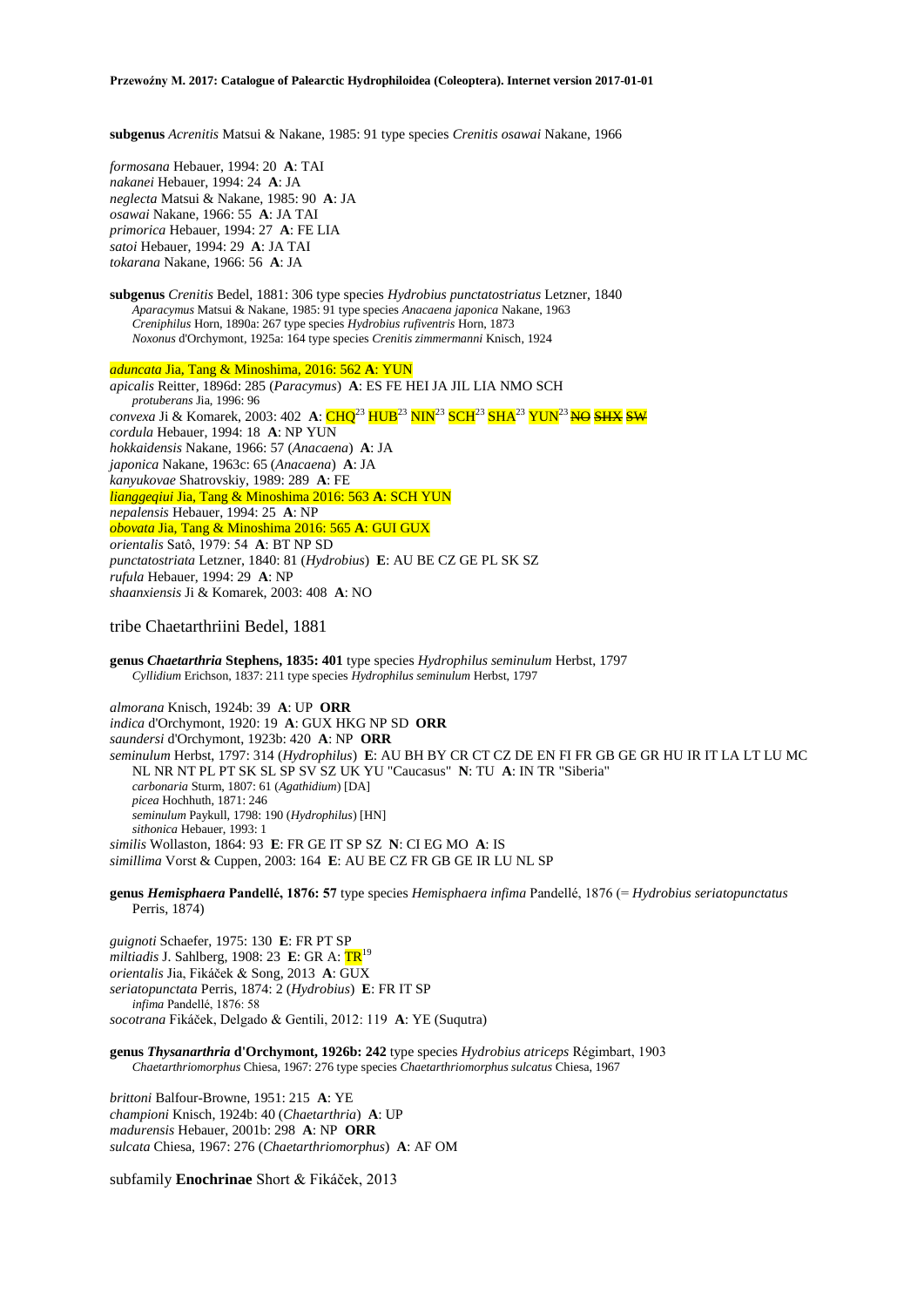**genus** *Cymbiodyta* **Bedel, 1881: 307** type species *Hydrophilus marginellus* Fabricius, 1792 *Cymbula* Pandellé, 1876: 58 [HN] type species *Philhydrus ovalis* Thomson, 1853 (= *Hydrophilus marginellus* Fabricius, 1792) *Hydrocombus* Sharp, 1882: 70 type species *Hydrocombus brevicollis* Sharp, 1882

*lishizheni* Jia & Lin, 2015b: 446 **A**: JIX *marginella* Fabricius, 1792a: 185 (*Hydrophilus*) **E**: AB AR AU BU BY CR CZ DE EN FI FR GB GE GR HU IR IT LA LT LU ME NL NR NT PL PT RO SK SP ST SV SZ UK **A**: ES KZ NP TR UZ WS *carbonarius* Kuwert, 1892d: 364 (*Philydrus*) *marginatus* Duftschmid, 1805: 241 (*Hydrophilus*) *margipallens* Marsham, 1802: 408 (*Hydrophilus*) *ovalis* Thomson, 1853: 52 (*Philhydrus*) *testacea* Speiser, 1893: 13 *orientalis* Jia & Short, 2011a: 348 **A**: GUA JIX

**genus** *Enochrus* **Thomson, 1859: 18** type species *Hydrophilus bicolor* sensu Gyllenhal, 1808 (= *Hydrophilus melanocephalus* Olivier, 1793)

**subgenus** *Enochrus* Thomson, 1859: 18 type species *Hydrophilus bicolor* sensu Gyllenhal, 1808 (= *Hydrophilus melanocephalus* Olivier, 1793)

*melanocephalus* Olivier, 1793: 127 (*Hydrophilus*) **E**: AR AU BH BU BY CR CT CZ DE EN FI FR GB GE HU IR IT LA LT LU NL NR NT PL PT SK SP SV SZ UK YU **N**: AG **A**: AF ES FE IS KZ NMO TR  $UZ^{13}$ *atricapillus* Stephens, 1829c: 131 (*Hydrobius*) *italus* Kuwert, 1890a: 62

**subgenus** *Holcophilydrus* Kniž, 1912: (168) type species *Holcophilydrus ussuriensis* Kniž, 1912

*hybridus* Hebauer, 2005: 53 **A**: HUB *laoticus* Hebauer, 2005: 52 **A**: YUN **ORR** *parumstriatus* Hebauer, 2005: 52 **A**: TAI *simulans* Sharp, 1873b: 59 (*Philhydrus*) **A**: BEI FE HEB HEI HUB JA JIL LIA NMO SC SCH SHA SHG SHX TAI TIA "Manchuria" *crenatostriatus* H. Kolbe, 1886: 179 (*Philhydrus*) *kishidai* Kamiya, 1935: 4 *umbratus* Sharp, 1884b: 454 (*Philydrus*) *ussuriensis* Kniž, 1912: (168)

**subgenus** *Hydatotrephis* W.S. MacLeay, 1873: 129 type species *Hydatotrephis mastersi* W.S. MacLeay, 1873

*liangi* Jia & Zhao, 2007: 252 **A**: GUI JIX SCH

**subgenus** *Lumetus* Zaitzev, 1908b: 385 [RN] type species *Hydrophilus melanocephalus* sensu Fabricius, 1801 (= *Philhydrus fuscipennis* Thomson, 1884) *Philydrus* Solier, 1834: 302 [HN] type species *Hydrophilus melanocephalus* sensu Fabricius, 1801 (= *Philhydrus fuscipennis* Thomson, 1884) *Pseudenochrus* Łomnicki, 1911: 266 type species *Hydrobius frontalis* Erichson, 1837 (= *Hydrophilus ochropterus* Marsham, 1802)

*asiaticus* Kuwert, 1893a: 17 (*Philydrus*) **A**: IN KZ TM GAN SHX

*ater* Kuwert, 1888e: 289 (279) (*Philydrus*) **E**: AU BH CR FR GR HU IT RO SP YU **N**: AG EG **A**: CY IN IQ IS JO KU KZ LE OM PA SA SY TD TM TR UZ XIN

*bicolor* Fabricius, 1792a: 184 (*Hydrophilus*) **E**: AB AR AU BH BU BY CR CT CZ DE EN FI FR GB GE GR HU IR IT LA LT LU MA ME NL NR NT PL PT RO SK SL SP ST SV UK **N**: AG CI EG MO TU **A**: ES FE IN JA KZ MG NMO NP  $SC^{22}$  TD TM TR UZ WS XIN

*atricornis* Kuwert, 1888e: 286 (276) (*Philydrus*) *chrysomelinus* Fabricius, 1787: 192 (*Dytiscus*) [HN] *ferrugineus* Küster, 1849b: no.10 (*Hydrobius*) [HN] *flavus* Kuwert, 1890a: 43 (*Philydrus*) *fulvus* Marsham, 1802: 408 (*Hydrophilus*) [HN] *grisescens* Gyllenhal, 1827: 276 (*Hydrophilus*) *labiatus* Rey, 1885b: 258 (*Philydrus*) [DA] *levanderi* J. Sahlberg, 1892: 225 (*Philhydrus*) [RN] *maritimus* Thomson, 1853: 51 (*Philhydrus*) *mediterraneus* J. Sahlberg, 1900b: 185 (*Philhydrus*) *rubicundus* Kuwert, 1888e: 275 (*Philydrus*) *sahlbergi* Kuwert, 1888e: 286 (276) (*Philydrus*) [HN] *sternospina* Kuwert, 1888e: 288 (277) (*Philydrus*) *torquatus* Marsham, 1802: 405 (*Hydrophilus*) [DA] *unguidebilis* Kuwert, 1888e: 287 (276) (*Philydrus*) *yukinoae* Matsui, 1994: 218

*blazquezae* Arribas & Millán, 2013: 192 **N**: MO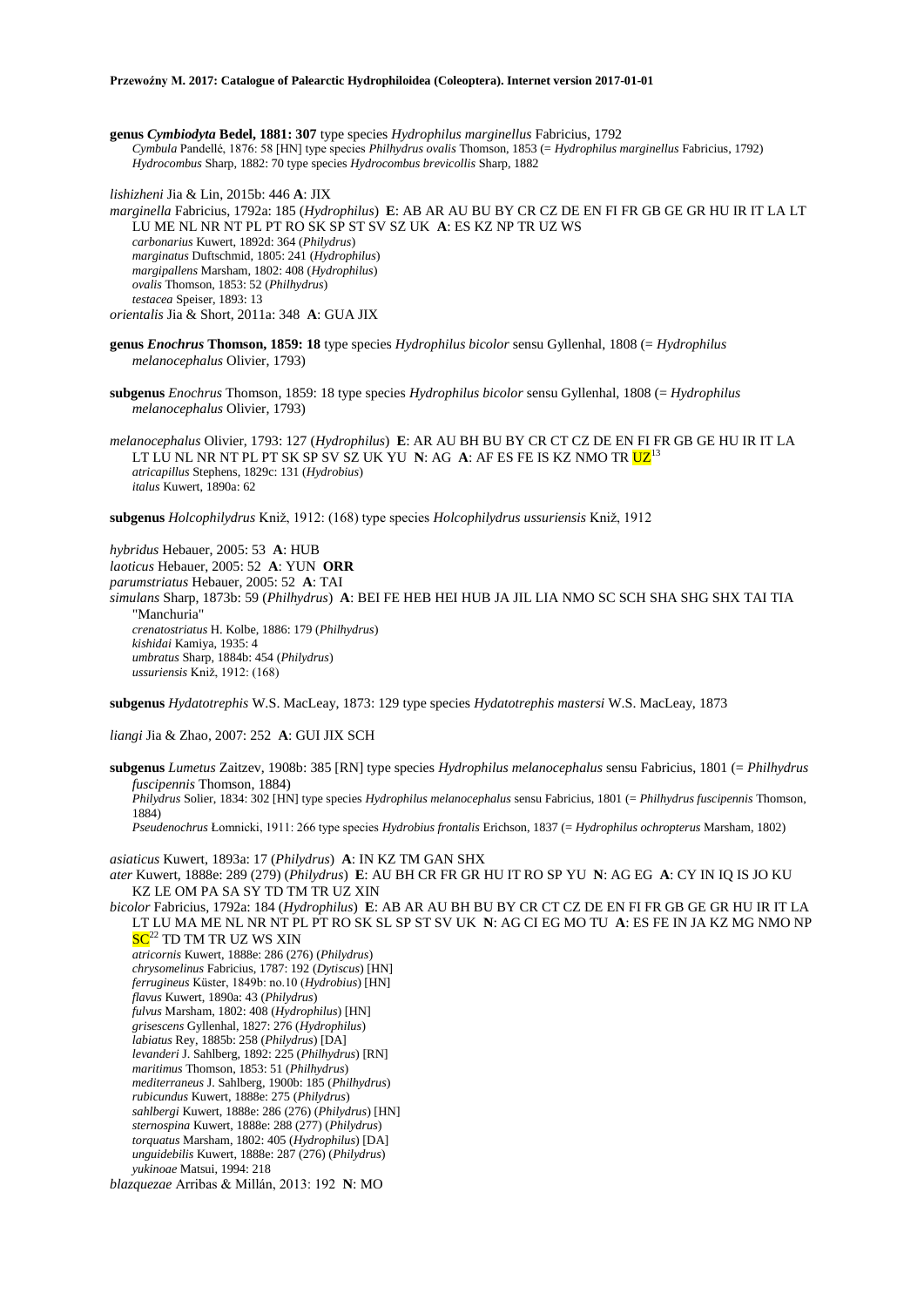*calabricus* Ferro, 1986c: 433 (*Philydrus*) **E**: IT **A**: TR<sup>10</sup> *concii* Chiesa, 1965: 55 **E**: IT *convexius* Satô, 1977: 198 [DA] **A**: BT NP *falcarius* Hebauer, 1991a: 84 **E**: IT (Sicilia) *ferrugineus* Motschulsky, 1849: 79 (*Philhydrus*) [DA] **A**: ES *fuscipennis* Thomson, 1884a: 1031 (*Philydrus*) **E**: AB AR AU BH BU CT CZ DE FI FR<sup>6</sup> GB GE HU IR IT LA LT LU NR NT PL PT SK SL SP ST SV UK **N**: TU **A**: ES HEI IN KI KZ NMO TR UZ<sup>13</sup> WS XIN *berolinensis* Kuwert, 1888e: 278 (*Philydrus*) *caspius* Kuwert, 1888e: 282 (275) (*Philydrus*) *fasciatus* Kuwert, 1888e: 278 (*Philydrus*) *sahlbergi* Fauvel, 1887: 86 (*Philydrus*) [RN] *similis* Kuwert, 1888e: 278 (*Philydrus*) *halophilus* Bedel, 1879: clxix (*Philydrus*) **E**: DE FR GB GE HU IR IT NL SP ST SV UK **A**: CY IN TR *brevipalpis* Sharp, 1914a: 83 (*Philydrus*) [DA] *salinus* Kuwert, 1888e: 279 (*Philydrus*) *hamifer* Ganglbauer, 1901a: 332 (*Philydrus*) **E**: AU CZ GE HU SK ST UK YU **A**: IS KI KZ TM UZ *caspius* d'Orchymont, 1933a: 308 *hispanicus* Kuwert, 1888e: 281 (275) (*Philydrus*) **E**: PT SP *jesusarribasi* Arribas & Millán, 2013: 191 **E**: SP *ochropterus* Marsham, 1802: 409 (*Hydrophilus*) **E**: AU BU BY CR CT CZ DE EN FI FR GB GE HU IR IT LA LT NL NR NT PL PT RO SK SP SV SZ **A**: ES TR WS *frontalis* Erichson, 1837: 210 (*Hydrobius*) *nigricans* Zetterstedt, 1838: 123 (*Hydrophilus*) *politus* Küster, 1849b: no.9 (*Hydrobius*) **E**: CR IT PT SP **N**: AG CI EG MO MR TU **A**: AF CY IN IS LE OM SY TR *agrigentinus* Rottenberg, 1870: 22 (*Philhydrus*) *atlanticus* C.É. Blanchard, 1853: 51 (*Philydrus*) *cossyrensis* Rey, 1885b: 260 (*Philydrus*) *sahariensis* Fairmaire, 1879b: 160 (*Philhydrus*) *quadrinotatus* Guillebeau, 1896b: 226 (*Philhydrus*) **A**: "Syria" *quadripunctatus* Herbst, 1797: 305 (*Hydrophilus*) **E**: AL AU AZ BH BU BY CR CT CZ DE EN FI FR GB GE GG GR HU IT LA LT LU ME NL NR NT PL PT SK SL SP SV UK **A**: ES FE HEI IN IS KI KZ MG NMO TD TR XIN WS *dichrous* Krynicki, 1832: 116 (*Hydrophilus*) [DA] *frontalis* Dalla Torre, 1877: 68 (*Philhydrus*) [HN] *fulvipennis* Rey, 1885b: 262 (*Philydrus*) [HN] *marginatus* Gozis, 1916: 42 (*Philydrus*) *rectus* J. Sahlberg, 1875: 216 (*Philydrus*) *ytenensis* Sharp, 1915f: 323 (*Philydrus*) *risii* Arribas & Millán, 2013: 193 **N**: MO TU *salomonis* J. Sahlberg, 1900b: 187 (*Philhydrus*) **E**: SP **A**: AF IN IS JO TR *segmentinotatus* Kuwert, 1888e: 284 (276) (*Philydrus*) **E**: AL BU CR FR GR IT ME PT RO SL SP ST YU **N**: AG EG LB TU **A**: CY ES FE IN IQ IS JO KU KZ MG SA TD TM TR UZ **AFR** *apicinotus* Kuwert, 1888e: 285 (276) (*Philydrus*) *maculiapex* Kuwert, 1888e: 284 (276) (*Philydrus*) *transcaspicus* J. Sahlberg, 1900b: 185 (*Philhydrus*) *vultur* Kuwert, 1888e: 283 (276) (*Philydrus*) *sinuatus* d'Orchymont, 1937c: 38 **A**: IN KU PA *subsignatus* Harold, 1877: 342 (*Philydrus*) **A**: BEI CHQ HUB HUN FUJ GUA JA JIA SHA SHG SC TAI *testaceus* Fabricius, 1801a: 252 (*Hydrophilus*) **E**: AB AR AU BU BY CR CT CZ DE EN FI FR GB GE GR HU IR IT LA LT LU NL NR NT PL RO SK SP ST SV SZ UK YU **N**: TU **A**: ES FE IN JA KZ TR WS XIN *lederi* Kuwert, 1888e: 289 (277) (*Philydrus*) [DA] *lineatus* Kuwert, 1888e: 275 (*Philydrus*) *maculicollis* Dalla Torre, 1877: 68 (*Philhydrus*) *turanicus* Schödl, 1998: 123 **A**: IN TM **subgenus** *Methydrus* Rey, 1885b: 253 type species *Hydrophilus affinis* Thunberg, 1794 *Agraphilydrus* Kuwert, 1888e: 280 type species *Hydrophilus affinis* Thunberg, 1794 *Gemelus* García, 2000:223 type species *Gemelus pallidus* García, 2000 *affinis* Thunberg, 1794b: 73 (*Hydrophilus*) **E**: AR AU BE BH BU BY CR CT CZ DE EN FI FR GB GE HU IR IT LA LT NL NR NT PL SK ST SV SZ UK **N**: TU **A**: ES FE HEI IN JA NMO KZ WS  $TR^{18}$ *vilis* Sharp, 1884b: 453 (*Philydrus*) *amurensis* Hebauer, 1995b: 32 **A**: FE *circumductus* Régimbart, 1905: 213 (*Philhydrus*) **A**: YE **AFR** *coarctatus* Gredler, 1863a: 75 (*Philhydrus*) **E**: AU BE BH BU BY CR CZ DE EN FI FR GB GE GR HU IR IT LA LT NL NR NT PL SK SV SZ **A**: FE TR WS *fulvipennis* Westhoff, 1881: 57 (*Philhydrus*) *suturalis* Sharp, 1872: 153 (*Philhydrus*) *crassus* Régimbart, 1903b: 55 (*Philhydrus*) **A**: JIX **ORR** *esuriens* Walker, 1858: 209 (*Philhydrus*) A: BT CHQ FUJ GUA GUX HAI **HKG**<sup>5</sup> HUB HUN IN<sup>22</sup> IQ JA JIA JIX NP PA SA SC SCH YUN "India" **AUR ORR** *nigriceps* Motschulsky, 1860a: 46 (*Pylophilus*)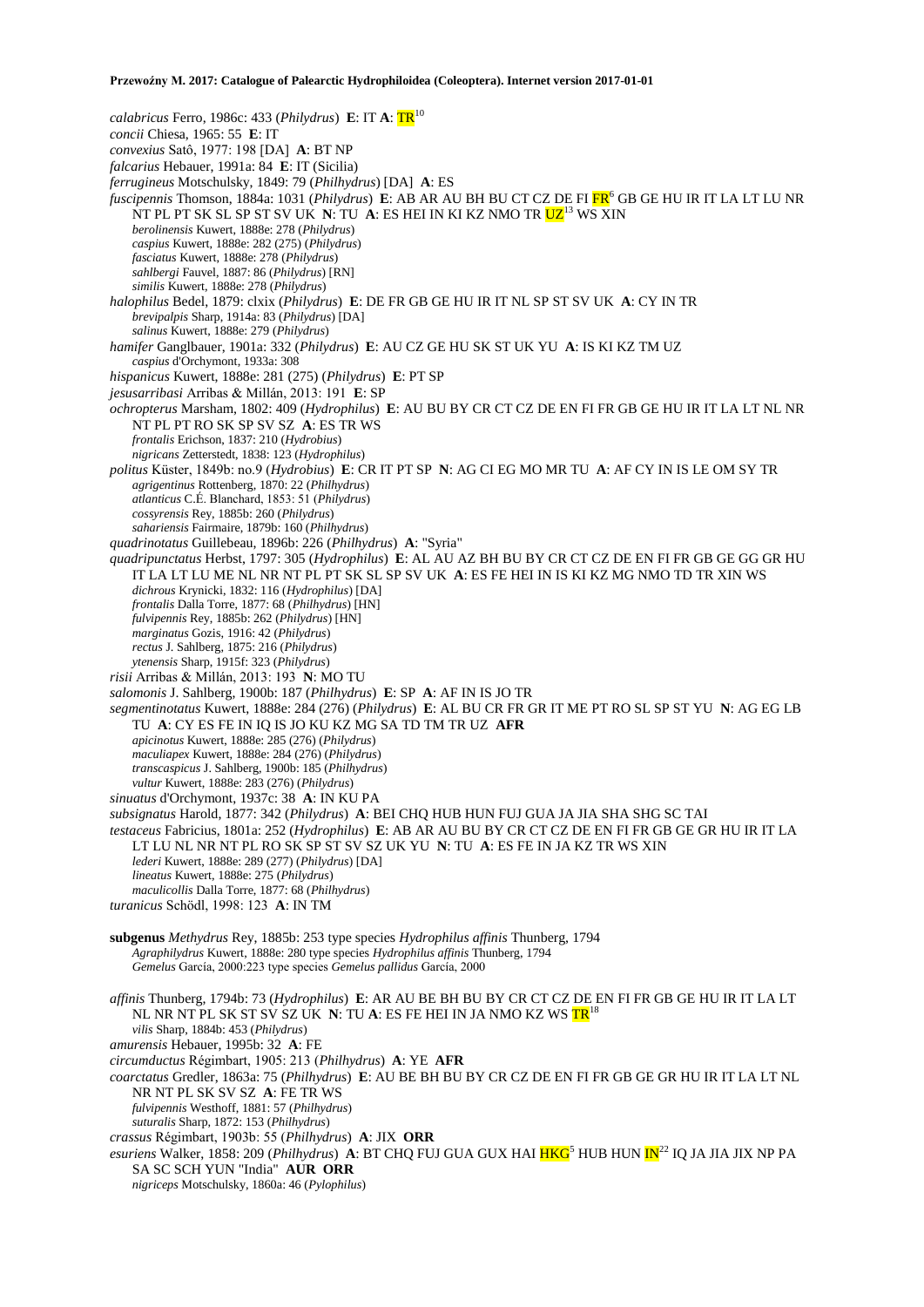*nigriceps* L. Redtenbacher, 1868: 26 (*Philhydrus*) [HN] *ornaticeps* Sharp, 1884b: 454 (*Philydrus*) *pullus* Fauvel, 1883b: 354 (*Philydrus*) *flavicans* Régimbart, 1903b: 56 (*Philhydrus*) **A**: FUJ GUA HKG<sup>5</sup> HUB HUN JIA TAI YUN **ORR** *fragilis* Sharp, 1890: 350 (*Philydrus*) **A**: CHQ YUN **ORR** *fretus* d'Orchymont, 1932c: 703 **A**: YUN **ORR** *haroldi* Sharp, 1884b: 452 (*Philydrus*) **A**: JA **ORR** *hesperidum* Sharp, 1870a: 16 (*Philhydrus*) **E**: AB **A**: IS SA YE **AFR** *nitidulus* Kuwert, 1888e: 290 (280) (*Philydrus*) *reductus* Régimbart, 1905: 215 (*Philhydrus*) *icterus* Knisch, 1924b: 38 **A**: UP **ORR** *iteratus* Sharp, 1890: 349 (*Philhydrus*) **A**: FE **ORR** *japonicus* Sharp, 1873b: 59 (*Philhydrus*) **A**: FE GUA HEI JA JIA JIX ZHE **ORR** *latus* Kuwert, 1888e: 291 (280) (*Philydrus*) **N**: EG **A**: IN SA *limbourgi* Jia & Lin, 2015a: 51 **A**: JIX *mesopotamiae* Kuwert, 1890a: 60 (*Philydrus*) **A**: IN IQ IS *morenae* L. Heyden, 1870: 67 (*Hydrobius*) **E**: FR PT SP *natalensis* Gemminger & Harold, 1868: 480 (*Hydrobius*) [RN] **E**: IT PT SP **N**: EG **A**: SY "India" **AFR AUR ORR** *assimilis* Boheman, 1851: 600 (*Hydrobius*) [HN] *pumilio* Sharp, 1904: 8 (*Philydrus*) *nigropiceus* Motschulsky, 1861a: 109 (*Philhydrus*) **A**: NP **ORR** *cheesmanae* Balfour-Browne, 1939b: 475 *rubrocinctus* Régimbart, 1903b: 56 *nigritus* Sharp, 1873c: 262 (*Philhydrus*) **E**: AB AR AL BE BU CR FR GB GR HU IT LU MC ME NL PT RO SP ST TR UK YU **N**: MO TU **A**: IN KZ TR *isotae* Hebauer, 1981: 137 *nitiduloides* Kuwert, 1888e: 291 (280) (*Philydrus*) **N**: EG *pseudesuriens* Jia & Wang, 2010: 377 **A**: HAI *puetzi* Hebauer, 1995b: 32 **A**: FE *ragusae* Kuwert, 1888a: 38 (*Philydrus*) **E**: IT *satomii* Nakane & Matsui, 1986a: 78 **A**: JA *sauteri* d'Orchymont, 1913: 6 **A**: TAI *schawalleri* Hebauer, 1991b: 178 **A**: TD XIN *tetraspilus* Régimbart, 1903c: 335 (*Philhydrus*) **A**: BT NP TR YE **AFR ORR** *uniformis* Sharp, 1884b: 453 (*Philydrus*) **A**: FE JA SC genus *Enochrus*, **species incertae sedis** *algarum* Jia & Short, 2013: 610 **A**: FUJ

**genus** *Notionotus* **Spangler, 1972: 139** type species *Notionotus rosalesi* Spangler, 1972

*attenuatus* Jia & Short, 2011b: 55 **A**: GUA *fenestratus* Hebauer, 2001a: 10 **A**: YUN *notaticollis* Hebauer, 2001a: 11 **A**: HAI YUN *siklisi* Hebauer, 2001a: 12 **A**: NP

subfamily **Acidocerinae** Zaitzev, 1908

**genus** *Agraphydrus* **Régimbart, 1903a: 33** type species *Agraphydrus punctatellus* Régimbart, 1903

**subgenus** *Agraphydrus* Régimbart, 1903a: 33 type species *Agraphydrus punctatellus* Régimbart, 1903 *Megagraphydrus* M. Hansen, 1999b: 137 type species *Megagraphydrus siamensis* M. Hansen, 1999<sup>2</sup> *Pseudohelochares* Satô, 1960: 76 type species *Pseudohelochares narusei* Satô, 1960 *Pseudopelthydrus* Jia, 1998: 225 type species *Pseudopelthydrus longipalpus* Jia, 1998

*anhuianus* Hebauer, 2000: 15 (*Megagraphydrus*) **A**: AHN HKG **ORR** *attenuatus* M. Hansen, 1999b: 141 (*Megagraphydrus*) **A**: YUN **ORR** *decipiens* Minoshima, Komarek & Ôhara 2015: 25 **A**: TAI *insidiator* Minoshima, Komarek & Ôhara 2015: 27 **A**: TAI *ishiharai* Matsui, 1994: 215 (*Enochrus*) **A**: JA *luteilateralis* Minoshima & Fujiwara, 2009: 55 (*Megagraphydrus*) **A**: JA *kempi* d'Orchymont, 1922: 626 (*Helochares*) **A**: AP NP UP *longipalpus* Jia, 1998: 229 (*Pseudopelthydrus*) **A**: HAI *masatakai* Minoshima, Komarek & Ôhara 2015: 29 **A**: GUA HAI HKG YUN **ORR** *minutissimus* Kuwert, 1890a: 37 (*Helochares*) **A**: OM SA SY YE *montanus* Minoshima, Komarek & Ôhara 2015: 33 **A**: SD *narusei* Satô, 1960: 77 (*Pseudohelochares*) **A**: JA **SC** *ogatai* Minoshima, 2016: 359 **A**: JA *orientalis* d'Orchymont, 1932c: 690 (*Helochares*) **A**: TAI YUN **ORR**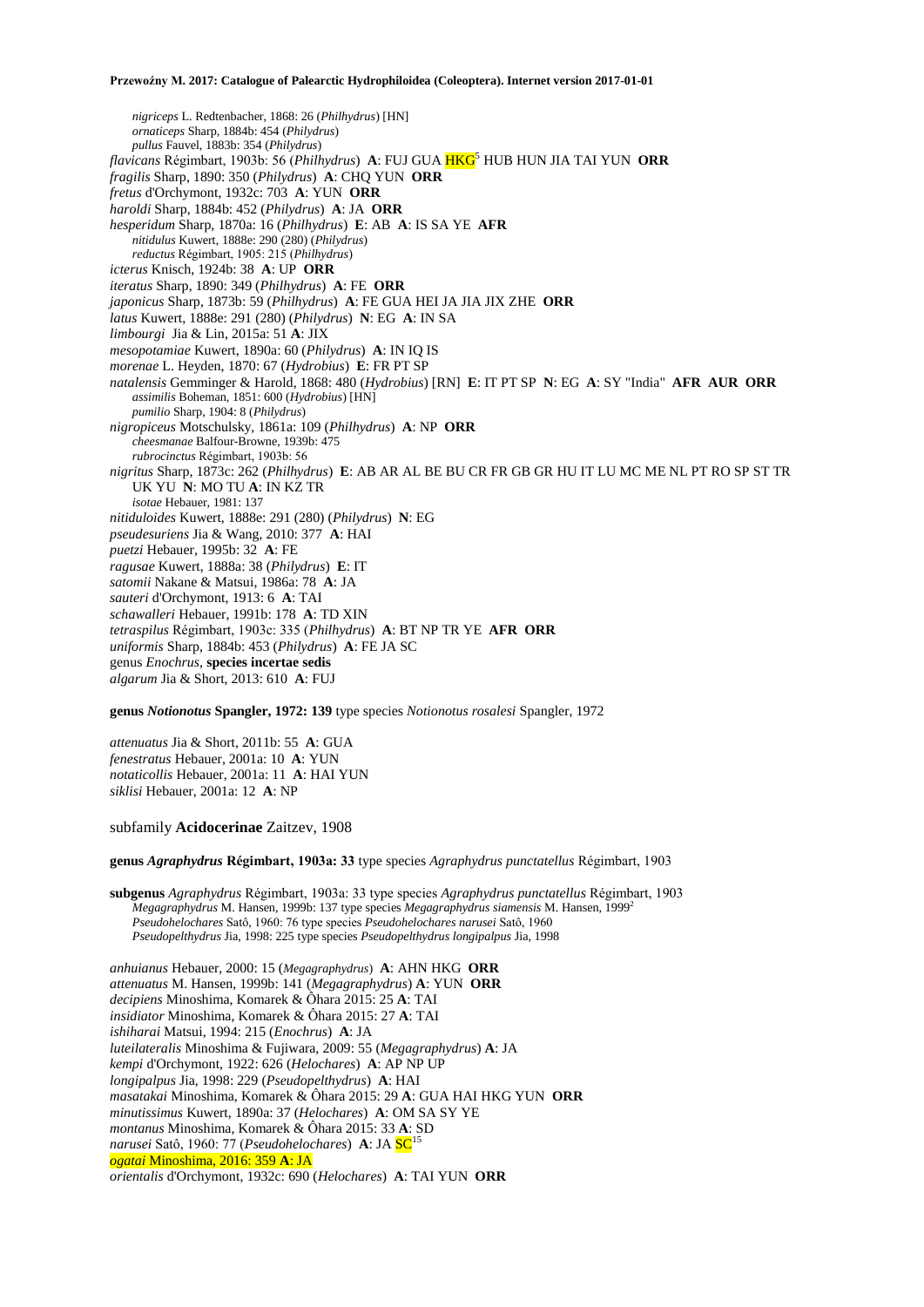*pauculus* Knisch, 1924b: 36 (*Helochares*) **A**: NP UP *politus* M. Hansen, 1999b: 138 (*Megagraphydrus*) **A**: TAI *wangi* Hebauer, 2000: 15 (*Megagraphydrus*) 2 *puzhelongi* Jia, 2010: 65 (*Megagraphydrus*) **A**: GUI JIX *pygmaeus* Knisch, 1924b: 38 (*Helochares*) **A**: UP *ryukyuensis* Matsui, 1994: 217 (*Enochrus*) **A**: TAI JA *stagnalis* d'Orchymont, 1937c: 37 (*Helochares*) **A**: NP PA UP

**subgenus** *Gymnhelochares* d'Orchymont, 1932c: 692 type species *Helochares geminus* d'Orchymont, 1932

*indicus* d'Orchymont, 1932c: 694 **A**: NP UP

**genus** *Chasmogenus* **Sharp, 1882: 73** type species *Chasmogenus fragilis* Sharp, 1882 *Crephelochares* Kuwert, 1890a: 38 type species *Helochares livornicus* Kuwert, 1890

*abnormalis* Sharp, 1890: 351 (*Philydrus*) **A**: JA TAI **ORR** *ferrugatus* Régimbart, 1903b: 57 (*Phylhydrus*) *nigritulus* Régimbart, 1903b: 57 (*Philhydrus*) [HN] *regimbarti* Knisch, 1924a: 195 [RN] *livornicus* Kuwert, 1890a: 38 (*Helochares*) **E**: BH CR GR IT SP YU **A**: IS TR TU *orbus* N. Watanabe, 1987: 12 (*Helochares*) **A**: JA

**genus** *Helochares* **Mulsant, 1844a: 197** [RN] type species *Dytiscus lividus* Forster, 1771

**subgenus** *Helochares* Mulsant, 1844a: 197 [RN] type species *Dytiscus lividus* Forster, 1771 *Enhydrus* W.S. MacLeay, 1825: 35 [suppressed] *Neohydrobius* Blackburn, 1898: 221 type species *Philhydrus burrundiensis* Blackburn, 1898 (= *Stagnicola foveicollis* Montrouzier, 1860) *Peloxenus* Motschulsky, 1845a: 549 [RN] type species *Hydrophilus griseus* Fabricius, 1787 (= *Dytiscus lividus* Forster, 1771) *Pylophilus* Motschulsky, 1845a: 32 type species *Hydrophilus griseus* Fabricius, 1787 (= *Dytiscus lividus* Forster, 1771) *Stagnicola* Montrouzier, 1860: 246 [HN] type species *Stagnicola foveicollis* Montrouzier, 1860 *atropiceus* Régimbart, 1903b: 53 **A**: GUA GUX HKG JA JIX NP **ORR** *ohkurai* Satô, 1976: 21 *dilutus* Erichson, 1843: 228 (*Hydrobius*) **A**: YE (Suqutra) **AFR** *niloticus* Sharp, 1904: 7 *lividoides* M. Hansen & Hebauer, 1988: 27 **A**: IS TR *lividus* Forster, 1771: 52 (*Dytiscus*) **E**: AU BH BU BY CR CZ FR GB GE GR HU IT LT LU MC NL PL PT SK SL SP SZ UK YU **N**: AG CI MO TU **A**: SY TR *fulvus* Geoffroy, 1785: 65 (*Hydrophilus*) *chrysomelinus* Herbst, 1797: 313 (*Hydrophilus*) [HN] [DA] *griseus* Fabricius, 1787: 189 (*Hydrophilus*) *lividus* Herbst, 1797: 316 (*Hydrophilus*) [HN] *ludovici* L.W. Schaufuss, 1869: 11 *pallidetestaceus* Stierlin, 1900: 219 *pallidus* P. Rossi, 1792: 66 (*Hydrophilus*) *longipalpis* Murray, 1859: 123 (*Philhydrus*) **N**: EG **A**: IS **AFR** *filipalpis* Sharp, 1904: 6 *nigritulus* Kuwert, 1889: 8 **E**: IT *obliquus* Mart, İncekara & Karaca, 2010: 299 **A**: TR *obscurus* O.F. Müller, 1776: 69 (*Hydrophilus*) **E**: AB AU BY CR CT CZ DE EN FI FR GB GE GG GR HU IT LA LT LU ME NL NR NT PL SK ST SV SZ UK **A**: IN IS KZ TR WS XIN *erythrocephalus* Fabricius, 1792a: 185 (*Hydrophilus*) *subcompressus* Rey, 1885a: 14 *substriatus* J. Sahlberg, 1903b: 20 *variegatus* Herbst, 1797: 304 (*Hydrophilus*) *pallens* W.S. MacLeay, 1825: 35 (*Enhydrus*) **N**: EG **A**: FUJ GUA GUI GUX HAI HKG<sup>5</sup> HUB HUN IS JA JIX LE NP SA SCH SHA TR YE YUN "India" **AFR AUR ORR** *dispar* Sharp, 1904: 7 *laeviusculus* Régimbart, 1906: 261 *lewisius* Sharp, 1873b: 60 *parvulus* Reiche & Saulcy, 1856: 359 *parvulus* Guillebeau, 1896b: 226 (*Philhydrus*) [HN] [DA] *punctatus* Sharp, 1869b: 241 **E**: BY CT DE FR GB GE IR LA LT LU NL PT SP ST UK **A**: IN TR **subgenus** *Helocharimorphus* Kuwert, 1890a: 62 (and 1890b: 306) type species *Helocharimorphus sharpi* Kuwert, 1890

*sharpi* Kuwert, 1890a: 63 (*Helocharimorphus*) **N**: EG **A**: IS TR<sup>16</sup> **AFR**

**subgenus** *Hydrobaticus* W.J. MacLeay, 1873: 131 type species *Hydrobaticus tristis* W.J. MacLeay, 1873 *Graphelochares* Kuwert, 1890a: 38 type species *Helophilus melanophthalmus* Mulsant, 1844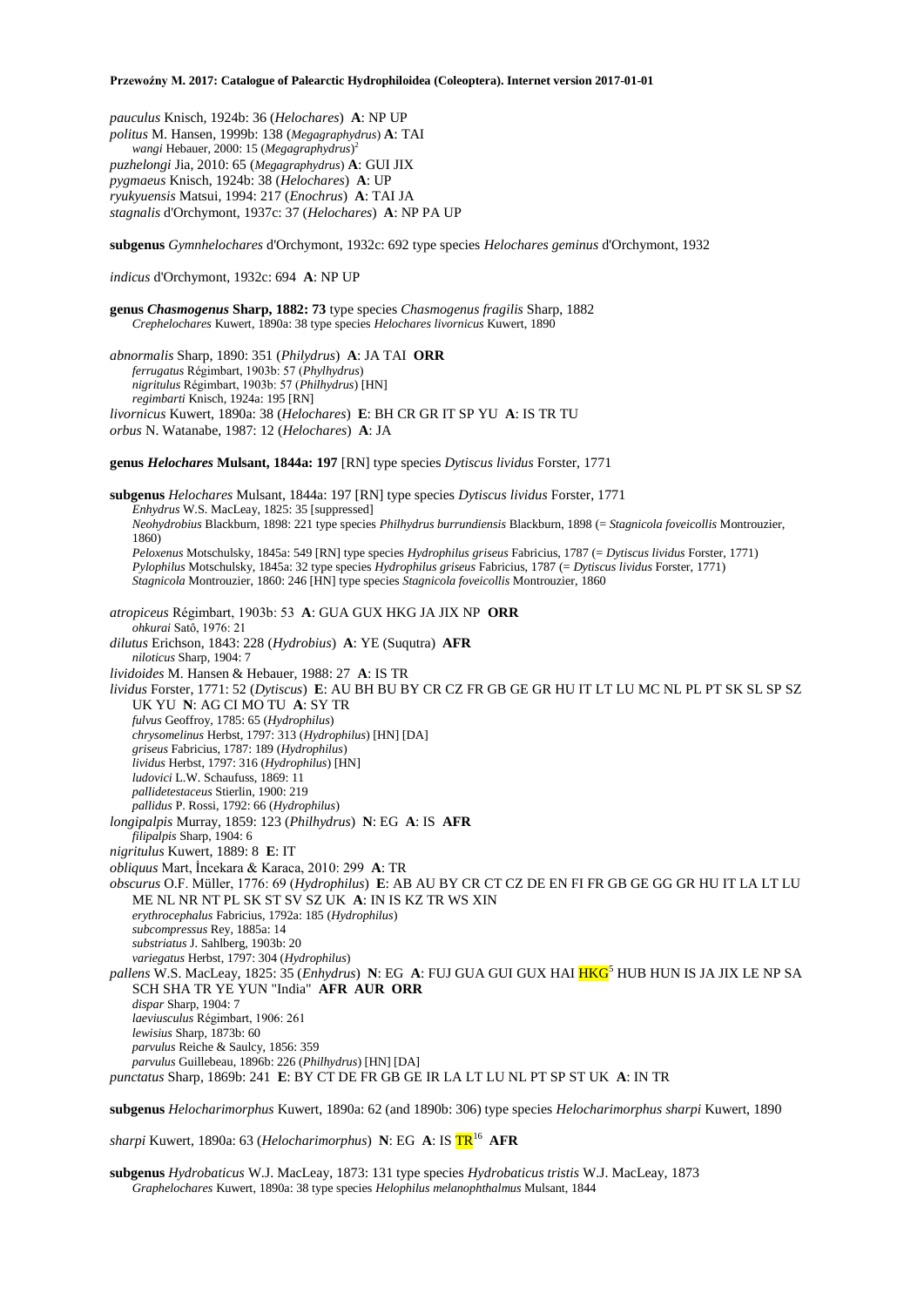*anchoralis* Sharp, 1890: 352 **A**: FUJ GUA HAI HUB JA NP PA TAI YUN "India" **ORR** *andreinii* d'Orchymont, 1939b: 320 **A**: OM SA YE **AFR** *crenatuloides* d'Orchymont, 1943a: 2 **A**: OM UP **ORR** *crenatus* Régimbart, 1903b: 54 **A**: YUN **ORR** *densus* Sharp, 1890: 352 **A**: GUA HAI NP UP **ORR** *lentus* Sharp, 1890: 352 A: GUA **HKG**<sup>5</sup> NP TAI XIZ YUN "India" ORR *mentinotus* Kuwert, 1888e: 292 **N**: EG **A**: IS **AFR** *squalidus* Sharp, 1904: 7 *neglectus* Hope, 1845: 16 (*Hydrobius*) **A**: FUJ GUA GUX HKG<sup>5</sup> HUB HUN JIX YUN ZHE **ORR** *negatus* Hebauer, 1995a: 5 **A**: NP **ORR** *nipponicus* Hebauer, 1995a: 6 [RN] **A**: JA SC *striatus* Sharp, 1873b: 60 [HN] *sauteri* d'Orchymont, 1943a: 6 **A**: GUA GUI HUB JIX SCH TAI *uenoi* Matsui, 1995: 317 **A**: JA **genus** *Horelophopsis* **M. Hansen, 1997: 109** type species *Horelophopsis avita* M. Hansen, 1997 *hanseni* Satô & Yoshitomi, 2004: 42 **A**: JA subfamily **Sphaeridiinae** Latreille, 1802 tribe Coelostomatini L. Heyden, 1891 **genus** *Coelostoma* **Brullé, 1835: 293** type species *Hydrophilus orbicularis* Fabricius, 1775 **subgenus** *Coelostoma* Brullé, 1835: 293 type species *Hydrophilus orbicularis* Fabricius, 1775 *Cyclonotum* Erichson, 1837: 212 type species *Hydrophilus orbicularis* Fabricius, 1775 *fallaciosum* d'Orchymont, 1936a: 19 **A**: FUJ GUA HKG NP TAI YUN **ORR**

*hispanicum* Küster, 1848a: no. 39 (*Cyclonotum*) **E**: AL FR GR IT PT SP **N**: CI MO TU *maroccanum* Kuwert, 1890b: 176 *montanum* Mouchamps, 1958: 28 **A**: NP UP *orbiculare* Fabricius, 1775: 229 (*Hydrophilus*) **E**: AB AR AU BE BU BY CR CT CZ DE EN FI FR GB GE GR HU IR IT LA LT LU ME NL NR NT PL PT RO SK SL SP SV ST SZ UK YU **A**: BEI ES FE HEB HEN IN JA KZ TR WS *breve* Sharp, 1874e: 419 (*Cyclonotum*) *brevitarse* L. Heyden, 1870: 74 (*Cyclonotum*) *dalmatinum* Küster, 1848a: no.40 (*Cyclonotum*) *graecum* Kuwert, 1890b: 178 *immaculatum* P. Rossi, 1790: 48 (*Sphaeridium*) *minus* Sharp, 1873c: 262 (*Cyclonotum*) *pilula* O.F. Müller, 1776: 69 (*Hydrophilus*) *punctatum* Goeze, 1777: 616 (*Dytiscus*) [RN] *puncticolle* Reitter, 1906b: 32 *subaereum* Reitter, 1906b: 32 *subditum* d'Orchymont, 1936a: 20 **A**: HKG<sup>5</sup> **ORR** *sulcatum* Pu, 1963: 81 **A**: XIZ YUN *syriacum* d'Orchymont, 1936a: 9 **A**: IS SY *vitalisi* d'Orchymont, 1923b: 418 **A**: GUA GUX HAI HKG SHN YUN **ORR**

*vividum* d'Orchymont, 1936a **A**: GUA **ORR**

**subgenus** *Holocoelostoma* Mouchamps, 1958: 3 type species *Hydrobius stultus* Walker, 1858

*bhutanicum* Jayaswal, 1972: 409 **A**: BT NP UP *stultum* Walker, 1858: 209 (*Hydrobius*) **A**: AE AF CHQ FUJ GUA GUX HKG<sup>5</sup> HUN JA JIX SCH NP OM PA SA SC SCH TAI XIZ YE YUN **AFR ORR** *simplex* Sharp, 1874e: 419 (*Cyclonotum*) *sulcatum* Pu, 1963: 81

**subgenus** *Lachnocoelostoma* Mouchamps, 1958: 4 type species *Cyclonotum horni* Régimbart, 1902

*bifidum* Jia, Aston & Fikáček, 2014 **A**: GUA GUX JIX HKG *bipunctatum* Jayaswal, 1972: 410 **A**: AP NP UP *coomani* d'Orchymont, 1932c **A**: GUX YUN **ORR** *gentilii* Jia, Aston & Fikáček, 2014 **A**: XIZ *hajeki* Jia, Aston & Fikáček, 2014 **A:** GUA GUX *himalayanum* Hebauer, 2002a: 29 **A**: NP *hongkongense* Jia, Aston & Fikáček, 2014 **A**: HKG *horni* Régimbart, 1902b: 474 (*Cyclonotum*) **A**: BT NP OM SA YE YUN "India" **AFR ORR** *huangi* Jia, Aston & Fikáček, 2014 **A**: GUX JIX *martensi* Hebauer, 2002a: 29 **A**: NP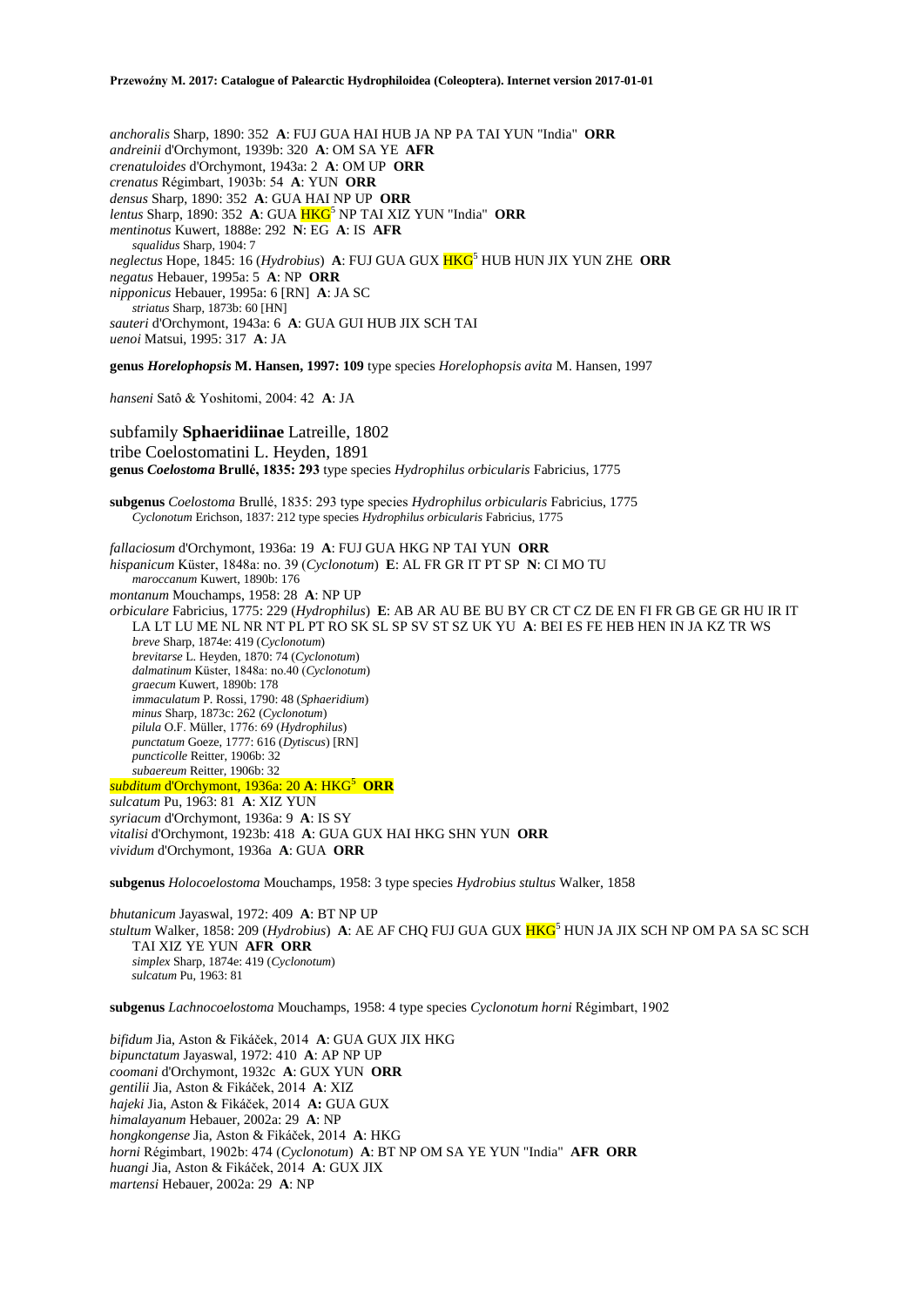*medianum* Hebauer, 2002a: 30 **A**: NP *phallicum* d'Orchymont, 1940f: 158 **A**: GUA GUX HAI HUN JIX SN XIN **ORR** *rubens* Hebauer, 2002a: 31 **A**: NP *surkhetensis* Hebauer, 2002a: 32 **A**: NP *transcaspicum* Reitter, 1906b: 32 **A**: IN OM SA SHN TM UZ TD TR **ORR** *turnai* Hebauer, 2006: 15 **A**: HUB HUN *vagum* d'Orchymont, 1940f: 159 **A**: ANH SHN YUN **ORR** *wui* d'Orchymont, 1940f: 160 **A**: HUB HUN JIX SHA SHN XIN "Korea"

**genus** *Dactylosternum* **Wollaston, 1854: 99** type species *Dactylosternum roussetii* Wollaston, 1854 (= *Sphaeridium abdominale* Fabricius, 1792) *Macrocercyon* Alluaud, 1899: 379 [RN] type species *Trichopoda cassidaeformis* Brullé, 1835 *Trichopoda* Brullé, 1835: 294 [HN] type species *Trichopoda cassidaeformis* Brullé, 1835

*abdominale* Fabricius, 1792a: 79 (*Sphaeridium*) **E**i: AU AZ CR CZ FR GB GE GR HU IT SP SZ **N**i: AG CI EG MR TU **A**i: AE CY GUA HKG<sup>5</sup> JA SY YE "India" **AFR AUR**i **NAR**i **NTR**i **ORR**i *foveonitidum* Kuwert, 1890b: 179 *insulare* Laporte, 1840b: 59 (*Coelostoma*) *mulsanti* Murray, 1859: 352 (*Cyclonotum*) *natalense* Gemminger & Harold, 1868: 495 (*Cyclonotum*) [RN] *nitidum* Boheman, 1851: 602 (*Cyclonotum*) [HN] *perezdearcei* Moroni, 2000 (*Andotypus*) *roussetii* Wollaston, 1854: 100 *semistriatum* L.W. Schaufuss, 1887: 108 (*Hydrobius*) *arabicum* Balfour-Browne, 1951: 205 **N**: EG **A**: YE *corbetti* Balfour-Browne, 1942: 860 **A**: HKG<sup>5</sup> TAI<sup>21</sup> **ORR** *hydrophiloides* W.S. MacLeay, 1825: 36 (*Sphaeridium*) A: BT FUJ GUA GUI GUX HAI HKG<sup>5</sup> NP SD TAI YUN AFRi **AUR**i **NTR**i **ORR**

*capense* Mulsant, 1844b: 170 (*Cyclonotum*) *nitidum* Laporte, 1840b: 58 (*Coelostoma*) *rubripes* Boheman, 1858: 24 (*Cyclonotum*) *latum* Sharp, 1873b: 64 (*Cyclonotum*) **A**: JA *pui* Jia, 2002: 75 **A**: GUX *vitalisi* d'Orchymont, 1925c: 271 **A**: FUJ HAI JIX YUN **ORR**

**genus** *Elocomosta* **Hansen, 1989: 254** type species *Elocomosta nigra* Hansen, 1989

*lilizheni* Lin, Jia & Fikáček, 2016: 85 **A**: GUX

tribe Megasternini Mulsant, 1844

**genus** *Armostus* **Sharp, 1890: 358** type species *Armostus optatus* Sharp, 1890

*amplelevatus* Jia, 1995: 130 (*Cercyon*) **A**: GUA HUN *caudatus* Hebauer, 2002a: 37 **A**: NP *crenulatus* Régimbart, 1903c: 337 (*Cercyon*) **A**: JA NP UP **ORR** *cuneatus* Hebauer, 2002a: 37 **A**: NP *nigricans* Hoshina & Satô, 2006: 97 **A**: JA SC *ohyamatensis* Hoshina & Satô, 2006: 102 **A**: JA *optatus* Sharp, 1890: 359 **A**: UP **ORR** *schenklingi* d'Orchymont, 1914: 323 (*Cercyon*) **A**: GUA HKG MAC TAI **ORR**

**genus** *Cercyon* **Leach, 1817: 95** type species *Dermestes melanocephalus* Linnaeus, 1758

**subgenus** *Acycreon* d'Orchymont, 1942a: 3 type species *Cercyon punctiger* Knisch, 1921

*apiciflavus* Hebauer, 2002a: 40 **A**: NP *punctiger* Knisch, 1921a: 79 **A**: NP **ORR**

**subgenus** *Arcocercyon* Hebauer, 2003b: 8 type species *Cercyon dieganus* Régimbart, 1903

*circumcinctus* Reitter, 1889d: 254 **E**: AL GR YU **A**: IN IS TR *ostentum* Shatrovskiy, 1999: 5 *dieganus* Régimbart, 1903a: 48 **N**: EG **AFR**

**subgenus** *Cercyon* Leach, 1817: 95 type species *Dermestes melanocephalus* Linnaeus, 1758 *Cerycon* Rey, 1886: 156 type species *Sphaeridium minutum* sensu Gyllenhal, 1808 (= *Sphaeridium triste* Illiger, 1801) *Cheilocercyon* Seidlitz, 1888: [Arten] 112 type species *Scarabaeus quisquilius* Linnaeus, 1760 *Cyceron* Shatrovskiy, 1992: 362 (365) type species *Cercyon dux* Sharp, 1873 *Epicercyon* Kuwert, 1890b: 168 type species *Cercyon granarium* Erichson, 1837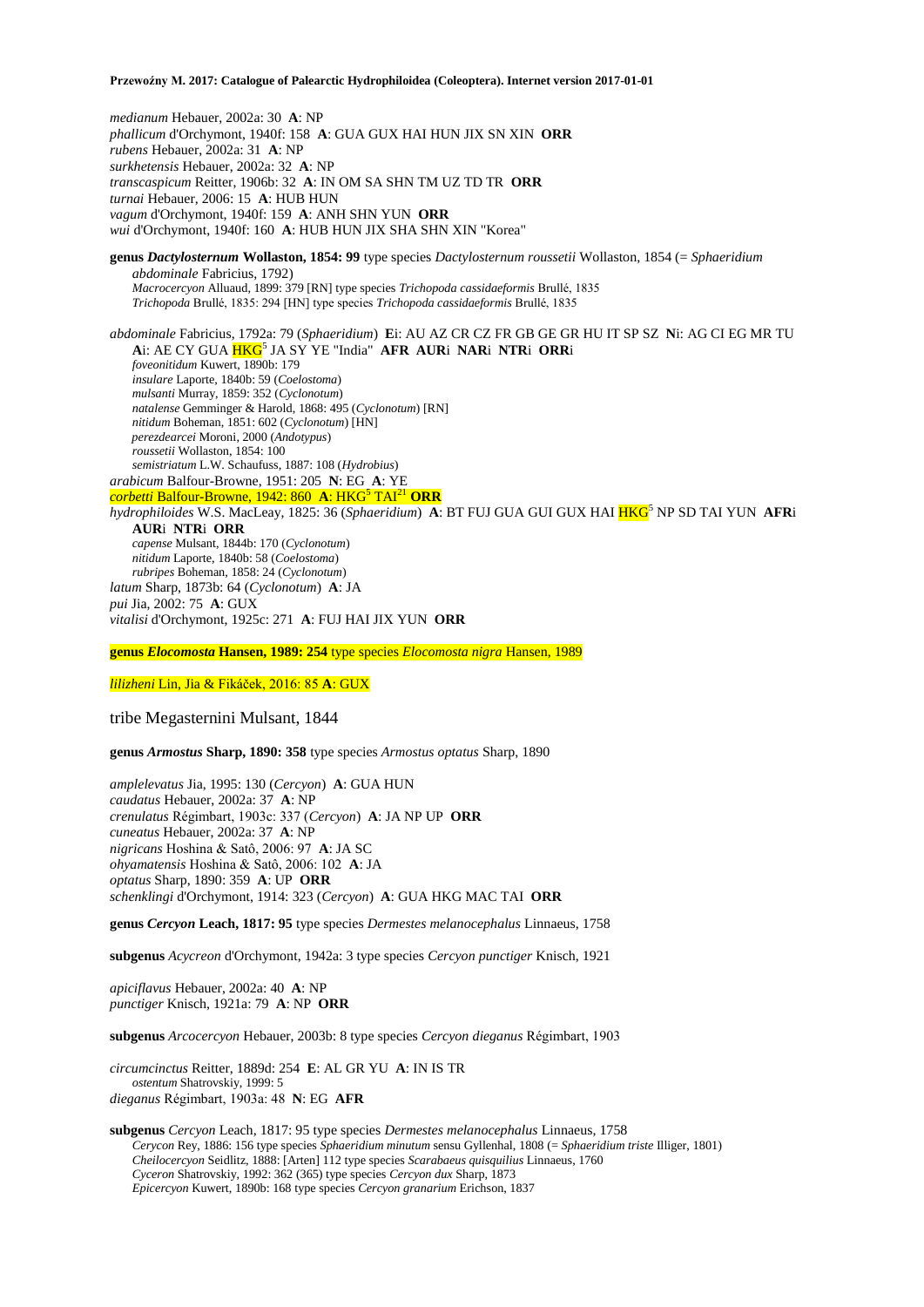*Ercycon* Rey, 1886: 129 type species *Sphaeridium littorale* Gyllenhal, 1808 *Paraliocercyon* Ganglbauer, 1904a: 274 type species *Cercyon depressum* Stephens, 1829

*abeillei* Guillebeau, 1896b: 231 **A**: IS TR *aequalipunctus* Hebauer, 2002a: 40 **A**: UP *algarum* Sharp, 1873b: 65 **A**: FE JA *alinae* Ryndevich, 2004: 61 **A**: SCH *alpinus* Vogt, 1969: 180 **E**: AU CZ GB GE IT RO UK YU *aptus* Sharp, 1873b: 65 **A**: FE JA HEB *arenarius* Rey, 1885a: 31 **E**: BU CR FR GR IT SP **N**: CI TU **A**: TR **AUR**i *berlovi* Shatrovskiy, 1999: 7 **A**: GAN QIN SCH XIZ *signifer* Hebauer, 2002b: 8 *bifenestratus* Küster, 1851b: no.15 **E**: AR AU BU BY CT CZ DE EN FI FR GB GE HU IT LA LT LU NL NT PL SK ST SV SZ UK **A**: ES FE KZ MG WS *palustris* Thomson, 1853: 55 *bononiensis* Chiesa, 1964a: 118 **E**: CZ GE HU IT SK SL *hungaricus* Endrödy-Younga, 1967: 67 *borealis* Baranowski, 1985: 341 **E**: FI NR SV **A**: ES FE *castaneipennis* Vorst, 2009: 60 **E**: BY CI CT CZ LA NL PL SK ST SV *cavus* Hebauer, 2002a: 40 **A**: NP *convexiusculus* Stephens, 1829c: 146 **E**: AU BY CZ DE EN FI FR GB GE HU IR IT LA LT NL NR NT PL SK SV SZ UK "Caucasus" **A**: ES WS *alni* Vogt, 1969: 186 *intermixtus* Sharp, 1918: 276 *costiventris* Hebauer, 2002a: 41 **A**: NP *costulipennis* Nakane, 1966: 55 **A**: JA *cultriformis* Wu & Pu, 1995: 125 **A**: GUA *depressus* Stephens, 1829c: 138 **E**: DE EN FI FR GB GE IR NL NR NT SV UK **AUR**i **NAR**i **NTR**i *dorsostriatus* Thomson, 1853: 54 *uruguayanus* Knisch, 1924c: 120 *deserticola* Fikáček, Gentili & Short, 2010: 156 **A**: AE *dilutus* Régimbart, 1903c: 338 **A**: SD **ORR** *divisus* Hebauer, 2002a: 42 **A**: NP *dux* Sharp, 1873b: 65 **A**: FE JA *emarginatus* Baranowski, 1985: 344 **E**: FI NR SV *fimbriatus* Mannerheim, 1852b: 344 **E**i: NT **NAR** *paradoxus* Kuwert, 1890b: 165 (321) *granarius* Erichson, 1837: 221 **E**: AU BH BY CR CT CZ DE EN FR GB GE HU IT LA LT LU NL NT PL SK SL SZ YU "Caucasus" **A**: FE KZ XIZ "South Siberia" *haemorrhoidalis* Fabricius, 1775: 67 (*Sphaeridium*) **E**: AL AR AU AZ BH BU BY CR CT CZ DE EN FA FI FR GB GE GG GR HU IR IT LA LT ME NL NR NT PL PT SK SL SP ST SV SZ UK YU **N**: AG TU **A**: ES FE IS SY TR WS **AUR**i **NAR**i **NTR**i **ORR**i *aquatilis* Donisthorpe, 1932d: 129 *basillaris* Notman, 1920b: 187 *calthae* Scopoli, 1763: 18 (*Dermestes*) [DA] *erythropterus* Mulsant, 1844a: 180 *erythropterus* Küster, 1851a: no.8 [HN] *femoralis* Stephens, 1829c: 143 *flavipes* Fabricius, 1792a: 81 (*Sphaeridium*) *infuscatus* Stephens, 1829c: 144 *nigricollis* Say, 1825b: 190 (*Sphaeridium*) *obscurus* Fabricius, 1792a: 185 (*Hydrophilus*) [HN] *picinus* Marsham, 1802: 69 (*Dermestes*) *similis* Marsham, 1802: 68 (*Dermestes*) *striatus* Turton, 1802: 422 (*Hydrophilus*) [RN] *suturalis* Stephens, 1829c: 142 *hebaueri* Ryndevich, 2007: 309 **A**: "India" *impressus* Sturm, 1807: 9 (*Sphaeridium*) **E**: AR AU BU BY CT CZ DE FI FR GB GE GG HU IR IT LA LT NL NR NT PL SK SP ST SV SZ TR UK **NAR**i *apicalis* Dalla Torre, 1877: 73 [HN] *melanocephaloides* Kuwert, 1890b: 163 *piceus* Marsham, 1802: 69 (*Dermestes*) [HN] *xanthocephalus* Stephens, 1829c: 143 *inquinatus* Wollaston, 1854: 103 **E**i: AU AZ CR CZ IT **N**i: CI MR **A**: GUA JA **AFRi AURi NARi NTRi ORR** *austriacus* Vogt, 1974: 190 *faeceus* Balfour-Browne, 1954: 230 *gebieni* Knisch, 1925: 202 *knischi* J. Müller, 1924b: 77 *rhombicus* Jia, 1995: 128 *jonensis* Nakane, 1965: 54 **A**: JA *kabaki* Ryndevich, 2004: 59 **A**: SCH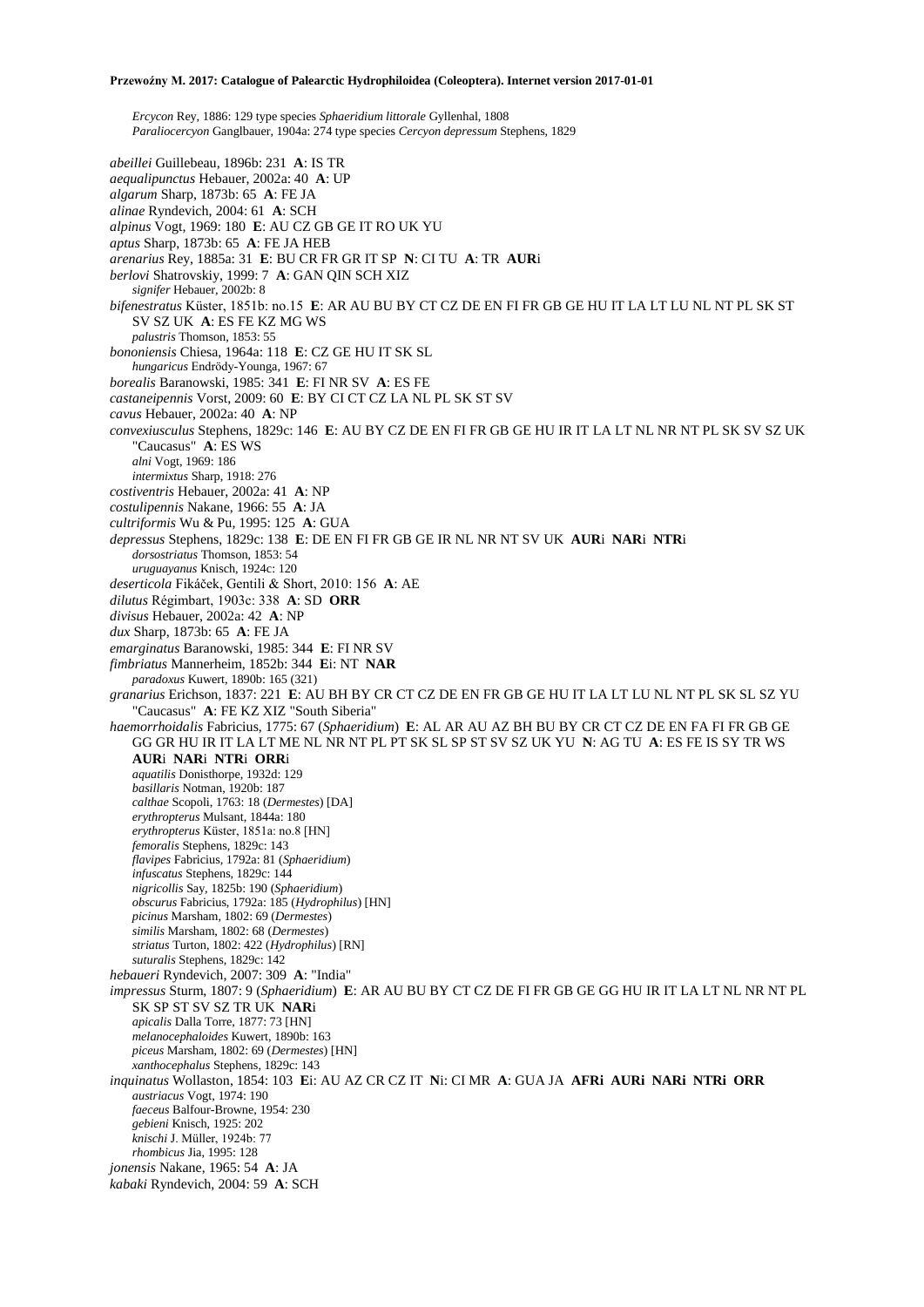*korbianus* Kniž, 1912: (169) **A**: FE WS *kryzhanovskii* Shatrovskiy, 1989: 284 **A**: FE *lateralis* Marsham, 1802: 69 (*Dermestes*) **E**: AB AR AU BY CR CZ DE EN FI FR GB GE GG HU IR IT LA LT NL NR NT PL PT SK SP ST SV SZ UK YU **N**: CI **A**: ES FE KZ TD WS **NAR**i *incrematus* Notman, 1920b: 186 *lencoranus* Kuwert, 1890b: 162 **E**: AB GG ST *littoralis* Gyllenhal, 1808: 111 (*Sphaeridium*) **E**: AZ DE EN FA FI FR GB GE IR LA LT NL NR NT PL PT RO SP ST SV UK YU **N**: CI **A**: TR **NAR** *binotatus* Stephens, 1829c: 137 *dilatatus* Stephens, 1829c: 138 *normannus* L. Benick, 1916a: 204 *ruficollis* Schilsky, 1888: 190 *ruficornis* Stephens, 1829c: 137 *lividulus* d'Orchymont, 1926b: 204 **A**: BT **ORR** *longulus* Hebauer, 2002a: 43 **A**: NP *marinus* Thomson, 1853: 54 **E**: AU BY CT CZ DE EN FA FI FR GB GE HU IR IT LA LT LU NL NR NT PL SP ST SV SZ UK "Caucasus" **A**: ES FE GUA HEI JA KZ MG NMO NP TM TR WS XIN **NAR** *aquaticus* Laporte, 1840b: 61 [HN] *heilongjiangensis* Wu & Pu, 1995: 127 *medvedorum* Shatrovskiy, 1999: 5 **A**: QIN *melanocephalus* Linnaeus, 1758: 356 (*Dermestes*) **E**: AR AU BH BY CR CT CZ DE EN FI FR GB GE GR HU IC IR IT LA LT NL NR NT PL SK SL SP ST SV SZ UK **A**: ES LE UZ WS *rubripennis* Kuwert, 1890b: 164 *mirandulus* Hebauer, 2002a: 44 **A**: NP *moroderi* Dodero, 1932:14 **E**: SP *nigriceps* Marsham, 1802: 72 (*Dermestes*) **E**i: AL AU AZ BY CR CT CZ DE EN FI FR GB GE HU IT LA LT MA NL NR NT PL PT RO SK ST SV SZ UK **N**: CI MR TU **A**i: BT GUA IN JA NP SA TAI TR YE "India" **AFR**i **AUR**i **NAR**i **NTR**i **ORR** *atricapillus* Marsham, 1802: 72 (*Dermestes*) *atriceps* Stephens, 1829c: 151 *atriceps* Gemminger & Harold, 1868: 496 [RN] [HN] *bimaculatus* Stephens, 1829c: 152 *centrimaculatus* Sturm, 1807: 23 (*Sphaeridium*) *inustus* Marsham, 1802: 76 (*Dermestes*) *laevis* Marsham, 1802: 73 (*Dermestes*) *mundus* Melsheimer, 1844b: 102 *nigriceps* Motschulsky, 1863: 445 [HN] *nubilipennis* Stephens, 1835: 401 *panamensis* M. Hansen, 1999a: 286 [RN] *pulchellus* Heer, 1841: 492 *striatus* Sharp, 1882: 108 [HN] *testaceus* Stephens, 1829c: 152 *ustulatus* Stephens, 1829c: 152 [HN] *vicinalis* Walker, 1859: 258 *numerosus* Shatrovskiy, 1989: 281 **A**: FE JA SC *obsoletus* Gyllenhal, 1808: 107 (*Sphaeridium*) **E**: AR AU AZ BY CR CT CZ DE EN FI FR GB GE HU IR IT LA LT NL NR NT PL PT SK SL SP SV SZ UK **N**: CI AG *obscurus* Dalla Torre, 1877: 73 [HN] *tristis* Dalla Torre, 1877: 73 [HN] *olibrus* Sharp, 1874e: 418 **A**: JA FE JIX TAI *omjenus* Hebauer, 2002a: 45 **A**: NP *ovillus* Motschulsky, 1860b: 129 **A**: ANH ES FE JA NMO MG WS XIN *paranigriceps* Ryndevich & Hebauer, 2010: 335 **A**: FE **ORR** *parametricus* Hebauer, 2002a: 45 **A**: NP *peltoides* Hebauer, 2002a: 46 **A**: NP *pentatomicus* Hebauer, 2002a: 46 **A**: NP *pseudodilutus* Satô, 1979: 52 **A**: NP SD *pygmaeus* Illiger, 1801: 40 (*Sphaeridium*) **E**: AR AU BY CR CT CZ DE EN FI FR GB GE HU IR IT LA LT ME NL NR NT PL SK SL SP ST SV SZ YU UK **N**: EG **A**: ES IN WS **NAR**i *apicialis* Say, 1823: 203 (*Sphaeridium*) *conspurcatus* Sturm, 1807: 15 (*Sphaeridium*) *erythropus* Stephens, 1829c: 148 *fuscescens* Stephens, 1829c: 150 *merdarius* Sturm, 1807: 26 (*Sphaeridium*) *stercorator* Stephens, 1829c: 147 *quisquilius* Linnaeus, 1760: 138 (*Scarabaeus*) **E**: AR AU BU BY CR CZ DE EN FI FR GB GE GR HU IR IT LA LT NL NR NT PL PT RO SK SP SV SZ YU UK **N**: CI EG MR TU **A**: CY ES FE GUX IS JA JIX KI KZ MG NMO NP QIN SA SHG TD TR UZ<sup>13</sup> WS **AUR**i **NAR**i **NTR**i *dispar* Paykull, 1798: 62 (*Sphaeridium*) [DA] *flavipennis* Küster, 1848b: no.56 *flavus* Marsham, 1802: 71 (*Dermestes*)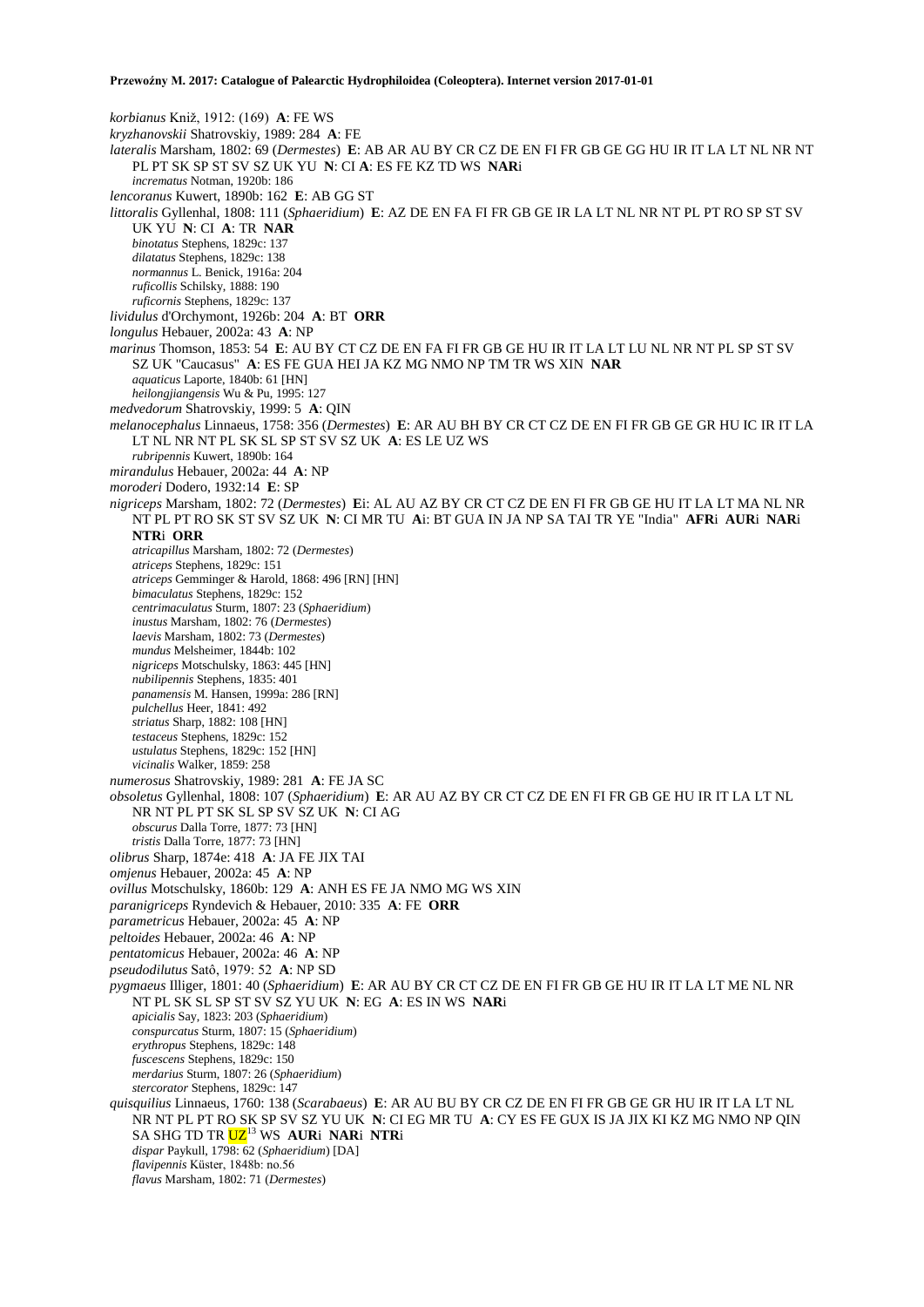*guangxiensis* Wu & Pu, 1995: 128 *minimus* Scopoli, 1763: 12 (*Scarabaeus*) *mulsanti* Ganglbauer, 1904a: 280 [RN] *xantopterus* Laicharting, 1781: 85 (*Sphaeridium*) *renneri* Hebauer, 1997b: 73 **E**: GEi *rhomboidalis* Perris, 1874: 3 **E**: FR (Corse) IT (Sardegna) *rotundulus* Sharp, 1884b: 460 **A**: FE JA *rufinotus* Hebauer, 2002a: 47 **A**: NP *rufosuturatus* Hebauer, 2002a: 48 **A**: NP *saluki* Ryndevich, 1998: 63 **A**: FE *scaevus* Hebauer, 2002a: 48 **A**: NP *sculptus* Hebauer, 2002a: 48 **A**: NP *sericatus* Hebauer, 2002a: 49 **A**: NP *setiger* Wu & Pu, 1995: 128 **A**: GUA GUI **ORR** *setulosus* Sharp, 1884b: 458 **A**: FE JA **NAR** *shinanensis* Nakane, 1965: 54 **A**: JA *spatiferides* Newton, 2015 **A**: NP *spatifer* Hebauer, 2002a: 49 [HN] *sternalis* Sharp, 1918: 276 **E**: AU AZ BY CR CT CZ DE FI FR<sup>6</sup> GB GE GG HU IR IT LA LT NL PL SK ST SV UK **A**: IN WS *pumilio* Sharp, 1918: 277 *strandi* Roubal, 1938: 56 **E**: AR ST **A**: TR *subopacipennis* Nakane, 1965: 53 **A**: JA *subsulcatus* Rey, 1885a: 32 **E**: BH BY CR CT FR GE IT LA SP ST UK *agnotus* Kuwert, 1888a: 38 *symbion* Shatrovskiy, 1989: 281 **A**: FE JA *tabellarius* Hebauer, 2002a: 50 **A**: NP *tatricus* Endrödy-Younga, 1967: 63 **E**: RO SK UK **A**: ES FE *exorabilis* Shatrovskiy, 1989: 285 *terminatus* Marsham, 1802: 70 (*Dermestes*) **E**: AR AU BY CR CT CZ DE EN FI FR GB GE HU IR IT LA LT ME NL NR NT PL SK SP SV SZ UK **N**: AG CI EG MR TU **A**: FE IS KZ MG SHA WS **NAR**i *basalis* Dalla Torre, 1877: 73 *exiguus* Grimmer, 1841: 40 (*Cambrus*) [DA] *fimetarius* Wollaston, 1854: 103 *lepidus* Wollaston, 1864: 94 *marginecollis* Dalla Torre, 1877: 73 *nanus* Melsheimer, 1844b: 102 *plagiatus* Erichson, 1837: 218 *scutellaris* Stephens, 1829c: 153 *separandus* Rey, 1886: 153 *torquatus* Hebauer, 2002a: 50 **A**: NP *tristis* Illiger, 1801: 39 (*Sphaeridium*) **E**: AU BY CT CZ DE EN FI FR GB GE HU IR IT LA LT LU NL NR NT PL PT SK SP ST SV SZ UK **A**: ES FE KZ MG WS *boletophagus* Marsham, 1802: 72 (*Dermestes*) *convexius* Stephens, 1829c: 145 *laevigatus* Stephens, 1829c: 140 *uenoi* Satô, 1984: 1 **A**: JA *unipunctatus* Linnaeus, 1758: 364 (*Coccinella*) **E**: AR AU BY CR CT CZ DE EN FI FR GB GE HU IC IR IT LA LT NL NR NT PL PT RO SK SL SP ST SV SZ UK **A**: ES FE HEI JA KZ MG WS **NAR**i *cordiger* Herbst, 1784: 122 (*Hydrophilus*) *dispar* Paykull, 1798: 62 (*Sphaeridium*) [DA] *impunctatus* Kuwert, 1890b: 166 *janssoni* Nyholm, 1952: 207 *unipustulatus* Nakane, 1982: 101 **A**: FE JA *ustus* Sharp, 1874e: 418 **A**: FE JA TAI *verus* Shatrovskiy, 1989: 282 **A**: FE WS *wui* M. Hansen, 1999a: 293 [RN] **A**: GUA *striatus* Wu & Pu, 1995: 129 [HN] *yayeyama* Chûjô & Satô, 1970: 7 **A**: JA *chujoi* Satô, 1985: 212 **subgenus** *Clinocercyon* d'Orchymont, 1942a: 2 type species *Cercyon grandis* Laporte, 1840 *aequalis* Sharp, 1884b: 459 **A**: JA *placidoides* Zaitzev, 1908b: 411 [RN] *hanseni* Jia, Fikáček & Ryndevich, 2011: 42 **A**: GUI JIX

*incretus* d'Orchymont, 1941a: 9 **A**: FUJ

*lineolatus* Motschulsky, 1863: 444 (*Trichopoda*) **A**: AE GUA JA<sup>12</sup> NP YUN TAI **ORR AFRi**  *nigrostriatus* Wu & Pu, 1995: 127 *nepalensis* Ryndevich, 2011: 399 **A**: NP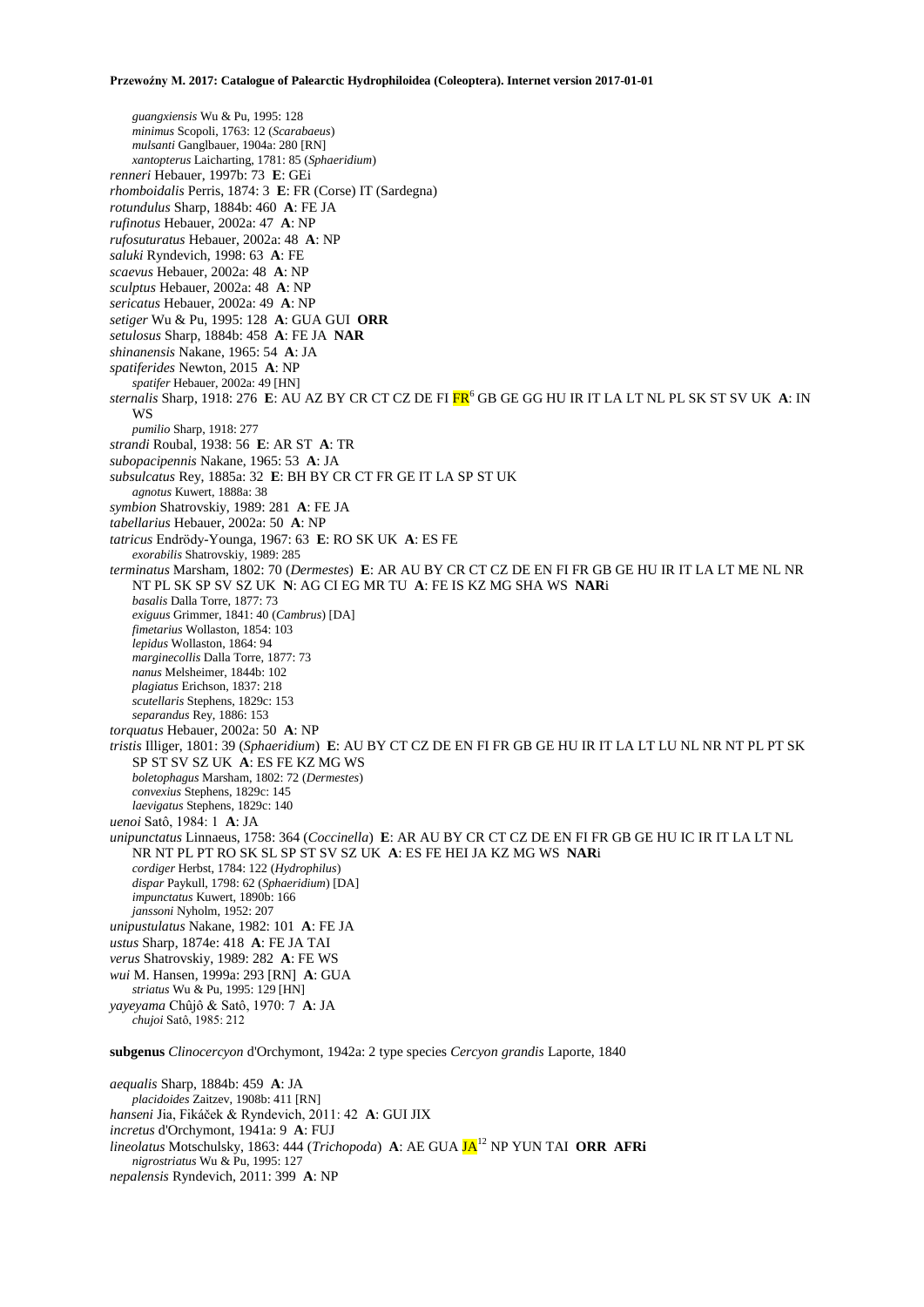*placidus* Sharp, 1884b: 459 **A**: JA *rubicundus* Sharp, 1884b: 460 **A**: JA

**subgenus** *Conocercyon* Hebauer, 2003b: 30 type species *Cercyon crenatostriatus* Régimbart, 1903

*sanaii* Hoshina, 2008: 2 **A**: JA *vagus* Sharp, 1884b: 459 **A**: FE JA SC

**subgenus** *Dicyrtocercyon* Ganglbauer, 1904a: 274 type species *Sphaeridium ustulatum* Preyssler, 1790

*diversipunctus* Hebauer, 2002a: 41 **A**: NP UP *ustulatus* Preyssler, 1790: 34 (*Sphaeridium*) **E**: AU BY CR CZ DE EN FI FR GB GE HU IR IT LA LT LU MC NL NR NT PL PT RO SK SP ST SV SZ UK YU **A**: IN TR **NAR**i *haemorrhoidalis* Fabricius, 1792a: 185 (*Hydrophilus*) [HN] *haemorrhoum* Gyllenhal, 1808: 107 (*Sphaeridium*) [RN] *xanthorhoeus* Stephens, 1829c: 143

**subgenus** *Himalcercyon* Hebauer, 2002a: 39 type species *Cercyon mirus* Hebauer, 2002

*mirus* Hebauer, 2002a: 39 **A**: NP

**subgenus** *Paracercyon* Seidlitz, 1888: [Gattungen] 23 type species *Hydrophilus analis* Paykull, 1798

*analis* Paykull, 1798: 187 (*Hydrophilus*) **E**: AU BU BY CR CT CZ DE EN FI FR GB GE HU IC IR IT LA LT NL NR NT PL RO SK SL SP ST SV SZ TR UK YU "Caucasus" **N**: AG **A**: ES FE KZ TR WS **AUR**i **NAR**i *acutus* Stephens, 1829c: 139 *apicalis* Stephens, 1829c: 140 *aquaticus* Stephens, 1829c: 138 *maculatus* Melsheimer, 1844b: 101 *honorabilis* Shatrovskiy, 1999: 7 **A**: QIN

**subgenus** *Paracycreon* d'Orchymont, 1942a: 3 type species *Cercyon hova* Régimbart, 1903

*laminatus* Sharp, 1873b: 66 **E**i: AL AR AU BE BU BY CT CZ DE EN FI FR GB GE GG GR HU IT LA LT MD NL PL SP ST SV SZ TR UK **A**: FE GUA GUX HKG HUB HUN IS JA JIL KI KZ NP SCH SHA SHG TAI TR WS ZHE **AUR**i **ORR PAC**i **NTR**i *sharpi* Harold, 1878: 68 *tropisternus* Wu & Pu, 1995: 129 *vicinaloides* d'Orchymont, 1925c: 278 *maculosus* Hebauer, 2002a: 44 **A**: NP *noctuabundus* Shatrovskiy, 1992: 367 **A**: FE GUI *subsolanus* Balfour-Browne, 1939c: 4 **A**: SA GUA HKG<sup>5</sup> JIX TAI "India" **ORR** *linearis* Wu & Pu, 1995: 127

genus *Cercyon***, species incertae sedis** *scitus* Walker, 1836: 413 **N**: CI

genus *Cercyon*, **nomen dubium** *elegans* Betta, 1847: 25 **E**: IT

**genus** *Cryptopleurum* **Mulsant, 1844a: 188** type species *Sphaeridium minutum* Fabricius, 1775

*crenatum* Kugelann, 1794: 543 (*Sphaeridium*) **E**: AR AU BE BY CR CT CZ DE EN FI FR GB GE GG HU IT LA LT NL NR NT PL RO SK SL SP SV SZ TR YU UK **A**: KZ TR *vaucherii* Tournier, 1868: 566 *ferrugineum* Motschulsky, 1863: 448 **A**: GUA SA NP TAI "India" **ORR** *minutum* Fabricius, 1775: 68 (*Sphaeridium*) **E**: AR AU BE BU BY CR CT CZ DE EN FI FR GB GE HU IR IT LA LT NL NR NT PL PT RO SK SL SP SV SZ UK YU **A**: ES FE KI KZ NMO WS **NAR**i *pulicarium* Thunberg, 1784: 7 (*Hister*) [DA] *sordidus* Marsham, 1802: 69 (*Dermestes*) *pygmaeum* d'Orchymont, 1913: 15 **A**: TAI **ORR** *subtile* Sharp, 1884b: 461 **E**i: AU BE BY CH CZ DE EN FI GB GE GG HU IT LA LT<sup>3</sup> NL NR PL SV SZ UK **A**: BEI ES FE JA JIX KI KZ NP TAI ZHE "India" **NAR**i *sulcatum* Motschulsky, 1863: 448 **A**: NP **ORR**

**genus** *Emmidolium* **d'Orchymont, 1937e: 466** type species *Emmidolium excavatum* d'Orchymont, 1937

*excavatum* d'Orchymont, 1937e: 467 **A**: JA TAI **ORR AFR**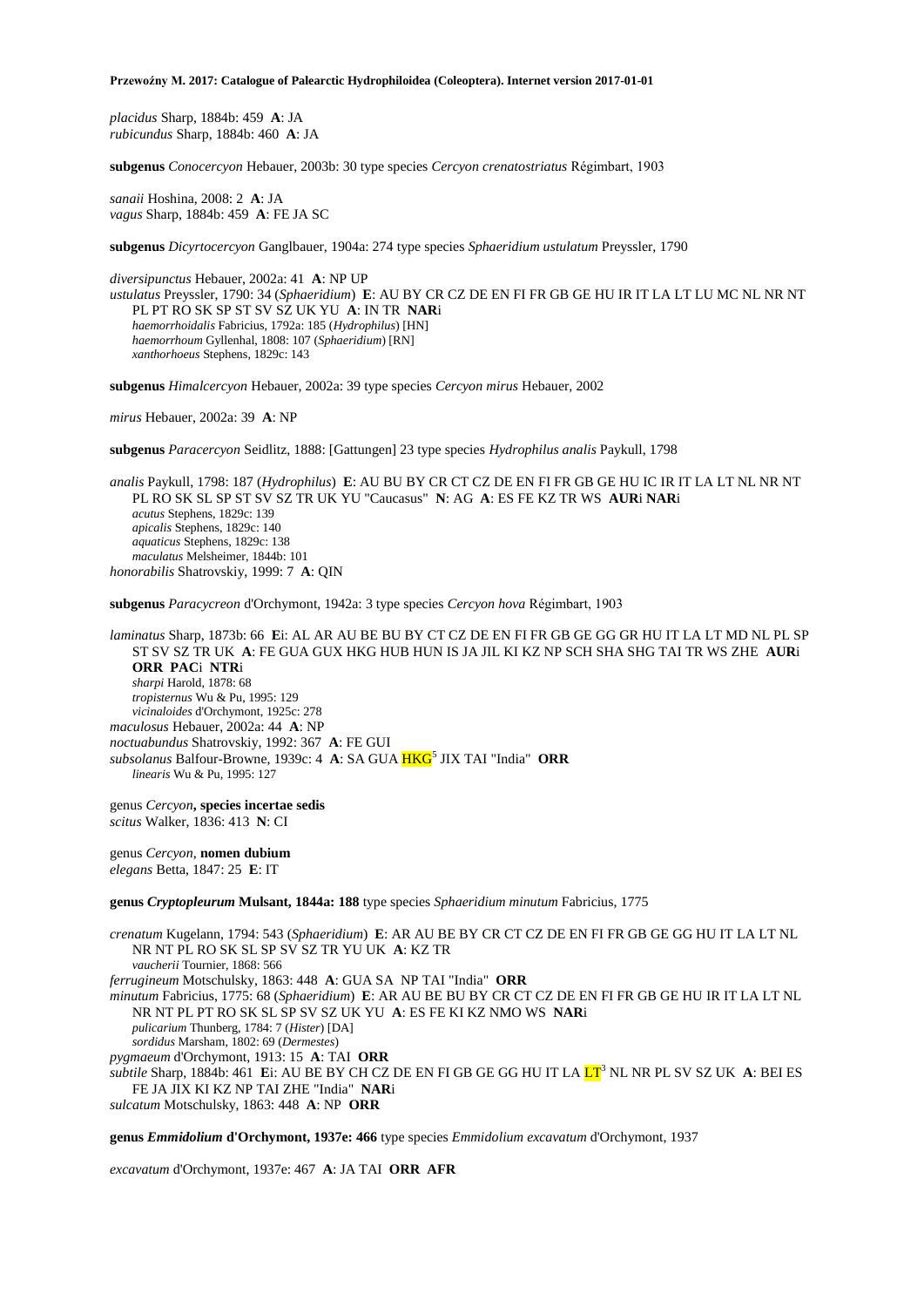**genus** *Megasternum* **Mulsant, 1844a: 187** type species *Dermestes obscurus* Marsham, 1802 (= *Dermestes concinnus* Marsham, 1802)

*concinnum* Marsham, 1802: 74 (*Dermestes*) **E**: AR AU BE BY CR CT CZ DE EN FA FI FR GB GE GG GR HU IR IT LA LT MC ME NL NR NT PL PT RO SK SL SP ST SV SZ UK **N**: AG TU **A**: AHN ES FE TR WS **NAR**i *acutum* Stephens, 1829c: 139 (*Cercyon*) [DA] *algiricum* J. Sahlberg, 1903d: 17 *aquaticum* Stephens, 1829c: 138 (*Cercyon*) [DA] *brunneum* Dalla Torre, 1877: 73 *calabricum* Kuwert, 1890b: 172 (324) *castaneum* Heer, 1841: 492 (*Cercyon*) *caucasicum* Kuwert, 1890b: 171 (323) *contaminatum* Stephens, 1829c: 149 (*Cercyon*) *convexior* Stephens, 1829c: 146 (*Cercyon*) *ferrugineum* Dalla Torre, 1877: 73 *immune* Stephens, 1829c: 140 (*Cercyon*) *obscurum* Marsham, 1802: 72 (*Dermestes*) [HN] *pusillum* Kuwert, 1890b: 173 (325) (*Pachysternum*) *stercorarium* Marsham, 1802: 76 (*Dermestes*) *testaceum* Stephens, 1829c: 152 (*Cercyon*) *immaculatum* Stephens, 1829c: 147 (*Cercyon*) **E**: GB PL *japonicum* Shatrovskiy, 1989: 286 **A**: FE JA *prometheus* Shatrovskiy, 1990: 83 **E**: GG ST

**genus** *Nipponocercyon* **Satô, 1963b: 267** type species *Nipponocercyon shibatai* Satô, 1963

*satoi* Fikáček, Jia & Ryndevich, 2015: 573 **A**: JIX ZHE *shibatai* Satô, 1963b: 267 **A**: JA *monticola* Nakane, 1968: 86 *oyamanum* Nakane, 1968: 86 *sichuanicus* Ryndevich, 2005: 244 (*Cryptopleurum*) **A**: SCH

**genus** *Oosternum* **Sharp, 1882: 112** type species *Oosternum costatum* Sharp, 1882 (= *Oosternum sharpi* M. Hansen, 1999) *Pemelus* Horn, 1890b: 309 type species *Megasternum costatum* LeConte, 1855

*atramentarium* Hebauer, 2002a: 54 **A**: NP *okinawaense* Hoshina, 2011: 231 **A**: JA *robiginosum* Hebauer, 2002a: 55 **A**: NP *rudicolle* Hebauer, 2002a: 56 **A**: NP *sericicolle* Hebauer, 2002a: 56 **A**: NP *sharpi* M. Hansen, 1999c: 242 [RN] **E**i: AZ **AFR**i **NAR NTR ORR**i *costatum* Sharp, 1882: 113 [HN] *shigehisai* Hoshina & Satô, 2004: 11 **A**: JA *soricoides* d'Orchymont, 1941a: 13 **A**: FUJ JIX JA *sugitai* Hoshina, 2009: 2 **A**: JA *takedai* Hoshina & Satô, 2005: 2 **A**: JA *toshiiei* Hoshina & Satô, 2004: 9 **A**: JA

**genus** *Oreocyon* **Hebauer, 2002a: 35** type species *Oreocyon frigidus* Hebauer, 2002

*frigidus* Hebauer, 2002a: 36 **A**: NP **ORR**

**genus** *Pachysternum* **Motschulsky, 1863: 446** type species *Pachysternum nigrovittatum* Motschulsky, 1863 *Pigrillum* Knisch, 1921a: 72 type species *Cercyon villosus* Régimbart, 1907

*apicatum* Motschulsky, 1863: 448 **A**: HAI **ORR** *brunneum* Balfour-Browne, 1951: 209 **A**: YE *capense* Mulsant, 1844c: 381 (*Cryptopleurum*) **E**i: FR GR HU IT RO **N**i: CI MR **AFR AUR**i **NTRi** *figuratum* Gerstaecker, 1867: 26 (*Cercyon*) *rufocaudatum* Fairmaire, 1893b: 526 (*Cercyon*) *scapulare* Boheman, 1851:608 (*Cercyon*) *cardoni* d'Orchymont, 1926b: 220 **A**: AP CE GUI NP SD SE SW **ORR** *haemorrhoum* Motschulsky, 1866: 168 **A**: ES FE JA MG NMO NO NE KZ WS "Korea" *distinctum* Sharp, 1873b: 66 (*Megasternum*) *gibbulum* Motschulsky, 1866: 169 (*Megasternum*) *sibiricum* Kuwert, 1890b: 172 (324) *kubani* Fikáček, Jia & Prokin, 2012: 31 **A**: SCH **ORR**  *nigrovittatum* Motschulsky, 1863: 447 **A**: CE FUJ GUA GUX HAI HKG NP SD SE SW UP **ORR** *rugosum* Fikáček, Jia & Prokin, 2012: 38 **A**: GAN SHA *stevensi* d'Orchymont, 1926b: 220 **A**: FUI GUA GUX YUN CE SE SW NP SD UP **ORR**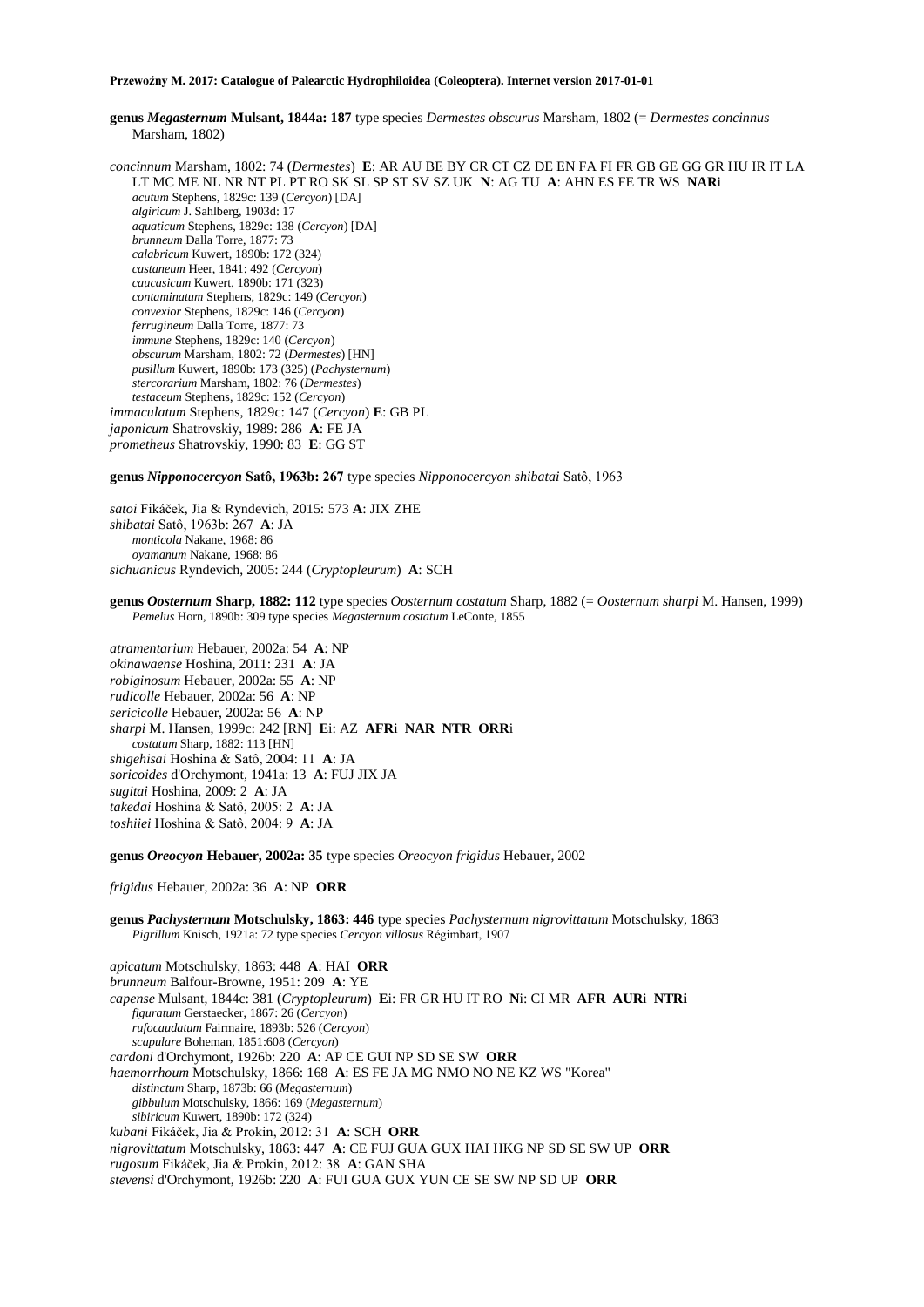*nigritum* Jia, Wu & Pu, 1998: 125 (127)

**genus** *Pacrillum* **d'Orchymont, 1941a: 14** type species *Pacrillum chinense* d'Orchymont, 1941 *Agnaeformia* Shatrovskiy, 1989: 286 type species *Agnaeformia lucida* Shatrovskiy, 1989

*chinense* d'Orchymont, 1941a: 16 **A**: FUJ SCH *cycrilloideum* Fikáček & Hebauer, 2006: 60 **A**: NP *lucidum* Shatrovskiy, 1989: 286 (*Agnaeformia*) **A**: FE *manchuricum* d'Orchymont, 1941a: 17 **A**: "Southern Manchuria"

**genus** *Paroosternum* **Scott, 1913: 220** type species *Paroosternum degayanum* Scott, 1913 *Anchorosternum* Jia, Wu & Pu, 2001: 155type species *Anchorosternum sinensis* Jia, Wu & Pu, 2001

*saundersi* d'Orchymont, 1925c: 289 (*Oosternum*) **A**: HKG<sup>5</sup> NP **ORR** *sorex* Sharp, 1874e: 418 (*Cercyon*) **A**: GUA GUX HKG JA TAI **AFR**i **AUR**i **ORR** *horni* d'Orchymont, 1914: 326 (*Oosternum*) *sinense* Jia, Wu & Pu, 2001: 157 (*Anchorosternum*)

**genus** *Pelosoma* **Mulsant, 1844a: 184** type species *Pelosoma lafertei* Mulsant, 1844 *Merosoma* Balfour-Browne, 1939b: 472 type species *Pelosoma eremita* Knisch, 1925

*lafertei* Mulsant, 1844a: 185 **E**i: FR IT **NTR** *meridionale* Bruch, 1915: 468

tribe Omicrini Smetana, 1975

**genus** *Microgioton* **d'Orchymont, 1937e: 463** type species *Mirogioton coomani* d'Orchymont, 1937 *Ischyromicrus* Malcolm, 1981: 264 type species *Ischyromicrus julieae* Malcolm, 1981

*coomani* d'Orchymont 1937e: 464 **A**: YUN **ORR** *cognitus* Malcolm, 1981: 267 (*Ischyromicrus*) *grandis* Bameul, 1994b: 134 **A**: SD

**genus** *Noteropagus* **d'Orchymont, 1919: 132** type species *Noteropagus politus* d'Orchymont, 1919

*politus* d'Orchymont, 1919: 134 **A**: UP **AUR ORR**

**genus** *Omicrogiton* **d'Orchymont 1919: 121** type species *Omicrogiton insularis* d'Orchymont, 1919

*coomani* Balfour-Browne, 1939b: 471 **A**: GUA HAI HKG **ORR<sup>1</sup>** *hainanensis* Jia, Lin, Li & Fikáček 2015: 105 **A**: HAI *roberti* Jia, Lin, Li & Fikáček 2015: 107 **A**: HAI

**genus** *Oreomicrus* **Malcolm, 1980: 186** type species *Oreomicrus explanatus* Malcolm, 1980

*tristis* Bameul, 1994a: 80 **A**: NP

**genus** *Paromicrus* **Scott, 1913: 206** type species *Paromicrus carinatus* Scott, 1913

*affinis* d'Orchymont, 1919: 127 **A**: JA *annandalei* d'Orchymont, 1919: 130 **A**: AP BT

**genus** *Peratogonus* **Sharp, 1884b: 461** type species *Peratogonus reversus* Sharp, 1884

*grandis* Malcolm, 1981: 263 **A**: SD *reversus* Sharp, 1884b: 461 **A**: GUA JA JIX TAI

**genus** *Psalitrus* **d'Orchymont, 1919: 123** type species *Psalitrus vandenbosscheae* d'Orchymont, 1919

*fallax* Balfour-Browne, 1948b: 384 **A**: UP *masatakai* Hoshina, 2007c: 42 **A**: JA *sauteri* d'Orchymont, 1929a: 92 **A**: TAI *smetanai* Bameul, 1992: 103 **A**: NP *temperei* Bameul, 1992: 105 **A**: NP *yamatensis* Hoshina & Satô, 2005: 15 **A**: JA

tribe Protosternini M. Hansen, 1991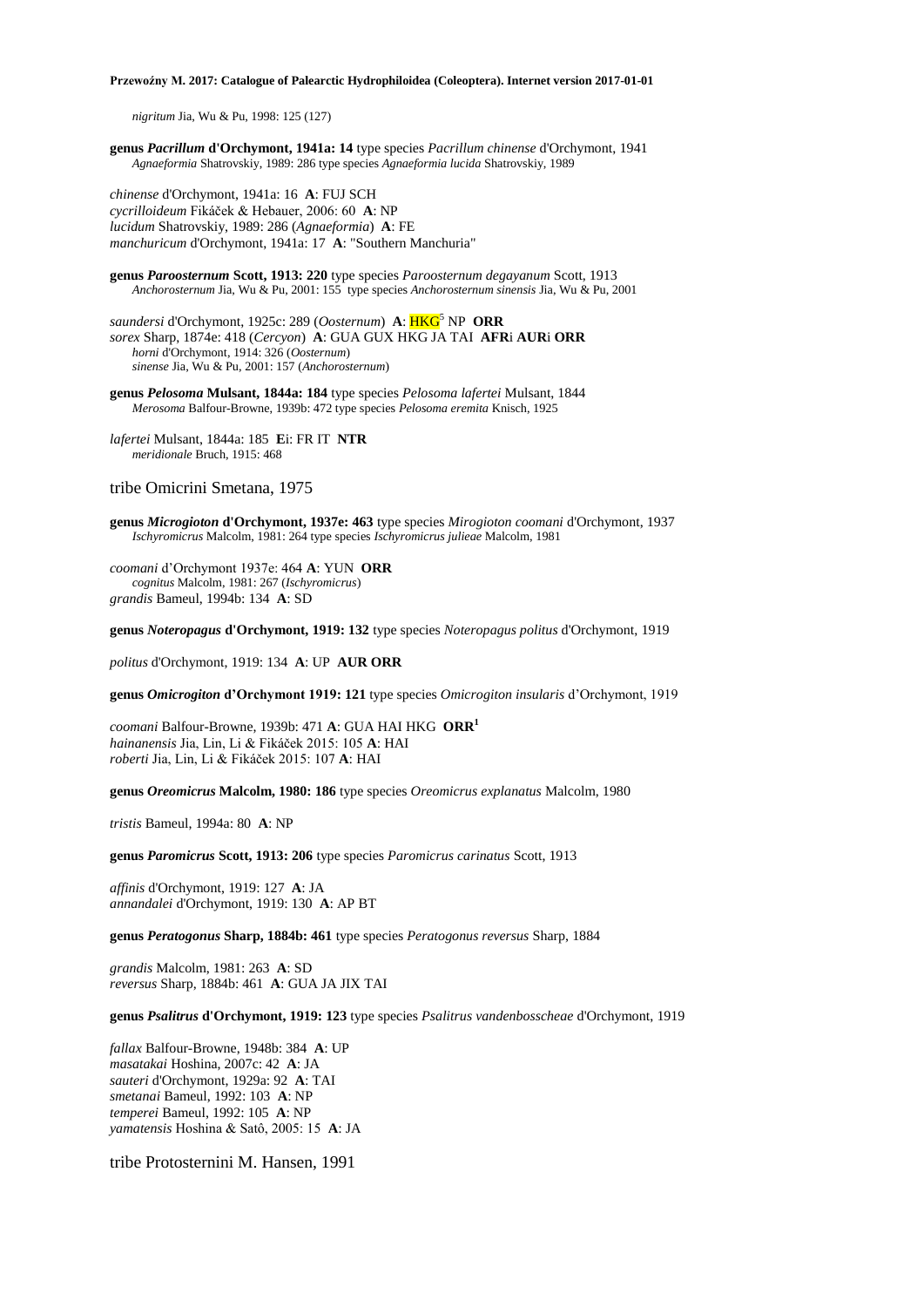**genus** *Protosternum* **Sharp, 1890: 356** type species *Protosternum atomarium* Sharp, 1890 *Blanodium* d'Orchymont, 1926a: 99 type species *Dactylosternum abnormale* d'Orchymont, 1913

*abnormale* d'Orchymont, 1913: 10 (*Dactylosternum*) **A**: TAI **ORR** *arunvallense* Hebauer, 2002a: 34 **A**: NP

## tribe Sphaeridiini Latreille, 1802

**genus** *Sphaeridium* **Fabricius, 1775: 66** type species *Dermestes scarabaeoides* Linnaeus, 1758 *Sphaeridiolinus* Minozzi, 1921: 54 type species *Sphaeridium bipustulatum* Fabricius, 1781

*bipustulatum* Fabricius, 1781a: 78 **E**: AR AU AZ BE BH BU BY CR CT CZ DE EN FI FR GB GE HU IT LA LT MC MD NL NR NT PL PT SK SL SP ST SV SZ UK YU **N**: AG CI EG TU **A**: AF ES IS KZ MG TD TR WS **NAR**i *basalis* Dalla Torre, 1877: 72 [DA] *bimaculatum* Kuwert, 1890b: 174 [HN] [DA] *daltoni* Stephens, 1829c: 156 [DA] *haemorrhoum* Schrank, 1781: 26 (*Dermestes*) *humerale* Westhoff, 1881: 61 [DA] *lunulatum* Stephens, 1829c: 155 [DA] *marginatum* L.G. Scriba, 1790b: 164 [HN] [DA] *quadrimaculatum* Herbst, 1783: 30 [HN] [DA] *renipustulatum* Heer, 1841: 488 [DA] *semistriatum* Laporte, 1840b: 60 [DA] *tauricum* Motschulsky, 1849: 94[HN] *testaceum* Heer, 1841: 488 [HN] [DA] *testudinarium* Geoffroy, 1785: 24 (*Dermestes*) [HN] *caffrum* Laporte, 1840b: 60 **A**: YE **AFR** *apicale* Boheman, 1851: 606 *daemonicum* Fikáček & Kropáček, 2015: 674 **A**: AP **ORR** *densepunctatum* Berlov & Shatrovskiy, 1989: 277 **A**: FE "North China" *dimidiatum* Gory, 1834: pl. 20 [fig. 15] **A**: JA SD TAI UP **ORR** *cameroni* d'Orchymont, 1926b: 202 *dimidiatum* Laporte, 1840b: 60 [HN] *discolor* d'Orchymont, 1933a: 298 **A**: GUA GUX TAI UP **AUR ORR** *exile* Boheman, 1851: 607 **A**: YE **AFR** *lunatum* Fabricius, 1792a: 78 **E**: AR AU BE BU BY CR CT CZ DE EN FI FR GB GE HU IR IT LA LT NL NR NT PL SK SL SP SV SZ UK YU **N**: AG **A**: FE IS JO KZ MG NW SY TD WS **NAR**i *bimaculatum* Ragusa, 1891a: 136 [HN] [DA] *marginatum* Fabricius, 1787: 43 **E**: BH BU BY CR CT CZ DE FI FR GB GE HU IR IT LT MC PL RO SK SL SP ST SZ TR UK **N**: AG TU **A**: CY TD TR UZ WS "Middle East" "Near East" **NAR**i *quinquemaculatum* Fabricius, 1798: 39 **A**: FUJ GUA GUX HKG<sup>5</sup> JA JIA JIX NP SA TAI "India" **ORR** *chinense* J. Frivaldszky, 1889: 197 *tricolor* Walker, 1858: 209 [HN] *vicinum* Laporte, 1840b: 60 *reticulatum* d'Orchymont, 1929b: 410 **E**: TR **A**: HP GUA JIX SCH SHN TAI UP **ORR** *scarabaeoides* Linnaeus, 1758: 356 (*Dermestes*) **E**: AB AR AU BE BH BU BY CR CT CZ DE EN FI FR GB GE GG HU IR IT LA LT MC NL NR NT PL PT RO SK SL SP SV SZ **N**: TU **A**: ES FE HEI IS JA KI KZ NMO TD TR UK UZ WS **AFR**i **AUR**i **NAR**i *crenatum* Palisot de Beauvois, 1817: 158 [HN] *pictum* Ménétriés, 1832: 172 *pictum* Faldermann, 1835a: 235 [HN] *quadrimaculatum* Schrank, 1781: 25 (*Dermestes*) *quadrimaculatum* Marsham, 1802: 66 (*Dermestes*) [HN] *quadrimaculatum* Küster, 1845: no.23 [HN] *striolatum* Heer, 1841: 487 *testudinarium* De Geer, 1774: 345 (*Hister*) [RN] *tricolor* Geoffroy, 1785: 24 (*Dermestes*) *senegalense* Laporte, 1840b: 61 **A**: YE **AFR** *zavattarii* Marcuzzi, 1941: 107 *seriatum* d'Orchymont, 1913: 12 **A**: NP FUJ GUA HAI HKG<sup>5</sup> HUN "India" **ORR** *severini* d'Orchymont, 1919: 116 **A**: HKG NP SD YUN **ORR** *substriatum* Faldermann, 1838: 8 **E**: AB AR AU AZ BH BU CR CZ DE FR GE GR HU IT LT MC ME PL SK ST UK **N**: AG EG TU **A**: ES FE IS KA KZ LIA MG NE NMO SHX TD TM TR WS *atratum* Ragusa, 1891a: 136 genus *Sphaeridium*, **nomina dubia** (possibly not Hydrophiloidea) *bipunctatum* Thunberg, 1794c: 102 [DA] **E**: SV *bipustulatum* Thunberg, 1794c: 102 [HN] [DA] **E**: SV *inquinatum* Kugelann, 1798: 69 [DA] **E**: PL *pellucidum* P. Rossi, 1794: 83 [DA] **E**: IT

*plagiatum* Thunberg, 1794c: 101 [DA] **E**: SV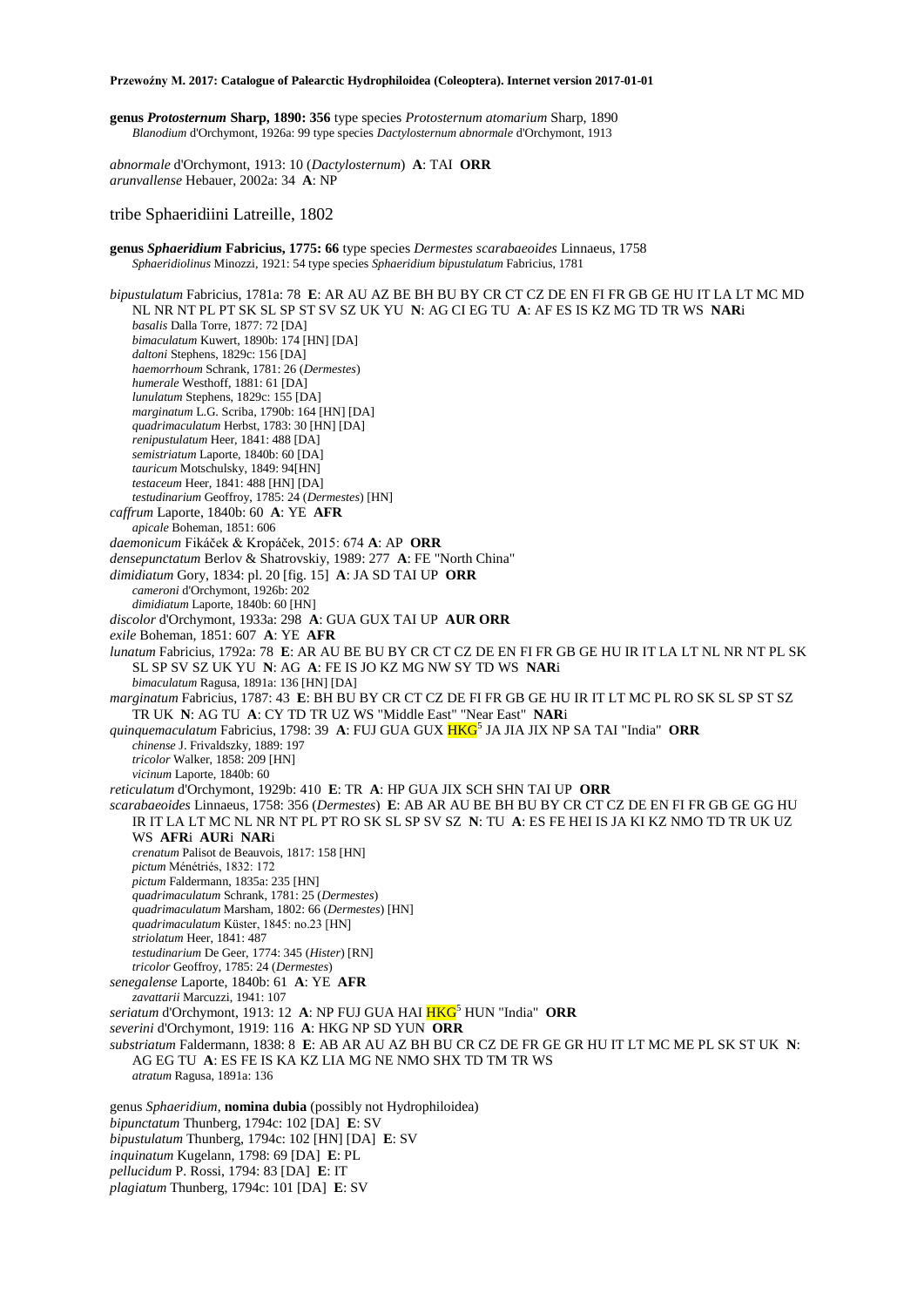*punctiforme* Schrank, 1798: 444 [DA] **E**: GE *rubrum* Thunberg, 1794c: 100 [DA] **E**: SV *ruficolle* Frölich, 1792: 121 [HN] [DA] **E**: GE *rufipes* Schrank, 1785: 315 [DA] **E**: GE *rufipes* Thunberg, 1794c: 101 [HN] [DA] **E**: SV *testudineum* P. Rossi, 1794: 83 [DA] **E**: IT *vaccarium* Kugelann, 1798: 69 [DA] **E**: PL

**\_\_\_\_\_\_\_\_\_\_\_\_\_\_\_\_\_\_\_\_\_\_\_\_\_\_\_\_\_\_\_\_\_\_\_\_\_\_\_\_\_\_\_\_\_\_\_\_\_**

- <sup>1</sup> Fossen E.I., Ekrem T., Nilsson A.N. & Brgsten J. 2016: Species delimitation in northern European water scavenger beetles of the genus Hydrobius (Coleoptera, Hydrophilidae). *ZooKeys* **564**: 71–120. (Suplmenetary material zookeys-564-071 s001.xls[x http://zookeys.pensoft.net/articles.php?id=6558&display\\_type=list&element\\_type=5\)](http://zookeys.pensoft.net/articles.php?id=6558&display_type=list&element_type=5)
- <sup>2</sup> Burakowski B., Mroczkowski M. & Stefańska J. 1976: Chrząszcze Coleoptera. Adephaga prócz Carabidae, Myxophaga, Polyphaga: Hydrophiloidea. *Katalog Fauny Polski* XXIII, **4**, 307 pp.
- <sup>3</sup> Telnov D., Bukejs A., Gailis J., Kalniņš M., Kirejtschuk A.G., Piterāns U. & Savich F. 2016: Contributions to the knowledge of Latvian Coleoptera. 10. *Latvijas Entomologs* **53**: 89–121.
- <sup>4</sup> Angus R. 2016: Removal of incorrect Helophorus records from the Catalogue Of Palaearctic Coleoptera. *Latissimus* **37**: 18.
- 5 Jia F., Chan E.K.W., Lee Y. & Aston P. 2016: An updated checklist of Haliplidae, Gyrinidae, Dytiscidae, Noteridae, & Hydrophilidae from Hong Kong. *Latissimus* **37**: 14–15.
- <sup>6</sup> Queney P. 2015: Les Coléoptères aquatiques de la Réserve naturelle du Val de Loire et ses alentours France : Bourgogne et Centre-Val de Loire (Coleoptera: Curculionidae, Dryopidae, Dytiscidae, Elmidae, Erirhinidae, Gyrinidae, Haliplidae, Helophoridae, Hydraenidae, Hydrochidae, Hydrophilidae, Limnichidae, Noteridae, Scirtidae). Rencontres Du Balfour-Browne Club, 16-19 Mai 2014. *Le Coléoptériste* **18**(3): 177–192.
- <sup>7</sup>İncekara Ü. & Bouzid S. 2007: First record of *Hydrobius convexus* Brullé, 1835, from Africa, with some ecological, distributional and systematic notes on two newly recorded hydrophilid species from Algeria. *African Entomolog*y **15**(2): 367–368.
- <sup>8</sup>Kocher L. 1958: Catalogue commenté des Coléoptères du Maroc. *Travaux de l'Institut scientifique chérifien. Série Zoologie* **14**: 1–244.
- <sup>9</sup> Litovkin S.V. & Sazhnev A.S. 2016: New data on the distribution and bilogy of water beetles (Coleoptera: Haliplidae, Dytiscidae, Helophoridae, Georissidae, Hydrophilidae, Limnichidae, Curculionidae) in Russia. *Euroasian Entomological Journal* **15**(1): 17-24.
- <sup>10</sup> Polat A, Taşar G.E. & Íncekara Ü. 2015: A new record of *Enochrus* Thomson, 1859 (Coleoptera: Hydrophilidae) for the Turkish fauna. *Turkish Journal of Science & Technology* **10**(1): 9–12.
- <sup>11</sup>Foster G., Prokin A. & Routledge S. 2016: A *Berosus* in Georgia new for Europe. *Latissimus* 38: 17–18.
- <sup>12</sup> Minoshima Y.N., Fikáček M. & Ôhara M. 2016: Distribution of a Conspicuous Terrestrial Hydrophilid Beetle *Cercyon lineolatus* (Motschulsky) (Coleoptera, Hydrophilidae, Sphaeridiinae). *Elytra*, *Tokyo*, *New Series* **6**(1): 165–169.
- <sup>13</sup> Prokin A.A., Sahznev A.S. & Kovalenko Ya.N. 2016: New records of water beetles from families Helophoridae, Hydrophilidae and Heteroceridae (Coleoptera) from Uzbekistan. *Caucasian Entomological Bulletin* **12**(1): 69–70.
- <sup>14</sup> Mousavi A., Marjanyan M.A. & Kalashian M.Yu. 2016: Contribution to the knowledge of the fauna of water scavenger beetles (Coleoptera: Hydrophilidae) of Mazandaran Province of Iran. *Caucasian Entomological Bulletin* **12**(1): 65–67.
- <sup>15</sup> Minoshima Y.N. 2016: Taxonomic review of *Agraphydrus* from Japan (Coleoptera: Hydrophilidae: Acidocerinae). *Entomological Science* **19**: 351–366.
- <sup>16</sup> İncekara Ü., Bektaş M., Taşar G.E., Polat A. 2016: A New Record for The Turkish Fauna (Coleoptera: Hydrophilidae), with Further Notes on The *Laccobius sinuatus* Motschulsky, 1849 and *Coelostoma transcaspicum* Reitter, 1906. *Turkish Journal of Science & Technology* **11**(2): 21–23.
- <sup>17</sup> Gentili E. & Shaverdo H. 2016: Review of the genus *Laccobius* Erichson, 1837 from Armenia, Azerbaijan, and Georgia, with description of a new species (Coleoptera: Hydrophilidae). *Koleopterologishe Rundschau* **86**: 171–198.
- <sup>18</sup> Bektaş M., Polat A., İncekara Ü. & Taşar G.E. 2014: Confirmation of *Enochrus affinis* in Turkey, some notes on the *Enochrus politus* (Küster, 1849) (Coleoptera: Hydrophilidae). *Munis Entomology & Zoology* **9**(2): 770–773.
- <sup>19</sup> Fikáček M, Delgado, J.A, Gentili E. 2012: The Hydrophiloid beetles of Socotra Island (Coleoptera: Georissidae, Hydrophilidae). *Acta Entomologica Musei Nationalis Pragae* **52**(supplementum 2): 107–130.
- <sup>20</sup>Vorst O., Fery H. 2014: *Hydroporus emergens* sp. n. from south-western Turkey (Coleoptera: Dytiscidae). *Tijdschrift voor Entomologie* **157**(2-3): 145–149.
- <sup>21</sup> Jia F. 2005: *Dactylosternum corbetti* Balfour-Browne, New Record from China, with Redescription to *Coelostoma fallaciosum* Orchymont (Coleoptera: Hydrophilidae: Sphaeridiinae). *Entomotaxonomia* 27(1): 27–28. (in Chinese)
- <sup>22</sup>Lee D.-H., Ahn K.-J. 2016: A taxonomic review of *Enochrus* Thomson (Coleoptera: Hydrophilidae) in Korea. *Journal of Asia-Pacific Biodiversity* **9**: 335–343.
- <sup>23</sup> Jia F., Tang Y. & Minoshima Y.N.. 2016: Description of three new species of *Crenitis* Bedel from China, with additional faunistic records for the genus (Coleoptera: Hydrophilidae: Chaetarthriinae). *Zootaxa* **4208**(6): 561–576.
- <sup>24</sup>The record of *Helophorus subarcuatus* Rey from Turkey is doubtful and probably wrong, it is a Sardinian endemic which occasionally turns up on Corsica (Robert Angus pers. comm.), so this record is deleted from the catalogue.
- Taşar G.E., Polat A., Darilmaz M.C., Türken H., Aydoğan Z., İncekara Ü., Kasapoğlu A. 2012: A Good Sample to Concurrent Fauna: Study on Aquatic Coleoptera Fauna (Adephaga and Polyphaga) of Lake Van Basin (Turkey), with some Zoogeographic Remarks. *Journal of the Entomological Research Society* **14**(2): 27–37.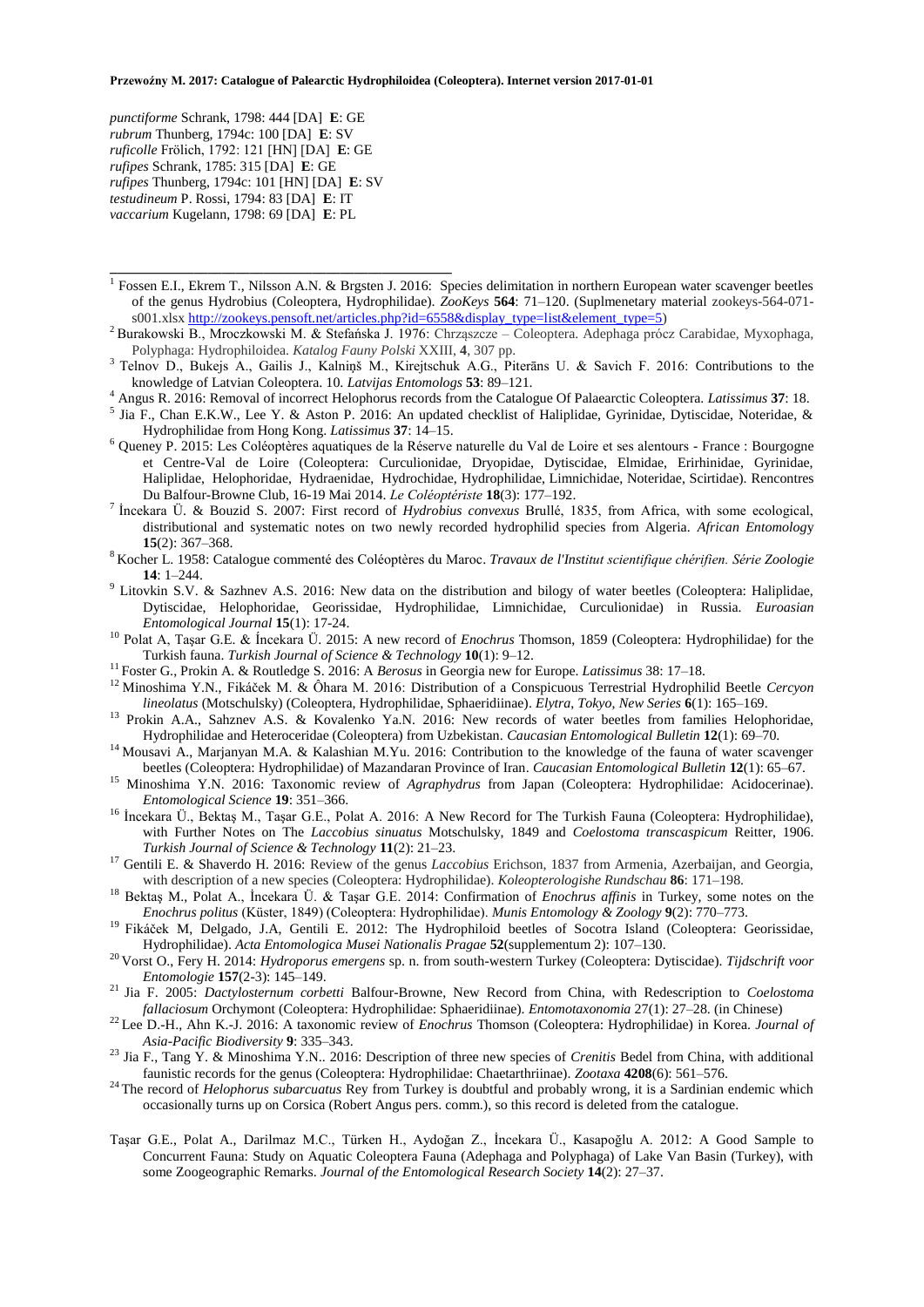Records about occurrence of *Helophorus occidentalis* Angus, 1983 and *Helophorus yammounensis* Angus, 1988 in Turkey from this article are doubtful and not included in this update of the catalogue. *Helophorus occidentails* occurs only in Iberian Peninsula and Morocco, in Turkey occure *Helophorus syriacus* Kuwert, 1885 and possibly *Helophorus milleri* Kuwert 1886 in the extreme west (Izmir) from this species group (Robert Angus pers. comm.). *Helophorus yammounensis* Angus, 1988 should be confirmed from Turkey.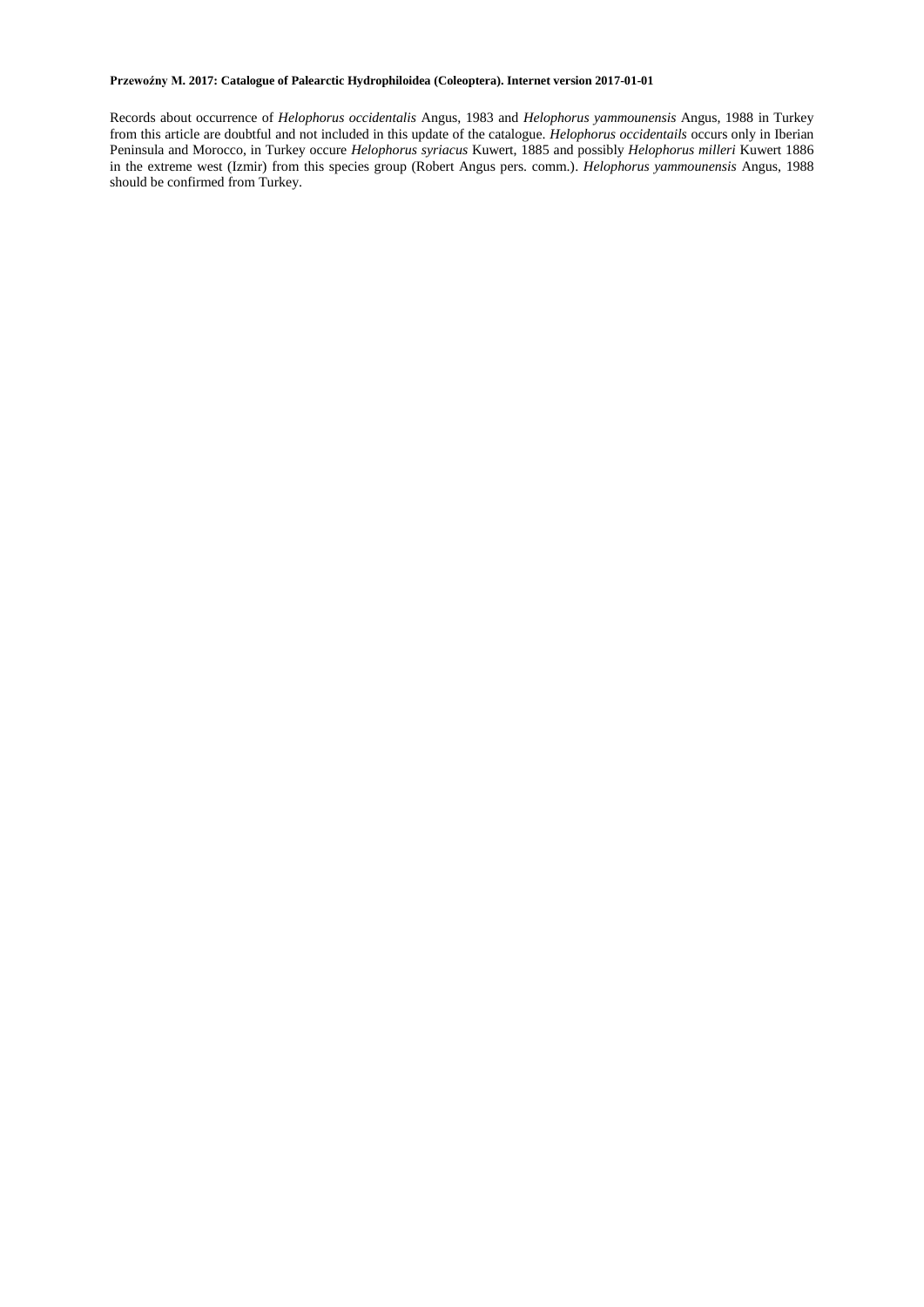## **REFERENCES**

Abeille de Perrin E. 1901: Nouvelles espèces de coléoptères français. *L'Échange, Revue Linnéenne* **17**: 59–62, 68–70.

- Ackermann [-]. 1853: Note sur le Berosus salmuriensis. Annales de la Société Linnéenne de Maine-et-Loire **1**: 197–198.
- Acloque A. 1896: Faune de France contenant la description de toutes les espèces indigènes disposées en tableau analytique d'illustrée de figures représentant les types characteristiques des genres el des sous-genres. Cotéoptères. Paris: J.-B. Ballière et Fils, 466 pp,
- Alluaud C. 1899: Contributions à la faune entomologique de la région malgache. *Bulletin de la Société Enlomologique de France* **1899**: 378– 382.
- Angus R.B. 1970a: A revision of the beetles of the genus Helophorus F. (Coleoptera: Hydrophilidae) subgenera Orphelophorus d'Orchymont, Gephelophorus Sharp and Meghelophorus Kuwert. *Acta Zoologica Fennica* **129**: 1–62.
- Angus R.B. 1970b: Revisional studies on East Palearctic and some Nearctic species of Helophorus F. (Coleoptera: Hydrophilidae). Ergebnisse der zoologischen Forschungen von Dr. Z. Kaszab in der Mongolei (No. 226). *Acta Zoologica Academiae Scientiarum Hungaricae* **16**: 249–290.
- Angus R.B. 1973: Pleistocene Helophorus from Borislav and Starunia in the Western Ukraine, with a reinterpretation of M. Lomnicki's species, description of a new Siberian species, and comparison with British Weichselian faunas. *Philosophical Transactions of the Royal Sociely of London, B (Biol. Sci.)* **265**, no. 869: 299–326.
- Angus R.B. 1983: Separation of Helophorus grandis, maritimus and occidentalis sp. n. (Coleoptera, Hydrophilidae) by banded chromosome analysis. *Systematic Entomology* **8**: 1–13.
- Angus R.B. 1984: K revizii palearkticheskikh vodolyubov roda Helophorus F. (Coleoptera, HydrophiIidae). I. Entomologicheskoe Obozrenie **63**: 533–551, 8 pls.
- Angus R.B. 1985a: A new species of Helophorus (Col., Hydrophilidae) from Northern Spain. *The Entomologist's Monthly Magazine* 121: 89–90.
- Angus R.B. 1985b: A new species of Helophorus (Coleoptera: Hydrophilidae) from Mongolia. Results ofthe Mongolian-German Biological Expeditions since 1962, No. 148. *Mitteilungen aus dem Zoologschen Museum in Berlin* **61**: 163–164, pl. I.
- Angus R.B 1985c: K revizii palearkticheskikh vodolyubov roda Helophorus F. (Coleoptera, Hydrophilidae). II. *Entomologicheskoe Obozrenie* **64**: 716–747.
- Angus R.B. 1986: Revision of the Palaearctic species of the Helophorus minutus group (Coleoptera: Hydrophilidae), with chromosome analysis and hybridization experiments. *Systematic Entomology* **11**: 133–163.
- Angus R.B. 1987: A revision of the species of Helophorus Fabricius, subgenus Atracthelophorus Kuwert, occurring in France, the Iberian Peninsula and North Africa, with a note on H. discrepans Rey in Morocco (Coleoptera, Hydrophilidae). *Nouvelle Revue d'Entomologie (N. S.)* **4**: 45–60.
- Angus R.B. 1988a: A new sibling species of Helophorus F. (Coleoptera: Hydrophilidae), revealed by chromosome analysis and hybridisation experiments. *Aquatic Insects* **10**: 171–183.
- Angus R.B. 1988b: Notes on the Helophorus (Coleoptera, Hydrophilidae) occurring in Turkey, Iran and neighbouring territories*. Revue Suisse de Zoologie* **95**: 209–248.
- Angus R.B. 1995: Helophoridae: The Helophorus species of China, with notes on the species from neighbouring areas (Coleoptera). Pp. 185–206. In: Jäch M.A. & Ji L. (eds.): Water Beetles of China, Vol. I. Vienna: Zoologisch-Botanische Gesellschaft in Österreich and Wiener Coleopterologenverein, 410 pp.
- Angus R.B. 1998: A new Turkish Helophorus, with notes on H. griseus Herbst and H. montanus d'Orchymont (Col., Hydrophiloidea). *The Entomologist's Monthly Magazine* **134**: 5–9.
- Angus R.B., Aouand N. 2009: A further chromosomally distinct sibling species of the *Helophorus minutus* complex from Morocco, with additional notes on Spanish *H. calpensis* Angus, 1988 (Coleoptera: Helophoridae). *Aquatic Insects* **31**: 293–299.
- Angus R.B. & Diaz Pazos J.A. 1991: Helophorus jocoteroi n. sp., from Northwest Spain (Coleoptera, Hydrophilidae). *Nouvelle Revue d'Entomologie (N. S.)* **7**[1990]: 419–422.
- Angus R.B., Jia F.-L. & Chen Z.-N. 2014: A review of the Helophorus frater-praenanus group of species, with description of a new species and additional faunal records of Helophorus Fabricius from China and Bhutan (Coleoptera: Helophoridae). *Koleopterologische Rundschau* **84**: 209–219.
- Angus R.B., Jia F., Chen Z.-N., Zhan Y, Vondráček D. & Fikáček M. 2016: Taxonomy, larval morphology and cytogenetics of *Lihelophorus*, the Tibetan endemic subgenus of *Helophorus* (Coleoptera: Hydrophiloidea). *Acta Entomologica Musei Nationalis Pragae* **56**(1): 109–148.
- Angus R.B. & Toledo M.A. 2010: A new, chromosomally distinct Italian Helophorus F. similar to H. aequalis Thomson, and notes on some other species in Italy (Coleoptera: Helophoridae). *Koleopterologische Rundschau* **80**: 103–111.
- Angus R.B., Mahdizadeh S. & Hosseinie S.O. 2005: A re-evaluation of the Helophorus leontis complex (Coleoptera: Helophoridae) based on chromosomal analysis, with description of H.biltoni sp. nov. from Iran. *Aquatic Insects* **27**: 193–198.
- Arribas P. & Milán A. 2013: [new taxa]. In: Arribas P., Andújar C., Sánchez-Fernández D., Abellán P. & Millán A.: Integrative taxonomy and conservation of cryptic beetles in the Mediterranean region (Hydrophilidae). *Zoologica Scripta* **42**: 182–200.
- Bach M. 1851: Pp. 337–414. In: Käferfauna der Preussischen Rheinlande mit besonderer Rücksicht auf Nord- und Mitteldeulschland. Vol. I. Coblenz: J. Hölscher, 6 + 414 pp. [pp. 1–336 issued 1849–1850].
- Bach M. 1856: Nachträge und Verbesserungen zur Käferfauna von Nord- und Mitteldeutschland. *Entomologische Zeitung (Stettin)* **17**: 241– 247.
- Bach M. 1866: Systematisches Verzeichniss der Käfer Deutschlands, gehörend Zur Käferfauna. Coblenz: J. Hölscher, 1xiv pp.
- Balfour-Browne J. 1939a: A contribution to the knowledge of the Palpicornia of Palestine. *Bulletin de la Société Fouad ler d'Enlomologie* **22**[1938]: 28–35.
- Balfour-Browne J. 1939b: On the Aquatic Coleoptera of the New Hebrides and Banks Islands. Dytiscidæ Gyrinidæ and Palpicornia. *The Annals and Magazine of Natural History* (11) **3**: 459–479.
- Balfour-Browne J. 1939c: Contribution to the study of the Palpicornia. II. *The Entomologist's Monthly Magazine* **75**: 1–8.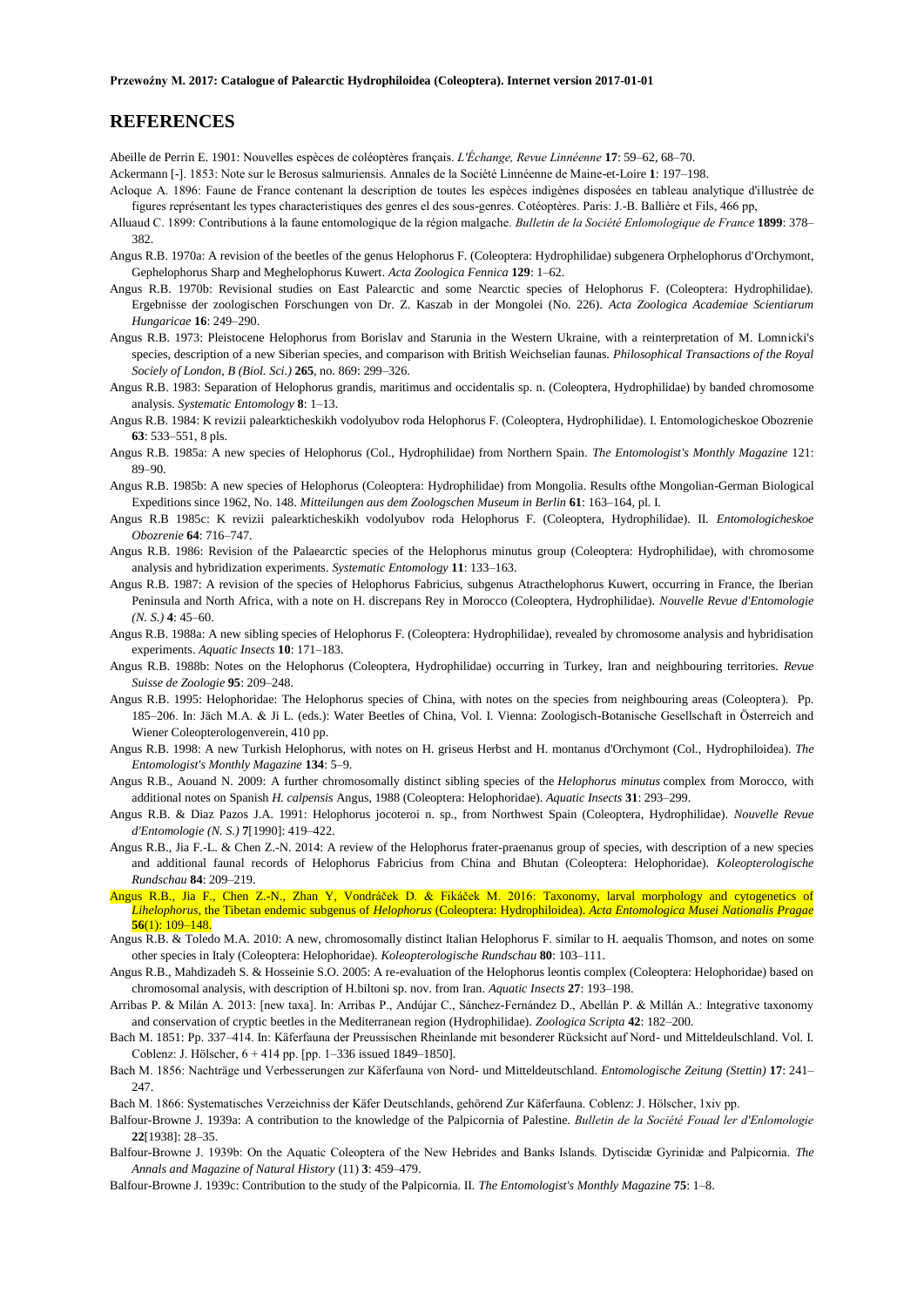Balfour-Browne J. 1939d: Contribution to the Study of the Palpicornia. Part III. *The Annals and Magazine of Natural History* (11) **4**: 289– 310.

Balfour-Browne J. 1942. On Species of Dactylosternum related to subquadratum (Fairm.) and the Description of a new Genus Rhombosternum related to Dactylosternum (Coleoptera, Palpicornia). *Annals and Magazine of natural History* (11) **9**: 855–864.

Balfour-Browne J. 1948b: A Revision of the genus Psalitrus d'Orchymont. (Coleoptera: Palpicornia; Sphaeridiinæ). *The Annals and Magazine of Natural History* (12) **1**: 377–391.

Balfour-Browne J. 1949: Notes on the subfamily Epimetopinae (CoL Palpicornia) with the description of a new genus and of three new species. *Proceedings of the Royal Entomological Society of London* (B) **18**: 12–18.

Balfour-Browne J. 1951: Coleoptera: Haliplidae, Dytiscidae, Gyrinidae. Hydraenidae, Hydrophilidae. Pp. 179–220, pls. 10–11. In: British Museum (Natural History): *Expedilion to South-west Arabia 1937–1938*. London: British Museum (Natutal History), xiv + 504 pp.

Balfour-Browne J. 1954: Descriptions of four new species of Hydrophilidae from Mauritius and Reunion. *Mauritius Inslitute Bulletin* **3**: 227–233.

Balfour-Browne J. & Satô M. 1962: On the Japanese species of the genus Hydrochus Leach (Coleoptera, Hydrochidae). *Niponius* **1**(19): 1–6.

- Ballion E. 1871: Eine Centurie neuer Käfer aus der Fauna des russischen Reiches. *Bulletin de la Société Imperiale des Naturalistes de Moscou* **43**(3-4)[1870]: 320–-353.
- Bameul F. 1992: Description of two new Psalitrus d'Orchymont from Nepal (Coleoptera, Hydrophilidae, Sphaeridiinae). *Acta Coleoplerologica* (Munich) **8**: 103–108.
- Bameul F. 1994a: New Oriental Oreomicrus Malcolm (Coleoptera: Hydrophilidae: Sphaeridiinae) with a redefinition of the genus and notes on its phylogenetical relationships. *Annales de la Société Entomologique de France (N. S.)* **30**: 79–91.
- Bameul F. 1994b: Two new oriental Mircogioton d'Orchymont, 1937 (Coleoptera: Hydrophilidae: Sphaeridiinae). *Elytron* **7**[1993]: 133–145.

Bameul F. 1996: A new Hydrochara Berthold from North Korea (Coleoptera, Hydrophilidae). *Nouvelle Revue d'Entomologie (N. S.)* **13**: 3– 11.

- Bameul F. 2001: Description d'une nouvelle Anacaena Thomson de Corse (Coleoptera, Hydrophilidae). *Bullelin de la Société Enlomologique de France* **106**: 225–232.
- Baranowski R. 1985: Two new species of Cercyon Leach from boreal Sweden (Coleoptera: Hydrophilidae). *Entomologica Scandinavica* **15**: 341–347.
- Baudi di Selve F. 1864: Coleopterorum messis in insula Cypro et Asia minore ab Eugenio Truqui congregatae recensito: de Europaeis notis quibusdam additis. Pars prima. *Berliner Entomologische Zeitschrift* **8**: 195–233.
- Bedel L. 1879: [new taxon]. Bulletin de la Société Enlomologique de France **1878**: clxix-clxx.
- Bedel L. 1881: Pp. i-xxiv, 257–360. In: Faune des coléoptères du bassin de la Seine. Vol. I. App. to Annales de la Société Entomologique de France 24 + 360 pp. [pp. 1–256 issued 1879–1880].
- Bedel L. 1891a: Synopsis des grands Hydrophiles (Genre Stethoxus Solier). *Revue d'Entomologie* **10**: 306–323.

Benick L. 1916a: Beitrag zur Käferfauna der Insel Fohr. *Entomologische Blätter* **12**: 197–205.

- Berge Henegouwen A.L. van. 1988: Hydrochus megaphallus, a new and widespread European water beetle described from the Netherlands (Coleoptera, Hydrophilidae). *Balfour-Browne Club Newsletter* **42**: 18–21.
- Berge Henegouwen A.L. van & Hebauer F. 1989: Anacaena lohsei, a new species from Italy and Switzerland (Coleoptera: Hydrophilidae). *Bulletin et Annales de la Société Royale Beige d'Entomologie* **125**: 273–275.
- Berge Henegouwen A.L. van & Sainz-Cantero C.E. 1992: Hydrochus nooreinus, a new species from Spain (Coleoptera, Hydrochidae). *Storkia* **1**: 26–28.
- Berlov [?] & Shatrovskiy A.G. 1989: [new taxon, p. 277]. In: Shatrovskiy A.G.: Hydraenidae, Hydrophilidae. Pp. 260–293. In: Ler P.A. (ed.): *Opredeitel nasekomykh Dalnego Vostoka SSSR v shesti tomakh. Vol. 3. Zhestkokryle, ili zhuki (part 1)*. Leningrad: Nauka, 572 pp.
- Berthold A.A. 1827: Lalreille's Natürliche Familien des Thierreiehs. Aus dem Französischen. Mit Anmerkungen und Zusätzen. Weimar: Industrie-Comptoirs, 606 pp.
- Betta V. 1847: De quibusdam Coleopteris agri Ticinensis. Dissertatio. Ticini regii: Fusi et Socii, 35 pp.
- Bian D., Schönmann H. & Ji L. 2008: Pelthydrus Orchymont, 1919 from Hainan (China) with descriptions of three new species (Coleoptera: Hydrophilidae). *Koleopterologische Rundschau* **78**: 265–274.
- Bian D., Schönmann H. & Ji L. 2009: Five new species of Pelthydrus Orchymont, 1919 from China and adjacent countries (Coleoptera: Hydrophilidae). *Zootaxa* **2118**: 53–64.
- Bielz E.A. 1851: Der Schlossberg bei Déva und seine Umgebung in entomologischer Beziehung beschrieben. *Verhandlungen und Mitteilungen des Siebenbügischen Vereins für Naturwissenschaften zu Hermannstadt* **2**: 146–154.
- Blackburn T. 1888b: Notes on Australian Coleoptera with descriptions of new species. *Proceedings of the Linnean Society of New South Wales* **3**[1889]: 805–875.
- Blackburn T. 1895a: Further Notes ou Australian Coleoptera, with Descriptions of New Genera and Species. XVII. *Transactions of the Royal Society of South Australia* **19**[1894–95]: 27–60.
- Blackburn T. 1898: Further notes on Australian Coleoptera, with descriptions of new genera and species. XXIV. *Transactions of lhe Royal Society of South Australia* **22**[1897–98]: 221–233.
- Blanchard C.É. 1853: Voyage au Pole Sud el dans l'Oceanie sur les corvettes l'Astrolabe el la Zélée; execute par ordre du roi pendant les années 1837–1838-–1839–1840, sous le commandement de M.J. Dumont-d'Urville, Captaine de vaisseau; publié par ordre du gouverment, sous la direction superieure de M. Jacquinot, Captaine de vaisseau, commandant de la Zélée. Zoologie, IV. Description des insects. Paris: Gide & J. Baudry, 422 pp.
- Boheman C.H. 1851: Pp. 299–625. In: Insecta Caffrarta annis 1838–1845 a J.A. Wahlberg collecta. Vol. 1. Coleoptera. (Buprestides, Elaterides, Cebrionites. Rhipicerides, Cyphonides, Lycides, Lampyrides, Telephorides, Melyrides, Clerii, Terediles, Ptiniores, Palpatores, Silphales, Histeres, Scaphidilia, Nitidulariæ, Cryptophagidæ, Byrrhii, Dermestini, Parnidæ, Hydrophilidaæ). Holmire: Fritze & Norstedt, viii  $+625$  pp.
- Boheman C.H. 1858: Coleoptera. Species novas descripsit, Pp. 1–112. In: Virgin C.: Kongliga Svenska fregatten Eugenies resa omkring jorden under befäl of C.A. Virgin, Ären 1851–1853. Vetenskapliga Jakttagelser pa H.M. Konung Oscart den Förstes befallning utgifna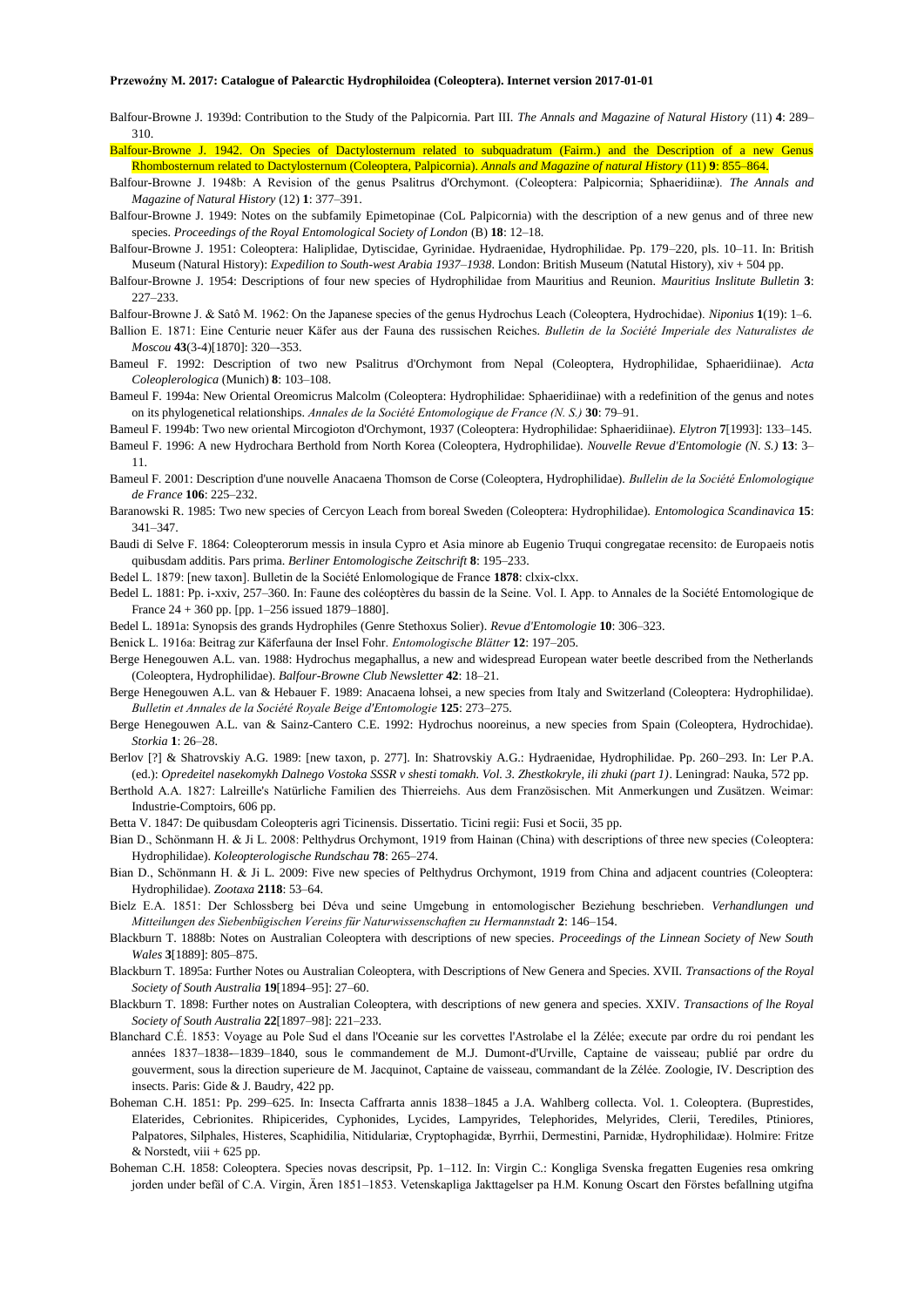af K. Svenska Vetenskaps Akademien. Andra delen. Zoologi. 1. Insecta. Stockholm: P.A. Norstedt & Soner, 614 pp. [issued in parts: 1858–1859].

- Boisduval J.B.A. Déchauffour de. 1835: Faune entomologique de l'océan Pacifique, avec illustration des insectes nouveaux recueillis pendant Ie voyage. Deuxième partie. Coteoptérès et autres ordres. In: Voyage de découverts de l'Astrolabe execute par l'ordre du Roi, pendant les années 1826–1827–1828–1829, sous Ie commandement de M.J. Dumont d'Urville. Paris:J. Tastu, vii + 716 pp., 12 pl.
- Bosc [d'Antic] L.A.G. 1791: Description d'une nouvelle espèce d'opatre. *Bullelin des Sciences, par la Société Philomatique de Paris* **1**: 8.
- Breit J. 1916b: Zweiter Beitrag zur Kenntnis des Tribus Helophorinae und der Familie Heteroceridae. *Coleopterologische Rundschau* **5**: 83– 85.
- Brèthes J. 1922: Descripción de varios Coleópteros de Buenos Aires. *Anales de la Sociedad Cienlifica Argentina* **94**: 263–305.

Brown W.J. 1937a: The Coleoptera of Canada's Eastern Arctic. *Canadian Enlomologist* **69**: 106–111.

- Bruch C. 1915: Nuevas especies de coleópteros hidrofilidos. *Revista del Museo de La Plata* (2) **19**: 447–470.
- Brullé G.A. 1832: Pp 1–288. In: Bory de Saint Vincent J.B.G.M.: Expédition scientifique de Morée. Section des sciences physiques, Tome III, - Ier partie. Zoolgie. Deuxième section. -. Des animaux articulés. Paris: F.G. Levrault, [1] + 400 + [2] pp. (note pp 289–400 + [2] issues in 1833).
- Brullé G.A. 1835: In: Audouin J.V. & Brullé G.A.: Histoire naturelle des insectes (Coléoptères, Orthoptères el Hemiptères), traitant de leur organisation et de leurs moeurs en general, par M.V. Audouin; et comprenant leur classification et la description de espèces. par M.A. Brullé. Tome V. Coléoplères II. Paris: F.D. Pillot, 436 pp.
- Brullé G.A. 1837: Coléoptères. III. In: Audouin J.V.: *Histoire naturelle des insects, … Tome VI*. Paris: F.D. Pillot, 448 pp. [see 1835]
- Burmeister E.-G. 1985: Interessante Wasserkäferarten einer Aufsammlung aus Israel und dem Sinai. Anacaena jordanensis sp. n. (Coleoptera, aquatica). *Entomofauna* **6**: 37–56.
- Camerano L. 1907: Spedizione al Ruwenzori di S.A.R. Luigi Amedeo di Savoia Ollca degli Abruzzi. Nuove specie di coleotteri (Diagnosi preventive). *Bollettino dei Musei di Zoologia e di Anatomia comparata della R. Università di Torino* **22**(562): 1–7.
- Castro A. & Delgado J.A. 1999: Hydrochus aljibensis sp. n., una nuova especie del sur de la Peninsula Ibérica (Coleoptera, Hydrochidae). *Boletín de la Asociaciòn Española de Entomologia* **23**: 25–28.
- Champion G.C. 1919d: Some Indian Coleoptera (I). *The Entomologist's Monthly Magazine* **55**: 236–246.
- Champion G.C. 1923b: Some Indian Coleoptera (II). *The Entomologist's Monthly Magazine* **59**: 165–179.
- Charpentier T. de. 1825: Horae Entomologicae, adjectis tabulis novem colaratis. Wratislaviae: A. Gosohorsky, xvi + 255 + [5] pp., 9 pls.
- Chevrolat L.A.A. 1863: Coleopteres de l'ile de Cuba. Notes, synonymies et descriptions d'espèces nouvelles. Familles des Cicindélètes, Carabiques, Dytiscides, Gyrinides et Palpicornes. *Annales de la Société Entomologique de France* (4) **3**: 183–210.
- Chiesa A. 1959: *Hydrophilidae Europae*. Bologna: A. Forni, 199 pp.
- Chiesa A. 1964a: Il Cercyon bononiensis, nuova specie di coleottero idrofilide. *Bolletlino della Società Enlomologica Italiana* **94**: 117–119.
- Chiesa A. 1965: Enochrus concii, nuova specie di coleottero idrofilide d'Italia. *Bolletlino della Società Entomologica Italiana* **95**: 55–56.
- Chiesa A. 1966: Beiträge zur Kenntnis der Hydrophiliden (Coleoptera) Afghanistans nebst Beschreibung drei neuer Arten. *Annales historico-naturales Musei nationalis hungarici* **58**: 299–303.
- Chiesa A. 1967: Compimento di una Revisione di Hydrophilidae del Afghanistan (Coleoptera: Hydrophilidae). *Annales historico-naturales Musei nationalis hungarici* **59**: 275–277.
- Chûjô M. & Satô M. 1970: Coleoptera of the Loo-choo Archipelago (II), 7. Family Hydrophilidae. *Memoirs of the Faculty of Liberal Arts and Education, the Kagawa University* **2**(192): 6–8.
- Costa A. 1884: Notizie ed osservazioni sulla geo-fauna Sarda. Memoria terza, Risultamento delle ricerche fatte in Sardegna nella estate del 1883. *Alii dell'Accademia delle Scienze Fisiche e Malematiche*, Napoli **1**(9): 1–64.
- Cox H.E. 1874: *A handbook of the Coleoptera,. or Beetles, of Great Britain and Ireland, Vol. 1*. London: E.W. Janson, viii + 527 pp.
- Curtis J. 1828: *Brilish entomology, … Vol. V*. London: J. Curtis, plates 195–241.
- Dalla Torre C.W. 1877: Synopsis der Insecten Oberösterreichs. *Jahresbericht des Vereins für Naturkunde in Linz* **8**: 15–74.
- Dalla Torre C.W. 1879: Die Käferfauna von Oberösterreich. Systematisches Verzeichnis der in Oberösterreich bisher beobachteten Käfer. *Jahresbericht des Vereins für Naturkunde in Linz* **10**: 1–125 (continued in vol. 11, 1880: 1–81).
- De Geer C. 1774: *Mémoires pour servir a l'histoire des insectes. Tome quatrième*. Stockholm: P. Hesselberg, xii + 456 + [1] pp.
- Desbrochers des Loges J. 1869: [new taxon]. *Petites Nouvelles Enlomologiques* **1** [1869–1875](12): (45)-(46).
- Dodero A. 1932: [new taxon]. In: Boscá Berga F.: *Los coleópteros acuáticos dela región Valenciana. Familia Hydrophilidae*. Valencia: José Olmos, 15 pp.
- Donisthorpe H. 1932d: Cercyon aquatilis n. sp., a species of Coleoptera (Hydrophilidae) new to science. *The Enlomologist's Monthly Magazine* **68**: 129.
- Dufour L. 1843: Excursion entomologique dans les montagnes de la vallée d'Ossau. *Bulletin de la Société des Sciences, Lettres et Arts de Pau* **3**: 5–118.
- Dufour L. 1851: Des zones entomologiques dans nos Pyrénées occidentales, et désignation des insectes qui les habitent. *Actes de la Société Linnéenne de Bordeaux* **17**: 304–364.
- Duftschmid C. 1805: *Fauna Austriae, oder Beschreibung der österreichischen Inseclen für angehende Freunde der Entomologie. Erster Theil*. Linz und Leipzig: Verlag der k.k. priv. akademischen Kunst- Musik- und Buchhandlung, 311 + [5] pp.
- Eichler G. 1876: Hydrophilus piceus und aterrimus. *Entomologische Nachrichten* (Putbus) **2**: 168.
- Endrödy-Younga S. 1967: *Csiboralkalúak – Palpicornia*. Fauna Hungariae 87, VI. Köt., 10. Füz. Coleoptera I. Budapest: Akademiai Kiadó, 97 pp.
- Erichson W.F. 1837: *Die Käfer der Mark Brandenburg. Erster Band. Erste Abtheilung*. Berlin: F. H. Morin, viii + 384 pp.
- Erichson W.F. 1843: Beitrag zur Insecten-Fauna von Angola, in besonderer Beziehung zur geographischen Verbreitung der Insecten in Afrika. *Archiv für Naturgeschichte* **9**: 199-267.
- Erichson W.F. 1847: [IV., V, Lieferungen], pp. 481–800. In: *Naturgeschichte der Insecten Deutschlands. Erste Abtheilung. Coleoptera. Dritter Band*. Berlin: Nikolaischen Buchhandlung, vii + 968 pp.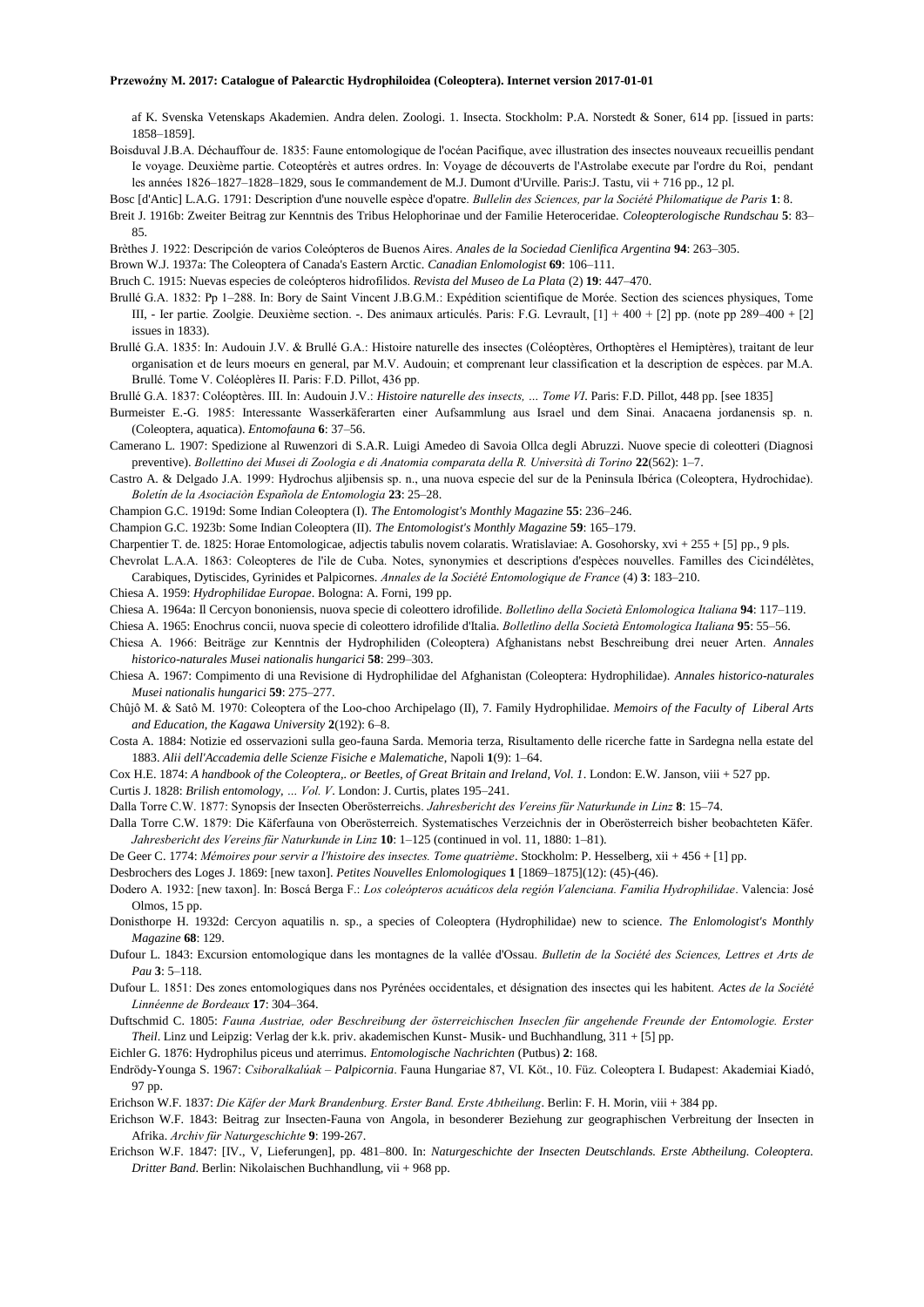- Eschscholtz J.F.G. von. 1818: Decades tres Eleutheratorom novorum descripsit. *Mémoires de l'Académie Impériale des Sciences de St. Petersbourg* **6**: 451-484.
- Eschscholtz J.F.G. von. 1822: *Entomographien. Ersle Lieferung*. Berlin: G. Reimer, iii + 128 pp., 2 pls.
- Fabricius J.C. 1775: *Systema entomologiae, sistens insectorum classes, ordines, genera, species, adiectis synonymis, locis, descriptionibus, observationibus*. Flensburgi et Lipsiae: Libraria Kortii, [32] + 832 pp.
- Fabricius J.C. 1777: *Genera insectorum eorumque characteres naturales secundum numerum, figuram, situm et proportionem omnium partium oris adiecta mantissa specierum nuper detectarum*. Chilonii: M.F. Bartsch, 14 + 310 pp.
- Fabricius J.C. 1781a: *Species insectorvm exhibentes eorvm differentias specificas, synonyma avctorvm, loco natalia, melamorphosin adiectis observalionibvs, descriptionibvs. Tomus 1*. Hamburgi & Kilonii: C.E. Bohn, viii + 552 pp.
- Fabricius J.C. 1787: *Mantissa insectorvm sistens eorvm species nvper delectas adiectis characteribvs genericis. differentiis specificis, emendalionibvs, observationibvs. Tom. I*. Hafniae: C. G. Proft, xx + 348 pp.
- Fabricius J.C. 1792a: *Entomologia syslematica emendata et aucta, secundum classes, ordines. genera. species ajectis synonimis, locis, observationibus, descriptionibus. Tomus I. Pars 1*. Hafniae: C. G. Proft. xx + 330 pp.
- Fabricius J.C. 1798: *Supplementum entomologiae systematicae*. Hafniae: C.G. Proft & Storch, iv + 572 pp.
- Fabricius J.C. 1801a: *Systema eleutheratorum secundum ordines, genera, species adiectis, synonimis. locis, observationibus, descriptonibus. Tomus I*. Kiliae: Bibliopolii Academici Novi, xxiv + 506 pp.
- Fairmaire L. 1859a: Miscellanea entomologiea. Troisième partie. *Annales de la Société Entomologique de France* (3) **7**: 21–64.
- Fairmaire L. 1859b: [new taxon]. In: Fairmaire L. & Coquerel C.: Essai sur les coléoptères de Barbarie. *Annales de la Société Entomologique de France* (3) **6**[1858]: 743–795.
- Fairmaire L. 1869a: Notes sur les coléoptères recueil1is par Charles Coquerel à Madagascar et sur les côtes d'Afrique. 2e partie. Annales de la Société Entomologique de France (4) **9**: 179–260.
- Fairmaire L. 1873: [Première partie], pp. 331–360. In: Fairmaire L. & Raffray A.: Coléopterès du nord de l'Afrique. *Revue et Magasin de Zoologie* (3) **1**: 331–385.
- Fairmaire L. 1877a: Coléoptères nouveaux du nord de l'Afrique. *Petites Nouvelles Entomologiques* **9**: 141.
- Fairmaire L. 1878a: [new taxon]. In: Deyrolle H. & Fairmaire L.: Descriptions de coléoptères recueillis par M. l'abbé David dans la Chine centrale. *Annales de la Société Enlomologique de France* (5) **8**: 87–140, 3–4 pls.
- Fairmaire L. 1879a: Descriptions de coléoptères nouveaux ou peu connus de Musée Godeffroy. *Journal de Museum Godeffroy* **5:** 80–114.
- Fairmaire L. 1879b: Descriptions de coléoptères nouveaux du nord de l'Afrique. *Annales de la Société Entomologique de France* (5) **9**: 155–
- Fairmaire L. 1879c: Coleopteres du nord de l'Afrique. *Revue et Magasin de Zoologie* (3) **7**(42): 178–218.
- Fairmaire L. 1889b: Descriptions de coléoptères de l'Indo-Chine. *Annales de la Société Entomologique de France* (6) **8**[1888]: 333–378.
- Fairmaire L. 1892a: Coléoptères d'Obock. Troisième partie. *Revue d"Entomologie* **11**: 77–127.

172.

- Fairmaire L. 1892b: Descriptions de coléoptères des environs d'Akbès (Syrie). *Annales de la Société Entomologique de Belgique* **36**: 144– 159.
- Fairmaire L. 1893a: Note sur quelques coléoptères des pays Somalis. *Annales de la Société Enlomologique de Belgique* **37**: 144–156.
- Fairmaire L. 1893b: Coléoptères des Iles Comores. *Annales de la Société Entomologique de Belgique* 37: 521–555.
- Faldermann F. 1835a: Additamenta entomlogica ad faunam Rossicam in itineribus Jussu Imperatoris Augustissimi annis 1827–1834 a CI. Ménétriés et Szovitz susceptis collecta, in lucem edita. *Nouveaux Mémoires de la Société Impériale des Naturalistes de Moscou* (2) **4**: 1– 310, 10 pls.
- Faldermann F. 1838: Fauna Entomologica Transcaucasica. Pars 3. *Nouveaux Mémoires de la Société Impériale des Naturalistes de Moscou* **6**: 338 pp.
- Fauvel A. 1883b: Les coléoptères de la Nouvelle-Calédonie et dépandances avec descriptions, notes et synonymies nouvelles. *Revue d'Entomologie* **2**: 335–360.
- Fauvel A. 1887: Rectifications au Catalogus Coleopterorum Europæ et Caucasi (Suite). *Revue d'Entomologie* **6**: 75–96.
- Ferro G. 1986c: Diagnosi preliminare di una nuova specie di Hydrobiini (Coleoptera Hydrophilidae). *Rivista di ldrobiologia* **15**: 433–437.
- Fikáček M., Delgado J.A. & Gentili E. 2012: The Hydrophiloid beetles of the Socotra Island (Coleoptera: Georissidae, Hydrophilidae). *Acta Entomologica Musei Nationalis Pragae* **52** (supplementum 2): 107–130.
- Fikáček M. & Falamarzi Sh. 2010: Georissus persicus sp. nov. from Iran, with notes on the West-Palaearctic species of the G. laesicollis group (Coleoptera: Georissidae). *Acta Entomologica Musei Nationalis Pragae* **50**: 107–116.
- Fikáček M., Gentili E. & Short A.E.Z. 2010: Order Coleoptera, family Hydrophilidae. Pp. 135–165. In: Harten A. van (ed.): *Arthropod fauna of the UAE, volume 3*. Dar Al Ummah Publishing, Distribution & Advertising, Abu Dhabi, 700 pp.
- Fikáček M. & Hebauer F. 2006: A new aberrant species of the genus Pacrillum from Nepal (Hydrophilidae: Sphaeridiinae: Megasternini). *Acta Entomologica Musei Nationalis Pragae* **45**(2005): 59–64.
- Fikáček M., Jia F.-L. & Prokin A. 2012: A review of the Asian species of the genus Pachysternum (Coleoptera: Hydrophilidae: Sphaeridiinae). *Zootaxa* **3219**: 1–53.
- Fikáček M., Jia F., Ryndevich S. 2015: A new aberrant species of Nipponocercyon from the mountains of southeastern China (Coleoptera: Hydrophilidae: Sphaeridiinae). *Zootaxa* **3904** (4): 572–580.
- Fikáček M. & Kropáček D. 2015: A new species of Sphaeridium from northeastern India and Myanmar (Coleoptera: Hydrophilidae: Sphaeridiinae). *Acta Entomologica Musei Nationalis Prague* **52** (2): 673–680
- Fikáček M. & Trávníček D. 2009: Georissidae of the United Arab Emirates. Pp.145–148. In: Harten A. van (ed.): Arthropod fauna of the UAE, volume 2. Dar Al Ummah Publishing, Distribution & Advertising, Abu Dhabi, 786 pp.
- Fiori A. 1915: A ppunti sulla fauna coleotterologica dell'Italia meridionale e della Sicilia. *Rivista Coleotterologica Italiana* **13**: 5–17, 57–84.
- Forster J.R. 1771: Novæ species Insectorum. Centuria I. Nam miht contuenti se persuasit rerum naturalium, nihil incredible existimare de ea. Plin, Lib. Xi.c.2. Londini: T. Davies & B. White, viii + 100 pp.
- Frivaldsky J. 1889: Coleoptera in Expeditione D. Comitis Belae Széchenyi in China, praecipue boreali, a Dominis Gustavo Kreitner et Ludovico Lóczy Anno 1879 Collecta. *Természetrajzi Füzetek* **12**[1890]: 197–210.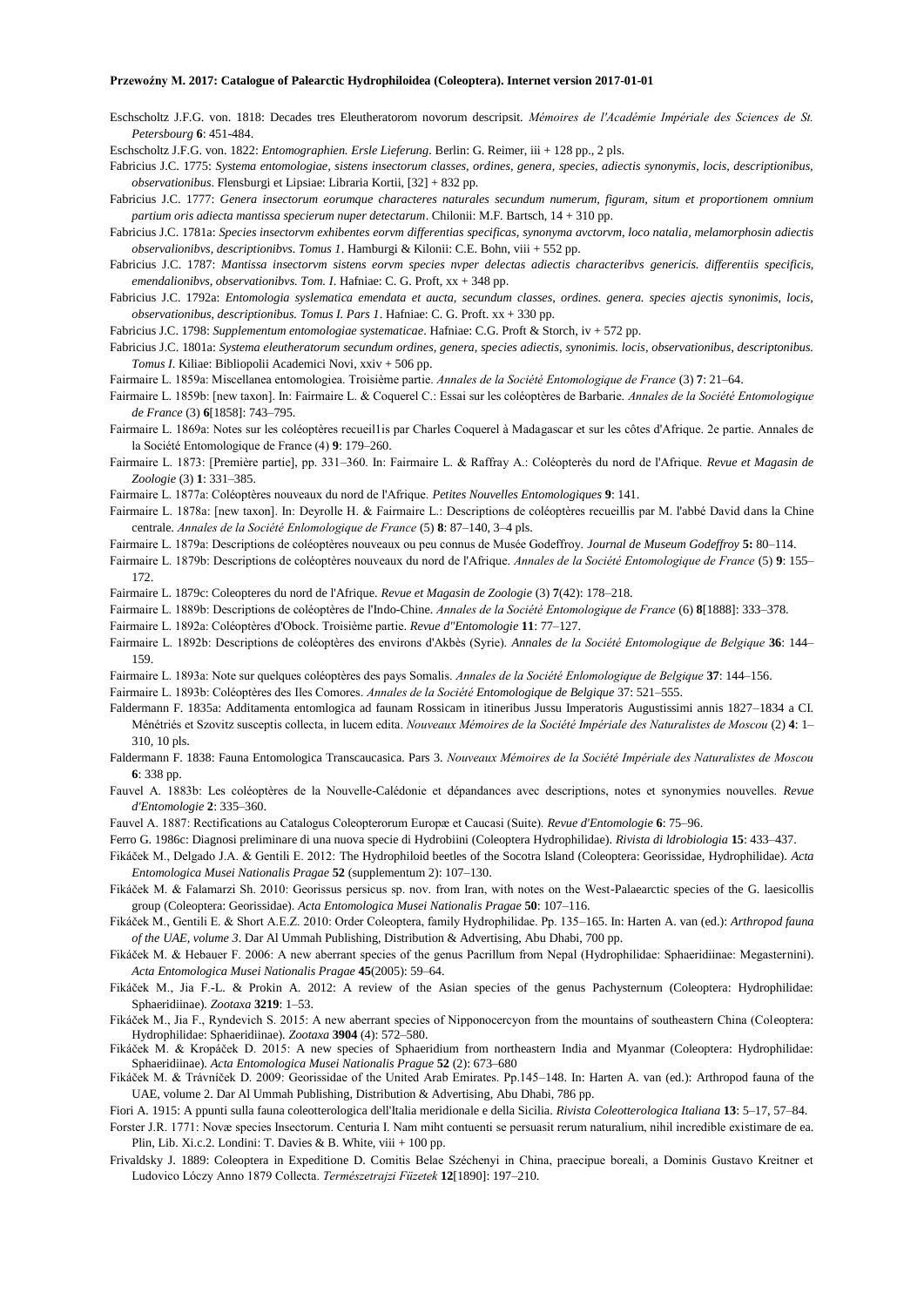- Frölich J.A. von. 1792: Bemerkungen über einige seltene Käfer aus der Insectensammlung des Herrn Hofr. und Prof. Rudolph in Erlangen. *Der Naturforscher* **26**: 68–165.
- Ganglbauer L. 1901a: Beiträge zur Kenntniss der paläarktischen Hydrophiliden. *Verhandlungen der Kaiserlich-Königlichen Zoologisch-Bolanischen Gesellschaft in Wien* **51**: 312–332.
- Ganglbauer L. 1904a: *Die Käfer von Mitteleuropa. Die Käfer des österreichisch-ungarischen Monarchie, Deutschlands, der Schweiz, sowie des französischen und italienischen Alpengebietes. Vierter Band, erste Hälfle. Dermestidae, Byrrhidae, Nosodendridae, Georyssidae, Dryopidae. Heteroceridae, Hydrophilidae*. Wien: Karl Gerold's Sohn, 286 pp.
- García M. 2000: Dos nuevos géneros y tres nuevas especies del coleópteros acuáticos (Hydrophilidae: Hydrophilinae) de Venezuela. *Boletín del Centro de Investigaciones Biológicas Universidad del Zulia* **34**: 221–236.
- Gebler F.A. von. 1830: Bemerkungen über die Insekten Sibiriens, vorzüglich des Altai. [Part 3], pp. 1–228. In: Ledebour C.F. (ed.): *Reise durch das Altai-Gebirge und die soongorische Kirgisen-Steppe. Zweiler Theil*. Berlin: G. Reimer, 427 pp.
- Gemminger M. & Harold B. de. 1868: *Calalogus Coleopterorum hucusque descriptorum synonymicus et systematicus. Tom. II. Dytiscidae. Gyrinidae, Hydrophilidae, Staphylinidae, Pselaphidae, Gnostidae, Paussidae, Scydmaenidae, Silphidae, Trichopterygidae, Scaphidiidae*. Monachii: E.H. Gummi, pp. 425–752 + [6].
- Gené C.G. 1836: De quibusdam insectis Sardiniae novis aut minus cognitis. *Memorie della Reale Accademia delle Scienze di Torino* **39**: 161–199.
- Gentili E. 1973: Ergebnisse der zoologischen Forschungen von Dr. Z. Kaszab in der Mongolei. 326. Le specie mongoliche del genere Laccobius (Coleoptera, Hydrophilidae). *Folia Entomologica Hungarica Rovartani Közlemények (N. S.)* **26** *suppl.:* 57–69.
- Gentili E. 1974: Descrizione di nuove entità appartenenti al genere Laccobius Erichson, 1837 e proposta per un nuovo inquadramento sottogenerico (Coleoptera Palpicomia). *Memorie del Museo Civlco di Storia Nalurale di Verona* **20**[1972]: 549–565.
- Gentili E. 1975: Alcuni nuovi Laccobius Paleartici (Coleoptera Hydrophilidae). *Bollettino della Società Entomologica Italiana* **107**: 127– 134.
- Gentili E. 1976: [new taxon], p. 143. In: Gentili E. & Chiesa A.: Revisione dei Laccobius paleartici (Coleoptera Hydrophilidae). Memorie della Società Entomologica Italiana **54**[1975]: 1–187.
- Gentili E. 1979a: I Laccobius della regione orientale (Coleoptera, Hydrophilidae). *Annuario Osservatorio di Fisica Terrestre e Museo Antonio Stoppani del Seminario Arcivescoville di Milano (N. S.)* **1**[1978]: 27–50.
- Gentili E. 1979b: Aggiunte alla revisione dei Laccobius paleartici (Coleoptera Hydrophilidae). *Bolleltino della Società Entomologica Italiana* **111**: 43–50.
- Gentili E. 1980: Studi sui Laccobius (Coleoptera, Hydrophilidae). *Annuario Osservatorio di Fisica terrestre e Museo Antonio Stoppani del Seminario Arcivescoville di Milano (N. S.)* **2**[1979]: 29–35.
- Gentili E. 1982: Laccobius del Vecchio Mondo: N uove specie e dati faunistici (Coleoptera: Hydrophilidae). *Annuario Osservatorio di Fisica terrestre e Museo Antonio Stoppani del Seminario Arcivescoville di Milano (N. S.)* **4**[1981]: 31–38.
- Gentili E. 1984: Nuove specie e nuovi dati zoogeografici sui genere Laccobius (Coleoptera: Hydrophilidae). *Annuario Osservatorio di Fisico terrestre e Museo Antonio Stoppani del Seminario Arcivescoville di Milano (N. S.)* **5**[1982]: 31–32.
- Gentili E. 1988: Verso una revisione del genere Laccobius (Coleoptera, Hydrophilidae). *Annuario Osservatorio di Fisica terrestre e Museo Antonio Stoppani del Seminario Arcivescoville di Milano (N. S.)* **9**[1986]: 31–47.
- Gentili E. 1989a: Alcune novità sul genere Laccobius (Coleoptera. Hydrophilidae). *Annuario Osservatorio di Fisica terrestre e Museo Antonio Stoppani del Seminario Arcivescoville di Milano (N. S.)* **10**[1987]: 31–39.
- Gentili E. 1989b: The Laccobius (Coleoptera, Hydrophilidae) of the Arabian Peninsula and Sinai. *Fauna of Saudi Arabia* **10**: 95–102.
- Gentili E. 1991: Elementi per una revisione del genere Laccobius (Coleoptera, Hydrophilidae). *Giornale Italiano di Entomologia* **5**: 381– 389.
- Gentili E. 1995: Hydrophilidae: 3. The genus Laccobius Erichson in China and neighbouring areas (Coleoptera). Pp. 245–286. In: Jäch M.A. & Ji L. (eds.): *Water Beetles of China. Vol. 1.* Vienna: Zoologisch-Botanische Gesellschaft in Österreich and Wiener Coleopterologenverein, 410 pp.
- Gentili E: 1996: Laccobius nuovi o poco noti di Sierra Leone, Pakistan, Vietnam, Australia, Sumatra, Filipine e Nuova Guinea (Coleoptera Hydrophilidae). *Memorie della Società Enlomologica Italiana* **74**[1995]: 21–32.
- Gentili E. 2002: Hebauerina, new genus of water beetle from Thailand (Coleoptera, Hydrophilidae). *Giornale Italiano di Entomologia* **10**: 141–145.
- Gentili E. 2003: Hydrophilidae: III. Additional notes on the genus Laccobius Erichson in China and neighbouring areas (Coleoptera), pp. 411–429. In: Jäch M.A. & Ji L. (eds.): *Water beetles of China, Vol. 3.* Wien: Zoologisch-Botanische Gesellschaft in Österreich and Wiener Coleopterologenverein, vi + 572 pp.
- Gentili E. 2005: The genus Laccobius Erichson, 1837 in the Australian region (Coleoptera, Hydrophilidae), pp. 317–370. In: Daccordi M. & Giachino P.M. (eds.): Results of the zoological missions to Australia of the Regional Museum of Natural Sciences of Turin, Italy. II. *Monografie del Museo Regionale di Scienze Naturali, Torino* **42**, 643 pp.
- Gentili E. 2006. Revisional notes on the genus Laccobius. I. Subgenus Glyptolaccobius (Coleoptera: Hydrophilidae). *Acta Entomologica Musei Nationalis Pragae* **46**: 57–76.
- Gentili E. 2015: The rediscovery of the type of Laccobius zugmayeri Knisch, 1910 and description of Laccobius jumlanus new species (Coleoptera, Hydrophilidae). *Giornale Italiano di Entomologia* 14 (60): 155-164.
- Gentili E. & Fikáček M. 2009: Taxonomic notes on Laccobius, subgenus Glyptolaccobius, with new records and description of four new species (Coleoptera: Hydrophilidae). *Acta Entomologica Musei Nationalis Pragae* **49**: 607–623.
- Gentili E. & Fikáček M. 2015: A new CW Mediterranean species of Laccobius (Dimorpholaccobius): L. (D.) fresnedai sp. n. (Coleoptera, Hydrophilidae). *Giornale Italiano di Entomologia* **14** (60): 99–106.
- Gentili E. & Ribera I. 1998: Description of Laccobius gloriana sp.n. from Spain, and notes on L. ytenensis Sharp, 1910 and L. atrocephalus Reitter, 1872 (Insecta: Coleoptera: Hydrophilidae). *Annalen des Naturhistorischen Museums in Wien* (B) **100**: 193–198.
- Gentili E. & Sadeghi S. 2004: A new Laccobius (Hydrophilidae) from Iran: Laccobius (Dimorpholaccobius) elmii, sp.n. *Aquatic Insects* **26**: 39–43.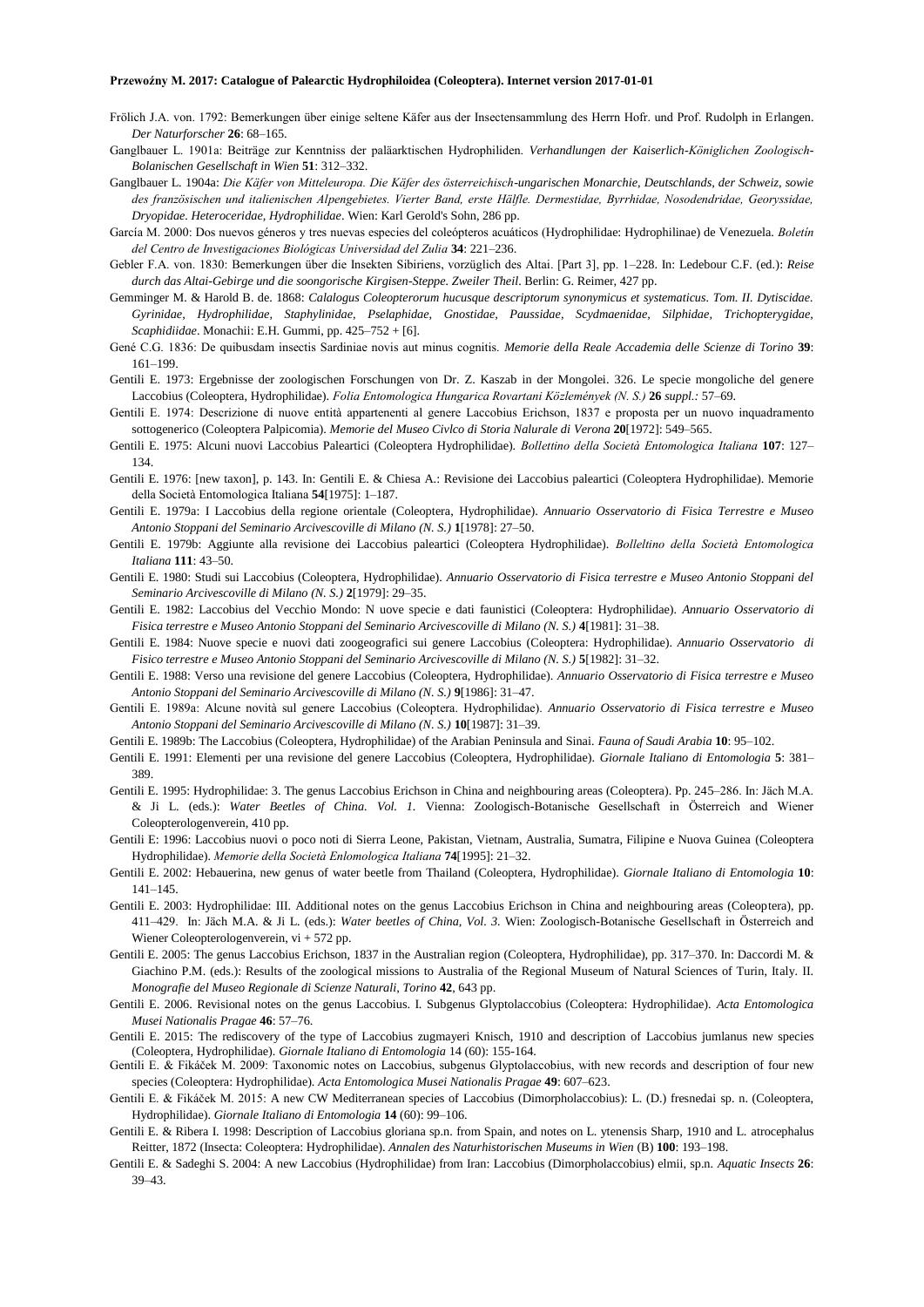- Gentili E. & Shaverdo H. 2016: Review of the genus *Laccobius* Erichson, 1837 from Armenia, Azerbaijan, and Georgia, with description of a new species (Coleoptera: Hydrophilidae). *Koleopterologishe Rundschau* **86**: 171–198.
- Gentili E. & Whitehead P.E. 2000: A new species of Laccobius (Col., Hydrophilidae) from Lycia, Turkey. *The Entomologist's Monthly Magazine* **136**: 73–76.
- Geoffroy E.L. 1762: Hisloire abrégée des Insectes … Vol. 1. Paris: Durand, 28 + 523 pp., 10 pls. [Reissued in identical edition in 1764). [Work rejected for nomenclatural purposes (ICZN, Opinion 228), but some names subsequently made available (ICZN, 1994)].
- Geoffroy E.L. 1785: [new taxa]. In: Fourcroy A.F. de: *Entomologia Parisiensis; sive catalogus insectorum quae in agro Parisiensi reperiuntur; secundum methodum Geoffroeanum in sectiones, genera et species distributus; cui addita sunt nomina trivialia etfere trecentae novae species. Pars prima*. Parisiis: Aedibus Serpentinensis, vii + [1] + 231 pp.

Gerhardt J. 1872: Hydrobius Rottenbergii n. sp. *Zeitschrift für Entomologie (Breslau) (N. F.)* **3**: 3–7.

- Gerhardt J. 1877a: Zur Gruppe A der Rottenberg'schen Laccobius-Arten. *Zeitschrift für Entomologie (Breslau) (N. F.)* **6**: 8–27.
- Germar E.F. 1824: *Insectorum Species novae aut minus cognitae, descriptionibus illustralae. Vol. I. Coleoptera*. Halae: J. C. Hendelii & Filii, xxiv + 624 pp., 2 pls.

Germar E.F. 1832: *Fauna Insectorum Europae. XV.* Halae: C. A. Kümmel, 25 pls.

- Gerstaecker A. 1867: Beitrag zur Insekten-Fauna von Zanzibar, nach dem während der Expedition des Baron. V.d. Decken gesammelten Material zusammengestellt. *Archiv fur Naturgeschichte* **33**: 1–49.
- Giraud J. 1852: Entomologische Wanderungen in Gastein. *Verhandlungen des Zoologisch-Botanischen Vereins in Wien* **1**[1851]: 84–98, 132–140.
- Gmelin J.F. 1790: Caroli a Linné, systema naturae per regna tria naturae, secundum classes, ordines, genera, species, cum characteribus, differentiis, synonymis, locis. Edilio decima tercia, aucta, reformata. Tom. I., pars IV. Lipsiae: G.E. Beer, pp. 1517–2224.
- Goeze J.A.E. 1777: Entomologische Beyträge zu des Ritter Linne zwölften Ausgabe des Natursystems. Erster Theil. Leipzig: Weidmanns Erben & Reich,  $xvi + 736$  pp.

Gorham H.S. 1907: Description of a species of Laccobius apparently new to science. *The Enlomologist's Monthly Magazine* **43**:54–55.

- Gory H. 1834: [new taxa, pl. 20, figs. 11, 14, 15]. In: Guérin-Méneville F.E.: Iconographie du Règne Animal de G. Cuvier, Insectes [plates]. Paris: J. B. Ballière, 104 pl.
- Gozis M. des. 1916: Tableaux de détermination des Hydrophilidæ de la Faune Franco-Rhenane. *Miscellanea Entomologica* **23**: 1–48 (continued) [publ. 1916–1920].
- Gozis M. des. 1919: Tableaux détetermination des Hydrophilidæ de la Faune Franco-Rhenane. *Miscellanea Entomologica* **24**: 113–176 (continued) [publ. 1916–1920].
- Graëlls M. de la Paz. 1847: Description de cinq espèces nouvelles de coléoptères d'Espagne. *Annales de la Société Enlomnlogique de France* (2) **5**: 305–308, pl. 4.
- Gravenhorst J.L.C. 1807: Vergleichende Uebersicht des Linneischen und einiger neuern zoologisehen Systeme, nebsl dem eingesehalteten Verzeiehnisse der zoologischen Sammlung des Verfassers und den Beschreibungen neuer Thierarten, die in derselben vorhanden sind. Goettingen: H. Dieterich,  $xx + 476$  pp.
- Gredler P.V.M. 1863a: Die Käfer von Tirol nach ihrer horizontalen und vertikalen Verbreitung. I. Hälfte: Cicindelidae Dascillidae. Mit mehreren diagnosierten Novitäten. Bozen: Eberle'sche Buchdrukerei, v + 235 pp.
- Grimmer K.H.B. 1841: Steiermark's Coleopleren mit Einhundert sechs neu beschriebenen Species. Grätz: C. Tanzer, iv + 5–50 pp.

Guérin-Méneville F.E. 1842: Pp. 71–73. In: *Iconographie du regne animal de G. Cuvier*... Paris: J.B. Baillière, 576 pp.

Guillebeau F. 1893: [new taxa]. *Bulletin de la Société Entomologique de France* **1893**: xxxiv–xxxvii.

Guillebeau F. 1896b: Descriptions de quelques espèces de coléoptères inédites. *Bulletin de la Société Entomologique de France* **1896**: 226– 232, 239–245.

Gyllenhal L. 1808: *Insecta Suecica descripta. Classis 1. Coleoptera sive Eleuterata. Tomus I*. Scaris: F.J. Leverentz, viii + [4] + 572 pp.

Gyllenhal L. 1827: *Insecta Suecica descripta. Classis 1. Coleoptera sive Eleuterata. Tom I. Pars IV. Cum appendice ad partes priores*. Lipsiae: F. Fleischer, viii + [2] + 762 pp.

Hansen M. 1989: New genera of Sphaeridiinae (Coleoptera: Hydrophilidae). *Entomologica Scandinavica* **20**: 251–262.

- Hansen M. 1991: The Hydrophiloid Beetles. Phylogeny, Classification and a Revision of the Genera (Coleoptera, Hydrophiloidea). *Biologiske Skrifter, Det Kongelige DanskeVidenskabernes Selskab* **40**: 1–368.
- Hansen M. 1997: A new subfamily for a remarkable new genus and species of Hydrophilidae from New Guinea (Coleoptera: Hydrophilidae). *Annales Zoologici* **47:** 107–110.

Hansen M. 1999a: Hydrophiloidea (s. str.) (Coleoptera). *World Catalogue of lnsects* **2**: 416 pp.

- Hansen M. 1999b: Fifteen new genera of Hydrophilidae (Coleoptera), with remarks on the generic classification of the family. *Entomologica Scandinavica* **30**: 121–172.
- Hansen M. 1999c: Taxonomic changes in the genera Oosternum Sharp and Paroosternum Scott (Coleoptera: Hydrophilidae). *Entomologica Scandinavica* **30**: 241–242.
- Hansen M. & Hebauer F. 1988: A new species of Helochares from Israel, with a key to the European and some Near East species (Coleoptera: Hydrophilidae). *Enlomologica Scandinavica* **19**: 27–30.

Hansen M. & Schödl S. 1997: Description of Hydrophilomima gen.n. from Southeast Asia (Coleoptera: Hydrophilidae). *Koleopterologische Rundschau* **67**: 187–194.

- Hardy J. 1871: Contributions to the Entomology of the Cheviot Hills. No.11. *Proceedings of the Berwickshire Naluralistls' Club* **6**[1869– 1872]: 251–267.
- Harold E. von. 1877: Beiträge zur Käferfauna von Japan. (Zweites Stück.) Japanische Käfer des Berliner Königl. Museums. Deutsche *Entomologische Zeitschrift* **21**: 337–367.
- Harold E. von. 1878: Beiträge zur Käferfauna von Japan. (Viertes Stück.) Japanische Käfer des Berliner Königl. Museums. Deutsche *Entomologische Zeitschrift* **22**: 65–88.
- Haworth A.H. 1807: A brief account of some rare and interesting insects, not hitherto announced as inhabitants of Great Britain. The *Transactions of the Entomological Society of London* **1**(1): 75–100. 3 pl.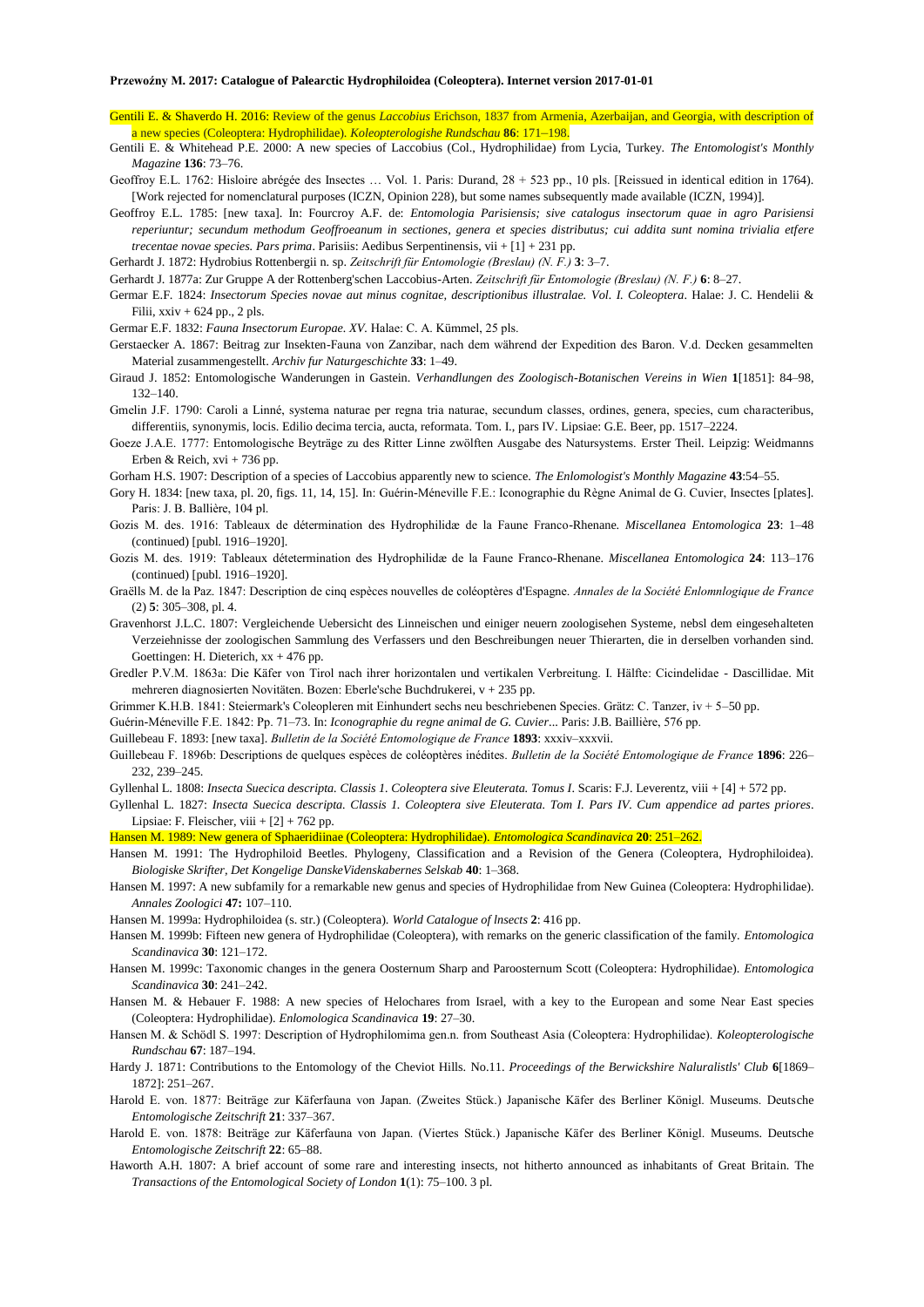Hebauer F. 1981: Enochrus (Methydrus) isotae sp. n. eine neue Hydrophiliden-Art aus Jugoslawien*. Entomologische Blätter* 77: 137–139. Hebauer F. 1991a: Enohrus (Lumetus) falcarius n. sp., aus Sizilien (Coleoptera, Hydrophilidae). *Acta Coleopterologica* **7**: 83–86.

Hebauer F. 1991b: Die Hydrophiliden-Ausbeuten H. Muches und D.W. Wrases aus Tadzhikistan. Ein Beitrag zur Fauna der UdSSR (Coleoptera, Hydrophilidae). *Entomologische Nachrichten und Berichte* **35**: 175–179.

Hebauer F. 1993: European Chaetarthria. *Latissimus* **3**: 1–3.

Hebauer F. 1994: The Crenitis of the Old World (Coleoptera, Hydrophilidae). *Acta Coleoplerologica* **10**(2): 3–40.

Hebauer F. 1995a: Neues zu den Acidocerina Hansen (Helocharae d'Orchymont) der indomalaiischen Region (Coleoptera, Hydrophilidae). *Acta Coleopterologica* **11**(3): 3–14.

Hebauer F. 1995b: Bekannte und neue Hydrophiloidea aus Ostsibirien (Col.). *Entomologische Nachrichten und Berichte* **39**: 29–36.

- Hebauer F. 1997a: Revision der Arten der Familie Spercheidae Erichson, 1837 (Coleoptera. Hydrophiloidea). *Entomologische Blatter* **93**: 9– 42.
- Hebauer F. 1997b: Cercyon (s.str.) renneri sp.n. eine deutsche Art? (Coleoptera: Hydrophilidae). *Acta Coleopterologica* **13**(2): 73–74.
- Hebauer F. 1997c: Annotated checklist of the Hydrophilidae and Helophoridae (Insecta: Coleoptera) of the Arabian Peninsula with a description of a new genus and species. *Fauna of Saudi Arabia* **16**: 255–276.
- Hebauer F. 1999: Helophorus angusi, a new species from Nepal (Coleoptera: Hydrophiloidea). *Acta Coleopterologica* **15**(2): 3–4.
- Hebauer F. 2000: The genus Megagraphydrus Hansen, 1999, with description of new species (Coleoptera: Hydrophilidae). *Acta Coleopterologica* **16**(2): 14–22.
- Hebauer F. 2001a: The genus Notionotus Spangler, 1972 in the Old World (Coleoptera: Hydrophilidae). *Acta Coleopterologica* **17**(4): 9–14.
- Hebauer F. 2001b: The species of the genus Thysanarthria d'Orchymont, 1926 (Coleoptera, Hydrophilidae). *Beiträge zur Entomologie* **51**: 393–400.
- Hebauer F. 2002a: Hydrophilidae of northern India and southern Himalaya (Coleoptera: Hydrophilidae). *Acta Coleopterologica* **18(1)**: 3–72.

Hebauer F. 2002b: New Hydrophilidae of the Old World (Coleoptera: Hydrophilidae). *Acta Coleopterologica* **18(3)**: 3–24.

- Hebauer F. 2003b: Review of the Malgassic Cercyon, with description of new species and a new genus (Coleoptera: Hydrophilidae). *Acta Coleopterologica* **19(2)**: 5–26.
- Hebauer F. 2005: Description of three remarkable new Enochrus from eastern Asia (Coleoptera: Hydrophilidae). *Acta Coleopterologica* **21**: 51–55.
- Hebauer F. 2006: Description of a new Coelostoma from China (Coleoptera: Hydrophilidae, Sphaeridiinae). *Acta Coleopterologica* **22(1)**: 3– 4.
- Hebauer F. & Wang L.-J. 1998: New species of the genus Oocyclus Sharp, 1882 from India, Sri Lanka and Taiwan with a key to all known species (Coleoplera: Hydrophilidae). Acta Coleopterologica **14**(1): 37–46.
- Heer O. 1841: *Fascicule III*. Pp. 361–652, In: *Fauna Coleoplerorum Helvetica Pars I*. Turici: Orelii, Fuesslini et Sociorum, xii + 652 pp.
- Herbst J.F.W. 1779: Beschreibung und Abbildung einiger, theils neuer, theils noch nicht abgebildeter Insekten. *Beschäftigungen der Berlinischen Gesellschaft Naturforschender Freunde* **4**: 314–326. pl. VII.
- Herbst J.F.W. 1783: Heft 4, pp. 1–72, pls. 19–23. In: Kritisches Verzeichniss meiner Insektensammlung. In: Fuessly J.C. (ed.): Archiv der Insectengeschichte. Heft 4–5. Zurich: J.C. Fuessly, 151 pp., pls. 19–30 [publ. 1783–1784].
- Herbst J.F.W. 1784: Heft 5, pp. 73–151, pls. 24–30. In: Kritisches Verzeichniss meiner Insektensammlung. In: Fuessly J.C. (ed.): *Archiv der Insectengeschichte. Heft 4–5*. Zurich: J.C. Fuessly, 151 pp., pls. 19–30.
- Herbst J.F.W, 1793: *Natursystem aller bekannten in- und ausländischen lnsekten, als eine Forlsetzung der von Büffonschen Naturgeschichte. Der Käfer, fünfter Theil.* Berlin: J. Pauli, xvi + 392 pp., 16 pls.
- Herbst J.F.W. 1797: Natursystem aller hekannten in- und ausländischen Insekten, als eine Forlselzung der von Buffonschen Naturgesschichte. Der Käfer, siebenter Theil. Berlin: J. Pauli, xi + 346 pp., 26 pls.
- Hernando C. & Fresneda J. 1994: Limnoxenus olmoi sp. n. de la Península Ibérica (Coleoptera: Hydrophilidae). *Elytron* **7**[1993]: 81–85.
- Heyden L. von. 1870: Pp. 1–176. In: Entomologische Reise nach dem südlichen Spanien, der Sierra Guadarrama und Sierra Morena, Portugal und den Cantabrischen Gebirgen. Mit beschreibungen der neuen Arten. Berlin: Dr. G. Kraatz, Nicolai; Leipzig: Friedrich Fleischer; Paris: L. Buquet, 218 pp., pls. I-II.
- Heyden L. von. 1891: Hydrophilidae (pp.66–75); Georyssidae (p. 75). In: Reitter E. (ed.): *Catalogus Coleopterum Europae, Caucasi et Armeniae rossicae*. R. Friesländer & Sohn, Berlin; E. Reitter, Mödling; Revue d'Entomologie, Caen. 8+ 420 pp.

Hidalgo-Galiana A., Jäch M.A. & Ribera I. 2010: Hydrochus farsicus sp.n. from Iran and notes on other Palearctic species of the genus (Coleoptera: Hydrophiloidea: Hydrochidae). *Zootaxa* **2344**: 61–64.

Hochhuth J.H. 1871: Enumeration der in den russischen Gouvernements Kiew und Volhynien bisher aufgefundenen Käfer. Bulletin de la Société Impériale des Naturalistes de Moscou **44**(1-2): 176–253.

- Hope F.W. 1838: *The coleopterist's manual, part the second. containing predaceous land and water beetles of Linnaeus and Fabricius*. London: Henry G. Bohn,  $xvi + 168$  pp., 4 pls.
- Hope F.W. 1845: On the entomology of China, with descriptions of the new species sent to England by Dr. Cantor from Chusan and Canton. *The Transactions of the Entomological Society of London* **4**[1845–1847]: 4–17, pl. 1.
- Horn G.H. 1873a: Revision of the genera and species of the tribe Hydrobiini. *Proceedings of the American Philosophical Society* **13**: 118– 137.
- Horn G.H. 1890a: Notes on some Hydrobiini of Boreal America. *Transactions of the American Entomological Society* **17**: 237–278, pl. 3–4.
- Horn G.H. 1890b: A revision of the Sphreridiini inhabiting Boreal America. *Transactions of the American Entomological Society* **17**: 279– 314, pl. 9.
- Hoshina H. 2007c: Description of a new species of the genus Psalitrus (Coleoptera, Hydrophilidae) from the Ryukyus, Japan, with a key to Japanese species. *Elytra* (Tokyo) **35**: 42–47.
- Hoshina H. 2008: A new species of the genus Cercyon (Coleoptera: Hydrophilidae) from Fukui Pref., Japan. *Memoirs of the Research and Education Center for Regional Environment, University of Fukui* **15**: 1–7.
- Hoshina H. 2009: Description of a new species of the genus Oosternum (Coleoptera: Hydrophilidae) from Fukui Pref., Honshu, Japan. *Memoirs of the Research and Education Center for Regional Environment, University of Fukui* **16**: 1–5.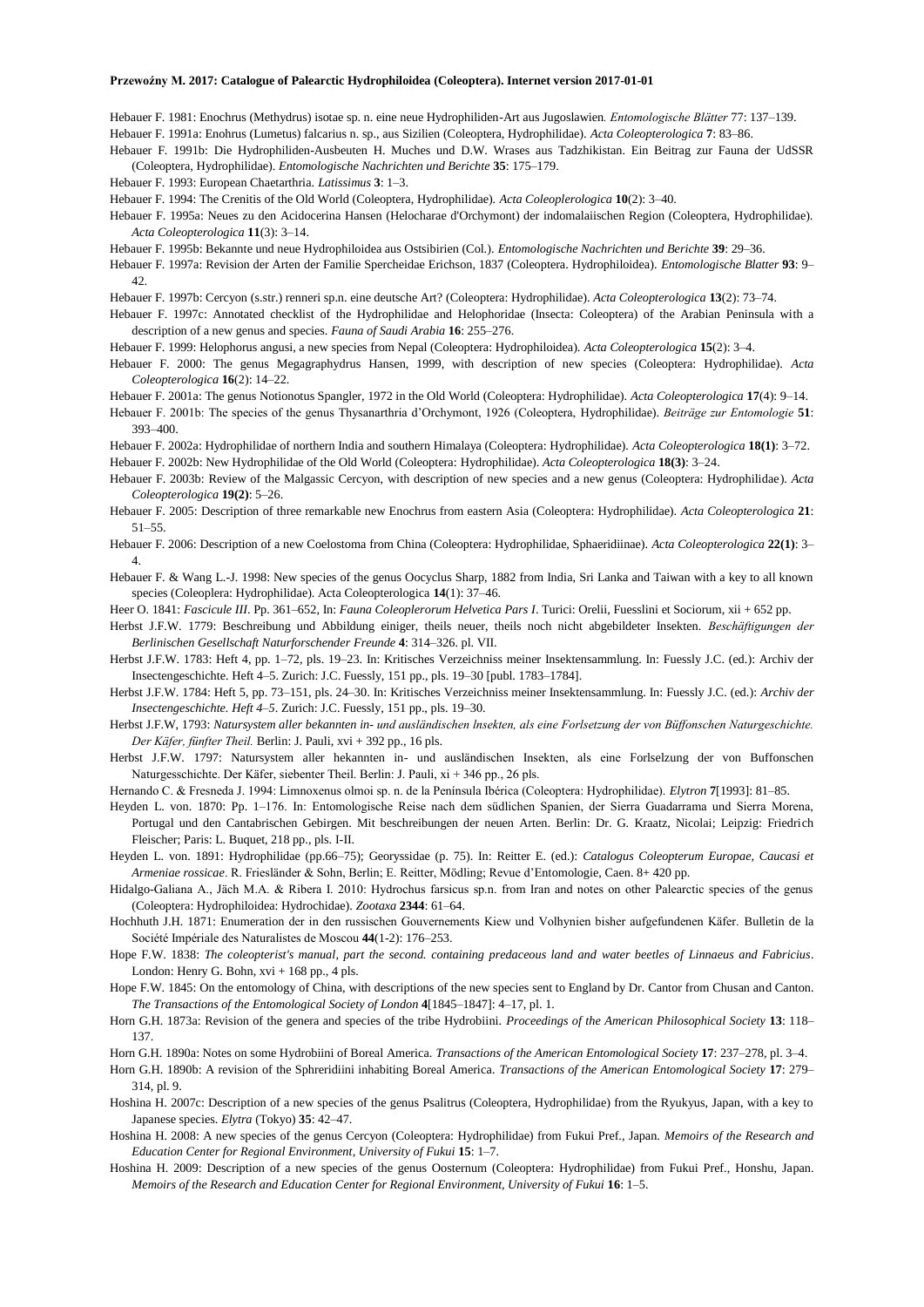- Hoshina H. 2011: A new species of the genus Oosternum (Coleoptera, Hydrophilidae) from Ryukyus, Japan. *Japanese Journal of Systematic Entomology* **17**: 231-235.
- Hoshina H. & Satô M. 2004: Two new species of the genus Oosternum (Coleoptera: Hydrophilidae) from Japan. *Memoirs of the Research and Education Center for Regional Environment, University of Fukui* **11**: 9–15.
- Hoshina H. & Satô M. 2005: Taxonomic notes of the genus Oosternum (Coleoptera: Hydrophilidae) from Japan. *Memoirs of the Research and Education Center for Regional Environment Fukui University* **12**: 1–9.
- Hoshina H. & Satô M. 2006: A taxonomic study of the genus Armostus (Coleoptera: Hydrophilidae) from Japan. *Coleopterists Bulletin* **60**: 95–104.
- Houlbert C. 1922: Les coléoptères d'Europe France et regions voisines. Anatomie générale; classification et tableaux génériques illustrés. In: Toulouse D. (ed.) *Encyclopédie Scientifique. Tome second.* G. Doin, Paris, 340+xii pp.
- Hubenthal W. 1911b: Beschreibungen neuer europäischer Coleopteren und Bemerkungen zu bekannten Arten. *Entomologische Blätter* **7**: 185–193.
- lablokoff-Khnzorian S.M. 1962b: Novye vidy zhestkokrylykh iz Zakavkazya. New species of Coleoptera from Transcaucasus (Insecta-Coleoptera). *Zoologicheskiy Sbornik Zoologicheskiy Institut, Akademii Nauk Armyanskoy SSR* **12**: 99–124.
- ICZN 1990: Opinion 1577. (Case 2607) Hydrobius Leach, 1815 (Insecta, Coleoptera): Dytiscus fuscipes Linnaeus, 1758 conserved as type species, and Berosus Leach, 1817 (Insecta, Coleoptera): conserved. *Bulletin of zoological nomenclature* **47**(1): 71–72
- Illiger J.K.W. 1798: *Verzeichniss der Käfer Preussens. Entworfen von Johann Gottlieb Kugelann. Apotheker in Ostlerode. Mit einer Vorrede des Professors und Pagenhofmeisters Hellwig in Braunschweig, und dem angehängen Versuche einer natlürlischen Ordnungs- und Gattungs-Folge der lnsecten*. Halle: J.J. Gebauer, xlii + 510 + [I] pp.
- llliger J.K.W. 1801: Nachtrag und Berichtigungen zum Verzeichnisse der Kafer Preussens. *Magazinfiir Inseklenkunde* 1: 1–94.
- İncekara U. 2008: A new species of Helophorus Fabricius, 1775 (Coleoptera: Helophoridae) from Turkey, with remark to the key to subgenera in Angus (1992). *Entomological News* **119**: 420–424.
- İncekara M., Mart A. & Erman O. 2005: Helophorus erzurumicus sp. n., a new species from Turkey and some notes on H. ponticus Angus, 1988 (Coleoptera: Hydrophilidae). *Aquatic Insects* **27**: 43–46.
- İncekara M., Mart A., Polat A., Aydoğan Z., Türken H., Taşar G.E. & Bayram S. 2011: Studies on Turkish Hydrophilidae (Coleoptera) IV. Genus Berosus Leach, 1817 with description of a new species: Berosus dentalis sp. n. *Turkish Journal of Entomology* **35**: 231–244.
- İncekara M., Mart A., Polat A. & Karaca H. 2009: Turkish hydrophilidae (Coleoptera) III. genus Hydrochara Berthold, 1827 with the description of a new species, Hydrochara major sp.n. *Turkish Journal of Zoology* **33**: 315–319.
- Jayaswal K.P. 1972: On the two new species of the Hydrophilid Beetle (Coleoptera: Hydrophilidae). *Zoologischer Anzeiger* **189**: 409–412.
- Ji L. & Jäch M.A. 1998: Epimetopidae: Synopsis of the genus Eumetopus Balfour-Browne (Coleoptera). Pp. 195-205. In: Jäch M.A. & Ji L. (eds.): *Water Beetles of China*, *Vol. 2*. Vienna: Zoologisch-Botanische Gesellschaft in Österreich and Wiener Coleopterologenverein, 371 pp.
- Ji L. & Komarek A. 2003: Hydrophilidae: II. The Chinese species of Crenitis Bedel, with descriptions of two new species, pp. 397–409. In: Jäch M.A. & Ji L. (eds.): *Water beetles of China, Vol. 3*. Wien: Zoologisch-Botanische Gesellschaft in Österreich and Wiener Coleopterologenverein, vi+572 pp.
- Ji L. & Schödl S. 1998: Hydrophilidae: Faunistic notes on Hydrocassis Deyrolle & Fairmaire and Ametor Semenov, with descriptions of new species (Coleoptera). Pp. 207–218. In: Jäch M.A. & Ji L. (eds.): *Waler Beelles of China, Vol. 2*. Vienna: Zoologisch-Botanische Gesellschaft in Österreich and Wiener Coleopterologenverein, 371 pp.
- Jia F.-L. 1994: [A new species of Amphiops Erichson in Fujian Province (Coleoptera: Hydrophilidae)]. *Wuyi Science Journal* **11**: 100–102 (in Chinese, English summary).
- Jia F.-L. 1995: Studies on Hydrobius Leach of China (Coleoptera: Hydrophilidae). *Journal of Sun Yatsen University*, Supplement **2**: 128– 133.
- Jia F.-L. 1996: A new note on genus Crenitis with a new species in China. *Acta Scientiarum Naturalium Universitatis Sunyatseni* **35**: 96–98 (in Chinese, English summary).
- Jia F.-L. 1997a: Taxonomy of the genus Anacaena (Coleoptera: Hydrophilidae) in China. *Entomotaxonomia* **19**: 104–110.
- Jia F.-L. 1997b: Coleoptera: Hydrophilidae. Pp. 644–650. In: Yang X. (ed.): *Insects of the Three Gorge Reservoir area of Yanglze river. Part I*. Chongqing: Chongqing Publishing House, xx + 974 pp. (in Chinese, English summary).
- Jia F.-L. 1998: A new genus Pseudopelthydrus gen. n. from Hainan Island, China (Coleoptera: Hydrophilidae: Hydrophilinae). *Chinese Journal of Entomalogy* **18**: 225–230.
- Jia F.-L. 2002: Dactylosternum pui (Coleoptera: Hydrophilidae: Sphaeridiinae), a new species in China. *Entomologia Sinica* **9**: 65–68.
- Jia F.-L. 2010: Megagraphydrus puzhelongi, sp. n., a new water scavenger beetle from China (Coleoptera: Hydrophilidae: Hydrophilinae). *Zootaxa* **2498**: 65–68.
- Jia F.-L. 2014: A revisional study of the Chinese species ofAmphiops Erichson (Coleoptera, Hydrophilidae, Chaetarthriini). *Journal of Natural History* **48**: 1085-1101.
- Jia F.-L., Aston P. & Fikáček M. 2014: Review of the Chinese species of the genus Coelostoma Brullé, 1835 (Coleoptera: Hydrophilidae: Sphaeridiinae). *Zootaxa* **3887**(3): 354–376.
- Jia F.-L., Gentili E. & Fikáček M. 2013: The genus Laccobius in China: new species and new records (Coleoptera: Hydrophilidae). *Zootaxa* **3635**: 402–418.
- Jia F.-L., Fikáček M. & Ryndevich S. K. 2011: Taxonomic notes on Chinese Cercyon: description of a new species, new synonyms and additional faunistic records (Coleoptera: Hydrophilidae: Sphaeridiinae). *Zootaxa* **3090**: 41–56.
- Jia F.-L., Fikáček M. & Song K.-Q. 2013: Hemisphaera orientalis new species, the first species of Hemisphaera from the Oriental region (Coleoptera: Hydrophilidae: Chaetarthriini). Journal of the Kansas Entomological Society 86: 301–306.
- Jia F. & Lin R. 2015a: Additions to the review of Chinese Enochrus, with description of a new species (Coleoptera, Hydrophilidae, Enochrinae). *ZooKeys* **480**: 49–57
- Jia F. & Lin R. 2015b: Cymbiodyta lishizheni sp. nov., the second species of the genus from China. *Zootaxa* **3985** (3): 446–450.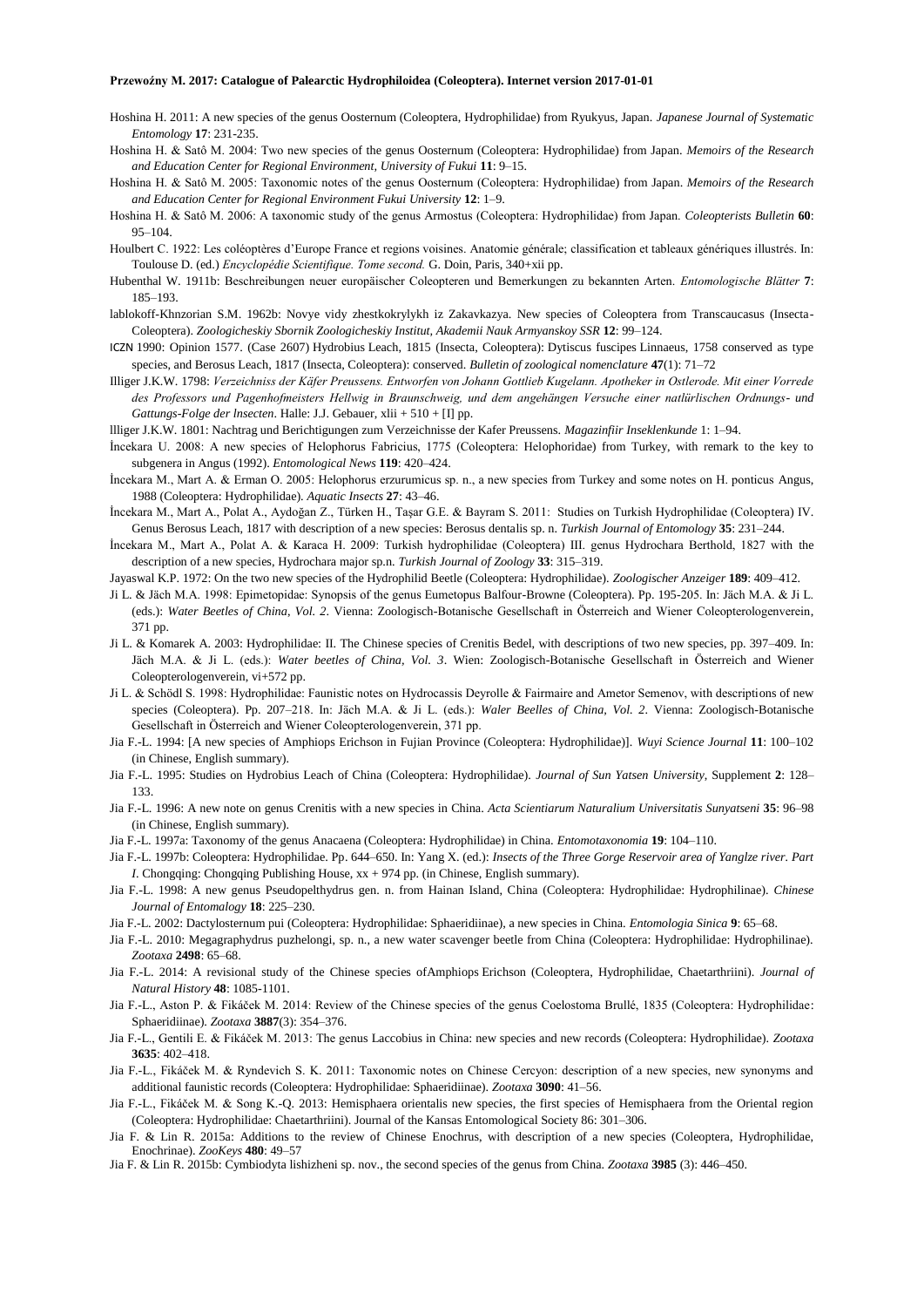- Jia F., Lin R., Li B. & Fikáček M. 2015: A review of the omicrine genera Omicrogiton, Mircogioton and Peratogonus of China (Coleoptera, Hydrophilidae, Sphaeridiinae). ZooKeys **511**: 99–116.
- Jia F.-L. & Maté J. F. 2012: A new species of Oocyclus Sharp from Southeastern China (Coleoptera: Hydrophilidae). *Zootaxa* **3509**: 81–84.
- Jia F.-L. & Pu Z. 1997: [new taxa]. In: Jia F., Wu W. & Pu Z.: Notes on Berosus Leach in China with four new species (Coleoptera: Hydropilidae). *Acta Entomologica Sinica* **40**: 189–194 (in Chinese, English summary).
- Jia F.-L., Song K.-Q. & Gentili E. 2013: A new species of Laccobius Erichson, 1837 from China (Coleoptera: Hydrophilidae). *Zootaxa* **3734**: 91–95.
- Jia F.-L. & Short A.E.Z. 2009: Description of Hydrobius orientalis sp. n., the first species of the subtribe Hydrobiusina from the Oriental Region (Coleoptera: Hydrophilidae: Hydrophilini). *Aquatic Insects* **31**: 25–29.
- Jia F.-L. & Short A. E. Z. 2011a: Description of Cymbiodyta orientalis sp.n., the first species of the genus from the Oriental region (Coleoptera: Hydrophilidae). *Entomological News* **4**: 348–351.
- Jia F.-L. & Short A. E. Z. 2011b: Notionotus attenuatus sp. n. from southern China with a key to the Old World species of the genus (Coleoptera: Hydrophilidae). *Zootaxa* **2830**: 55–58.
- Jia F.-L. & Short A. E. Z. 2013: Enochrus algarum sp. nov., a new hygropetric water scavenger beetle from China (Coleoptera: Hydrophilidae: Enochrinae). *Acta Entomologica Musei Nationalis Pragae* **53**: 609–614.
- Jia F., Tang Y. & Minoshima Y.N.. 2016: Description of three new species of *Crenitis* Bedel from China, with additional faunistic records for the genus (Coleoptera: Hydrophilidae: Chaetarthriinae). *Zootaxa* **4208**(6): 561–576.
- Jia F.-L. & Wang Y. 2010: A revision of the species of Enochrus (Coleoptera: Hydrophilidae) from China. *Oriental Insects* **44**: 361–385.
- Jia F.-L. & Wu W. 1999: Notes on Hydrochidae of China, with description of a new species (Coleoptera, Hydrophiloidea). *Acta Entomologica Sinica* **42**: 307–310 (in Chinese, English summary).
- Jia F.-L., Wu W. & Pu Z. 1998: The genus Pachysternum Motschulsky of China (Coleoptera: Hydrophilidae: Sphaeridiinae). Acta Scientiarum Naturalium Universitatis Sunyatseni **37**: 125–127 (in Chinese, English summary).
- Jia F.-L., Wu W. & Pu Z.-L. 2001: Anchorosternum, gen. nov. from China (Coleoptera: Hydrophilidae: Sphaeridiinae). *Oriental Insects* **35**: 155–158.
- Jia F.-L. & Zhao Sh. 2007. (Hydrochidae and Hydrophilidae). Pp. 251–255. In: Li Z., Yang M. & Jin D. (eds.): *Insects from Leigongshan landscape.* Guizhou Science and Technology Publishing House, Guiyang, 759 pp (in Chinese, English abstract).
- Jia F.-L. & Zhao S. 2013: Taxonomic notes on Chinese Ametor and Hydrocassis (Coleoptera: Hydrophilidae: Sperchopsini). *Acta Entomologica Musei Nationalis Pragae* **53**: 127–139.
- Jordan K. 1894: New species of Coleoptera from the Indo- and Austro-Malayan Region, collected by William Doheny. *Novitates Zoologicae* **1**: 104–122, pl. VIII.
- Kamite Y., Ogata T. & Hikida N. 2007: Two new species of the genus Laccobius (Coleoptera, Hydrophilidae) from Japan. *Elytra* (Tokyo) **35**: 34–41.
- Kamiya K. 1935: Insects of Jehol (VI) Order Coleoptera (I). Family Hydrophilidae. In: *Reports of the first scientific expedition to Mauehoukuo*. Section V. Division I. PartX. Article 45.5 pp.
- Kiesenwetter E.A.H. von. 1858b: [new taxa]. In: Kraatz G.: Beitrag zur Käferfauna Griechenlands. Zweites Stück: Palpicomia, Silphales, Scydmaenidae, Pselaphidae, Staphylinidae. *Berliner Enlomologische Zeitschrift* **2**: 37–67.
- Kiesenwetter E.A.H. von. 1870: [new taxon]. In: Heyden L.: Entomologische Reise nach dem südlichen Spanien, der Sierra Guadarrama und Sierra Morena, Portugal und den Cantabrischen Gebirgen, mit Beschreibungen der neuen Arten. Berlin: Dr. G. Kraatz, Nicolai; Leipzig: Friedrich Fleischer; Paris: L. Buquet, 218 pp., pls. 1–2.
- Kniž [ = Knisch] A. 1909: [new taxa]. *Verhandlungen der Kaiserlich-Königliehen Zoologisch-Botanischen Gesellschaft in Wien* **59**: Sitzber. (297)–(299).
- Kniž [ = Knisch] A. 1910a: Helophorus (Atractelophorus) nivalis novo subspec. Apfelbecki Kniz. *Verhandlungen der Kaiserlich-Königlichen Zoologisch-Botanischen Gesellschaft in Wien* **60**: Sitzber. (51)–(52).
- Kniž [ = Knisch] A. 1910b: Über einige von Dr. Erich Zugmayer in Tibet und Turkestan gesammelte Hydrophiliden. *Zoologische Jahrbücher (Abteilung für Systematik, Geographie und Biologie der Thiere)* **29**: 451–454.
- Kniž [ = Knisch] A. 1912: Beschreibungen eines neuen Subgenus und zweier neuer Arten paläarktischer Hydrophiliden. *Verhandlungen der Kaiserlich-Königlichen Zoologisch-Botanischen Gesellschaft in Wien* **61**[1911]: Sitzber. (168)–(170).
- Kniž [ = Knisch] A. 1914: Neue paläarktische Hydrophiliden. *Verhandlungen der Kaiserlich-Königliehen Zoologisch-Botanischen Gesellschaft in Wien* **64**: Sitzber. (114)–(117).
- Kniž [ = Knisch] A. 1919: Zur Kenntnis der palaearktischen Hydrophiliden. *Entomologische Blatter* **15**: 11–16.
- Knisch [ = Kniž] A. 1921a: Die exotischen Hydrophiliden des Deutschen Entomologischen Museums (Col.). *Archiv für Naturgeschichte (A)* **85**(8) [1919]: 55–88
- Knisch [ = Kniž] A. 1921b: Über die Gattung Hydrocyclus Sharp (Col. Hydrophilidae op. 9). *Entomologiseher Anzeiger* **1**: 99–107.
- Knisch [ = Kniž] A. 1922: Hydrophiliden-Studien. (Op. 10.). Archiv für Naturgeschiehte (A) 88: 87–126.
- Knisch [ = Kniž] A. 1924a: Pars 79: Hydrophilidae. In: Junk W. & Schenkling S. (eds): *Coleopterorum Catalogus. Volumen XIV*. Berlin: W. Junk, 306 pp.
- Knisch [ = Kniž] A. 1924b: Neue Palpicornier aus dem südlichen Himalaya. (Col. Hydrophilidae. Op. 15.). *Wiener Entomologische Zeitung* **41**: 29–41.
- Knisch [ = Kniž] A. 1924c: Neue neotropische Palpicornier (Col. Hydrophilidae Op. 15). *Wiener Entomologische Zeitung* **41**: 114–140.
- Knisch [ = Kniž] A. 1925: Neue Palpicornier aus dem äquatorialen Orient (Col. Hydrophilidae Op. 17). *Treubia* **6**: 199–206.
- Knisch [ = Kniž] A. 1927: Neue Hydrophiliden Der Orientalfauna. *Spolia Zeylanica* **14**: 129–133.
- Kolbe H.J. 1886: Beiträge zur Kenntniss der Coleopteren-Fauna Koreas. *Archiv für Naturgeschichte* **52**: 139–239.
- Kolenati F.A.R. 1846b: Meletemata enlomologica. Fascicule V. Insecta Caucasi. Coleoptera,. Dermaptera, Lepidoptera, Neuroplera,. Mutillidae. Aphaniptera, Anoplura. Petropoli: Typis Irnperialis Academiae Scientarium, [8] + iii + 169 pp., pls. XVII–XIX.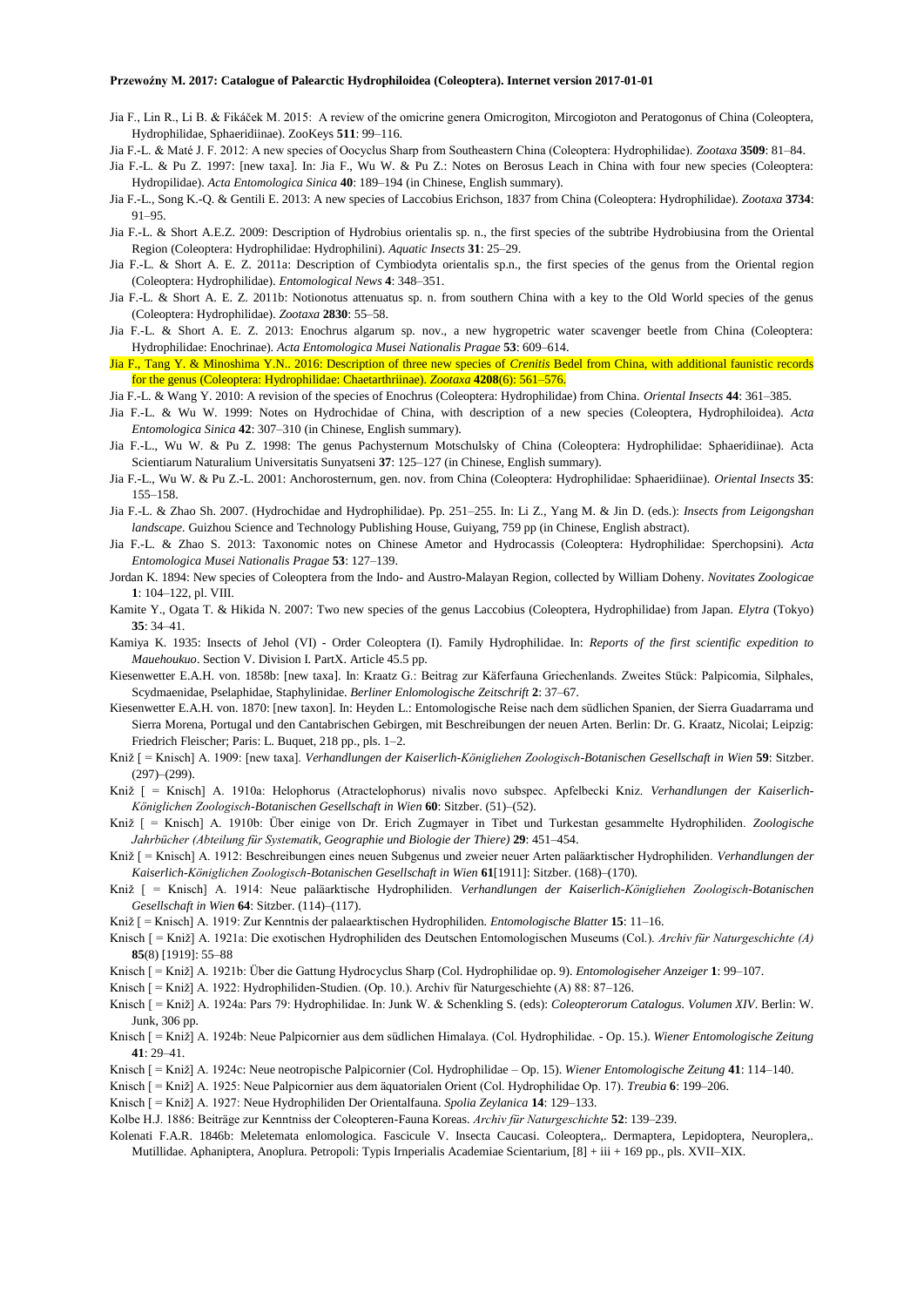- Kollar V. & Redtenbacher L. 1844: Aufzählung und Beschreibung der von Freiherrn Carl v. Hügel auf seiner Reise durch Kaschmir und das Himalayagebirge gesammelten Insecten. Pp. 393–564. In: Hügel C.F. von. (ed.): *Kaschmir und das Reich der Siek. Vierler Band, Zweite Abtheilung*. Stuttgart: Hallberger, pp. 244–586 [1844], 587–865 + [6], 1 map, pls. I-XXVII.
- Komarek A. 2006: Taxonomic Revision of Anacaena Thomson, 1859. III. The Indian Subcontinent. (Coleoptera: Hydrophilidae). *Koleopterologische Rundschau* **76**: 283–314.
- Komarek A. 2011: Taxonomic revision of Anacaena Thomson, 1859: VIII: Taiwan (Coleoptera: Hydrophilidae). *Koleopterologische Rundschau* **81**: 229–236.
- Komarek A. 2012: Taxonomic revision of Anacaena Thomson, 1859. IX. The People's Republic of China (Coleoptera: Hydrophilidae). *Koleopterologische Rundschau* **82**: 235–284.
- Kôno H. 1936: H. Sauter's Formosa-Ausbeute: Georyssidae. (Coleoptera). *Arbeiten über Morphologische und Taxonumische Entomologie aus Berlin-Dahlem* **3**: 53–54.
- Kraatz G. 1883: Allocotocerus novo gen. Hydrophilidarurn. *Deutsche Entomologische Zeitschrift* **27**: 14–15.
- Krauss H. 1900a: Coleopterologische Beiträge zur Fauna austriaca. *Wiener Entomologische Zeitung* **19**: 239–241.
- Krynicki J. 1832: Enumeratio Coleopterorum Rossiae meridionalis et praecipue In Umversitatis Caesareae Charcoviensis circulo obvenientium, quae annorum 1827–1831 spatio observavit. Bulletin de la Société Impériale des Naluralistes de Moscou **5**: 65–179, pl. II–III.
- Kugelann J.G. 1794: Verzeichniss der in einigen Gegenden Preussens bis jetzt entdeckten Käfer-Arten, nebst kurzen Nachrichten yon denselben. *Neustes Magazin für die Liebhaber der Enlomologie, herausgegeben von D.H. Schneider* **1**: 513–582.
- Kugelann J.G. 1798: [new taxa]. In: IIliger J.C.W.: *Verzeichniss der Käfer Preussens. Entworfen von Johann Gottlieb Kugelann, Apotheker in Osterode. Mit einer Vorrede des Professors und Pagenhofmeister Hellwilg in Braunschweig, und dem angehängten Versuche einer natürlichen Ordnungs- und Gattungs-Folge der Insekten*. Halle: J.J. Gebauer, xlii + 510 pp.
- Küster H.C. 1844: *Die Käfer Europa's. Nach der Naturbeschrieben*. Erster Band [sic]. Nürnberg: Bauer & Raspe, [12] + 100 leafs, 2 pls. [28 Hefts published 1844–1855, each species numbered, one per leaf].

Küster H.C. 1845: *Die Käfer Europa's. Nach der Natur beschrieben*. Zweites Heft. Nürnberg: Bauer & Raspe, [6] + 100 leafs, 2 pls.

Küster H.C. 1847: *Die Käfer Europa's. Nach der Naturbeschrieben*. Zwolftes Heft. Nürnberg: Bauer & Raspe, [4] + 100 leafs, 2 pls.

- Küster H.C. 1848a: *Die Käfer Europa's. Nach der Naturbeschrieben*. Dreizehntes Heft. Nürnberg: Bauer & Raspe, [4] + 100 leafs, 2 pls.
- Küster H.C. 1848b: *Die Käfer Europa's, Nach der Natur beschrieben*. Vierzehntes Heft. Nürnberg: Bauer & Raspe, [4] + 100 leafs, 2 pls.
- Küster H.C. 1849b: *Die Käfer Europa's. Nach der Natur beschrieben*. Achtzehntes Heft. Nürnberg: Bauer & Raspe, [4] + 100 leafs, 2 pls.
- Küster H.C. 1851a: *Die Käfer Europa's. Nach der Natur beschrieben*. Zweiundzwanzigstes Heft. Nürnberg: Bauer & Raspe, [4] + 100 leafs, 3 pls.
- Küster H.C. 1851b: *Die Käfer Europa's. Nach der Natur beschrieben*. Dreiundzwanzigstes Heft. Nürnberg: Bauer & Raspe, [4] + 100 leafs, 3 pls.
- Küster H.C. 1852: *Die Käfer Europa's. Nach der Natur beschrieben*. Fünfundzwanzigstes Heft. Nürnberg: Bauer & Raspe, [4] + 100 leafs, 2 pls.
- Kuwert A. 1885: Beiträge zur Kenntniss der Helophoren aus Europa und den angrenzenden Ländern. *Wiener Entomologische Zeitung* **4**: 229–232, 261–264, 309–312.
- Kuwert A. 1886a: Beiträge zur Kenntniss der Helophoren aus Europa und den angrenzenden Ländern. *Wiener Entomologische Zeitung* **5**: 90–-92, 135–139, 169.
- Kuwert A. 1886b: General-Uebersicht der Helophorinen Europas und der angrenzenden Gebiete. *Wiener Entomologische Zeitung* **5**: 221– 228, 247-250,281-285.
- Kuwert A. 1887b: Vier neue Helophorus-Arten. *Wiener Entomologische Zeitung* **6**: 165–168.
- Kuwert A. 1887c: Uebersicht der europäischen Hydrochus. *Deutsche Entomologische Zeitschrift* **31**: 289–292.
- Kuwert A. 1888a: Tre nuovi coleotteri di Sicilia. *Il Naturalista Siciliano* **8**[1888–1889]: 38–39.
- Kuwert A. 1888c: Uebersicht der Berosus-Arten Europas, der Mittelmeer-Fauna und der angrenzenden Lander. *Deutsche Entomologische Zeitschrift* **32**: 129–144.
- Kuwert A. 1888e: Generalübersicht der Philydrus-Arten Europas und der Mittelmeerfauna. *Deulsche Entomologische Zeilschrift* **32**: 273– 293.
- Kuwert A. 1889: Helochares nigritulus, n. sp. *Il Naturalista Siciliano* **9**[1889–1890]: 8–9.
- Kuwert A. 1890a: Bestimmungs-Tabellen der europäischen Coleopteren. XIX. Heft. Hydrophilidae. I. Abteilung: Hydrophilini. *Verhandlungen des Naturforschenden Vereins in Brünn* **28**[1889]: 1–121. [Also issued as reprmt: 121 pp. Brünn.]

Kuwert A. 1890b: Bestimmungs-Tabellen der europäischen Coleopteren. XX. Heft. Hydrophilidae. II. Abteilung: Sphaeridiini und Helophorini. *Verhandlungen des Naturforschenden Vereins in Brünn* **28**[1889]: 159–328. [Also issued as reprint: 172 pp. Brünn.]

- Kuwert A. 1892a: [new taxa]. In: Heyden L. von. XIV. Beitrag zur Coleopteren-Fauna von Turkestan. *Deutsche Enlomologische Zeitschrift* **1892**: 99–104.
- Kuwert A. 1892d: Philydrus carbonarius nov. sp. von Dresden. *Deutsche Entomologische Zeitschrift* **1891**: 364.
- Kuwert A. 1893a: Neue Coleopteren. *Societas Entomologica* **8**[1893–1894]: 17–18.

Kuwert A. 1893b: Die grossen Hydrophiliden des Erdballs des Genus Hydrous Leach. *Deutsche Entomologische Zeitschrift* **1893**: 81–93.

- Laicharting J.N.E. von. 1781: *Verzeichniss und Beschreibung der Tyroler-Insecten. 1. Theil, Käferartige 1nsecten*. *Vol. 1.* Zürich: J.C. Fuessly,  $xii + [1] + 248$  pp.
- Laporte [ = Castelnau] F.L.N. Caurnonr de. 1832: Mémoire sur cinquante espèces nouvelles ou peu connues d'insectes. *Annales de la Société Enlomologique de France* **1**: 386–415.
- Laporte [ = Castelnau] F.L.N. Caumont de. 1840a: Histoire naturelle des insectes coléoptères. Tome premier. In: *Histoire naturelle des animaux articulés, annelides, crustacés. arachnides, myriapodes et insectes. Tome troisième*. Paris: P. Duménil, cxxv + 324 pp.
- Laporte [ = Castelnau] F.L.N. Caumont de. 1840b: Histoire nalurelle des insectes coléoptères. Tome deuxieme. In: Histoire naturelle des animaux articulés, annelids, crustacés, arachnids, myriapodes et insectes. Tome troisième. Paris: P. Duménil, 563 + [1] pp., 38 pls.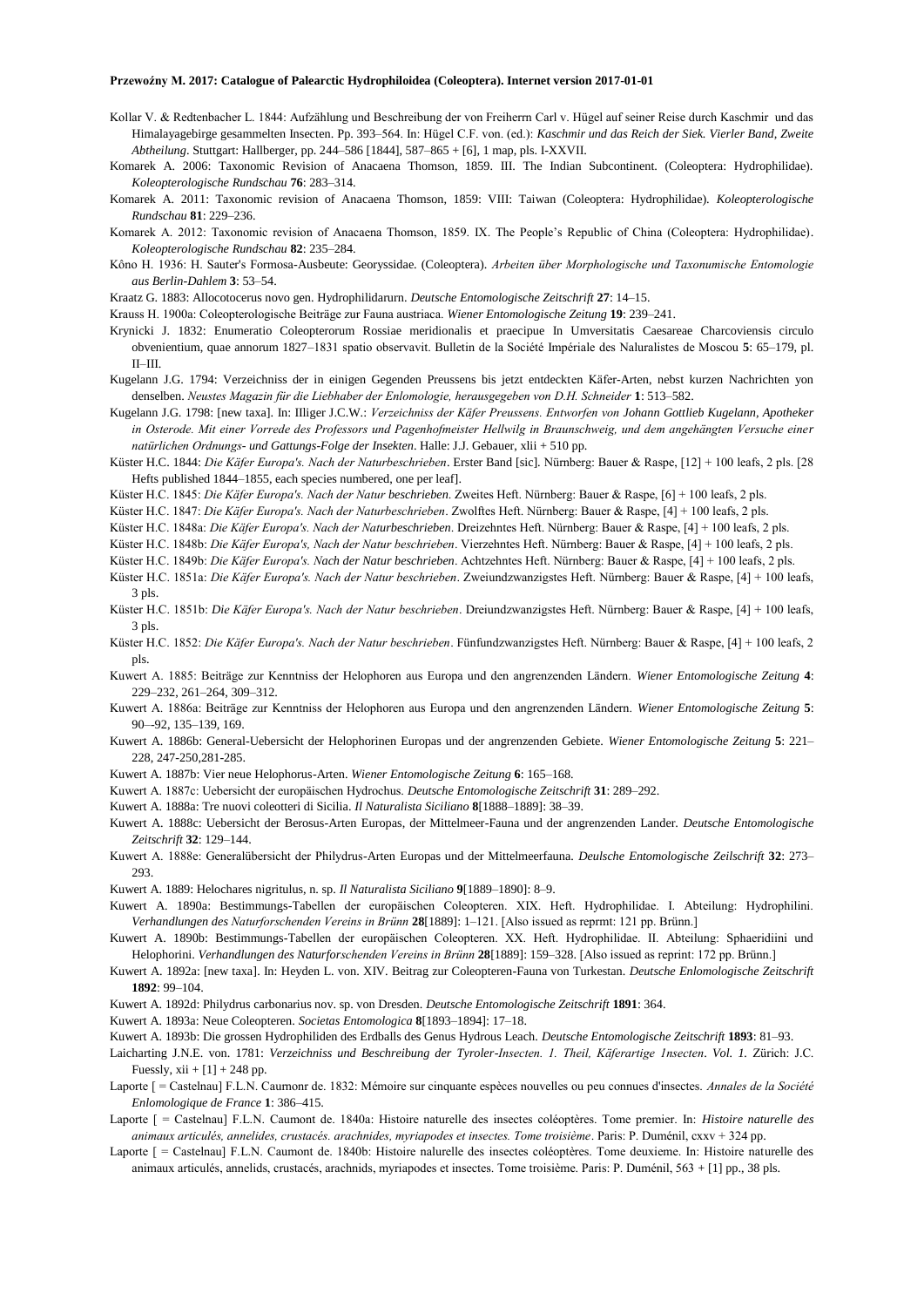- Latreille P.A. 1802: *Histoire nalurelle, générale et particulière des crustacés et des insectes. Tome troisième, FamilIes naturelles et genres*. Paris: F. Dufart, xii + 13-468 pp.
- Latreille P.A. 1809: *Genera crustaceorum et insectorum secundum ordinem naturalem in familias disposita, iconibus exemplisque plurimis explicata. Tomus quartus et ultimus*. Parisiis: A. Koenig, 399 pp.
- Latreille P.A. 1829: *Crustacés, arachnides et partie des insectes. In: Cuvier G.: Le règne animal distribué d'après son organisation, pour servir de base à l'histoire naturelle des animaux et d'introduction à l'anatomie comparée. Nouvelle édition, revue et augmentée. Tome IV*. Paris: Déterville, xxvii + [1] + 584 pp.
- Leach W.E. 1815: Entomology. Pp. 57-172. In: Brewster D. (ed,): *The Edinburgh encyclopaedia*. *Vol. 9.* Edinburgh: Balfour, 384 pp.
- Leach W.E. 1817: The Zoological Miscellany, being descriptions of new or interesting animals. Vol. III. London: R.P. Nodder,  $v + [1] + 151$ pp., pls. 121–150.
- LeConte J.L. 1850: General remarks upon the Coleoptera of Lake Superior. Pp. 201–242. In: Agassiz L.: Lake Superior: its physical character, vegetation, and animals, compared with those of other and similar regions. (With a narrative of the tour byJ. Elliot Cabot). Boston: Gould, Kendall and Lincoln,  $x + 428$  pp., 17 pl.
- LeConte J.L. 1855: Synopsis of the Hydrophilidae of the United States. *Proceedings of the Academy of Nalural Sciences of Philadelphia* **7**[1854]: 356–375.
- LeConte J.L. 1878b: [new taxa]. In: Hubbard H.G. & Schwarz E.A.: The Coleoptera of Michigan. *Proceedings of the American Philosophical Society* **11**: 593–669. pl. XV.
- Letzner K. 1840: [new taxon]. *Uebersicht der Arbeiten und Veränderungen der Schlesischen Gesellschaft für Vaterländische Kultur* **1840**: 81–82.
- Letzner K. 1884: Ueber Hydrophilus aterrimus Esch., var barbatus. *Jahresbericht der Schlesischen Gesellschaft für Vaterländische Kultur* **61**: 301–302.
- Lin R., Jia F. & Fikáček M. 2016: A review of *Elocomosta* Hansen with a description of a new species with reduced eyes from China (Coleoptera, Hydrophilidae, Sphaeridiinae). *ZooKeys* **607**: 81–92.
- Linnaeus C. 1758: *Systema naturae per regna tria naturae, secundum classes, ordines, genera species. cum characteribus, differentiis, synonymis, locis. Editio decima, reformata. Tomus I*. Holmiae: Laurentii Salvii, [4] + 824 + [1] pp.
- Linnaeus C. 1760: Fauna suecica sistens animalia Sueciae regni; Mammalia, Aves, Amphibia, Pisces, Insecta, Vermes. Distributa per classes et ordines, genera and species, cum differentiis specierum, synonymis auctorum, nominibus incolarum, locis natalium descriptlionibus insectorum. Editio alterna, auctior. Stockhohmiae: Laurentii Salvii, [49] + 578 pp.
- Linnaeus C. 1775: *Dissertatio Entomologica, Bigas Insectorum Sistens. (Resp. A. Dahl)*. Upsaliæ: Typis Edmannianis, iii + 7 pp., 1 pl.
- Liu Y.-B., Ji L.-Z. & Jing T.-Z. 2008: Morphological and molecular characrerization [sic!] of Hydrocassis mongolica, sp. nov. (Coleoptera: Hydrophilidae) from China. *Oriental Insects* **42**: 173–184.
- Łomnicki A.M. 1874: Wykaz dodatkowy chrząszczów galicyjskich. Sprawozdanie Komisyi Fizyjograficznéj. *Materyały do fizyografii krajowéj. Akademija Umiejętności W Krakowie* **8**: 12–18.

Łomnicki J. 1911: Przeglad wodo]ubków (Philydrus) Polski. (Synopsis des espèces Philydrus de Pologne.). *Kosmos, Warsawa* **36**: 263–273.

- Lucas P.H. 1846: *Histoire naturelle des animaux articulés. Deuxième partie. Insectes. In: Exploration scienlifique de l'Algérie pendant les années 1840, 1841,1842, publiée par ordre du Gouvernement et avec le concours d'une Commission Academique. Sciences Physiques. Zoologie II*. Paris: A. Bertrand, 590 pp., 47 pls.
- Lüderwaldt H. 1897: Eine neue Psammophila-Art und eine neue Varietat des Hydrous caraboides F. *Stettiner Entomologische Zeitung* **58**: 125–126.
- MacLeay W. J. 1873: Notes on a collection of insects from Gayndah. *The Transactions of the Entomological Society of New South Wales* **2**: 79–205.
- MacLeay W.S. 1825: *Annulosa Javanica or an attempt to illustrate the natural affinities and analogies of the Insects collected in Java by Thomas Horsfield, M.D.F.L. & G.S. and deposited by him in the Museum of the Honourable East-India Company*. London: Kingsbury, Parbury, and Allen, 50 pp., 1 pl.
- Makhan D. 1992: Twelve new Hydrochus-species from South America (Coleoptera: Hydrophilidae). *Phegea* **20**: 95–103.
- Makhan D. 1994: Descriptions of a new species in a new genus, Kiransus, and five new species of Hydrochus (Coleoptera, Hydrophilidae). *Zoological Studies* **33**: 160–164.
- Makhan D. 1995: Descriptions of ten new species of Hydrochus from different parts of the World (Coleoptera: Hydrochidae). *Phegea* **23**: 187–193.
- Makhan D. 1996: Description of three new species of Hydrochus (Coleoptera: Hydrochidae). *Phegea* **24**: 183–185.
- Makhan D. 1998a: Three new genera and two new species of Hydrochidae from different parts of the World (Coleoptera*). Annales Historico-Naturales Musei Nalionalis Hungarici* **90**: 139–150.
- Makhan D. 2001a: A new genus Rishihydroius and three new Hydrochus species (Coleoptera: Hydrochidae) from Africa. *Bangladesh Journal of Zoology* **29**: 83–95.
- Makhan D. 2001b: A new genus, Soesilius, and a new species of Hydrochidae (Coleoptera) from America. *Russian Entomological Journal* **10**: 389–393.
- Makhan D. 2004: Hydrochidae of the World, Dryopidae and Hydrophilidae (Coleoptera). *Calodema* **2**: 11–26.
- Makhan D. 2007a. Aschnaia soesilae gen. et sp. nov. from India (Coleoptera: Hydrophilidae). *Calodema Supplementary Paper* **55**: 1–4.
- Malcolm S.E. 1980: Oreomicrus new genus, and elaboration of the tribe Omicrini (Coleoptera: Hydrophilidae: Sphaeridiinae). *Annals of the Entomologlcal Society of America* **73**: 185–188.
- Malcolm S.E. 1981: Some Omicrini from the Oriental and Pacific regions (Coleoptera: Hydrophilidae: Sphaeridiinae). *The Pan-Pacific Entomologist* **57**: 260–268.
- Mannerheim C.G. 1852a: Insectes coléoptères de la Siberie orientale, nouveaux ou peu connus, deceits. Decades tertia, quarta et quinta. *Bulletin de la Société Impériale des Naturalistes de Moscou* **25**(2): 273–309.
- Mannerheim C.G. 1852b: Zweiter Nachtrag zur Kaefer-Fauna der Nord-Amerikanischen Laenderdes Russischen Reiches. *Bulletin de la Société Impériale des Naturalistes de Moscou* **25**(1): 283–387.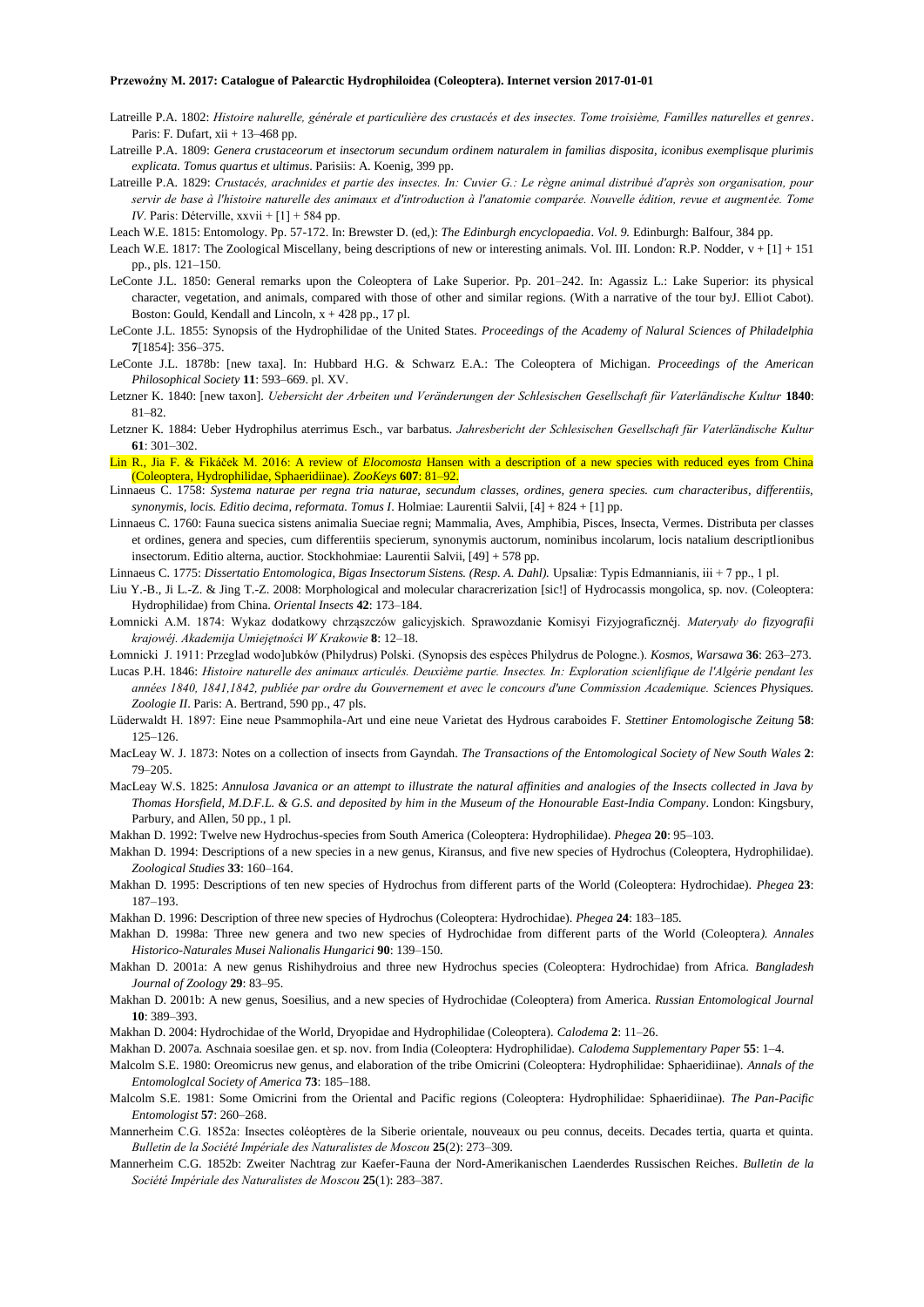- Mannerheim C.G. von. 1853: Dritter Nachtrag zur Kaefer-Fauna der Nord-Amerikanischen Laender des Russischen Reiches. *Bulletin de la Société Impériale des Naturalisles de Moscou* **26**(3–4): 95–273.
- Marcuzzi G. 1941: Gli Sphaeridium dell'Africa Orientale (Col. Hydrophil.). *Annali del Museo Civico di Storia Naturale "Giacomo Doria"* **61**[1941–1943]: 102–115, pl. III-IV.
- Marjanian M. A. 2009: K faune vodolyubov roda Paracymus Thomson (Coleoptera, Hydrophilidae) Armenii. (On the hydrophilid genus Paracymus Thomson (Coleoptera, Hydrophilidae) of the fauna of Armenia). *Entomologicheskoe Obozrenie* **88**: 118–125 (in Russian, English abstract). [English translation: Marjanian M. A. 2009: On the hydrophilid genus Paracymus Thomson (Coleoptera, Hydrophilidae) of the fauna of Armenia. *Entomological Review* **89**: 72–78].
- Marsham T. 1802: *Entomologia Britannica, sistens insecta Britanniae indigena, secundum methodum Linnaeanam disposita. Tomus I. Coleoptera*. Londini: Wilks & Taylor, xxxi + 547 + [1] pp.
- Mart A., İncekara U. & Erman O. 2003: A new species of Laccobius Erichson, 1837 (Coleoptera: Hydrophilidae: Hydrophilinae). *Aquatic Insects* **25**: 75–80.
- Mart A., İncekara U. & Karaca H. 2010: A new species and new records of Hydrophilidae (Coleoptera) from Turkey. *Turkish Journal of Zoology* **34**: 297–303.
- Mathieu C.M.J. 1858: Catalogue de la famille des Hydrophilidées de la Belgique suivi du catalogue des Elmidées, Parnidées et Heteroceridées. *Annales de la Société Entomologique Belge* **2**: 29–44.
- Matsui E. 1986: Notes on some new Hydrophiloidea from Japan (Coleoptera). Pp. 81–90. In: Papers *on Entomology presented to Prof. Takehiko Nakane in Commemoration of his Retirement*. Tokyo: Japanese Society of the Coleopterology.
- Matsui E. 1993: A new species of the genus Laccobius (Coleoptera, Hydrophilidae) from the Ryukyu Islands, Japan. *Elytra* **21**: 319–321.
- Matsui E. 1994: Three new species of the genus Enochrus from Japan and Taiwan (Coleoptera: Hydrophilidae). *Transactions of lhe Shikoku Entomological Society* **20**: 215–220.
- Matsui E. 1995: A new species of the genus Helochares (Coleoptera, Hydrophilidae) from Japan, with a key to the Japanese species of the subgenus Hydrobaticus. *Special Bulletin of lhe Japanese Society of Coleopterology* **4**: 317–322.
- Matsui E. & Nakane T. 1985: Notes on some species of Hydrophilidae in Japan (Insecta, Coleopera). *Report of Faculty of Science, Kagoshima University (Earth Sci. Biol.)* **18**: 89–95.
- McCorkle D.V. 1970: [new taxa]. In: Angus R.B.: Revisional studies on East Palearctic and some Nearctic species of Helophorus F. (Coleoptera: Hydrophilidae). Ergebnisse der zoologischen Forschungen von Dr. Z. Kaszab in der Mongolei (No. 226*). Acta Zoologica Academiae Scientiarum Hungaricae* **16**: 249–290.
- Melsheimer F.E. l844b: Descriptions of new species of Coleoptera of the United States (continued). *Proceedings of the Academy of Natural Sciences of Philadelphia* **2**[ l844–l845]: 98–118.
- Ménétriés E. l832: *Catalogue raisonné des objets de zoologie recueillis dans un voyage au Caucase et jusqu'aux frontieres actuelles de la Perse entrepris par ordre de S.M. l'Empereur*. St. Pérersbourg: L'Academie Impériale des Sciences, [2] + 271 + xxxii + iv + [1] pp,

Miller L. 1852a: [new taxon]. *Verhandlungen des Zoologisch-Botanischen Vereins in Wien* **1**[1851]: 10, 109–113.

- Miller L. 1881: [new taxa]. In: Reitter E.: Neue und seltene Coleopteren, im Jahre 1880 in Süddalmatien und Montenegro gesammelt und beschrieben. *Deutsche Entomologische Zeitschrift* **25**: 177–230.
- Minoshima Y.N. 2016: Taxonomic review of *Agraphydrus* from Japan (Coleoptera: Hydrophilidae: Acidocerinae). *Entomological Science* **19**: 351-366.
- Minoshima Y. & Fujiwara J. 2009: Discovery of water scavenger beetle genus Megagraphydrus Hansen (Coleoptera, Hydrophilidae) from Japan, with description of a new species. *Elytra* (Tokyo) **37**: 53–64.
- Minoshima Y.N., Komarek A. & Ôhara M. 2015: A revision of Megagraphydrus Hansen (Coleoptera, Hydrophilidae): synonimization with Agraphydrus Régimbart and description of seven new species. *Zootaxa* **3930** (1): 001–063.
- Minozzi C. 1921: Nota su una quarta specie del genere Sphaeridium F. (Coleop. Hydrophilidae). *Bulleltino della Società Enlomologica Italiana* **53**: 53–57.
- Montrouzier X. 1860: Essai sur la faune entomologique de la Nouvelle-Calédonie et des íles de Pins, Art, Lifu, etc. *Annales de la Société Entomologique de France* (3) **8**: 229–308.
- Moroni B. J. C. 2000: Aporte al conocimiento de los coleopteros hidrofilidos Sphaeridiini de Chile. Andotypus perezdearcei n. sp. (Coleoptera: Hydrophilidae: Sphaeridiinae). *Revista Chilena de Entomologia* **26**: 23–27.
- Motschulsky V. de. 1843: Monographie du genre Georissus Latreille. *Bulletin de la Société Impériale des Naluralistes de Moscou* **16**: 645– 662, pls. xi-xii.
- Motschulsky V. de. 1845a: Remarques sur la collection de coléoptères russes de Victor de Motschulsky. Art. 1. *Bulletin de la Société Impériale des Naturalistes de Moscou* **18**(1-2): 3–127 pp., pls. 1–3 [errata: p. 549].
- Motschulsky V. de. 1849: Coléoptères reçus d'un voyage de M. Handschuh dans le midi de I'Espagne, énumérés et suivis de notes. *Bulletin de la Société Impériale des Naturalistes de Moscou* **22**(3): 52–163.
- Motschulsky V. de. 1853b: *Hydrocanthares de la Russie*. Helsingfors: Société de Literature Finnoise, 15 pp.
- Motschulsky V. de. 1854: Diagnoses de coléoptères nouveaux, trouvés par M.M. Tatarinoff et Gaschkéwitsh aux environs de Pékin. *Études Entomologiques* **2**[1853]: 44–51.

Motschulsky V. de. 1855b: Nouveautés. *Études Enlomologiques* **4**: 82–84.

- Motschulsky V. de. 1859a: Coléoptères nouveaux de la Californie. *Bulletin de la Société Impériale des Naturalistes de Moscou* **32**(2): 122– 185, 357–410, pl. 3–4.
- Motschulsky V. de. 1860a: Entomologie spéciale. Insectes des Indes orientales, et de contées analogues. *Études Entomologiques* 8[1859]: 25–118.
- Motschulsky V. de. 1860b: Coléoptères rapportés de la Siberie orientale et notamment des pays situés sur les bords du fleuve Amour par MM. Schrenck, Maack, Ditmar. Voznessenski etlc. In: Schrenck L.: *Reisen und Forschungen im Amur-Lande in den Jahren 1854–1856 im Auftrage der Keiserl. Akademie der Wissenschaften zu St. Pelersburg ausgeführl und in Verbindung mit mehreren Gelehrten herausgegeben. Band II. Zweile Lieferung. Coleopteren*. St. Petersburg: Eggers & Comp., pp. 80–257, pls VI-XL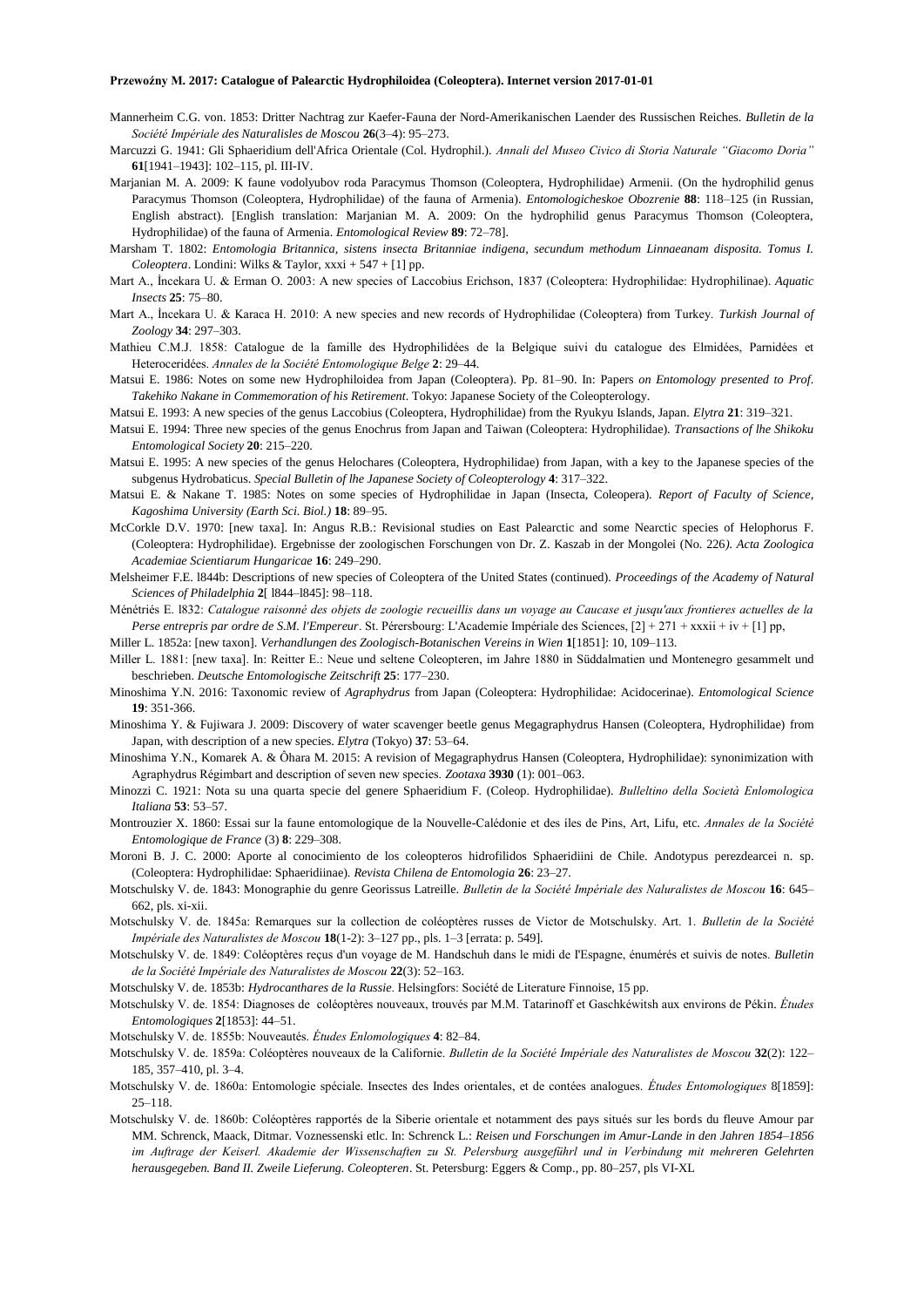Motschulsky V. de. 1861a: Essai d'un catalogue des insectes de I'île Ceylan. *Bulletin de la Société Impériale des Naturalistes de Moscou* **34**(1): 95–155, pl. Ix.

Motschulsky V. de. 1863: Essai d'un catalogue des insectes de l'île Ceylan (Suite). *Bulletin de la Société Impériale des Naturalistes de Moscou* **36**: 421–532.

Motschulsky V. de. 1866: Catalogue des insectes reçus du Japon. *Bulletin de la Société Impériale des Naturalistes de Moscou* **39**: 163–200.

Mouchamps R. 1958: Notes sur quelques Coelostoma (Brullé) (Coleopteres Hydrophilidae) principalement africains (12me note). *Bulletin de l'lnstitut Royal des Sciences Naturelles de Belgique* **34**(41): 1–36.

Mouchamps R. 1959: Remarques concernant les genres Hydrobiomorpha Blackburn et Neohydrophilus Orchymont (Coleopteres Hydrophilides). *Bulletin et Annales de la Société Royale d'Entomologie de Belgique* **95**: 295–335.

Müller J. [G.] 1924b: Nuovi coleotteri palaearctici. *Bollettino della Società Entomologica Italiana* **56**: 68–80.

Müller J. [G.] 1941b: Nuovi coleotteri delI'Africa orientale. *Atti del Museo Civico di Storia Naturale, Trieste* **14**: 319*–*352.

Müller O.F. 1776: *Zoologia Danicae prodromus, seu animalium Daniae et Norvegiae indigenarum characteres, nomina, et synonyma imprimis popularium*. Hafniae: Hallager, xxxii + 282 pp.

Mulsant E. 1844a: *Histoire naturelle des coléopteres de France. Palpicornies*. Paris: L. Maison; Lyon: Ch. Savy Jeune, 7 + 196 pp., 1 pl. (errata et addenda: 197).

Mulsant E. 1844b: Essai m onographique du genre Cyclonotum. *Annales de la Société Royal d'Agriculture, Histoire nalurelle et des Arts utiles de Lyon* **7**: 167–180.

Mulsant E. 1844c: Description de quelques Palpicornes inedits. *Annales de la Société Royal d'Agriculture, Histoire nalurelle et des Arts utiles de Lyon* **7**: 372–382,

Mulsant E. 1846: Histoire nalurelle des coléoptères de France. Sulcicolles.-Sécuripalpes. (With a suppl. to Palpicornes, Lamellicornes & Longicornes). Paris: Maison; Lyon: Ch. Savy Jeune, 24 + 306 pp., 1 pl. (pp. 281 ff. ( = suppl.) without pagination).

Mulsant E. 1851: Description d'une coléoptère nouveau de la famille des Hydrophiliens constituant un nouvelle coupe générique. *Memoires de l'Académie de Lyon, Classe des Sciences* (2) **1**: 75–76.

Mulsant E. 1853: Description de quelques espèeces inédites de Palpicomes constituant un genre nouveau dans la branche des Bérosaires. *Opuscules Entomologique* **2**: 173–180.

Mulsant E. & Rey C. 1858: Description de quelques espèces nouvelles de coléoptères du genre Bérose. Annales de la Société d'Agriculture de Lyon (3) **2**: 316–320. (The same article issued in Mulsant E. 1859: Opuscules Entomologique **9**: 58–62)

Mulsant E. & Rey C. 1861a: Description de quelques coléoptères nouveaux ou peo connus. *Opuscules Entomologiques* **12**: 47–92.

Mulsant E. & Wachanru A. 1852: Premières série de coleopteres nouveaux, ou peu connus. *Mémoires de l'Academie de Lyon, Classe des Sciences* (2) **2**: 1–17 [the same article issued in Opuscules Entomologiques **1**(1852): 161–177].

Murray A. 1859: List of Coleoptera received from Old Calabar, on the West Coast of Africa. *The Annals and Magazine of Natural History* (3) **4**: 116–123, 352–358.

Nakane T. 1963c: Hydrophilidae. Pp. 63–66, pl. 32–33. In: Nakane T., Ohbayashi K., Nomura S. & Kurosawa Y.: [*Iconographia Insectorum Japonicorum Colore naturali edita. Vol. 2 (Coleoplera)*]. Tokyo: Hokuryukan, 443 pp., 192 pls. (in Japanese).

Nakane T. 1965: New or litt1e-known Coleoptera from Japan and its adjacent regions. XXIII. *Fragmenta Coleopterologica Japonica* **13**: 51– 54.

Nakane T. 1966: New or little-known Coleoptera from Japan and its adjacent regions. XXIII (conlinuation). *Fragmenta Coleopterologica. Pars 14*: 55–58, *Pars 15*: 59.

Nakane T. 1968: New or little-known Coleoptera from Japan and its adjacent regions. XXVIII. *Fragmenta Coleopterologica. Pars 21*: 85– 86.

Nakane T. 1982: New or little-known Coleoptera from Japan and its adjacent regions. XXXV. *Report of Faculty of Science, Kagoshima University (Earth Sciences and Biology)* **15**: 101–111.

Nakane T. 1995: Notes on some little-known beetles (Coleoptera) in Japan. 13. *Kita-Kyûshû no Konchû* **42**: 41–46.

Nakane T. & Matsui E. 1986a: A new species of the genus Enochrus Thomson from Japan, with a key to the species of the genus in Japan (Insecta, Coleoptera, Hydrophilidae). *Journal of Law and Economics* **2**(2): 78–84.

Newbery E.A. 1908: On a new species of Laccobius, Er., with a table of the British species of the genus. *The Enlomologist's Monthly Magazine* **44**: 30–31.

Newton A.F. 2015: New Nomenclatural and Taxonomic Acts and Comments. Hydrophilidae, p. 1. In. Löbl I & Löbl D. (eds.): *Catalogue of Palaearctic Coleoptera. Volume 2. Hydrophiloidea – Staphylinoidea. Revised and Updated Edition.* Brill, Leiden Boston, 1702 pp.

Nietner J. 1856: Entomological Papers, [being chiefly descriptions of New Ceylon Coleoptera, with such Observations on their Habitats, &c., as appear in any way inleresling]. No. II. Colombo, 16 pp. [issued as separata July 1856; also issued in Journal of the Ceylon Branch of the Royal Asiatic Society of Bengal **25**[1856]: 523–554 and Madras Journal (Ser. 2) **1**[1857]].

Notman H. 1920b: Coleoptera collected at Windsor, Broome Co., N. Y., 26 May to 5 June, 1918, with notes and descriptions. *Journal of the New York Enlomological Society* **28**: 178–194.

Nyholm T. 1952: Cercyon Janssoni n. sp., eine neue Cercyon-Art aus Schweden (CoL, Hydrophilidae). *Entomologisk Tidskrift* **73**: 207–211.

Ochs G. 1923: Hydrophilus caraboides L. var. flaviventris m. nov. var. *Enlomologische Blätter* **19**: 46.

Olivier A.G. 1793: *Encyclopédie méthodique*. Histoire naturelle. Insectes. Tome septième. Pars 1. Paris: Panckoucke, 1-368. [pp. 369–827 in Pars 2 issued in 1797].

Olivier A.G. 1795: Entomologie, ou histoire naturelle des insectes, avec leur caractères génériques et spécfiques, leur description leur synonymie, et leur figure illumine. Coléoptères. Tome troisieme. Paris: Lanneau, 557 pp. [each genus with separate pagination; pp. ixxviii = errata + explanation of plates; the 65 corresponding plates issued in 1788 as vol. 7 (in part)].

Orchymont A. d'. 1911: Contribution it l'étude des genres Sternolophus Solier, Hydrophilus Leach, Hydrous Leach (Fam Hydrophilidre). *Mémoires de la Société Entomologique de Belgique* **19**: 53–72, pl. 6.

Orchymont A. d'. 1913: H. Sauter's Formosa-Ausbeute. Hydrophilidae (Col.). *Supplemenla Enlomologica* **2**: 1–18, pl. 1.

Orchymont A. d'. 1914: H. Sauter's Formosa-Ausbeute: Hydrophilidae (Col.) II*. Entomologische Mitteilungen* **3**: 322–328.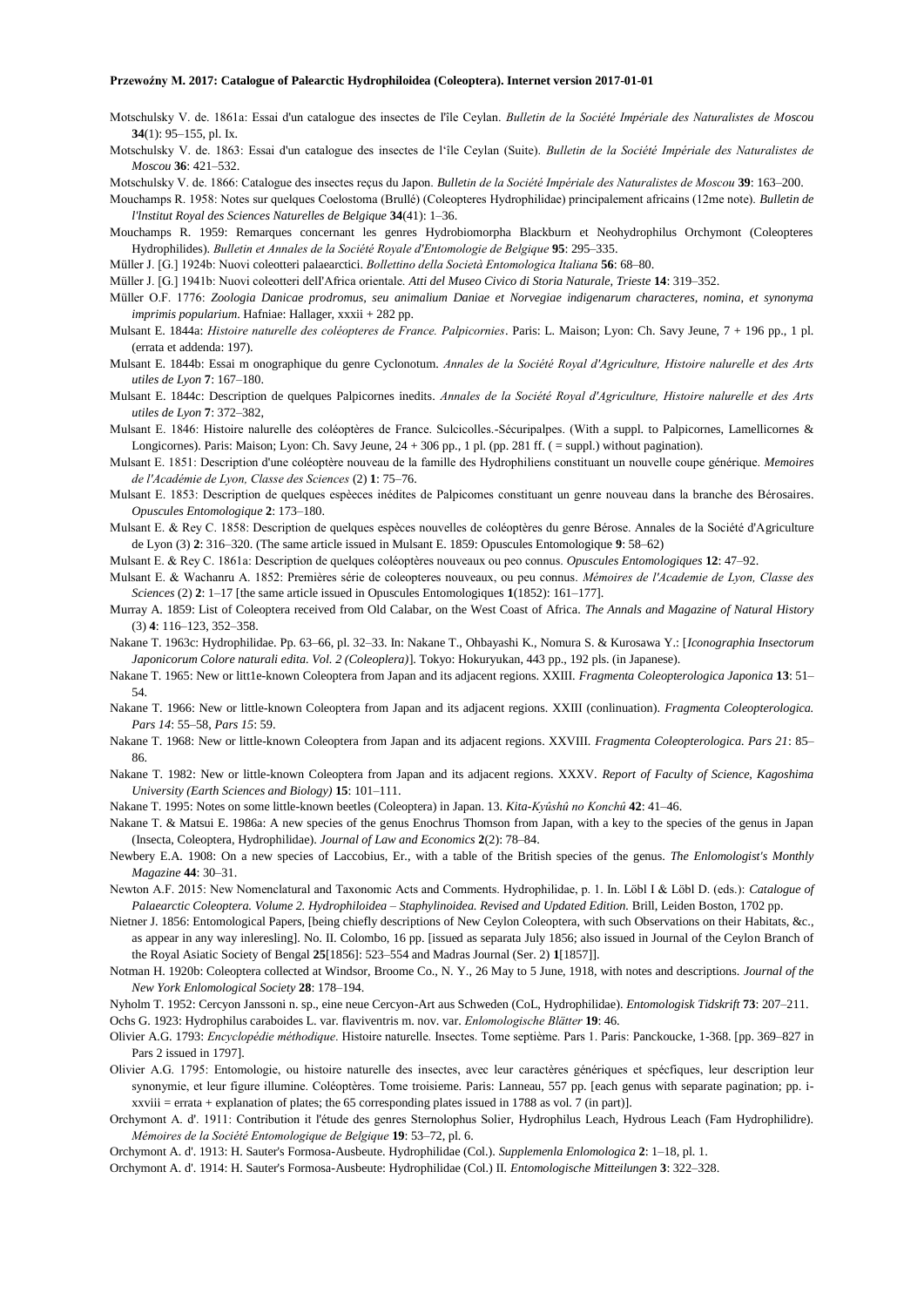- Orchymont A. d'. 1919: Contribution à l'étude des sous-familles des Sphaeridiinae et des Hydrophilinae (Col. Hydrophilidae). *Annales de la Société Enlomologique de France* **88**: 105–168.
- Orchymont A. d'. 1920: Palpicornia de l'Hindoustan. *Annales de la Société Entomologique de Belgique* **60**: 18-20.
- Orchymont A. d'. 1922: Zoological Results of the Abor Expedition. L. Coleoptera, X: Hydrophilidae. *Records of the Indian Museum* **8**: 623– 629.
- Orchymont A. d'. 1923a: Hydrophilidae of India (Col.). A List of the Species in the Collection of the Agricultural Research Institute at Pusa (Bihar). *Memoirs of the Department of Agriculture in India* **7**: 1–12.
- Orchymont A. d'. 1923b: Neue oder interessante Sphaeridiinen und Hydrophilinen der Malayischen Region. *Treubia* **3**: 416–421.
- Orchymont A. d'. 1925a: Contribution à l'étude des Hydrophilides II. *Bulletin el Annales de la Société Entomologique de Belgique* **65**: 139– 169.
- Orchymont A. d'. 1925b: Hydrophilides des Iles Philippines. *Bulletin et Annales de la Société Entomologique de Belgique* **65**: 200–202.
- OrchymontA. d'. 1925c: Contribution à I'élude des Hydrophilides III. *Bulletin et Annales de la Société Enlomologique de Belgique* **65**: 261– 295.
- Orchymont A. d'. 1926a: Contribution à l'étude des Hydrophilides V. *Bulletin et Annales de la Société Entomologique de Belgique* **66**: 91– 106.
- Orchymont A. d'. 1926b: Contribution à l'étude des Hydrophilides VI. Bulletin et *Annales de la Société Enlomologique de Belgique* **66**: 201– 248.
- Orchymont A. d'. 1926c: Au sujet de quelques Helophorus (Col. Hydrophilidae). Récoltes faites en Perse et au Caucase par le Marquis Doria. *Annali del Museo Civico di Storia Naturale "Giacomo Doria"* **50**[1921–1926]: 384–392.
- Orchymont A. d'. 1927: Über zwei neue diluviale Helophoren-Arten. *Sitzungsberichte und Abhandlungen der Naturwissenschaftlichen Gesellschaft Isis in Dresden* **1926**: 100–104.
- Orchymont A. d'. 1929a: Contribution à l'étude des Palpicornia. VII. *Bulletin et Annales de la Société Enlomologique de Belgique* **69**: 79–96.
- Orchymont A. d'. 1929b: On two species of Sphaeridium from the Oriental region (Coleoptera Hydrophilidae). *Lingnan Science Journal* **7**: 409–412.
- Orchymont A. .d'. 1932b: Palpicornes recueillis en Turquie d'Asie par M. Henri Gadeau de Kerville. Pp. 393–401. In: *Société entomologique de France: Livre du Centenaire*. Paris: Au siège de la Société, xii + 729 pp.
- Orchymont A. d'. 1932c: Zur Kenntnis der Kolbenwasserkäfer (Palpicornia) von Sumatra, Java und Bali. *Archiv für Hydrobiologie* (Supplement Band IX: "Tropische Binnengewasser II"): 623–714, pls. XIV–XVII.
- Orchymont A. d'. 1933a: Contribution à I'étude des Palpicornia VIII. *Bulletin el Annales de la Société Enlomologique de Belgique* **73**: 271– 314, pl. 5.
- Orchymont A. d'. 1934b: Aquatic Insects of China. Article XVII. A new species of water scavenger beetle from China. (Coleoptera, Hydrophilidae). *Peking Natural History Bulletin* **9**: 109-110.
- Orchymont A. d'. 1935: lnventa entomologica itineris Hispanici et Maroccani, quod a. 1926 fecerunt Harald et Håkan Lindberg. XXII, Palpicornia. *Commentationes Biologicae. Societas Scientiarum Fennica* **5**(1): 1–22.
- Orchymont A. d'. 1936a: Revision des Coelostoma (s. str.) non Américains. *Mémoires du Musée Royal d'Histoire Naturelle de Belgique* (2) **7**: 1–38.
- Orchymont A. d'. 1936c: Scientific results of the Vernay-Lang Kalahari Expedition, March to September, 1930. Hydrophilidae. *Annals of the Transvaal Museum* **17**(2): 109–116, pl. I.
- Orchymont A. d'. 1936d: Anacæna lævis, espèce nouvelle du nord de I'lnde (Coleopt. Hydrophilidæ). Pp, 257–258. In*: Livre Jubilaire de M. Eugène-Louis Bouvier*. Paris: Firmin-Didot et C, 379 pp.
- Orchymont A. d'. 1937a: Revision du groupe oriental Berosus (Enoplurus) indicus Motschulsky (Coleoptera Hydrophilidae). *Bullelin du Musée Royal d'Histoire Naturelle de Belgique* **13**(30): 1–15.
- Orchymont A. d'. 1937b: Descriptions of three new Hydrophilidae from India. *Records of the Indian Museum* **39**: 29–31.
- Orchymont A. d'. 1937c: Coleoptera Palpicornia from the Khewra Gorge, Salt Range, Punjab. *Records of the Indian Museum* **39**: 33–41.
- Orchymont A. d'. 1937e: Contribution à l'étude des Palpicornia X. *Bulletin et Annales de la Société Entomologique de Belgique* **77**: 457–475.
- Orchymont A. d'. 1938a: Die Arthropodenfauna von Madeira nach den Ergebnissen der Reise von Prof. Dr. O. Lundblad Juli-August 1935. X. Coleoptera: Palpicornia. *Arkiv för Zoologi* (B) **30**(11): 1–5.
- Orchymont A. d'. 1939a: Revision des Globaria (Latreille), Hope ex p. (Coleoptera Hydrophilidae). *Bulletin et Annales de la Société Entomologique de Belgique* **79**: 87–110.
- Orchymont A. d'. 1939b: Helochares (Hydrobaticus) Andreinii n. sp. H. melanophthalmus Regimbart, 1905 (nec Mulsant, non Reiche). *Redia* **25**: 319–323.
- Orchymont A. d'. 1939c: Contribution à l'étude des Palpicornia XIII. *Bulletin et Annales de la Société Entomologique de Belgique* **79**: 357– 378.
- Orchymont A. d', 1940d: Les Palpicornia des Iles Atlantiques. *Mémoires du Musée Royal d'Histoire Naturelle de Belgique* (2) **20**: 1–86.
- Orchymont A. d'. 1940f: Contribution à l'étude des Palpicornia XIV. *Bulletin et Annales de la Société Entomologique de Belgique* **80**: 157– 197.
- Orchymont A. d'. 1941a: Palpicornia (Coleoptera). Notes diverses et espèces nouvelles I. *Bulletin du Musée Royal d'Histoire Naturelle de Belgique* **17**(1): 1–23.
- Orchymont A. d'. 1942a: Palpicornia (Coleoptera). Notes diverses et espèces nouvelles III. *Bulletin du Musée Royal d'Histoire Naturelle de Belgique* **18**(26): 1–20.
- Orchymont A. d', 1942e: Contribution à I'étude de la tribu Hydrobiini Bedel, specialement de sa sous-tribu Hydrobiae (Palpicornia-Hydrophilidae). *Mémoires du Musée Royal d'Histoire Naturelle de Belgique* (2) **24**: 1–68.
- Orchymont A. d'. 1943a: Notes complémentaires sur les Helochares (Hydrobaticus) orientaux (Palplcornia Hydrophilidae), *Bulletin du Musée Royal d'Histoire Naturelle de Belgique* **19**(21): 1–12.
- Orchymont A. d'. 1943d: Palpicornia (Coleoptera), VI. *Bulletin du Musée Royal d'Histoire Naturelle de Belgique* **19**(60): 1–12.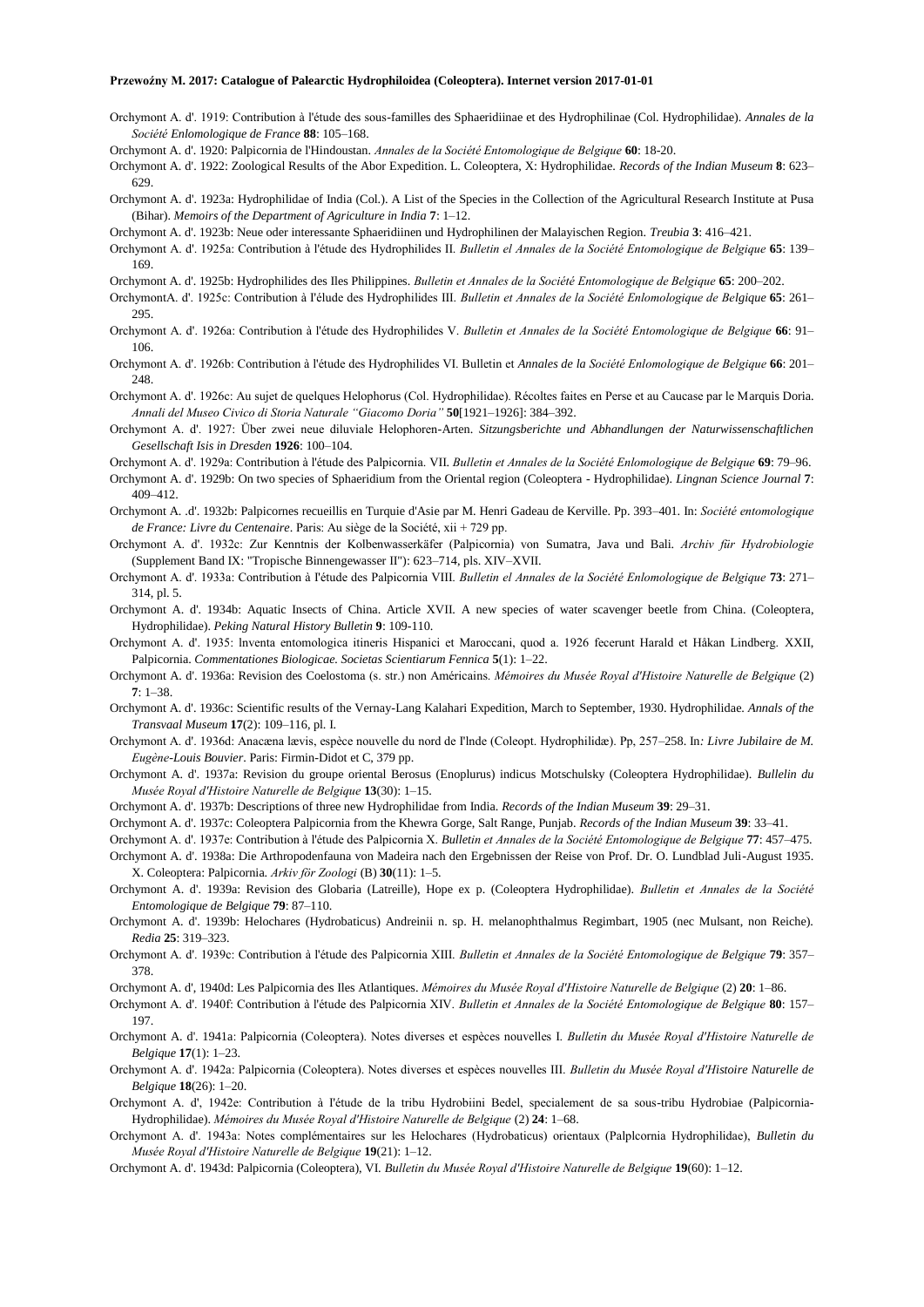- Orchymont A. d'. 1945c: Notes sur des Helophorus, spécialement americains (Coleoptera Palpicornia Hydrophilidae). *Bulletin du Musée Royal d'Histoire Naturelle de Belgique* **2**1(8): 1–28.
- Palisot de Beauvois A.M.F.J. 1817: Dixième Livraison 10: Pp. 157–172, In: *Insectes recueillis en Afrique et en Amerique, dans les royaumes d'Owares et de Benin, à Saint-Dominque et dans les États Unis, pendsant les années 1786–1797*. Paris: Fain et Compagnie,  $xvi + 276$  pp., 90 pls. [entire work published  $1805-1821$ . see Griffin, 1937 for dates].
- Pandellé L. 1876: [new taxa], pp. 57–59. In: Uhagón S. de: Coleópteros de Badajoz. *Anales de la Sociedad Española de Historia Natural* **5**: 45–78, pl. 1.
- Panzer G.W.F. 1799a: *Faunae insectorum Germanicae initia oder Deulschlands Insecten*. Sechster lahrgang. Heft 62. Nümberg: Felssecker, 24 pp. + 24 pls.
- Panzer G.W.F. 1799c: Faunae insectorum Germanicae inilia oder Deutschlands Insecten. Sechster lahrgang. Heft 67. Nümberg: Felssecker, 24 pp. + 24 pls.
- Paulino d'Oliveira M. 1880: Études sur les insectes d'Angola qui se trouvent au Museum Nátional de Lisbonne. Fam. Hydrophilidae. J*omal de Sciencias Mathematicas, Physicas e Naturaes* **7**[1879–1880]: 156–158,

Paykull G. de. 1798: *Fauna Suecica. Insecta. Tomus I*. Upsaliae: J.F. Edman, 8 + 358 + [2] pp.

- Percheron A. 1835: Part 3 [10 pls. + text without pagination]. In: Guérin-Méneville E. & Percheron A.: *Genera des Insectes, ou exposition détailtée de tous les caractières propres a chacun des genres de cette classe d'animaux*. Paris: Méquignon-Marvis Père et Fils.
- Péringuey L. 1892a: Third contribution to the South African coleopterous fauna. On beetles collected in tropical South-Western Africa by Mr. A.W. Eriksson. *Transactions of the South African Philosophical Society* **6**(2): 1–94.
- Péringuey L. 1892b: Fourth contribution to the South African coleopterous fauna. Description of new Coleoptera in the South African Museum. *Transactions of the South African Philosophical Society* **6**(2): 95–136.
- Perkins P.D. & Short A.E.Z. 2004: Omniops gen. n. for two new species of Hydrophilini from Papua New Guinea (Coleoptera: Hydrophilidae). *Zootaxa* **494**: 1–14.
- Perris E. 1864: Description de quelques espèces nouvelles de coléoptères et notes diverses. *Annales de la Société Enlomologique de France* (4) **4**: 275–310.
- Perris E. 1874: Descriptions de quelques insects jugés nouveaux. *L'Abeille, Journal d'Entomologie* **13**[1875]: 1–14.
- Peyerimhoff P.M. de Fontenelle. 1929c: Sur deux coléoptères recueillis par M.G. Seurat dans les eaux sursalées des chotts tunisiens. *Bulletin de la Société d'Histoire Naturelle de l'Afrique du Nord* **20**: 120–121.
- Peyron E. 1856a: Description de deux genres et de quatre espèces de coléoptères provenant d'Orient. *Annales de la Société Entomologique de France* (3) **4**: 715–725.
- Poppius B. 1907a: Beiträge zur Kenntnis der Coleopteren-Fauna des Lena-Thales in Ost-Sibirien. III. Gyrinidæ, Hydrophilidæ, Georyssidæ, Parnidæ, Heteroceridæ, Lathridiidæ und Scarabæidæ. *Öfversigt av Finska Vetenskaps-Societetens Forhandlingar* **49**[1905-1906](2): 1– 17.
- Poppius B. 1909b: Die Coleopleren-Fauna der Halbinsel Kanin. Acta Societatis pro Fauna et Flora Fennica **31**(8): 1–58.
- Preyssler J.D. 1790: *Verzeichniss böhmischer lnsecten. Erstes Hundert*. Prag: Schönfeld-Meissnerische Buchhandlung, 108 pp., 2 pl.
- Pu C.-L. 1963: [Results of the zoologico-botanical expedition to southwest China, 1955–1957 (Coleoptera, Hydrophilidae)]. *Acta Emtomologica Sinica* **12**: 77–82 (in Chinese, English summary).
- Pu C.-L. 1964: [The genus Anacaena Thomson of China (Coleoptera, Hydrophilidae)]. *Acta Entomologica Sinica* **13**: 396–400 (in Chinese, English summary).
- Queney P. 2007: Berosus atlanticus n. sp. de France (Coleoptera, Hydrophilidae). *Bulletin de la Société Entomologique de France* **112**: 93– 97.
- Ragusa E. 1874: Di un nuovo Georyssus e Calomicrus trovati in Sicilia. *Bullettino della Società Enromologica Italiana* **5**[1873]: 233–234.
- Ragusa E. 1891a: Catalogo ragionato dei coleotteri di Sicilia. *Il Naturalista Siciliano* **10**[1890–1891]: 133–148.
- Redtenbacher L. 1868: Zoologisher Teil. Zweiter Band I. Abtheilung A 2. Coleopteren. In: *Reise der Oesterreichischen Fregatte Novara um die Erde in den Jahren 1857, 1858, 1859 unter den Befehlen des Comm odore B. von Wüllerstorf-Urbair*. [1867]. Wien: Karl Gerold's Sohn, iv + 249 + [5] pp., 5 pls.
- Régimbart M. 1898: Description d'un Laccobius (Hydrophilide) nouveau des îles Baleares. *Bulletin de la Société Enlomologique de France* **1898**: 350–35l.
- Régimbart M. 1902a: Revision des grands bydrophiles. *Annales de la Société Entomologique de France* **70**[1901]: 188–232, pls. 7–8.
- Régimbart M. 1902b: Voyage du Dr. W. Horn a Ceylan. Coléoptères aquatiques. *Annales de la Société Entomologique de France* **71**: 468– 475.
- Régimbart M. 1903a: Coléoptères aquatiques (Haliplidae, Dytiscidae, Gyrinidae et Hydropbilidae) recueillis dans le sud de Madagascar par M.Ch. Al1uaud (Juillet 1900 - mai 1901). *Annales de la Société Entomologique de France* **72**: 1–51.
- Régimbart M. 1903b: Contribution à la faune Indo-Chinoise. 19e mémoire. *Annales de la Société Entomologique de France* **72**: 52–64.
- Régimbart M. 1903c: Voyage de M. Maurice Maindron dans l'lnde méridionale (Mai à Novembre 1901). Dytiscides, Gyrinides et Palpicornes. *Annales de la Société Entomologique de France* **72**: 331–339.
- Régimbart M. 1905: Materiali per lo studio della fauna Eritrea raccolti nel 1901–03 del Dr. A. Andreini tenente medico. II. Dytiscidae, Gyrinidae et Hydrophilidae. *Bollettino della Società Enlomologica Italiana* **36**[1904]: 201–226.
- Régimbart M. 1906: Voyage de M. Ch. Alluaud dans l'Afrique Orientale. Dytiscidae, Gyrinidae. Hydrophilidae. *Annales de la Société Enlomologique de France* **75**: 235–278.
- Régimbart M. 1907a: Hydrophilides provenant du Voyage de M.L. Fea dand l'Afrique Occidentale. *Annali del Museo di Storia natural di Genova* (3) **43**: 46–62
- Reiche L. 1861: Coléoptères nouveaux recueillis en Corse par M.E. Bellier de la Chavignerie. *Annales de la Société Enlomologique de France* (4) **1**: 201–210.
- Reiche L. 1879: Descriptions de quelques nouvelles espèces de Georissides, Parnides et Hétérocérides propres à la faune européenne. *Annales de la Société Entomologique de France* (5) **9**: 237–239,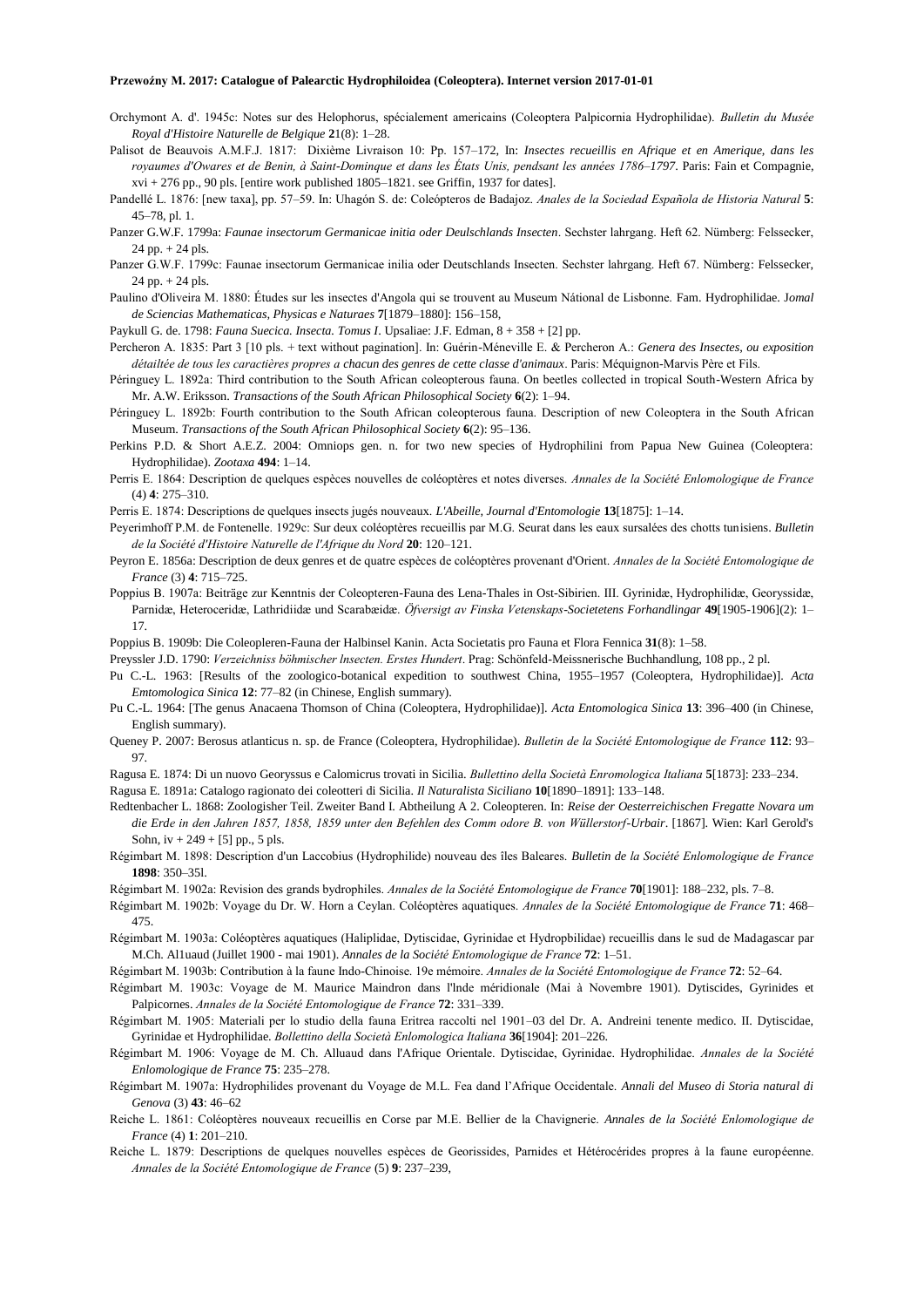Reiche L. & Saulcy F. de. 1856: Espèces nouvelles ou peu counues de coléoptères, recueillies par M.F. de Saulcy, membre de l'Institut, dans son voyage en Orient. *Annales de la Société Entomologique de France* (3) **4**: 353–422, pl. 12.

Reitter E. 1872: Neue Käferarten Von Oran, gesammelt von Hans Leder (Erstes Stück). *Berliner Entomologische Zeitschrift* **16**: 167–186.

Reitter E. 1889d: Berichte über die von E. v. Oertzen im Jahre 1887 in Griechenland u. Klein-Asien gesammelten Coleopteren. IX. Neue Arten aus verschiedenen Familien. *Deutsche Entomologische Zeilschrift* **1889**: 251–259.

Reitter E. 1896d: Vierzehnter Beitrag zur Coleopteren-Fauna des russischen Reiches. *Wiener Entomologische Zeitung* **15**: 285–291.

Reitter E. 1897d: Dreissig neue Coleopteren aus russisch Asien und der Mongolei. *Deutsche Entomologische Zeitschrift* **1897**: 209–228.

Reitter E. 1899b: Beitrag zur Coleopteren-Fauna des russischen Reiches und der angrenzenden Länder. *Deutsche Entomologische Zeitschrift*  **1899**: 193–209.

Reitter E. 1906b: Neue Coleopteren aus der palaearktischen Fauna. *Wiener Entomologische Zeitung* **25**: 31–-37.

Reitter E. 1906c: Drei neue im Quellgebiet des Indus von Dr. Koken gesammelte Coleopteren. *Wiener Entomologische Zeitung* **25**: 40–42.

Reitter E. 1909a: Fauna Germanica. Die Käfer des Deutschen Reiches. Nach der analytischen Methode bearbeitet. II Band. Schriften des Deutschen Lehrervereins für Naturkunde. 24. Stuttgart: K.G. Lutz, 392 pp., pls. 41–80.

- Reitter E. 1909c: Laccobius sulcatulus n. sp. *Entomologische Blätter* **5**: 80.
- Rey C. 1883b: Notices entomologiques. *Revue d'Entomoologie* **2**: 84–91.
- Rey C. 1884b: Notices sur les Palpicornes et diagnoses d'espèces nouvelles ou peu connues. *Revue d'Enlomologie* **3**: 266–271.
- Rey C. 1885a: Descriptions de coléoptères nouveaux ou peu connus de la tribu des Palpicornes. *Annales de la Société Linnéenne de Lyon* **31**[1884]: 13–32.
- Rey C. 1885b: Histoire naturelle des coléoptères de France (suite). *Annales de la Société Linnéenne de Lyon* **31**[1884]: 213–396.

Rey C. 1886: Histoire naturelle des coléoptères de France (suite). *Annales de la Société Linnéenne de Lyon* **32**[1885]: 1–187, pl. 1–2.

- Rosenhauer W.G. 1856: Die Thiere Andalusiens nach dem Resultate einer Reise zusammengestellt, nebst den Beschreibungen von 249 neuen oder bis jetzt noch unbeschriebenen Gattungen und Arten. Erlangen: T. Blaesing. viii + 429 pp., 3 pls.
- Rossi P. 1790: *Fauna Etrusca sistens insecta quae in provinciis Florentina et Pisana praesertim collegit. Tomus primus*. Liburni: T. Masi & Sociorum,  $xii + [2] + 272$  pp.
- Rossi P. 1792: *Mantissa insectorum, exhibens species nuper in Etrusca collectas, adiectis faunae Etruscae illuslrationibus ac emendationibus*. Pisis: Polloni, 148 pp.
- Rossi P. 1794: *Mantissa insectorum, exhibens species nuper in Etruria collectas, adiectis faunae Etruscae illustralionibus, ac emendationibus. Tomus 2*. Pisis: Polloni. 154 pp.

Rottenberg A. von. 1870: Beiträge zur Coleopteren-Fauna von Sicilien. *Berliner Entomologische Zeitschrift* **14**: 11–40.

Rottenberg A. von. 1874a: Revision der europäischen Laccobius-Arten. *Berliner Entomologische Zeitschrift* **18**: 305–324.

Roubal J. 1934d: Description de coleopteres nouveaux palearctiques. *Miscellanea Enlomologiea* **35**: 43.

- Roubal J. 1938: Krátká studie o nekterých druzích rodu Cercyon Leach a popis nového druhu. Kleine Studie über einige palaearktische Cercyon Leach-Arten nebst Beschreibung einer neuen Species. *Časopis Československe Společnosti Entomologické* **35**: 52–57.
- Ribera I., Hernando C. & Aguilera P. 1999: Hydrochus tariqi sp. n. from south Spain (Coleoptera: Hydrochidae). *Koleopterologische Rundschau* **69**: 99–102.
- Ryndevich S.K. 1998: New species of beetles of the genus Cercyon (Coleoptera: Hydrophilidae) from Russian Far East. *Pakistan Journal of Zoology* **30**: 63–64.
- Ryndevich S.K. 2000: A new species of the genus Anacaena Thomson from South Crimea and the Caucasus (Coleoptera: Hydrophilidae). *Russian Entomological Journal* **9**: 123–125.
- Ryndevich S.K. 2004: Two new species of Cercyon Leach, 1817 from China (Coleoptera: Hydrophilidae). *Genus* **15**: 59–63.
- Ryndevich S.K. 2005: A new species of Cryptopleurum Mulsant, 1844 from China (Coleoptera: Hydrophilidae). *Zoosystematica Rossica* **13**: 244
- Ryndevich S.K. 2007: A new species of Cercyon from India (Coleoptera: Hydrophilidae). *Zoosystematica Rossica* **15**(2006): 309–310.
- Ryndevich S.K. 2011: New data on Holarctic and Oriental Spercheidae and Hydrophilidae (Coleoptera, Hydrophiloidea). *Euroasian Entomological Journal* **10**: 337-340.
- Ryndevich S.K. & Hebauer F. 2010: Review of the species of the genus Cercyon Leach, 1817 of Russia and adjacent regions. V. Subgenus Cercyon Leach, 1817. Cercyon nigriceps-group (Coleoptera: Hydrophilidae). *Zoosystematica Rossica* **19**: 330–340.
- Queney P. 2007: Berosus atlanticus n. sp. de France (Coleoptera, Hydrophilidae). Bulletin de la Société Entomologique de France 112: 93– 97.
- Sahlberg J.R. 1875: Enumeratio Coleopterorum palpicornium Fenniae. Systematisk förteckning öfver de inom Finlands natural-historiska område hittills funna Coleoptera palpicornia jemte uppgift om arternas utbredning och beskrifuingar af nya och mindre kända species. *Notiser ur Sällskapets pro Fauna el Flora Fennica Förhandlingar (N. S.)* **11**: 201–227.
- Sahlberg J.R. 1880a: Bidrag till Nordvestra Sibiriens Insektfauna. Coloeptera. Insamlade under Expeditionerna till obi och Jenessej 1876 och 1877. I. Cicindelidae, Carabidae, Dytiscidae, Hydrophilidae, Gyrinidae, Dryopidae, Georyssidae, Limnichidae, Heteroceridae, Staphylinidae och Micropeplidae. *Kongliga Svenska Vetenskaps-Akademiens Handlingar* **17**[1879](4): 1–115.
- Sahlberg J.R. 1892: (Några invid hafskusterna i norden förekommande arter af släktet Philhydrus). *Meddelanden af Societas pro Fauna et Flora Fennica* **18**: 224–225.

Sahlberg J.R. 1894: Berosus lapponicus J. SahIb. n. sp. *Meddelanden af Societas pro Fauna et Flora Fennica* **20:** 47–48.

- Sahlberg J.R. 1900b: Coleoptera mediterranea et rosso-asiatica nova vel minus cognita itineribus annis 1895–1896 et 1898–1899 collecta. *Öfversigt av Finska Vetenskaps-Societetens Forhandlingar* **42**: 174–208.
- Sahlberg J.R. 1903b: Messis hiemalis Coleopterorum Corcyraeorum. Enumeratio Coleopterorum mensibus Novembri-Februario 1895–1896 et 1898–1899 nec non primo vere 1896 in insula Corcyra collectorum. *Öfversigt av Finska Vetenskaps-Societetens Förhandlingar* **45**[1902–1903](11): 1–85.
- Sahlberg J.R. 1903d: Coleoptera Numido-Punica mensibus Martio, Aprili et Majo 1899 in Tunisia et Algeria orientali collecta. *Öfversigt av Finska Vetenskaps-Societetens Förhandlingar* **45**[1902–1903](19): 1–70.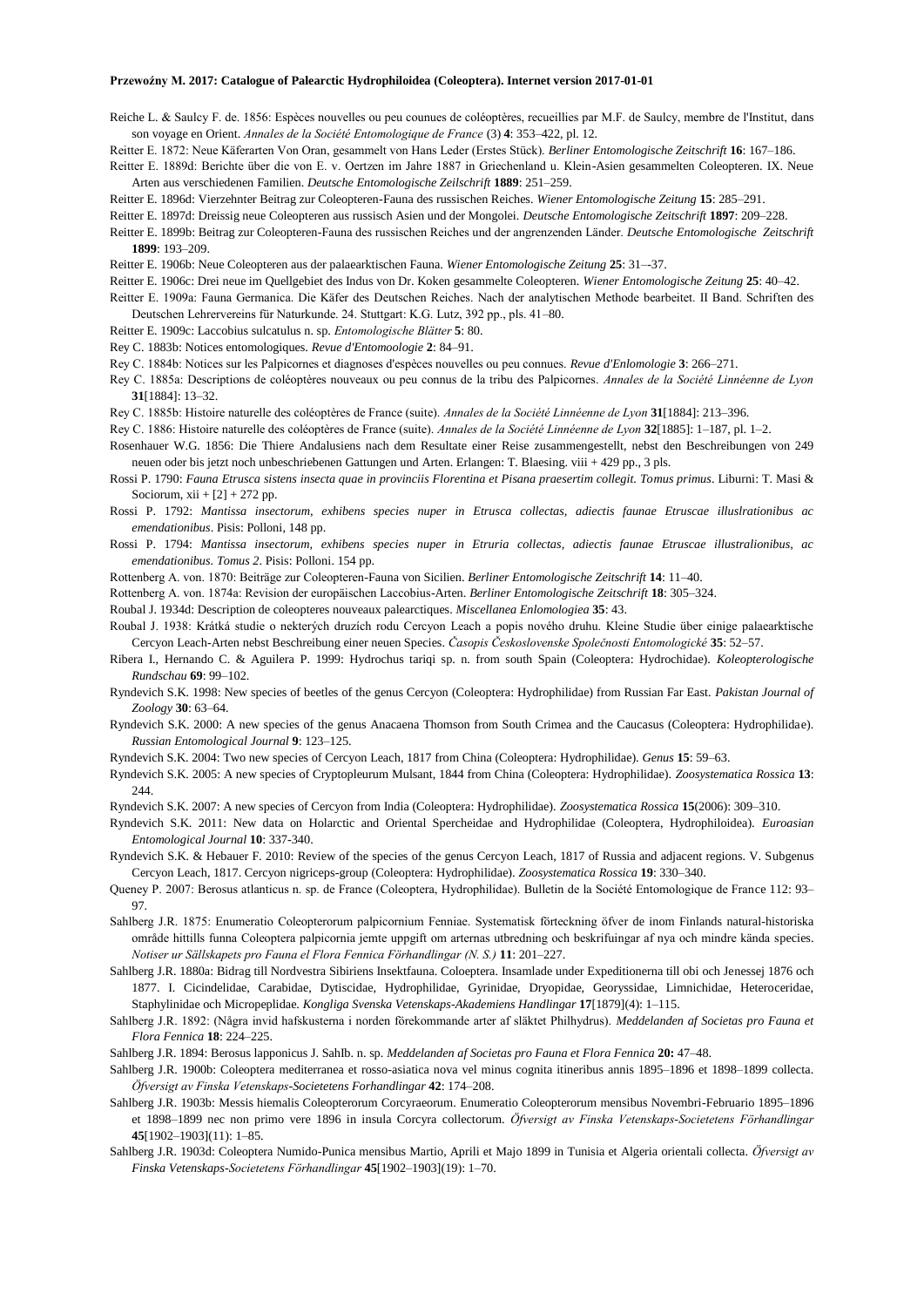SahIberg J.R. 1908: Coleoplera mediterranea et rosso-asiatica nova et minus cognita, maxima ex parte itineribus annis 1895–1896, 1898– 1899 et 1903–1904 collecta. *Öfversigt af Finska Vetenskaps-Societetens Förhandlingar* **50**[1907–1908](7): 1–94.

Sahlberg R.F. 1834: *Novas Coleopterorum Fennicorum species. Disserlatio Academica*. Helsingforsiae: Typis Frenckelliorum, 12 pp.

Sadeghi S. & Gentili E. 2004: Laccobius (Dimorpholaccobius) torbaticus, new species from Iran (Coleoptera: Hydrophilidae). *Giornale Italiano di Entomologia* **11**: 75–77.

Sainte-Claire Deville J. 1914: *Calalogue critique des coléoptères de la Corse*. Caen: G. Poisson, pp. 401–573 [published separately].

- Sainte-Claire Deville J. 1926a: [Hydrophilidae]. In: Sainte-Claire Deville J. & Peyerimhoff P. de: Nouveaux coléoptères du Nord-Africain. Cinquante-cinquième note. Faune du Grand-Atlas marocain (suite). *Bulletin de la Société Enlomologique de France* **1926**: 93–96.
- Samouelle G. 1832: [new taxon, no.5–1]. In: *Enlomological Cabinet; being a Natural History of British Insects. 2 vols*. London: G. Samouelle, 156 pls. [published in parts, 1832–1834].
- Satô M. 1960: One new genus and two new species of the subtribe Helocharae from Japan (Coleoptera: Hydrophilidae). *Transactions of the Shikoku Enlomological Society* **6**: 76–80.
- Satô M. 1963b: Description of a new hydrophilid-species from Japan (Coleoptera). *Kontyû* **31**: 267–269.
- Satô M. 1970: Une nouvelle espèce de genre Georyssus Latreille au Japon (Coleoptera: Georyssidae). *Journal of Nagoya Women's College*  **16**: 199–200.
- Satô M. 1971: Description of a new Hydrocassis-species from Formosa (Coleoptera: Hydrophilidae). Transactions *oflhe Shikoku Entomological Society* **11**: 35–36.
- Satô M. 1972: The georissid beetles of Japan. *Journal of Nagoya Women's College* **18**: 207–213.
- Satô M. 1976: Two Helochares-species from the Ryukyus (Hydrophilidae). *The Entomological Review of Japan* **29**: 21–24.
- Satô M. 1977: Ergebnisse der Bhutan-Expedition 1972 des Naturhistorischen Museums in Basel. Coleoptera: Fam. Hydrophilidae, Dryopldae und Elminthidae. *Entomologica Basiliensia* **2**: 197–204.
- Satô M. 1979: Ergebnisse der Bhutan-Expedition 1972 und Indien-Nepal-Expeditionen 1975–1977 des Naturhistorischen Museums in Basel. Coleoptera: Fam. Georissidae. Hydraenidae, Hydrophilidae und Ptilodactylidae. *Enlomologica Basilensia* **4**: 43–67.
- Satô M. 1982: The Coleoptera of the Ozegahara Moor. Pp. 379–408. In: Hara H. (ed.): *Ozegahara. Scientific Researches of the Hlghmoor izn Central Japan*. Tokyo: Japanese Suciety for the Promotion of Science, ix + 456 pp.
- Satô M. 1984: A new Cercyon (Coleoptera, Hydrophilidae) found in a Japanese cave. *Journal of the Speleological Society of Japan* **9**: 1–4.
- Satô M. 1985: Hydrophilidae. pp. 209-216 + pls. 38-39. In: Uéno S.-I., Kurosawa Y. & Satô M.: The Coleoptera of Japan in Color. Volume II. First edition. Hoikusha Publishing Co. Ltd., Osaka, 540 pp.
- Satô M. 1995: A new species of the genus Hydrocassis (Coleoptera, Hydrophilidae) from Northern Vietnam. *Japanese Journal of Systematic Entomology* **1**: 129–130.
- Satô M. 1998: An additional new species of the genus Hydrocassis (Coleoptera, Hydrophilidae) from Amami-Ôshima the Ryukyu Islands. *Elytra* **26**: 81–84.
- Satô M. & Yoshitomi H. 2004: Discovery of a second representative of the genus Horelophopsis (Coleoptera, Hydrophilidae). *Elytra* (Tokyo) **32**: 41–49.
- Say T. 1823: Descriptions of coleopterous insects collected in the late expedition to the Rocky Mountains, performed by order of Mr. Calhoun, Secretary of War, under the command of Major Long. *Journal of the Academy of Natural Sciences of Philadelphia* **3**: 139– 216.
- Say T. 1825b: Descriptions of new species of coleopterous insects inhabiting the United States. *Journal of the Academy of Natural Sciences of Philadelphia* **5**: 160–204.
- Schaefer L. 1975: Une espèce nouvelle d'Hydrophilidre (Col.). *Annales de la Société d'Horticulture et d'Histoire Naturelle de l'Hérault* **115**: 129–130.
- Schaller J.G. 1783: Neue Insekten. *Abhandlungen der Hallisehen Naturforsehenden Gesellsehaft* **1**: 217–332.
- Schaufuss L.W. 1869: *Beitrag zur Kennlnis der Coleopteren-Fauna der Balearen*. Prag: Seibstverlag, 31 pp.
- Schaufuss L.W. 1882b: Zoologische Ergebnisse von Excursion auf den Balearen.III. Addenda und Fortsetzung. *Nunquam Otiosus* **3**: 527– 552.
- Schaufuss L.W. 1882c: Zoologische Ergebnisse von Excursionen auf den Balearen. I. *Verhandlungen der Kaiserlich-Königlichen Zoologisch-Botanisehen Gesellsechaft in Wien* **31**[1881]: 619–624.
- Schaufuss L.W. 1883b: [new taxa]. *Bulletin de la Société Entomologique de France* **1882**: cxc.
- Schaufuss L.W. 1887: Beitrag zur Fauna der Niederlandischen Besitzungen auf den Sunda-Inseln. II. *Horae Societatis Entomologicae Rossicae* **21**: 102–147.
- Schilsky J. 1888: Beitrag zur Kenntniss der deutschen Käferfauna. *Deutsche Entomologische Zeitschrift* **32**: 177–190.
- Schödl S. 1991: Revision der Gattung Berosus Leach, 1. Teil: Die paläarktischen Arten der Untergattung Enoplurus (Coleoptera: Hydrophilidae). *Koleopterologische Rundschau* **61**: 111–135.
- Schödl S. 1992: Revision der Gattung Berosus Leach 2. Teil: Die orientalischen Arten der Untergattung Enoplurus (Coleoptera: Hydrophilidae). *Koleopterologische Rundschau* **62**: 137–164.
- Schödl S. 1993a: Nachtrag zur Revision der paläarktischen und orientalischen Arten der Gattung Berosus Leach (Untergattung Enoplurus Hope) (Insecta: Coleoptera: Hydrophilidae). *Entomological Problems* **24**(2): 29–34.
- Schödl S. 1993b: Revision der Gattung Berosus Leach 3. Tei1: Die paläarktischen und orientalischen Arten der Untergattung Berosus s. str. (Coleoptera: Hydrophilidae). *Koleopterologische Rundschau* **63**: 189–233.
- Schödl S. 1998: Taxonomic revision of Enochrus (Coleoptera: Hydrophilidae) I. The E. bicolor species complex. *Entomological Problems* **29**: 111–127.
- Schödl S. 2000: Description of Hydrocassis hebaueri sp.n. from Laos, with faunistic notes on Hydrocassis Deyrolle and Fairmaire and Ametor Semenov (Coleoptera: Hydrophilidae). *Koleopterologische Rundschau* **70**: 177–180.
- Schödl S. & Ji L. 1995: Hydrophilidae: 2. Synopsis of Hydrocassis Deyrolle & Fairmaire and Ametor Semenov, with description of three new species (Coleoptera). Pp. 221–243. In: Jäch M.A. & Ji L. (eds.): *Waler Beetles of China. Vol. 1.* Vienna: Zoologisch-Botanische Gesellschaft in Österreich and Wiener Coleopterologenverein, 410 pp.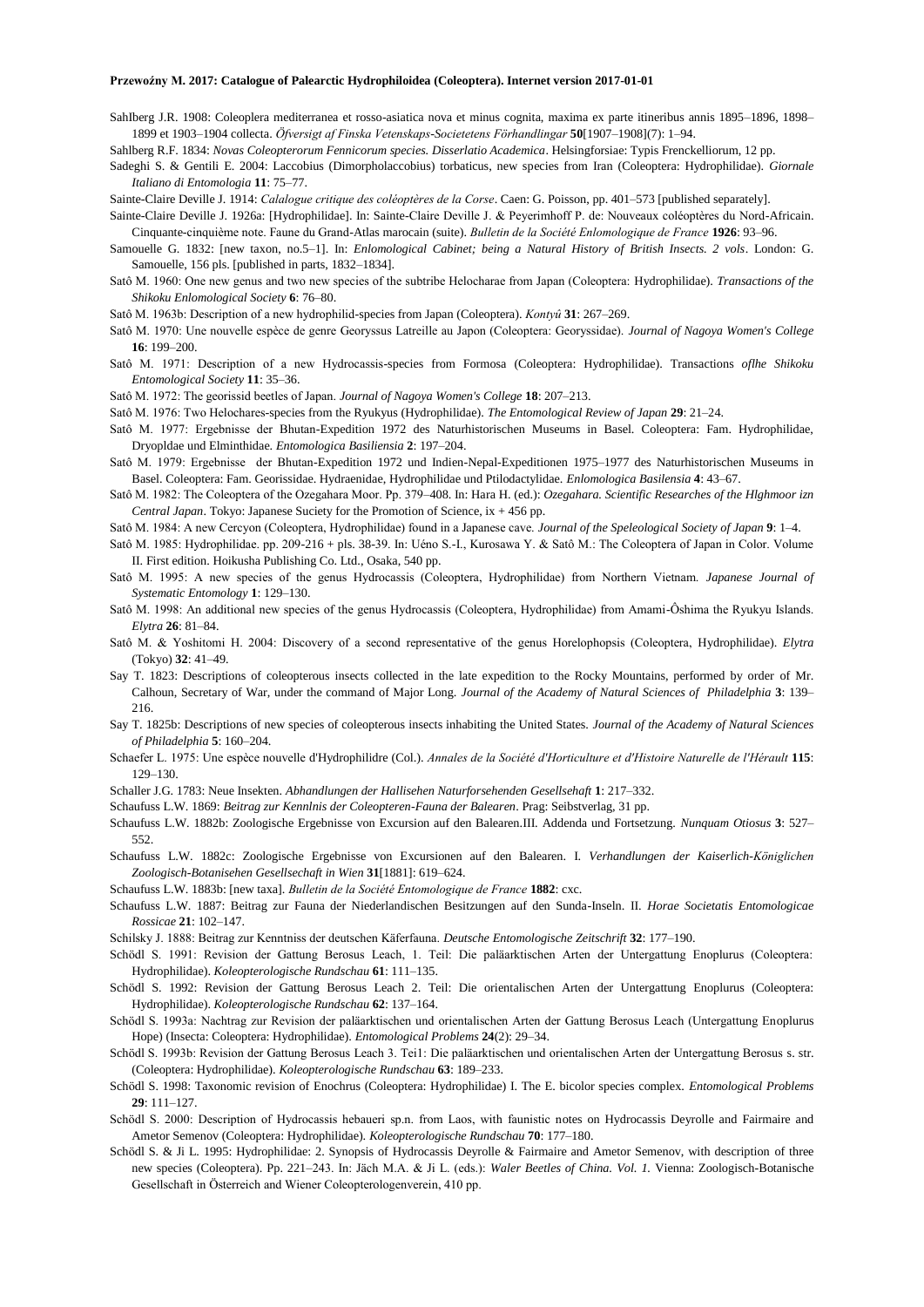- Schönmann H. 1994: Revision der Gattung Pelthydrus Orchymont 1. Tei1: Globipelthydrus subgen. n. (Coleoptera: Hydrophilidae). *Koleopterologische Rundschau* **64**: 189–222.
- Schönmann H. 1995: Revision der Gattung Pelthydrus Orchymont 2. Teil: Pelthydrus s. str. (Coleoptera: Hydrophilidae). *Koleopterologische Rundschau* **65**: 105–144.
- Schrank F. von Paula. 1781: Enumeratio insectorum Austriae indigenorum. Augustae Vindelicorum: E. Klett et Franck, 22 + 548 + [2] pp., 4 pl.
- Schrank F. von Paula. 1785: Verzeichniss beobachteter Insecten im Fürstenthume Berchtesgaden. In: Füessly J.C.: *Neues Magazin für die Liebhaber der Entomologie* **2**: 313–345.
- Schrank F. von Paula. 1798: *Fauna Boica. Durchgedachte Geschichte der in Baiern einhelmischen und zahmen Thiere*. Erster Band. Nürnberg: Stein'schen Buchhandlung, xii + 720 pp.
- Scopoli J.A. 1763: *Entomologia Carniolica, exhibiens Insecta Carnioliae indigena, et distributa in ordines, genera, species, varietates, methodo Linnaeana*. Vindobonae: IoannisThomae Trattner, [36] + 420 + [4] pp.
- Scott H. 1913: The Percy Sladen Trust Expedition to the Indian Ocean in 1905, under the leadership of Mr. J. Stanley Gardiner, M.A. Vol. V. No. X. Coleoptera; Hydrophilidae, Histeridae. *Transactions of the Linnean Society of London* (2: Zoology) **16** (2): 193–235, pl. 14.
- Scriba L.G. 1790b: Erste Fortsezzung des Verzeichnisses der Insekten der Darmstadter Gegend. Journal für die Liehhaher der Enlomologie **1**(2): 151–192.
- Seidlitz G.K.M. von. 1888: Pp. xli–xlviii, (Gattungen:) pp. 17–80, and (Arten:) pp. 97–336. In: Fauna Baltica. Die Kaefer (Coleoptera) der deutschen Ostseeprovinzen Russlands. Zweite neue bearbeitete Auflage. Königsberg: Hartungsche Verlagsdruckerei, 10 + lvi + (Gattungen:) 192 + (Arten:) 818 pp, 1 pl. [issued in parts: 1887–1891].
- Semenov A.P. 1889: Diagnoses Coleopterorum novorum ex Asia Centrali et Orientali. *Horae Societatis Entomologicae Rossicae* **24**[1889– 1890]: 193–226.
- Semenov A.P. 1899: Coleoptera nova Rossiae Europaeae Caucasique. VI. *Horae Societatis Entomologicae Rossicae* **32**[1898–1899]: 604– 615.
- Semenov A.P. 1900a: Coleoptera nova Rossiae Europaeae Caucasique. VII. *Horae Societatis Entomologicae Rossicae* **34**[1899–1900]: 88– 94.
- Semenov A.P. 1900b: Coleoptera asiatica nova. X. *Horae Societatis Entomologicae Rossicae* **34**[1899–1900]: 577–605.
- Semenov A.P. 1900c: Obodnom novom rode vodolyubov (Coleoptera, Hydrophilidae) v svyazi s voprosom o morfologicheskom' (morfomaticheskom) parallelelizme. *Horae Societatis Entomologicae Rossicae* **34**[1899–1900]: 614–630.
- Sharp D.S. 1869b: Description of a new species of Philhydrus. *The Entomologist's Monthly Magazine* **5**: 240–241.
- Sharp D.S. 1870a: On the species of the genus Philhydrus found in the Atlantic Islands. *The Annals and Magazine of Natural History* (4) **5**: 13–16.
- Sharp D.S. 1870b: On Hydrobius and allied genera. *The Entomologist's Monthly Magazine* **6**: 253–256.
- Sharp D.S. 1872: Description of a new genus and species of Hydrophilidæ from New Zealand, and of a new species of Philhydrus from Great Britain. *The Entomologist's Monthly Magazine* **9**: 152–153.
- Sharp D.S. 1873b: The water beetles of Japan. *The Transactions of the Entomological Society of London* **1873**: 45–57.
- Sharp D.S. 1873c: Descripciones de algunas especies nuevas de co1eópteros. *Anales de la Sociedad Española de Historia Natural* **1**[1872]: 259–271.
- Sharp D.S. 1874d: Espèces nouvelles de co1éoptères des Alpes Piémontaises. *Bullettino della Società Enlomologica Italiano* **6**: 317–319.
- Sharp D.S. 1874e: Some additions to the coleopterous fauna of Japan. *The Transactions of the Entomological Society of London* **1874**: 417– 422.
- Sharp D.S. 1875b: On three new species of Hydrophilidæ. *The Entomologist's Monthly Magazine* **11**: 247–250.
- Sharp D.S. 1882: [Haliplidae, Dytiscidae, Gyrinidae, Hydrophilidae, Heterocerirlae, Parnidae, Georissidae, Cyathoceridae], pp. 1–144. In: *Biologia Centrali-Americana Insecta. Coleoplera Vol. 1. Part 2*. London: Taylor and Francis, xvi + 824 pp., 19 pls. [1882-1887]
- Sharp D.S. 1884b: The water-beetles of Japan. *The Transactions of the Entomological Society of London* **1884**: 439–464.
- Sharp D.S. 1888a: Descriptions of some new Coleoptera from Japan. *The Annals and Magazine of Natural History* (6) **2**: 242–245.
- Sharp D.S. 1890: On some aquatic Coleoptera from Ceylon. *The Transactions of the Entomological Society of London* **1890**: 339–359.
- Sharp D.S. 1904: Water-beetles (Dytiscidae & Hydrophilidae) of the Swedish Zoological expedition to Egypt and the White Nile (No. 10: 10 pp.). In: Jägerskiöld L.A.: *Results of the Swedish Zoological expedition top Egypt and the White Nile 1901 under the direction of L.A. Jägerskiöld. Part I*. Uppsala: Library of !be Royal University of Uppsala.
- Sharp D.S. 1910b: A new species of Laccobius. *The Entomologist's Monthly Magazine* **46**: 250.
- Sharp D.S. 1914a: Notes on British Philydrus. *The Entomologist's Monthly Magazine* **50**: 80–83.
- Sharp D.S. 1914b: A new species of Helophorus, *The Entomologist's Monthly Magazine* **50**: 103–104.
- Sharp D.S. 1915a: Studies in Helophorini. 4. The Empleuri. *The Entomologist's Monthly Magazine* **51**: 130–138.
- Sharp D.S. 1915b: Studies in Helophorini. 5. The Trichelophori. *The Entomologist's Monthly Magazine* **51**: 156–163.
- Sharp D.S. 1915c: Studies in Helophorini. 6. Gephelophorus and Meghelophorus. *The Entomologist's Monthly Magazine* **51**: 198–204.
- Sharp D.S. 1915e: Studies in Helophorini. *The Entomologist's Monthly Magazine* **51**: 233–238, 270–277.
- Sharp D.S. 1915f: Notes on British Philydrus. No. 2. *The Entomologist's Monthly Magazine* **51**: 320–324.
- Sharp D.S. 1916a: Studies m Helophorini. 9. Helophorus (continued). *The Entomologist's Monthly Magazine* **52**: 83–86.
- Sharp D.S. 1916b: Studies in Helophorini. 10. Helophorus (continued). *The Entomologist's Monthly Magazine* **52**: 108–112, 125–130, 164– 177.
- Sharp D.S. 1916d: Studies in Helophorini. 11. Atracthelophorus and Cyphelophorus. *The Entomologist's Monthly Magazine* **52**: 193–200, pls. III–VI.
- Sharp D.S. 1918: On some species hitherto assigned to the genus Cercyon (Coleoptera, Hydrophilidae). *The Entomologist's Monthly Magazine* **54**: 274–277.
- Shatrovskiy [= Schatrowskij] A.G. 1984: Obzor vodolyubov roda Laccobius Er. (Coleoptera, Hydrophilidae) fuuny SSSR. *Entomologicheskoe Obozrenie* **63**: 301–325.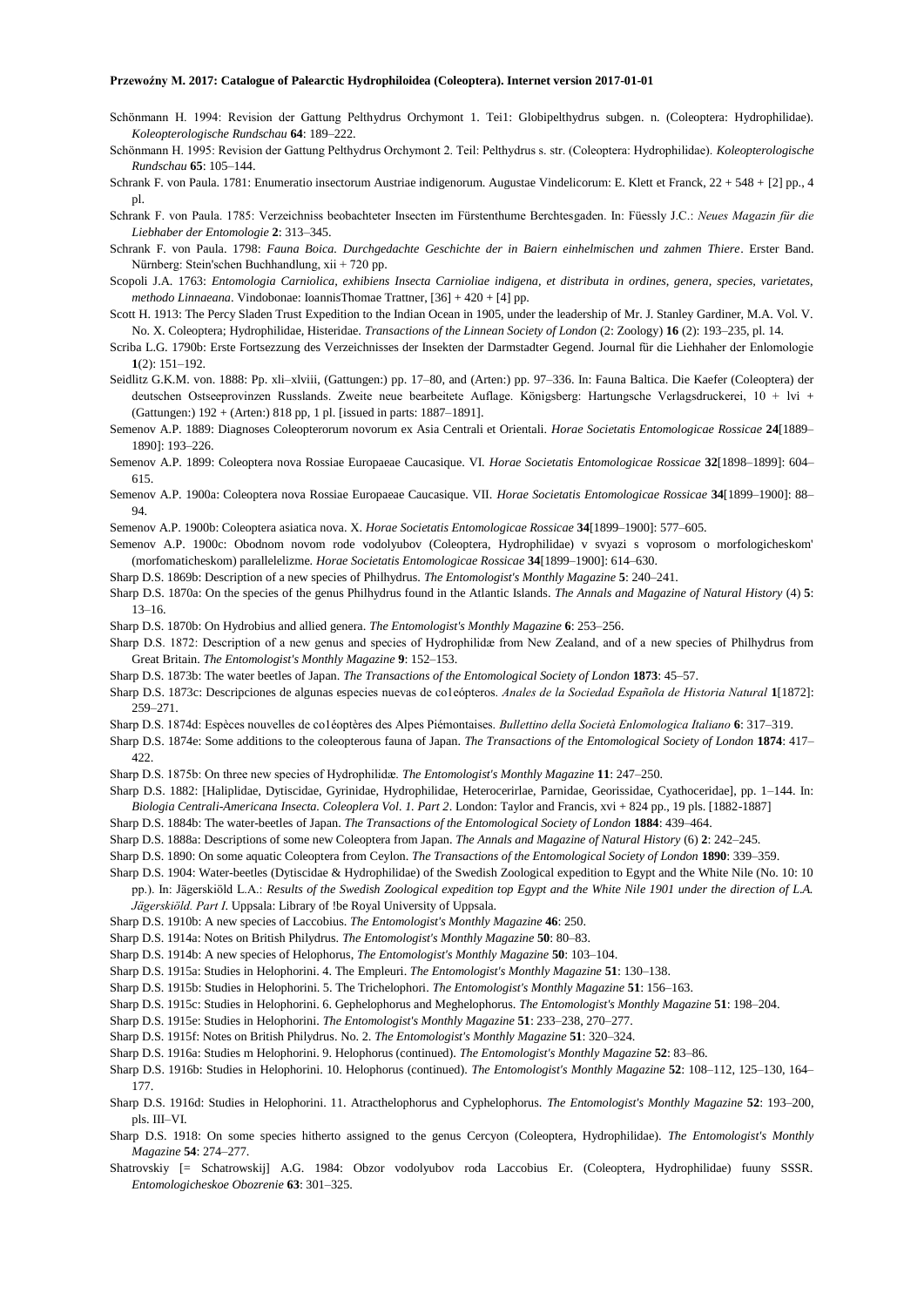- Shatrovskiy [= Schatrowskij] A.G. 1989: Hydraenidae, Hydrophilidae. Pp. 260–293. In: Ler P.A. (ed.): *Opredelitel nasekomykh Dalnego Vostoka SSSR v shesti tomakh. Vol. 3. Zhestkokrylye, ili zhuki (part 1)*. Leningrad: Nauka, 572 pp.
- Shatrovskiy [= Schatrowskij] A.G. 1990: Kaukasische Hydrophiliden der Gattung Megasternum Mulsant 1844 (Insecta: Coleoptera: Hydrophilidae). *Senckenbergiana Biologica* **70**: 83–87.
- Shatrovskiy [= Schatrowskij] A.G. 1992: Novye i maloizvestnye vodolyubovye (Coleoptera, Hydrophiloidea) iz yuzhnogo Primoria i sopredelnykh territorii. [New and little known Hydrophiloidea (Coleoptera) from southern Primorye territory and adjacent regions]. *Enlomologicheskoe Obozrenie* **71**: 359–371.
- Shatrovskiy [= Schatrowskij] A.G. 1993: 0 novykh i maloizvestnykh vodolyubakh roda Hydrochus Leach (Coleoptera, Hydrophilidae). *Entomologicheskoe Obozrenie* **72**: 827–829.
- Shatrovskiy [= Schatrowskij] A.G. 1999: Novye vidy aziatskikh vodolyubov roda Cercyon Leach. (Coleoptera, Hydrophilidae), sobrannye v ekspeditsiyakh velikikh russkikh puteshestvennikov. *Izvestiya Khar'kovkogo Entomologicheskogo Obshcheslva* **7**: 5–7.
- Short A.E.Z. & Fikáček M. 2011: World catalogue of the Hydrophiloidea (Coleoptera): additions and corrections II (2006-2010). *Acta Entomologica Musei Nationalis Pragae* **51**: 83–122.
- Short A. E. Z. & Fikáček M. 2013: Molecular phylogeny, evolution and classification of the Hydrophilidae (Coleoptera). *Systematic Entomology* **38**: 723–752.
- Short A.E.Z. & Jia F.-L. 2011: Two new species of Oocyclus Sharp from China with a revised key to the genus from mainland Southeast Asia (Coleoptera: Hydrophilidae). *Zootaxa* **3012**: 64–68.
- Skale A. &Jäch M.A. 2003: A new species of Eumetopus Balfour-Browne, 1949 from Nepal (Insecta: Coleoptera), pp. 195–196. In: Hartmann M. & Baumbach H. (eds.): Biodiversität und Naturausstattung im Himalaya. Erfurt, Verein der Freunde & Förderer des Naturkundemuseums Erfurt e.V., 391 pp., XVI pls.
- Smetana A. 1975: Revision of the New World Genera of the Tribe Omicrini trib. Nov. of the Hydrophilid Subfamily Sphaeridiinae (Coleptera). *Studies in the Neotropical Fauna* **10**: 153–182
- Solier A.J.J. 1834: Observations sur la tribu des Hydrophiliens, et principalement sur le genre Hydrophilus de Fabricius. *Annales de la Société Entomologique de France* **3**: 299–318.
- Solsky S.M. 1873: Coléoptères de Russie. *Horae Societatis Entomologicae Rossicae* **9**[1872]: 299–309.
- Solsky S.M. 1874: Zhestkokrylye (Coleoptera), Tetrad 1. In: Fedschenko A.P. (ed.): *Puteshestvie v Turkestan. Tom II, Zoogeograficheskiya izsledovaniya, Chast V, Otdel Shestoy*. St. Petersburg and Moskva: Imperatorskoe obshschestvo lyubiteley estestvoznaniya, antropologii i etnografii, iv  $+ 222 + [I]$  pp.
- Spangler P.J. 1961: A new species of Spercheus from Texas (Coleoptera: Hydrophilidae). *Coleoplerists Bulletin* **15**: 117–119.
- Spangler P.J. 1972: A new genus and two new species of madicolous beetles from Venezuela (Coleoptera: Hydrophilidae). *Proceedings of the Biological Society of Washington* **85**: 139–146.
- Spangler P.J. 1980: Results of the Austrian Hydrobiological Mission, 1974, to the Seychelles-, Comores- and Mascarene Archipelagos. Part IV: The Aquatic Beetles Collected on the Mission to Réunion and Comoro Island (Coleoptera: Hydrophilidae, Hydraenidae, Gyrinidae). *Annalen des Naturhistorischen Museums in Wien* **83**[1979]: 701–709.
- Speiser F. 1893: Kalocsa környékének bogárfaunaja. Coleoptera regionis Colocensis. Coloczae: Antonius Malatin, 60 pp.
- Stephens J.F. 1828: Pp. 1–-112, pls. 10–12. In: Illustrations of British entomology; or, a synopsis of indigeneous insects: containing their generic and specific distinctions; with an account of their metamorphoses, times of appearance, localities, food, and economy, as far as practicable. Mandibulata. Vol. II. London: Baldwin and Cradock, 200 pp., pls. 10–15. [pp. 113–200, pls. 13–15 issued in 1829].
- Stephens J.F. 1829c: Pp. 113–200, pls. 13–15. In: Illustrations of British entomology; ... Vol. II. London: Baldwin and Cradock, 200 pp., pls. 10–15. [see 1828]
- Stephens J.F. 1835: Pp. 369–448. In: *Illustrations of British entomology; … Vol. V*. London: Baldwin and Cradock, 448 pp. [see 1832]
- Stephens J.F. 1839: A manual of British Coleoplera, or beetles; containing a brief description of all the species of beetles hitherto ascertained to inhabit G reat Britain and Ireland; together with a notice of their chief localities, times and places of appearances, etc. London: Longman, Orme, Brown, Green, and Longmans, xii + 443 pp.
- Steven C. von. 1808: [new taxa]. In: Schönherr C.J.: *Synonymia Insectorum, oder Versuch einer Synonymie aller bisher bekannten Insecten. nach Fabricii Systema Eleutheratorum &c. geordnet. Erster Theil. Eleutherata oder Käfer. Zweiter Band. (Spercheus-Cryptocephalus)*. Stockholm: C.F. Marquard, x + 424 pp., 1 pl.
- Stierlin W.G. 1900: *Coleoptera Helvetiae. Fauna Coleopterorum helvetica. Die Käfer-Fauna der Schweiz nach der analytischen Methode. I. Theil*. Schaffhausen: Bolli & Bocherer, xii + 667 pp.
- Stöcklein F. 1954: Zwei neue Käfer aus der Mandschurei. *Entomologische Arbeiten aus dem Museum G. Frey* **5**: 268–270.
- Sturm J. 1807: *Deutschlands Fauna in Abbildungen nach der Natur mit Beschreibungen. V. Abtheilung. Die Insecten. Zweites Bändchen. Käfer*. Nürnberg: J. Sturm, 4 + 219 pp., pls. 21–52 [also under title: Deutschlands Insecten. Käfer.].
- Sturm J. 1835: Deutschlands Fauna in Abbildungen nach der Natur mit Beschreibungen. V. Abtheilung. Die Insecten. Neuntes Bändchen. Käfer. Nürnberg: J. Sturm, 12 + 120 pp., pl. 203–216 (also under title: Deutschlands Insecten. Käfer.).
- Sturm J. 1836: *Deulschlands Fauna in Abbildungen nach der Natur mit Beschreibungen. V. Abtheilung. Die Inseclen. Zehntes Bändchen. Käfer*. Nürnberg: J. Sturm, 108 pp., pl. 216–227. (also under title: Deutschlands Insecten, Käfer.).
- Sturm J. 1843: Catalog der Kæfer-Sammlung Von Jacob Slurm. Nürnberg: J. Sturm, xii + 386 pp., 6 pls.
- Thomson C.G. 1853: Öfversigt af de i Sverige funna arter af famillien Palpicornia. *Öfversigt af Kongliga Vetenskaps-Akademiens Förhandlingar* **10**: 40–58.
- Thomson C.G. 1859: *Skandinaviens Coleoptera, synoptiskt bearbetade. Tom I.* Lund: Berlingska Boktryckeriet, [5] + 290 pp.
- Thomson C.G. 1867a: *Skandinaviens Coleoptera, synoptiskt bearbetade. Supplementum. Tom. IX* . Lund: Lundbergska Boktryckeriet, 407 pp.
- Thomson C.G. 1868: *Skandinaviens Coleoptera, synoptiskt bearbetade. Tom. X*. Lund: Lundbergska Boktryckeriet, 420 pp.
- Thomson C.G. 1870a: Några för Sveriges Fauna nya Coleoptera. *Opuscula Entomologica* **2**.124–140.
- Thomson C.G. 1870b: Bidrag till Sveriges Insect-fauna. (1). *Opuscula Entomologica* **3**: 322–340.
- Thomson C.G. 1884a: Bidrag till Sveriges insectfauna. *Opuscula Entomologica* **10**: 1029–1040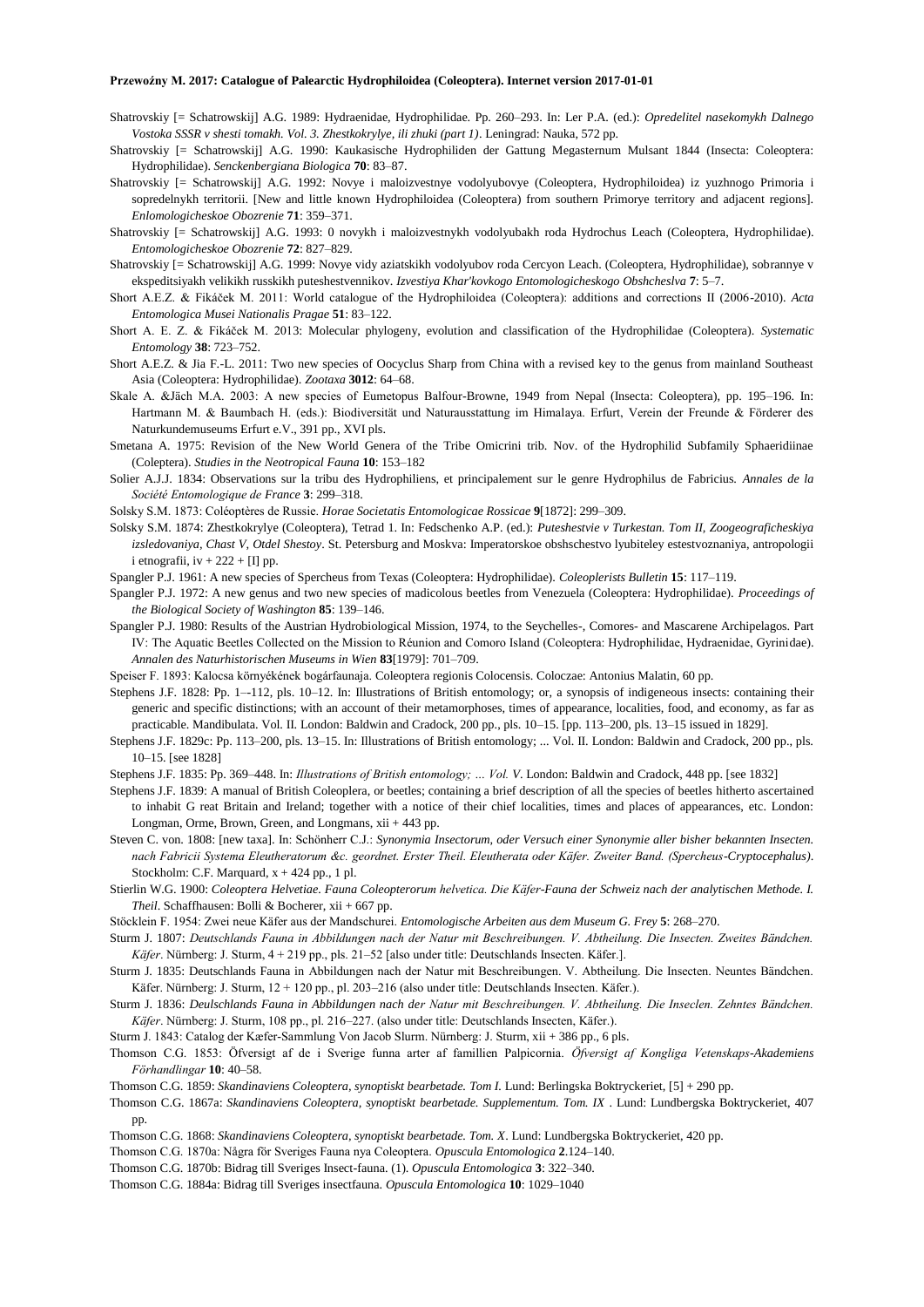Thomson C.G. 1884b: [new taxon]. *Bulletin de la Société Enlomologique de France* **1883**: cxxxi.

Thunberg C.P. 1784: Novæ insectorum species descriptæ. *Nova Acta Regiae Societatis Scientarum Upsaliensis* **4**: 1–28, pl. I.

Thunberg C.P. 1794b: Dissertatio entomologica sistens Insecla Suecica. Partem sextam (Resp. S. Kinmanson). Upsaliæ: J.F. Edman, pp. II + 73–82.

Thunberg C.P. 1794c: Dissertatio entomologica sistens Insecta Suecica. Partem octavam. Upsaliae: J.F. Edman, pp. 97–104.

- Toumier H. 1868: De quelques nouveaux coléoptères d'Europe et d'Algérie. Annales de la Société Entomologique de France (4) **7**[1867]: 561–570, pl. 13.
- Toumier H. 1878: Description d'un nouveau coleoptère, appartenant au genre Laccobius Er. *Mitteilungen der Schweizerischen Entomologischen Gesellschaft* **5**[1877–1880]: 434–438.
- Turton W. 1802: *A general system of nature through the three grand kingdoms of animals, vegetables, and minerals; systematically divided into their several classes orders, genera, species, and varieties, with their habitations, manners, economy, structure, and peculiarities. Translated from Gmelin's last edition of the celebrated Systema Naturae, by Sir Charles Linné, amended and enlarged by the improvements and discoveries of later naturalists and societies, with appropriate copper-plates. Volume II*. London: Lackington, Allen, and Co., 717 pp., 1 pl. [second edition issued in 1806; insects are in Vol. 3 (784 pp.)].
- Ueng Y.-T., Wang W.-C. & Wang J.-P. 2006: A new species of water scavenger beetle, Berosus salinus, n. sp. from Taiwan and China (Coleoptera: Hydrophilidae). *Journal of the National Taiwan Museum* **59**: 61–68.
- Ueng Y.-T., Wang W.-C. & Wang J.-P. 2007: Berosus tayouanus, a replacement name for Berosus salinus Ueng et al. (Coleoptera: Hydrophilidae). *Journal of the National Taiwan Museum* **60**: 87–88.
- Valladares L.F. 1988: Descripción de Hydrochus angusi n. sp. del norte de España (Coleoptera, Hydrophilidae). *Nouvelle Revue d'Entomologie (N. S.)* **5**: 83–87.
- Valladares L. F., Díaz J.A & Delgado J.A. 1999: Hydrochus ibericus sp. n. (Coleoptera: Hydrochidae) ftom the Iberian Peninsula. *Aquatic Insects* **21**: 81–87.
- Villa A. & Villa. G.B. 1833b: Coleopterorum species novae in Catalogo dupletorum extantes diagnosibus, adumbrationibus atque observailombus Illustrae. Coleoplera Europae duplete in collectione Villa. Mediolani, pp. 32–36.
- Villa A. & Villa G.B. 1838: *Alterum supplementum Coleoplerorum Europæ sive additio ad Calalogum et supplementum I. dupletorum collectionis Villa*. Mediolani, pp. 51–66.
- Vogt H. 1969: Cercyon-Studien mit Beschreibung zweier neuer deutscher Arten. *Entomologische Blätter* **64**[1968]: 172–191.
- Vogt H. 1974: Cercyon-Studien II. *Entomologische Blätter* **70**: 190–192.

Vorst O. 2009: Cercyon castaneipennis sp.n., an overlooked species from Europe (Coleoptera: Hydrophilidae). *Zootaxa* **2054**: 59–68.

- Vorst O. & Cuppen J.G.M. 2003: A third Palearctic species of Chaetarthria Stephens (Coleoptera: Hydrophilidae). *Koleopterologische Rundschau* **73**: 161–167.
- Walker F. 1836: Notes on some insects ofTeneriffe. *The Entomological Magazine* **3**: 412–413.
- Walker F. 1858: Characters of some apparently undescribed Ceylon Insects. *The Annals and Magazine of Natural History* (3) **2**: 202–209.
- Walker F. 1859: Characters of some apparently undescribed Ceylon Insects. *The Annals and Magazine of Natural History* (3) **3**: 50–56, 258– 265.
- Watanabe N. 1983: A new species of the genus Helophorus Fabricius (Coleoptera, Hydrophilidae) from Japan, with notes on the Japanese species. *Proceedings of the Japanese Society of Systematic Zoology* **25**: 43–47.
- Watanabe N. 1987: The Japanese species of Helochares (Crephelochares) (Coleoptera: Hydrophilidae), with description of a new species from Honshu. *Aquatic Insects* **9**: 11–15.
- Westhoff F. 1881: Pp. i–xxviii, 1–140. In: Die Käfer Westfalens. *Verhandlungen des Naturhistorischen Vereins der Preussischen Rheinlande und Westfalens* **38**(Supplement): i–xxviii, 1–323 [pp. 141–323 issued in 1882].
- Wollaston T.V. 1854: *Insecta Maderensia; being an account of the insects of the islands of the Madeiran group*. London: J. Van Voorst, xliii  $+ 634$  pp., 13 pls.
- Wollaston T.V: 1857; *Catalogue of the coleopterous lnsects of the Madeira in the collection of the British Museum. London*. The Trustees of the British Museum, xvi + 234 pp.
- Wollaston T.V. 1864: *Calalogue of the coleopterous insects of the Canaries in the collection of the British Museum*. London: The Trustees of the British Museum,  $xiii + 648$  pp,
- Wollaston T.V. 1867: Coleoptera *Hesperidum, being an enumeration of the coleopterous insects of the Cape Verde Archipelago*. London: J. van Voorst, xxxix + 285 pp.
- Wooldridge D.P. 1977: Paracymus of the Oriental faunal region (Coleoptera: Hydrophilidae). *Journal of the Kansas Entomological Society* **50**: 119–128.
- Wu W. & Pu Z. 1995: [new taxa]. In: Jia F., Wu W. & Pu Z.: Studies on Cercyon of China (Coleoptera: Hydrophilidae). *Journal of Sun Yatsen University*, Supplement 2: 124–130 (in Chinese, English title).
- Wu W. & Pu Z. 1997: [new taxon]. In: Jia F., Wu W. & Pu Z.: Notes on Berosus Leach in China with four new species (Co]eoptera: Hydropilidae). *Acta Entomologica Sinica* **40**: 189-194 (in Chinese, English summary).
- Zaitzev F.A. 1908a: Novy vid roda Hydrophilus (Deg.) Leach iz yuzhnoy chasti Kryma (Coleoptera, Hydrophilidae). *Russkoe Entomologicheskoe Obozrenie* **8**: 148–150.
- Zaitzev F.A. 1908b: Catalogue des coleopteres aquatiques des families Dryopidae, Georyssidae, Cyathoceridae, Heteroceridae et Hydrophilidae. *Horae Societali Entomologicae Rossicae* **38**[1907–1908]: 283–420.
- Zaitzev F.A. 1908c: Beitrag zur Kenntnis der Wasserkäfer von Chinesisch-Centralasien. *Annuaire du Musée Zoologique de l'Académie Impériale des Sciences de St. Pétersbourg* **13**: 417–426.
- Zaitzev F.A. 1909: Analytische Uebersicht der mir bekannten Arten der Gattung Sternolophus Solier nebst Bemerkungen über die anderen Arten dieser Gattung (Coleoptera, Hydrophilidae). *Russkoe Enlomologicheskoe Obozrenie* **8**[1908]: 228–233.
- Zaitzev F.A.. 1910: Beiträge zur Kenntnis der Wasserkäfer des Ostens von Nordsibirien. Haliplidae, Dytiscidae, Gyrinidae, Hydrophilidae, Georyssidae, Dryopidae u. Heteroceridae. pp. 11–52. In: Poppius B., Zaitzev F.A. & Jacobson G.: Beiträge zur Coleopteren-Fauna des äussersten Nordens von Sibirien. *Mémoires de l'Académie Impériale des Sciences de St. Petlersbourg* (8) **18**(9): 1–66, 1 pl.